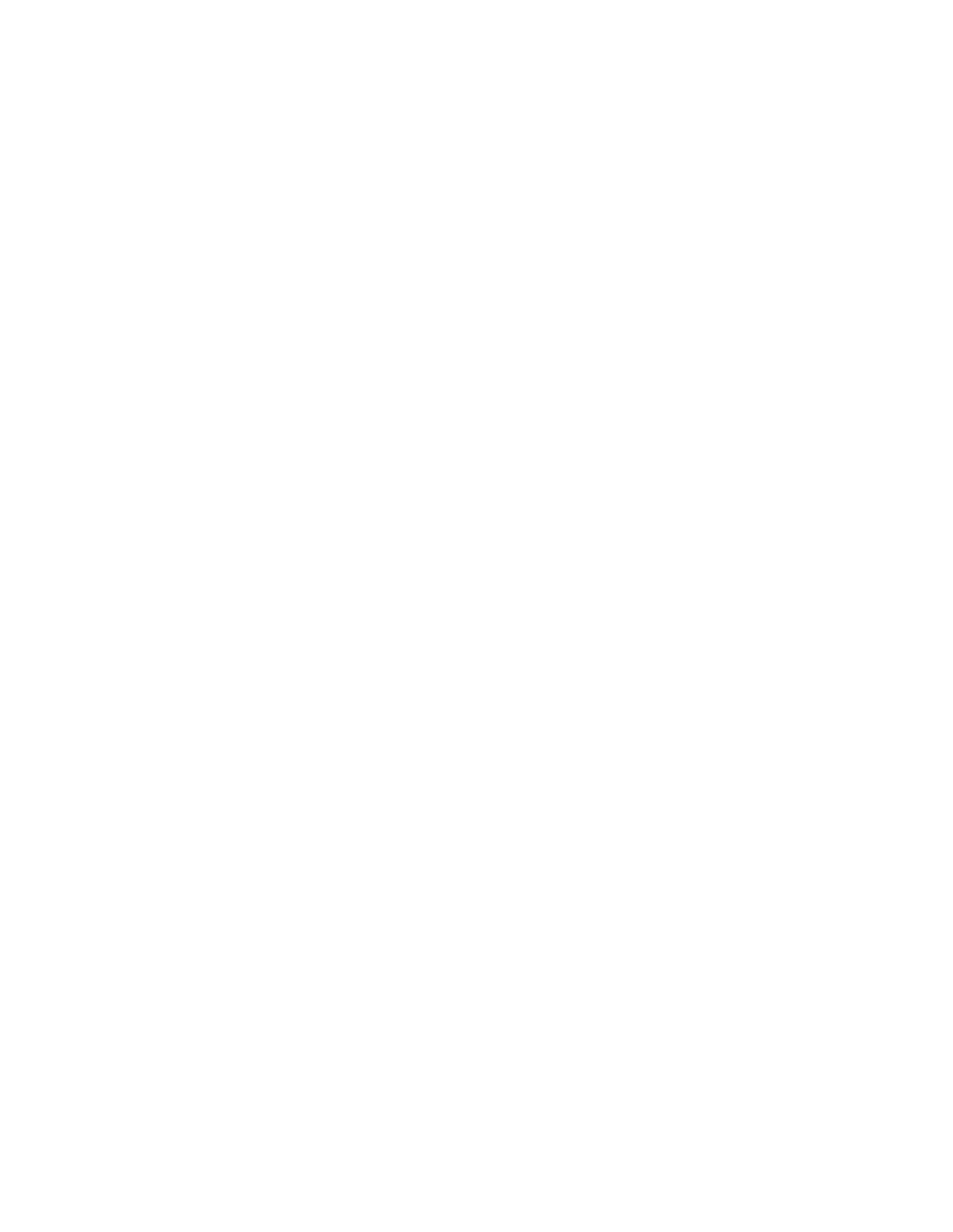This report provides statistics for land enrolled in the Conservation Reserve Program (CRP), including a summary of FY 2007 CRP related activities, FY 2007 CRP outlays by payment type, continuous CRP enrollment activity, outlay and sign-up history, CRP practice and payment provisions, and environmental benefits index (EBI) history.

The enrollment tables are based on contract data developed and maintained in CRP data files by Farm Service Agency (FSA) county offices and are generally based on the physical location of the CRP contracted land. Some adjustments have been made to correct mis-coded data in active contract files.

The report was prepared by Alex Barbarika, Natural Resources Analysis Group, Economic and Policy Analysis Staff (EPAS), Farm Service Agency (FSA), U.S. Department of Agriculture. Support and assistance from others in FSA's Conservation and Environmental Programs Division and EPAS are greatly appreciated.

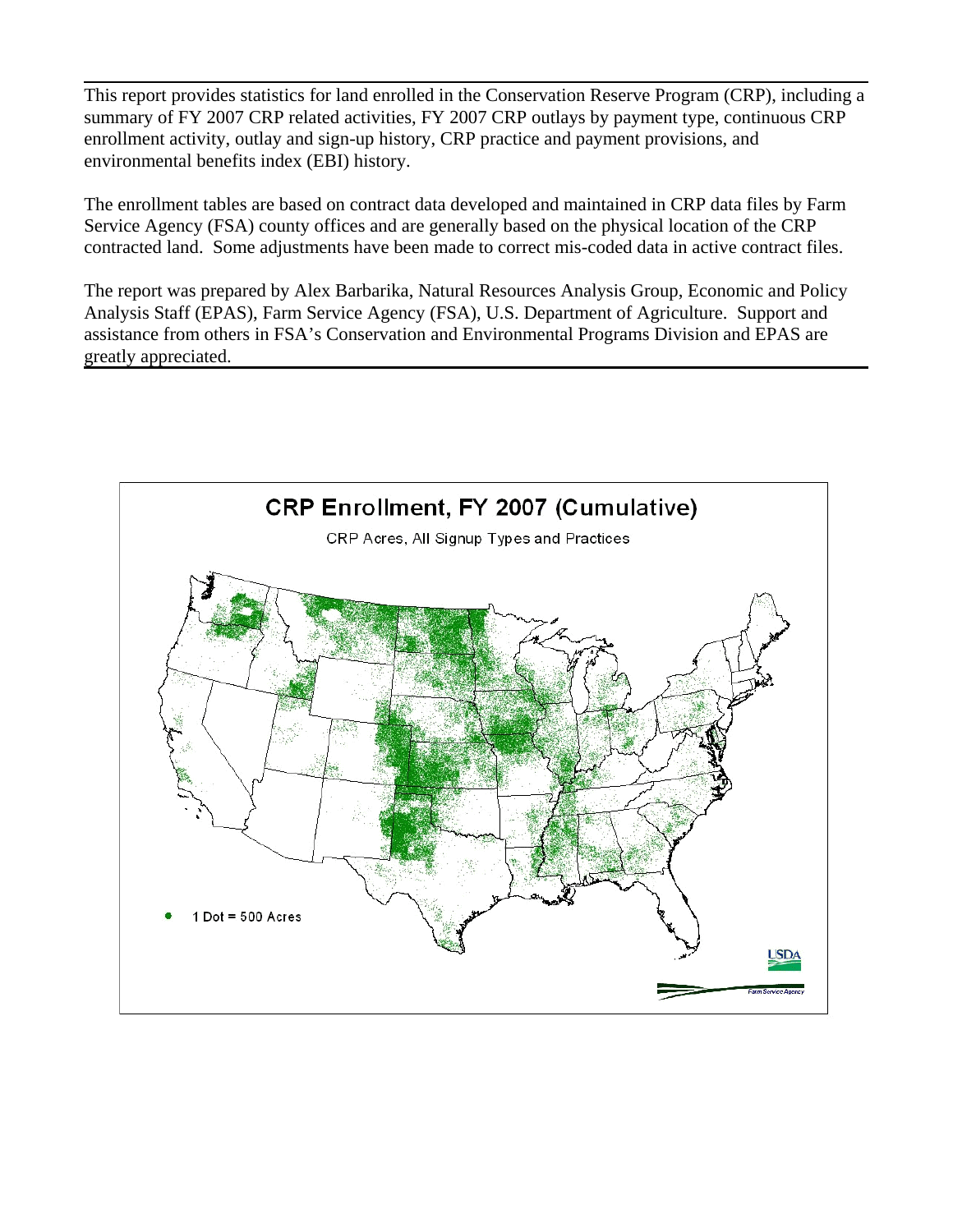

#### April 2008

I am pleased to present this fiscal year 2007 edition of the Conservation Reserve Program's Summary and Enrollment Statistics. CRP is our nation's largest privatelands conservation program. Through this voluntary program, USDA's Farm Service Agency (FSA) establishes contracts with agricultural producers to retire highly erodible and other environmentally sensitive cropland and pastureland.

During the 10 to 15 year CRP contract period, participants convert enrolled land to grass, trees, wildlife cover, and other conservation uses.

CRP plantings and practices offer our nation vast environmental benefits, including reducing soil erosion, improving surface and ground water quality, creating wildlife habitat, restoring wetlands, sequestering carbon, preserving soil productivity, and reducing offsite wind erosion damages. Some of CRP's substantial 2007 accomplishments include:

- Reducing runoff of sediment (207 million tons), nitrogen (480 million pounds), and phosphorus (108 million pounds) from agricultural soils.
- Restoring and protecting 2.1 million acres of wetlands and adjacent buffers.
- Establishing 1.9 million acres of grass and forested buffers along the nation's rivers and streams.
- Improving populations of Prairie Pothole ducks, ring-necked pheasants, sage grouse, bobwhite quail, and other grassland birds.
- Sequestering over 50 million tons of carbon.

An increasingly important component of CRP is the continuous sign-up, which includes numerous initiatives and the Conservation Reserve Enhancement Program (CREP). In October 2007, we enrolled the one millionth acre in CREP. Other initiatives (and acreage goals) currently available to farmers and ranchers include establishing:

- Bobwhite quail and upland bird habitat buffers (250,000 acres).
- Bottomland hardwood trees (500,000 acres).
- Non-flood plain and playa lakes wetlands (250,000 acres).
- Flood plain wetlands (500,000 acres).
- Longleaf pine ecosystems (250,000 acres).
- Prairie pothole duck nesting habitat (100,000 acres).
- State acres for wildlife enhancement (500,000 acres).

We are proud of CRP's evolution from a program to idle and protect highly erodible cropland to an environmentally focused program targeting multiple high-priority resource conserving objectives.

Leresa C. Hasseter

Teresa C. Lasseter Administrator, FSA

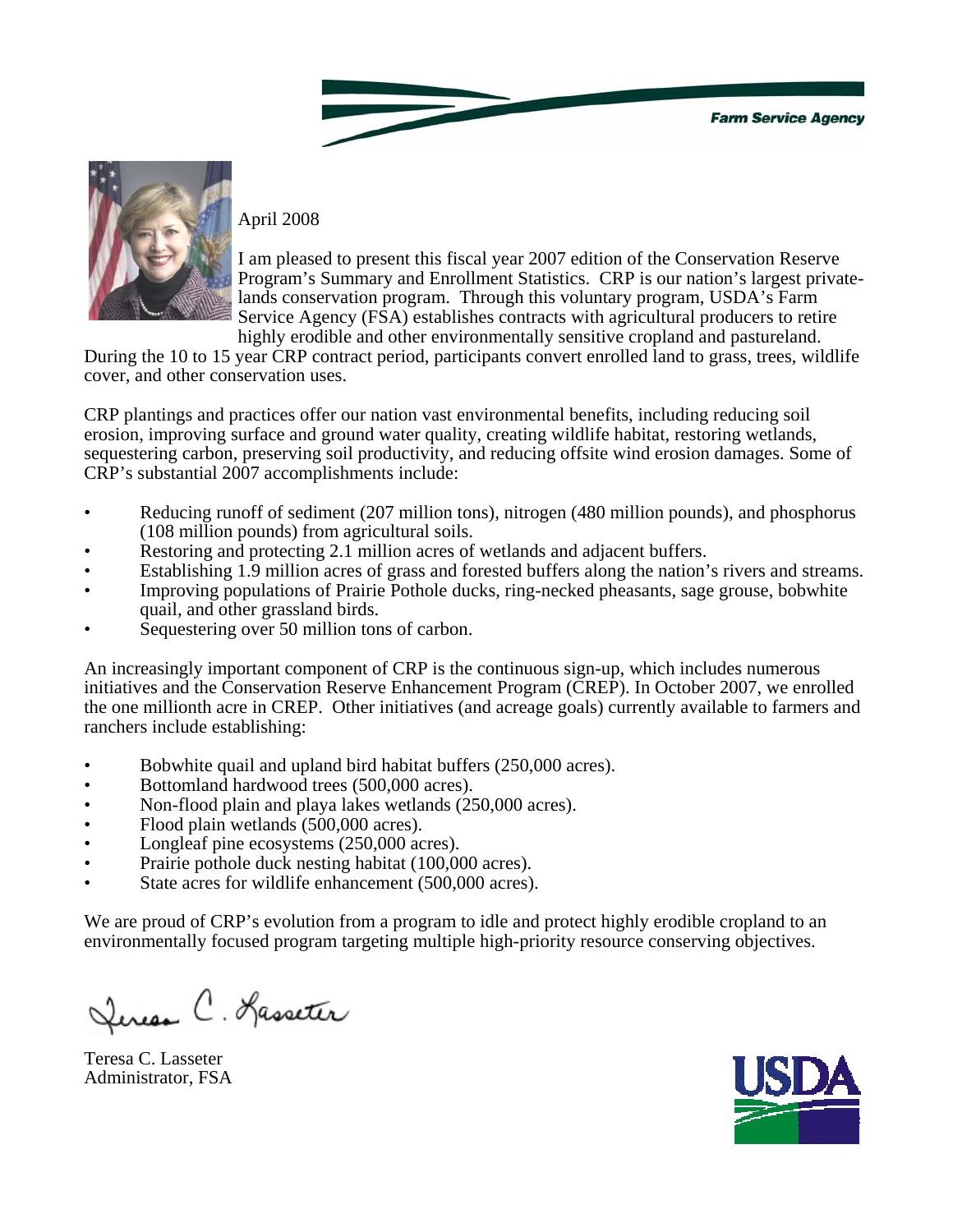## *CONTENTS*

 $\overline{a}$ 

| Cumulative Enrollment by Sign-up and Initial Contract Year . 11 |  |
|-----------------------------------------------------------------|--|
| Cumulative Enrollment by State and Sign-up Type  12             |  |
| Conservation Practices: Acres Enrolled  19                      |  |
| Conservation Practices: Estimated Cost-Share per Acre  20       |  |
|                                                                 |  |
|                                                                 |  |
|                                                                 |  |
|                                                                 |  |
|                                                                 |  |
|                                                                 |  |
|                                                                 |  |
|                                                                 |  |
|                                                                 |  |
|                                                                 |  |

### Appendices

| A-1      | 2006 Re-enrollment and Extension Offer Results |
|----------|------------------------------------------------|
| A-6      | CRP Contract Expiration Schedule               |
| A-7      | Cumulative enrollment by fiscal year           |
| $A - 11$ | CRP outlays by fiscal year                     |
| A-26     | CRP sign-up periods and eligibility criteria   |
| A-28     | CRP practices and payment provisions           |
| A-29     | Environmental Benefits Index Components        |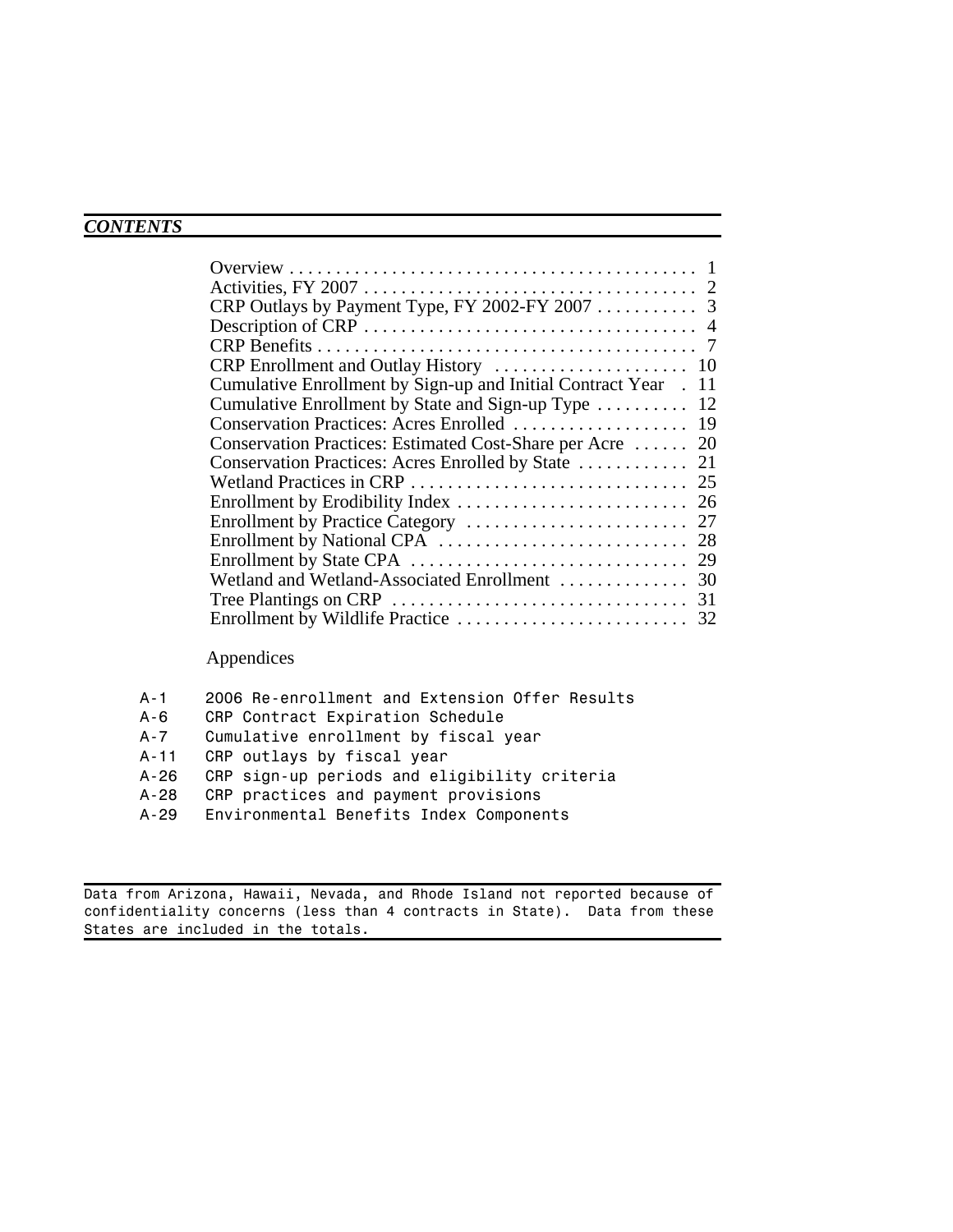

# *Conservation Reserve Program Enrollment Statistics and Program Summary 2007 Fiscal Year*

| <b>ACTIVE CONTRACTS, END OF FY 2007</b> |           |              |            |                                                |           |  |  |  |  |
|-----------------------------------------|-----------|--------------|------------|------------------------------------------------|-----------|--|--|--|--|
| Sign-up Type                            | Contracts | Farms        | Acres      | Annual Rental Payments b/<br><b>SMillion</b> ) | (\$/Acre) |  |  |  |  |
| General                                 | 427,497   | 276,774      | 32,924,523 | \$1,442                                        | \$43.81   |  |  |  |  |
| Continuous                              |           |              |            |                                                |           |  |  |  |  |
| Non-CREP                                | 291,139   | 176,172      | 2,716,810  | \$240                                          | \$88.25   |  |  |  |  |
| <b>CREP</b>                             | 55,217    | 36,923       | 962,857    | <u>\$119</u>                                   | \$121.72  |  |  |  |  |
| Subtotal                                | 346,356   | $207,186$ a/ | 3,679,667  | \$357                                          | \$97.01   |  |  |  |  |
| Farmable Wetland                        | 10,787    | 8,625        | 166,793    | \$20                                           | \$118.71  |  |  |  |  |
| Total                                   | 784,640   | 442,359a/    | 36,770,984 | \$1,819                                        | \$49.47   |  |  |  |  |

a/ Number of farms not additive across sign-up types because a farm may participate in multiple sign-up types.

b/ Approximates payments which are paid October 2007 (FY 2008), before adjustments for haying/grazing, non-compliance, terminations, part-year contracts. Includes annual incentive and maintenance allowance, but not one-time up-front signing and practice incentive.

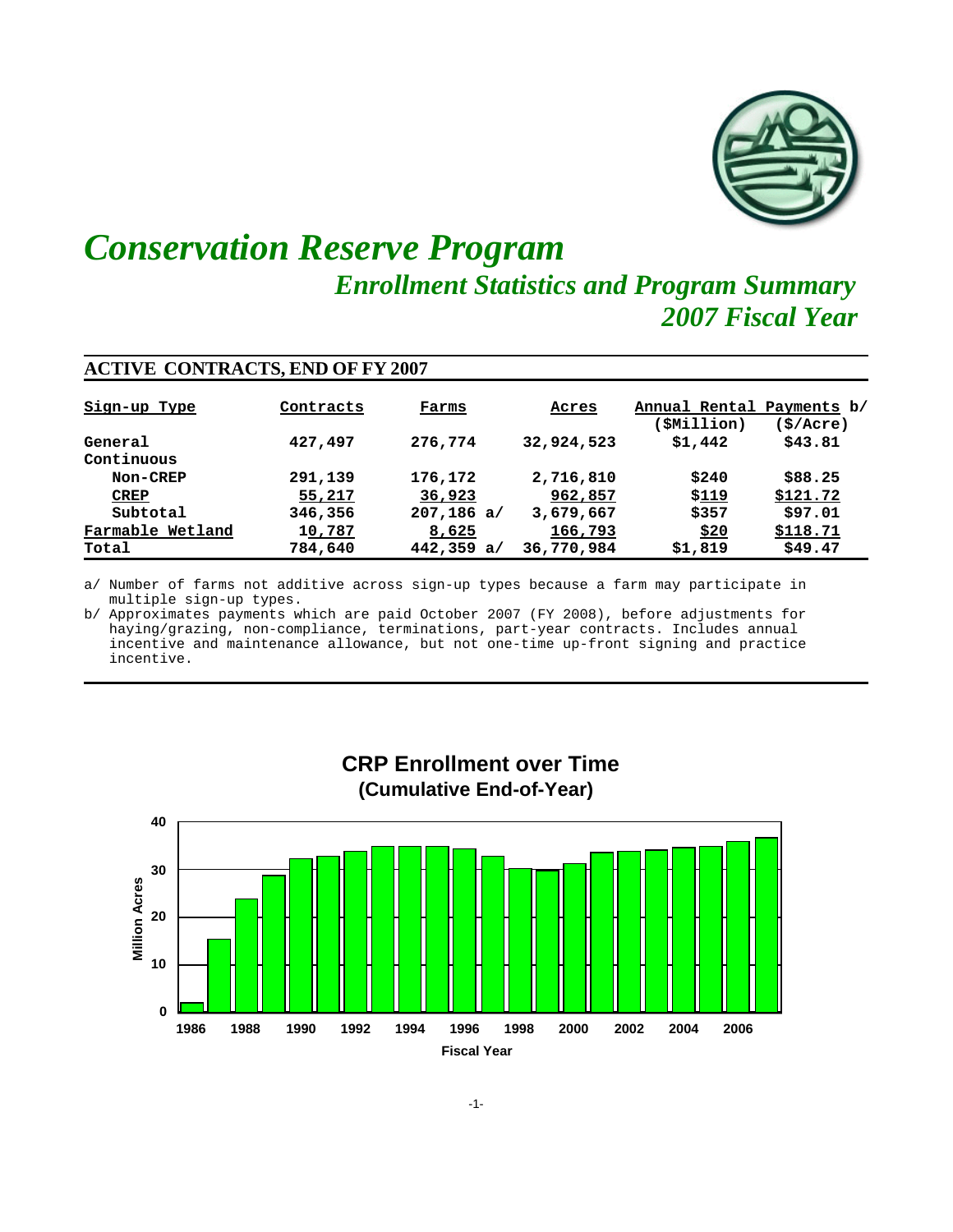### **CRP ACTIVITIES, FY 2007**

October, 2006

- Secretary Johanns announces CRP payments of \$1.8 billion in CRP rental payments in FY 2007 for lands enrolled as of September 30, 2006.
- Teresa Lasseter, FSA administrator, announces the 250,000-acre Longleaf Pine forest ecosystem restoration initiative.

January, 2007

• Secretary Johanns announces 6,000-acre CREP agreement with Arkansas to restore hardwood tree forests and wetlands for wildlife.

March, 2007

- Secretary Johanns announces results of 2006's re-enrollment and extension (REX) offer. Approximately 84 percent of acres under general sign-up contracts set to expire between 2007 and 2010 (27.8 million acres) were extended for 2 or 5 years, or were re-enrolled under new contracts.
- Teresa Lasseter, FSA administrator, announces the 500,000-acre State Acres For Wildlife Enhancement (SAFE) initiative.
- Secretary Johanns announces that USDA will not offer early release from CRP contracts. Planting intentions report indicates producers plan to plant 90.5 million acres of corn, 15 percent more than in 2006. [Producers actually planted 93.6 million acres of corn in 2007.]

April, 2007

- FSA administrator, Teresa Lasseter, announces release of a nationwide study of CRP's effects on water, air, and carbon sequestration benefits.
- Deputy Secretary Chuck Conner announces new CREP agreement with Oklahoma to reduce the flow of nutrients, sediment, and other pollutants in the Spavinaw Lake and Illinois River/Lake Tenkiller watersheds.

May, 2007

• FSA administrator, Teresa Lasseter, announces results of two studies showing CRP's benefits for ducks and grassland birds in the Prairie Pothole region of the Dakotas and Montana.

June, 2007

• Deputy Undersecretary Floyd Gaibler reminds holders of continuous sign-up contracts expiring Sept. 30, 2007 that these lands can be re-enrolled, ensuring that benefits continue. He also noted that  $2007$  is the  $10<sup>th</sup>$  anniversary of the beginning of continuous sign-up.

September, 2007

• Acting Secretary Chuck Conner reports that early release from contracts will not be offered at this time, and that USDA will closely monitor the acreage response and market conditions.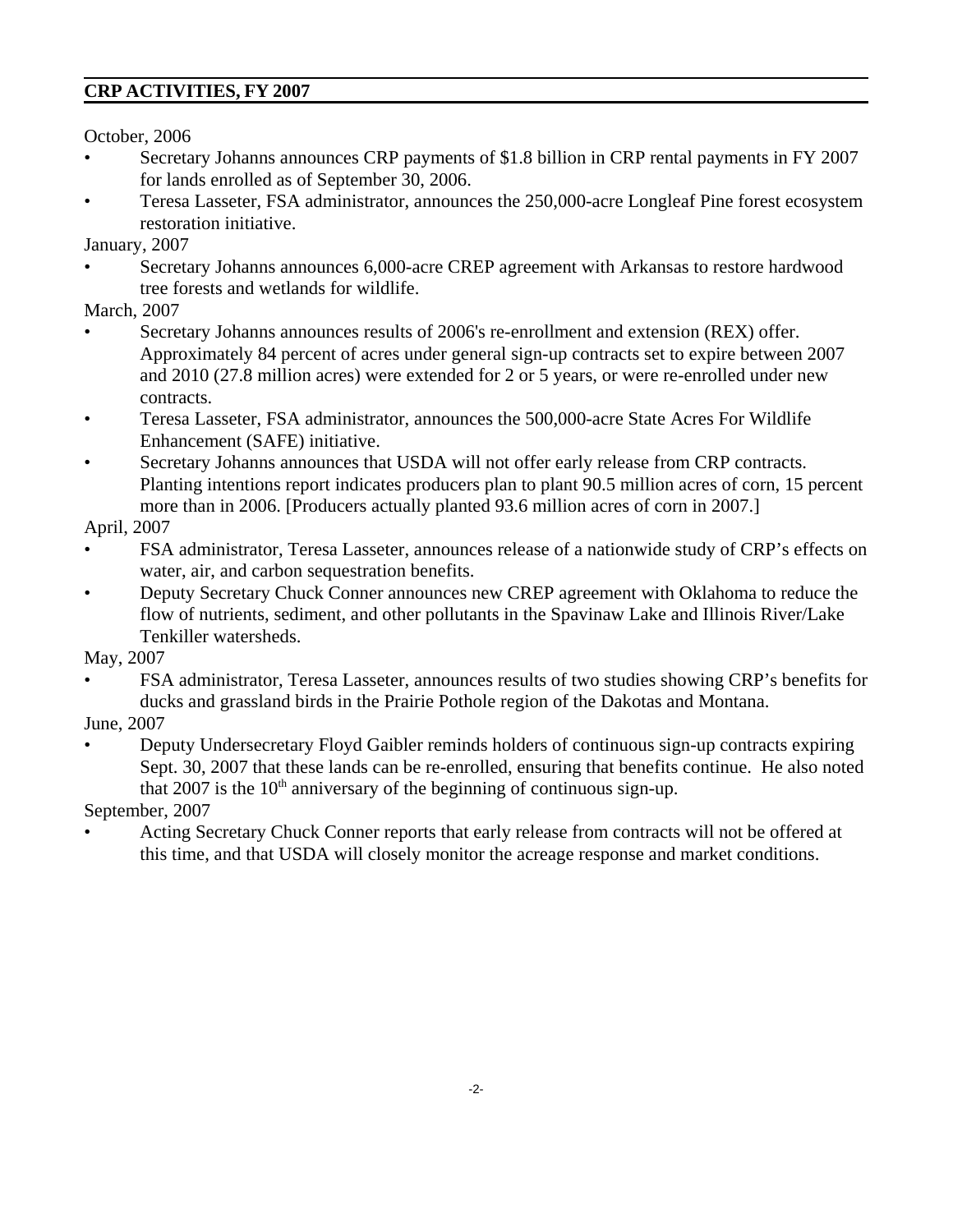### **Distribution of CRP by Sign-up Type**



### **Conservation Reserve Program Outlays (\$1,000) 1/**

| <b>Payment Category</b>              | FY 2002     | FY 2003     | FY 2004     | FY 2005     | FY 2006 2/  | <b>FY 2007</b> |
|--------------------------------------|-------------|-------------|-------------|-------------|-------------|----------------|
| <b>Annual Rental Payments</b>        | \$1,529,774 | \$1,572,601 | \$1,598,276 | \$1,630,585 | \$1,644,836 | \$1,722,137    |
| <b>Signing Incentive Payments</b>    | \$45,160    | \$39,612    | \$27,996    | \$25,304    | \$32,577    | \$18,374       |
| <b>Practice Incentive Payments</b>   | \$68,636    | \$60,369    | \$55,368    | \$49,238    | \$49,106    | \$39,044       |
| Haying/Grazing Adjustments           | (\$10,634)  | \$2,0013/   | (\$10,465)  | (\$11,316)  | (\$8,560)   | (\$9,528)      |
| <b>Wetland Restoration Incentive</b> | \$1,070     | \$989       | \$1,363     | \$1,289     | \$1,104     | \$1,031        |
| <b>Cost-Share Payments</b>           | \$143,461   | \$98,951    | \$116,966   | \$93,235    | \$99,702    | \$89,871       |
| Total                                | \$1,777,466 | \$1,774,523 | \$1,789,504 | \$1,788,334 | \$1,818,765 | \$1,860,929    |

1/ Not including technical assistance.

2/ 2006 amounts are updates of 2006 amounts in 2006's Annual Summary.

3/ Payment reductions made in FY 2002 were refunded.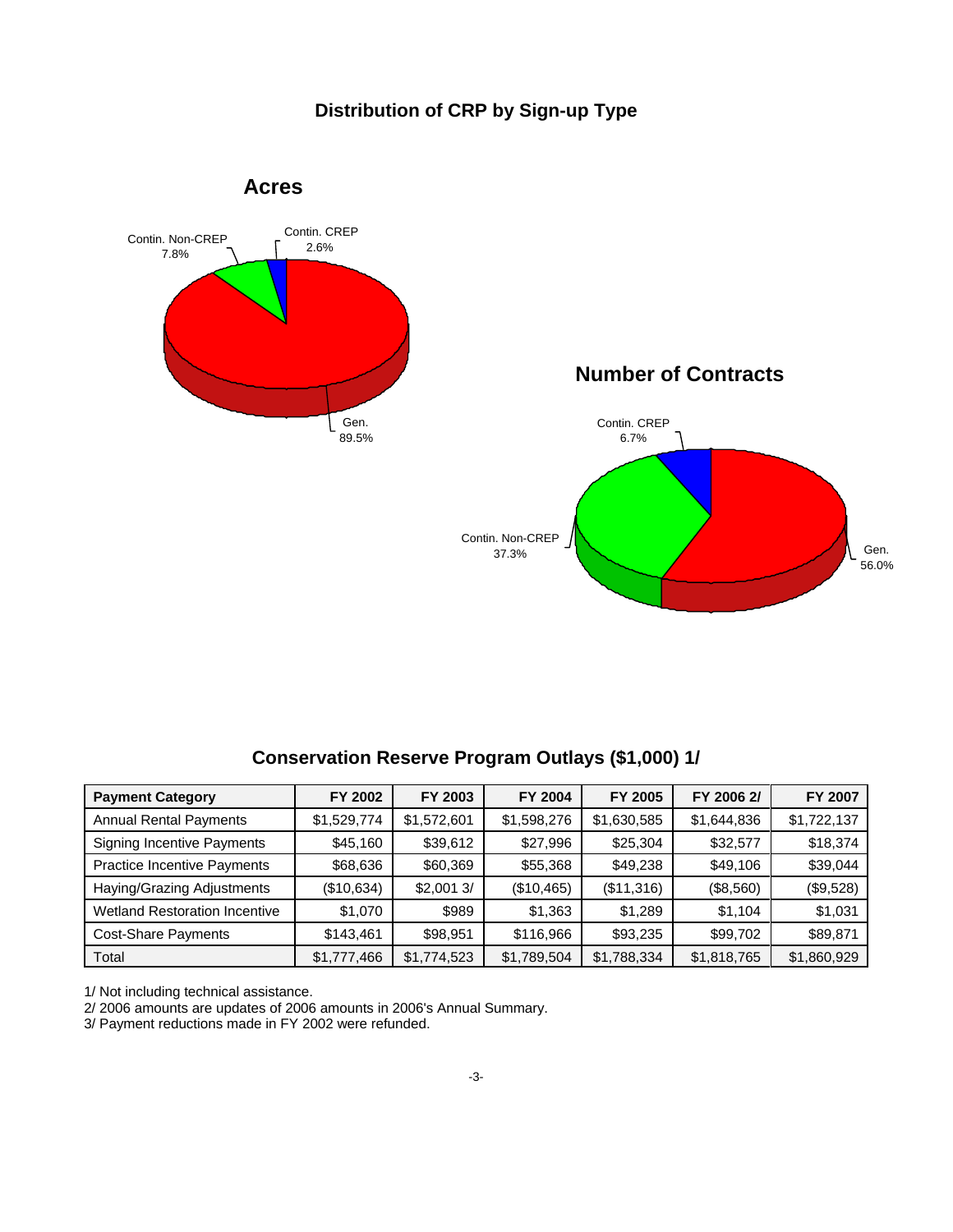#### **THE CONSERVATION RESERVE PROGRAM**

Under the Conservation Reserve Program (CRP), the U. S. Department of Agriculture (USDA) establishes contracts with agricultural producers to retire highly erodible and other environmentally sensitive cropland and pasture. During the 10- to 15-year CRP contract period, farmland is converted to grass, trees, wildlife cover, or other conservation uses providing environmental benefits, including improvement of surface water quality, creation of wildlife habitat, preservation of soil productivity, protection of groundwater quality, and reduction of offsite wind erosion damages. The program also assists farmers by providing a dependable source of income. The program was established by the Food Security Act of 1985, and was later amended by the Food, Agriculture, Conservation, and Trade Act of 1990, the Federal Agriculture Improvement and Reform Act of 1996, and the Farm Security and Rural Investment Act of 2002.

The CRP is administered by USDA's Farm Service Agency with technical assistance from USDA's Natural Resources Conservation Service and Forest Service, and from other technical service providers. USDA provides participants with annual rental payments during the contract period and half the cost of establishing conservation covers. There are two primary ways for farmers and ranchers to participate in the CRP: general sign-up and continuous sign-up. Continuous sign-up includes the Conservation Reserve Enhancement Program (CREP) and the Farmable Wetlands Pilot Program.

**General Sign-up**. Landowners and operators with eligible lands compete nationally for acceptance based on an environmental benefits index (EBI) during specified enrollment periods. Producers may submit offers below soil-specific maximum rental rates to increase their EBI ranking.

**Continuous (Non-CREP) Sign-up**. Landowners and operators with eligible lands may enroll certain high priority conservation practices, such as filter strips and riparian buffers, at any time during the year without competition. In addition to annual soil rental payment and cost-share assistance, many practices are eligible for additional annual and one-time up-front financial incentives.

**Conservation Reserve Enhancement Program (CREP)**. Under federal-state cooperative conservation efforts, landowners and operators implement projects designed to address specific environmental objectives through targeted CRP enrollments. Sign-up is held on a continuous basis, general sign-up practices may be included, and additional financial incentives are generally provided.

**Farmable Wetland Program (FWP).** Landowners and operators enroll small non-flood plain wetlands on a continuous sign-up basis.

**Emergency Forestry Conservation Reserve Program (EFCRP).** Enacted in 2006, EFCRP is designed to assist owners of non-industrial forestland to restore timberland damaged by the Gulf Coast Hurricanes of 2005 (mainly Katrina and Rita).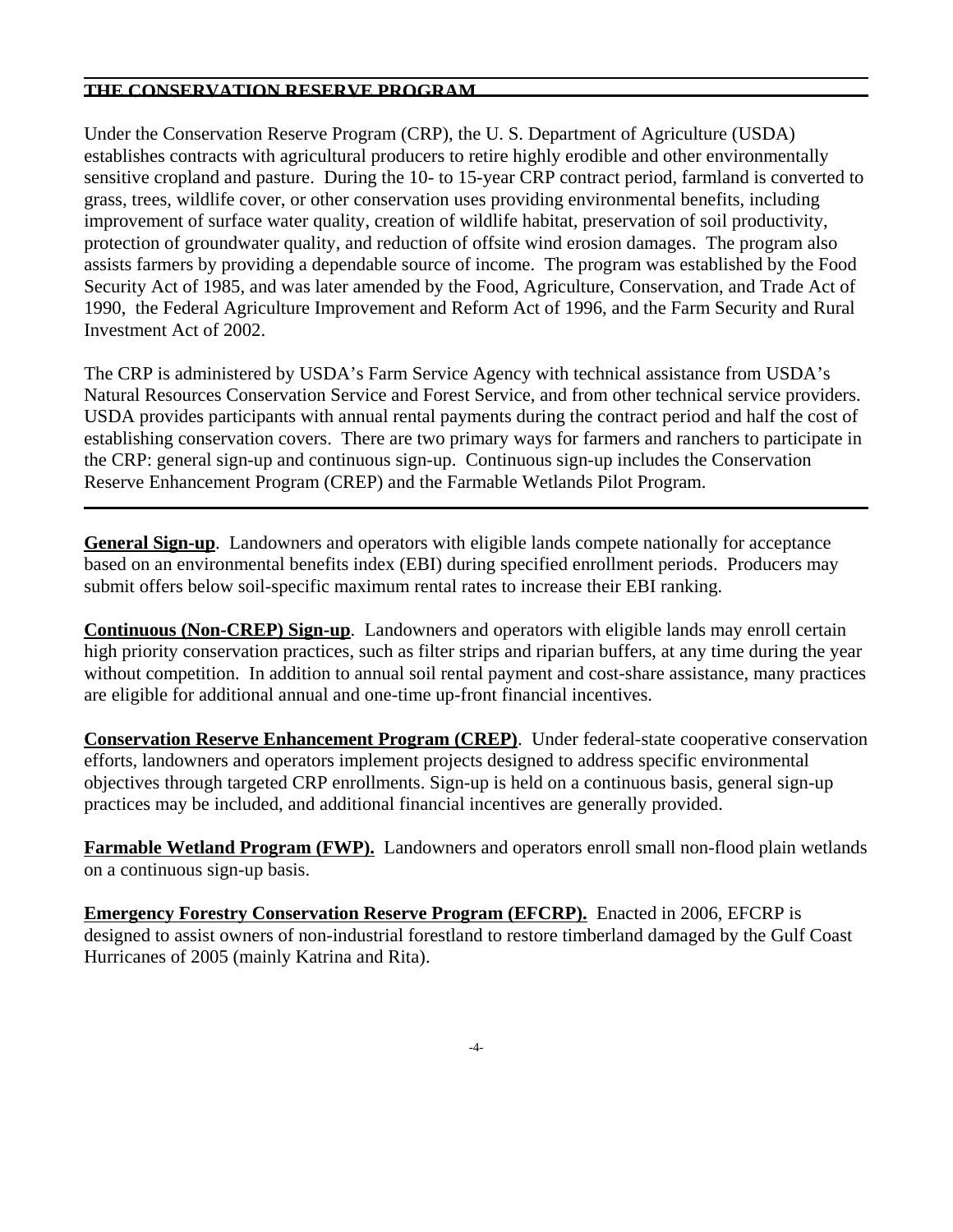#### **LEGISLATIVE AND PROGRAMMATIC HISTORY**

Title XII of the **Food Security Act of 1985** established the Conservation Reserve Program (CRP) to assist owners and operators in conserving and improving soil, water, and wildlife resources on their farms and ranches by converting highly erodible and other environmentally sensitive cropland and marginal pasture to long-term resource conserving covers. In exchange for annual rental payments and cost-share assistance of up to 50 percent of cover establishment costs, agricultural landowners and operators agree to establish and maintain an approved permanent cover on enrolled acreage for 10 to 15 years. The 1985 Act directed the Department of Agriculture to enroll 40 to 45 million acres by 1990 with a primary goal to reduce soil erosion on highly erodible cropland. Secondary objectives included protecting the Nation's long-run capability to produce food and fiber, reducing sedimentation, improving water quality, fostering wildlife habitat, curbing production of surplus commodities, and providing income support for farmers.

The **Food, Agriculture, Conservation, and Trade Act of 1990** extended CRP through 1995 and expanded types of land eligible for enrollment to include lands that could reduce on-site or off-site threats to water quality if removed from production. Following 1990 Act passage, USDA's Farm Service Agency adopted new rental payment caps based on soil-specific productivity based rental rates, and developed an environmental benefits index (EBI) to rank offers.

The **Federal Agriculture Improvement and Reform Act of 1996** re-authorized CRP enrollment through 2002 and set a maximum enrollment of 36.4 million acres at any one time. The EBI was revised to explicitly include a wildlife benefits component, which was given equal weight with soil erosion and water quality benefits.

Also in 1996, **USDA initiated** enrollment of selected practices, such as filter strips and riparian buffers, on a continuous basis without competition. An annual incentive payment equal to 20 percent of the annual rental rate was provided for many of these practices. In 1997, FSA created the Conservation Reserve Enhancement Program (CREP), further advancing CRP's environmental targeting. CREP authorizes State-Federal conservation partnerships that address specific State and nationally significant water quality, soil erosion, and wildlife habitat concerns related to agriculture. CREP enrollment is held on a continuous basis; enrollment may include both general and continuous sign-up practices, and additional financial incentives are generally provided. An up-front signing payment and a practice incentive payment were established in 2000 to further enhance continuous enrollment, including CREP. Descriptions of practices and corresponding payment provisions are provided in the Appendix.

The **FY 2001 Agriculture Appropriations Act** established the Farmable Wetland Program (FWP), which provided for non-competitive enrollment under continuous sign-up provisions and incentives for up to 500,000 acres of small non-flood plain wetlands and adjacent upland in 6 States (Nebraska, Iowa, Minnesota, North Dakota, South Dakota, and Montana).

The **Farm Security and Rural Investment Act of 2002** extended CRP enrollment authority through 2007 and increased the enrollment cap by 2.8 million acres to 39.2 million acres. Basic cropland eligibility is re-defined to be land that has been cropped or considered cropped in at least 4 of the 6 years preceding enactment. Previously, basic cropland eligibility required cropping in at least 2 of the 5 years preceding sign-up. In addition, the 2002 Act permits managed harvesting of forage (subject to the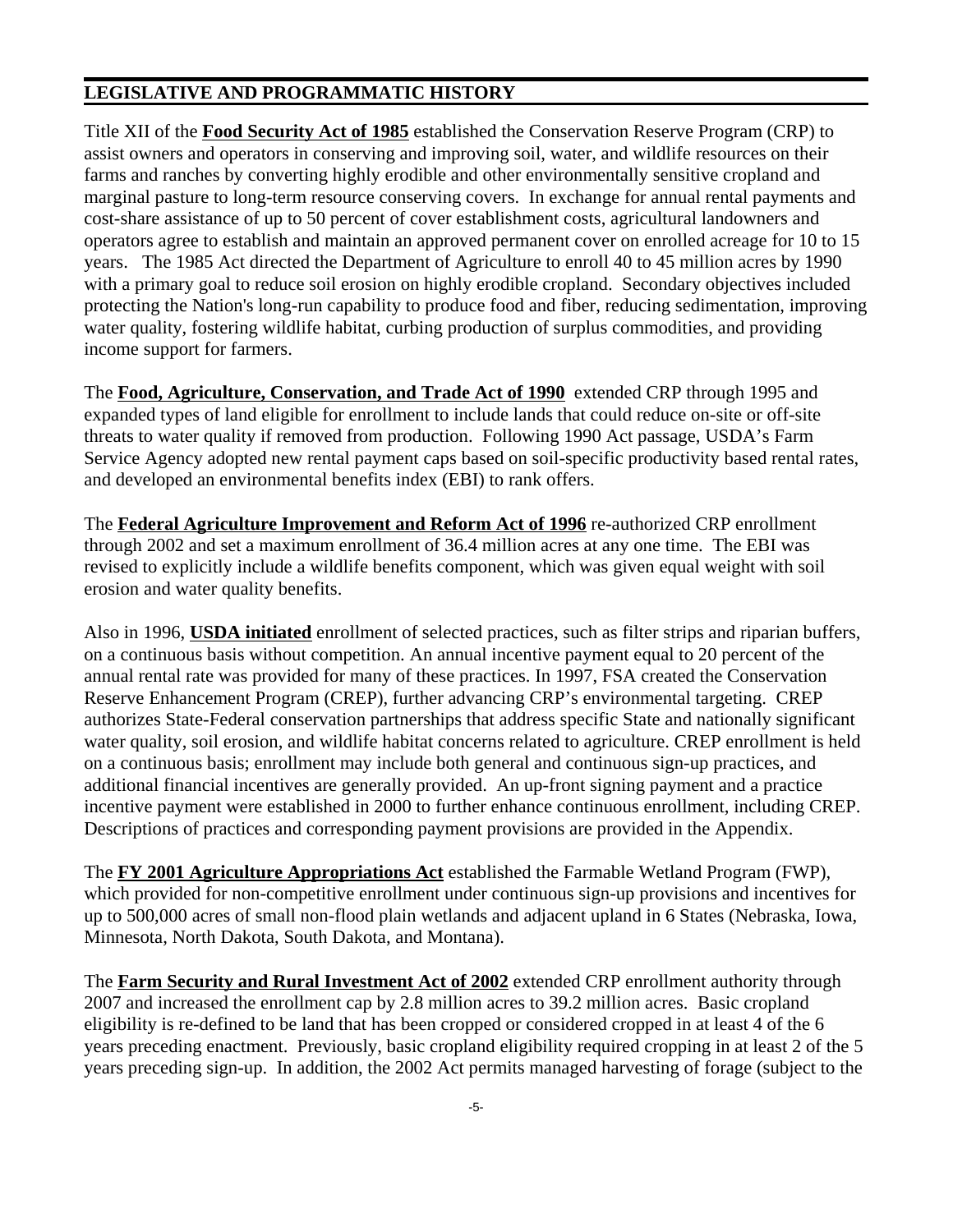requirement that environmental benefits be maintained or enhanced) and requires equal consideration be given for soil erosion, water quality, and wildlife. Practices eligible under marginal pasture criteria, which have no cropping requirement, are expanded to permit appropriate vegetative covers, rather than requiring the land be planted only to trees.

Other changes include extending eligibility to field remnants made infeasible for farming where buffer practices are enrolled, cropland where enrollment would provide water conservation benefits, and land subject to expiring CRP contracts. The 2002 Act also expanded FWP from the original six States to all States and raised the enrollment cap to 1,000,000 acres, while keeping the 100,000 acre State maximum. While maximum wetland size is increased to 10 acres, only 5 acres are eligible to receive rental payments. The per-State 100,000 acre limit may be raised to 150,000 acres after review.

**Re-enrollment and extension of 2007- to 2010-expiring contracts.** To ensure that CRP's benefits continue without interruption, FSA in 2006 offered holders of contracts set to expire between 2007 and 2010 (28 million acres) the opportunity to re-enroll or extend their contracts. FSA divided expiring contracts into five equal-size categories (quintiles) based on environmental benefits index (EBI) scores of the land under contract. FSA offered the quintile with the highest EBI scores new 10 or 15-year contracts. The  $2<sup>nd</sup>$  highest quintile were offered 5-year contract extensions, the  $3<sup>rd</sup>$  highest were offered 4-year extensions, and so forth. This action will preserve farmers' ability to protect America's most sensitive agricultural lands. Holders of approximately 82% of expiring contract acres have been approved for re-enrollment or extension. Updated tables detailing REX results as of February, 2008 are provided in the Appendix.

The **Emergency Supplemental Appropriations Act of 2006** established the Emergency Forestry Conservation Reserve Program (EFCRP). Provides assistance to timberland damaged by the Gulf Coast Hurricanes of 2005 (mainly Katrina and Rita). Acreage enrolled does not count against CRP's 39.2 million-acre enrollment cap.

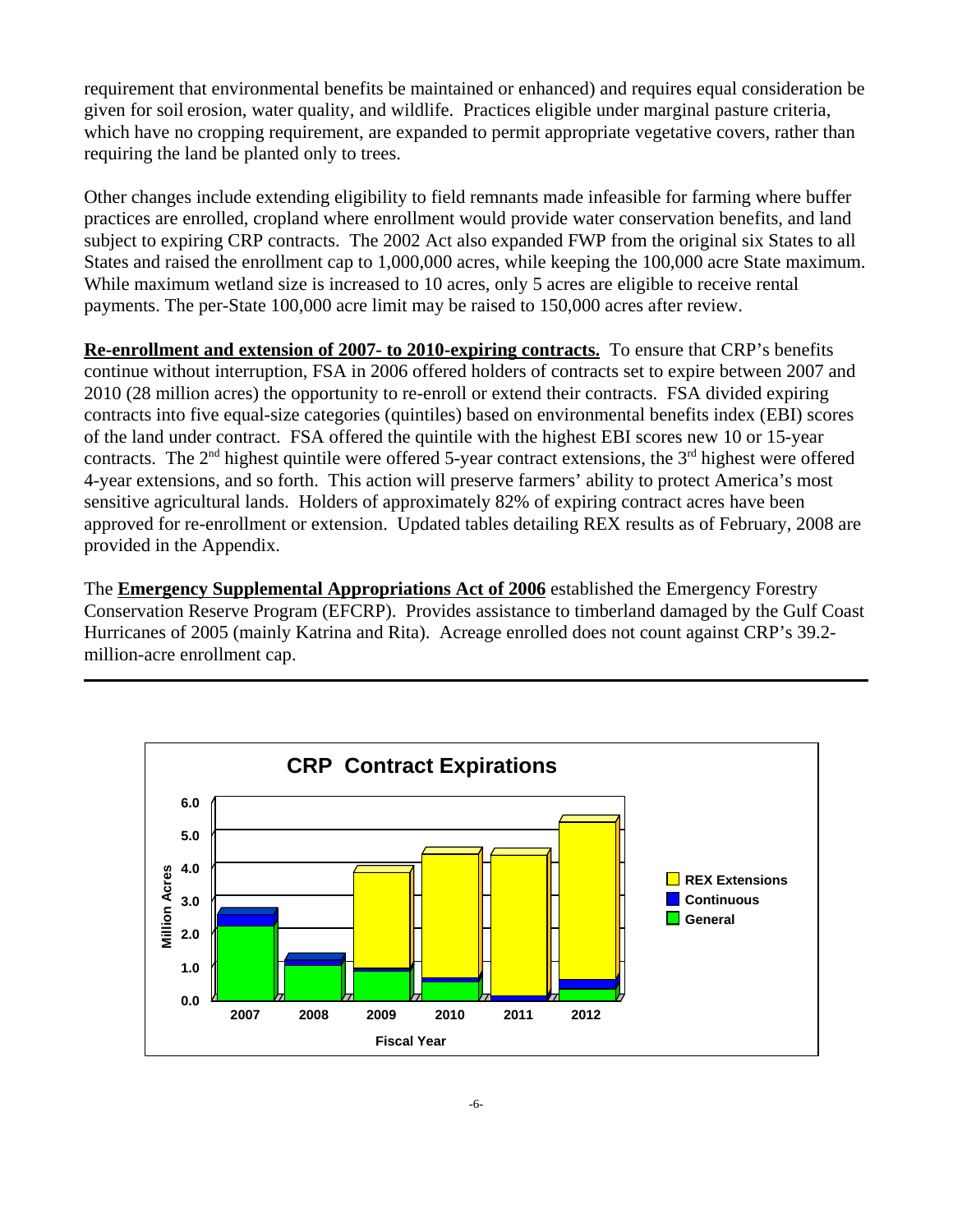#### **CRP BENEFITS : 2007**

#### **Reducing Soil Erosion**

- Reduced soil erosion by an estimated 470 million tons in FY 2007, compared with pre-CRP erosion rates.
- Protects 25 million acres of highly erodible cropland from erosion, including 10 million acres of cropland with an erodibility index greater than 15.
- Protects 2 million acres from wind erosion in Texas and Washington air quality priority areas.
- Enrollment includes 127,000 acres of grassed waterways, stopping gully formation and preventing sediment and nutrients from impairing surface waters.

#### **Enhancing Water Quality**

- Protects surface waters from sediment and nutrient enrichment with enrollment of 1.9 million acres of streamside grass and forested buffers.
- Protects ground water quality by reducing nutrient levels in percolate. Enrollment includes 170,000 acres of cropland within State- or EPA-approved wellhead protection areas.
- Includes 1.1 million acres enrolled in the Chesapeake Bay watershed and Great Lakes basin National conservation priority areas, and 3.4 million acres enrolled in State-designated water quality priority areas.
- Includes 2.1 million acres of specific wetland restoration practices. These wetlands remove nutrients from waters flowing through them.
- In FY 2007, reduced runoff of sediment (207 million tons per year), nitrogen (480 million pounds per year), and phosphorus (108 million pounds per year) from agricultural soils.

#### **Expanding and Improving Wildlife Habitat**

- The best measure of a program's effect on wildlife habitat is the response of key wildlife populations to the improved habitat. Four studies of CRP impacts on wildlife populations documented that:
	- In prime pheasant habitat, a 4 percent increase in CRP grassland acres was associated with a 22 percent increase in pheasant counts.
	- In eastern Washington, sage grouse nesting increased in CRP sites as cover matured, and CRP enrollment was associated with halting a sharp decline in sage grouse population.
	- Bobwhite quail numbers were positively related to CRP, particularly for new enrollments in areas with high concentrations of grass.
	- CRP in the Prairie Pothole region greatly benefits duck populations, providing an average of approximately 2.0 million additional ducks per year from 1992 to 2004, a 30% increase in duck population for the region than without CRP. The recent dry weather has reduced this number.
	- Each of the four studies found CRP had positive effects on most bird species.
- All 36.8 million acres enrolled provide wildlife and wildlife habitat benefits. Converting cropland to long-term conservation uses, including grass and tree plantings, wetland restorations, and conservation buffer installations, provide wildlife with feed sources, nesting and broodrearing opportunities, as well as resting, lay-over, and winter cover.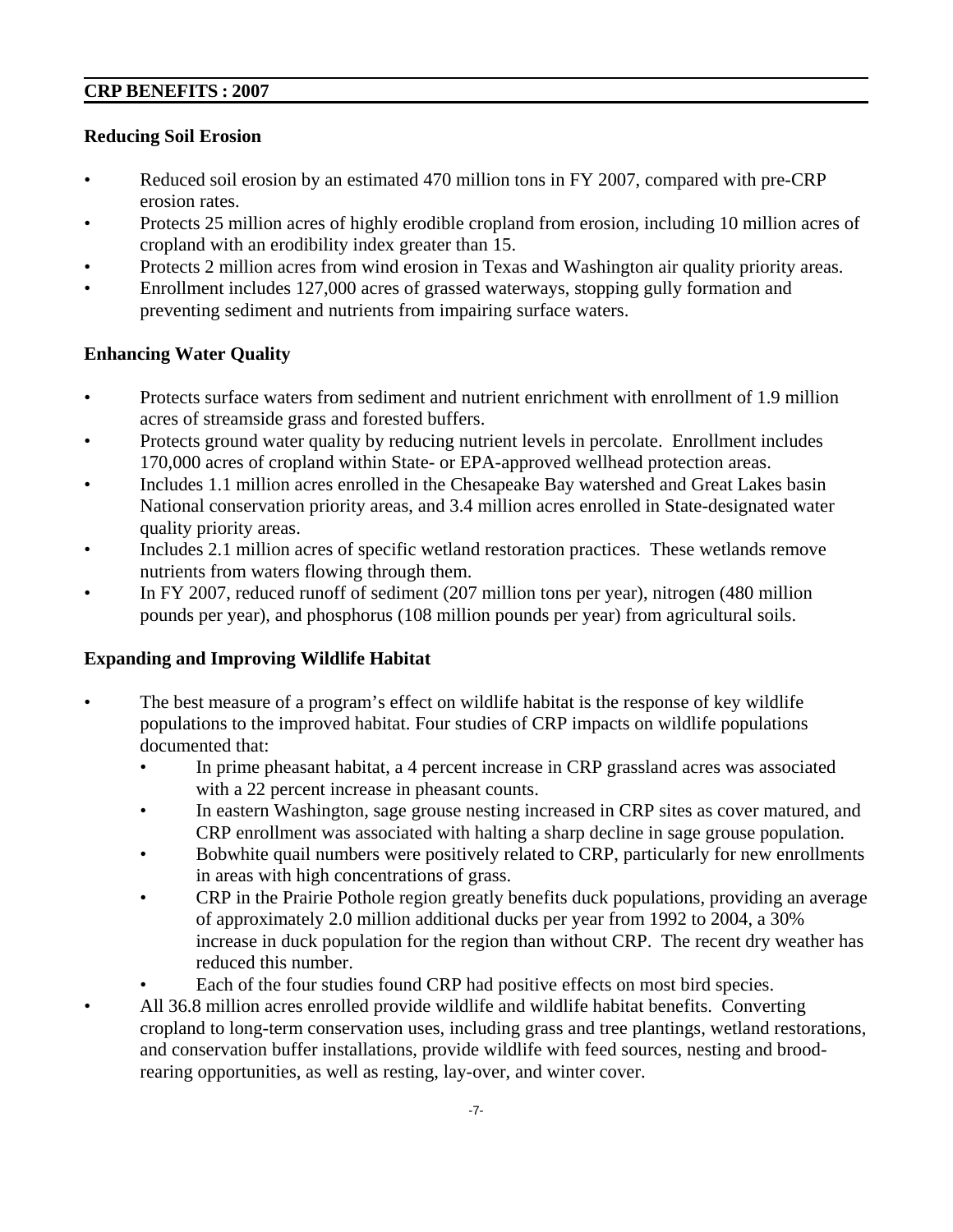- Significant wildlife enhancement practices under contract also include:
	- 2.6 million acres of permanent wildlife habitat plantings. Seed mixtures used provide multiple seasonal requirements for wildlife of local or regional concern.
	- 2.1 million acres of wetland and associated buffers.
	- 1.9 million acres of riparian area grass and forested buffers.
	- 1.2 million acres of rare and declining habitat.
	- 53,000 acres of shallow water areas for wildlife.
	- 88,000 acres of wildlife food plots.
	- 163,000 acres of upland bird habitat buffers under the Northern Bobwhite Quail Initiative.
	- 224,000 acres of longleaf pine forests.
	- 36,000 acres of bottomland hardwood tree plantings.
- The 36.8 million acres includes 8.4 million acres enrolled in the Prairie Pothole region providing habitat important for migratory waterfowl, grassland birds, and dependent species; and 5.0 million acres enrolled in State-designated wildlife habitat priority areas.

#### **Sequestering Carbon**

• Sequestered 50 million metric tons of carbon dioxide in 2007 in soils and vegetation on enrolled lands. CRP is the largest Federally administered carbon sequestration program.

#### **Restoring and Protecting Wetlands**

- 3.3 million acres of wetlands and associated cropland under contract includes:
	- 2.1 million acres of specific wetland restoration practices.
	- 2.7 million acres of cropland bordering and protecting cropped and non-cropped wetlands.
	- 106,000 acres of flood plain wetland restorations and 28,000 acres on non-flood plain and playa lakes restorations.
	- 167,000 acres of small non-flood plain wetlands enrolled in the Farmable Wetland Program.
	- 36,000 acres of bottomland hardwood tree plantings.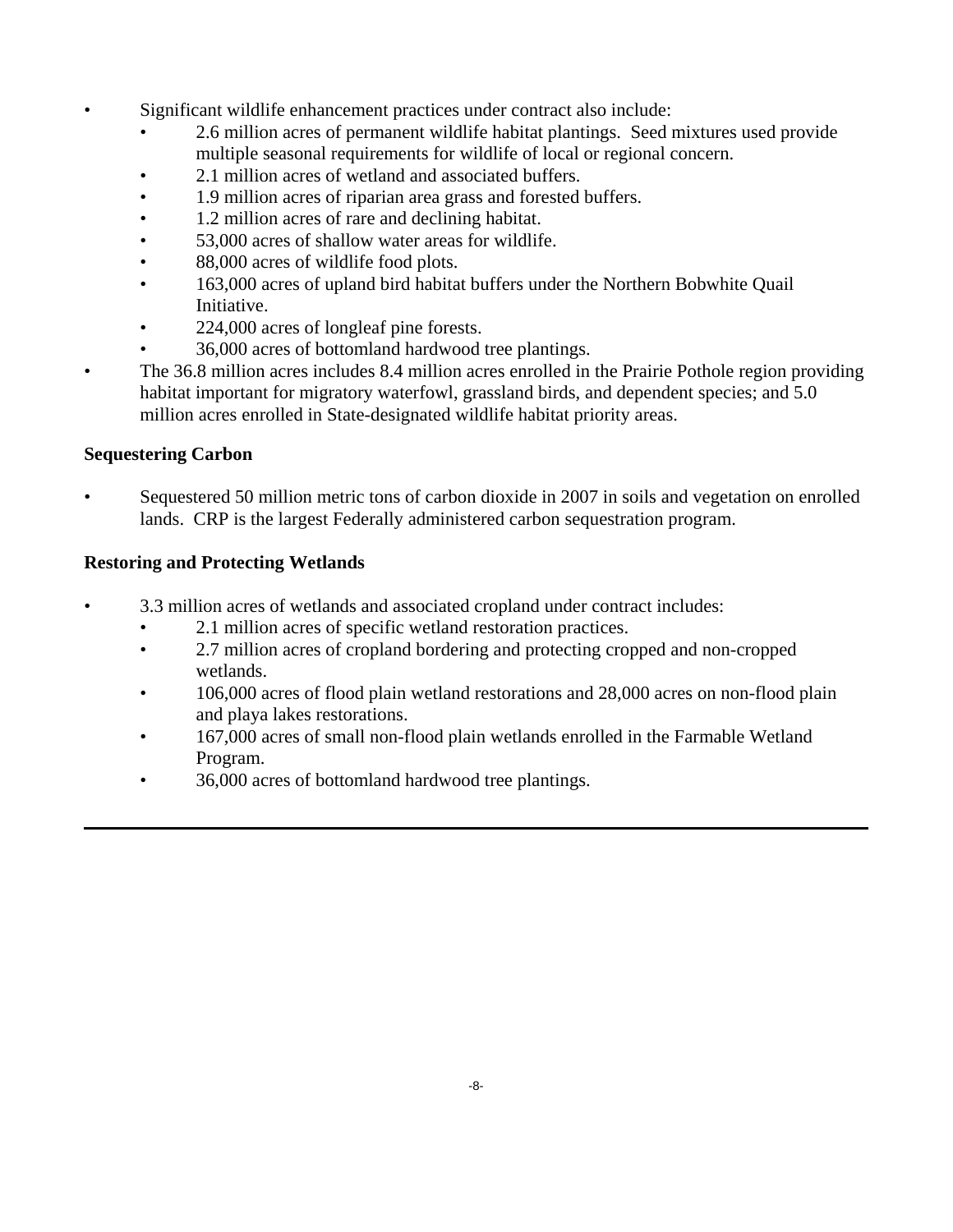|  |  | <b>Diverse CRP Environmental Benefits</b> |  |
|--|--|-------------------------------------------|--|
|--|--|-------------------------------------------|--|

| <b>Environmental Benefit</b>                | 2004                                       | 2005        | 2006                              | 2007                              |
|---------------------------------------------|--------------------------------------------|-------------|-----------------------------------|-----------------------------------|
| <b>Reduced Nitrogen<sup>1</sup></b> (lbs)   | 452 million                                | 456 million | 471 million                       | 480 million                       |
| <b>Reduced Erosion (tons)</b>               | 454 million                                | 455 million | 464 million                       | $\sqrt{470}$ million <sup>*</sup> |
| <b>Reduced Phosphorus<sup>1</sup></b> (lbs) | 102 million                                | 103 million | 106 million                       | 108 million                       |
| <b>Sequestered Carbon Dioxide</b>           | 47 million                                 | 48 million  | 49 million                        | 50 million                        |
| (metric tons)                               |                                            |             |                                   |                                   |
| <b>Increased Duck Population</b>            | $1.014$ million $0.9$ million <sup>*</sup> |             | $\sqrt{0.9}$ million <sup>*</sup> | N/A                               |

<sup>1</sup> Intercepted by buffers or reductions in amount leaving field. <sup>\*</sup>Preliminary.





#### **Nitrogen and Phosphorus Intercepted by CRP Buffers, 2007**





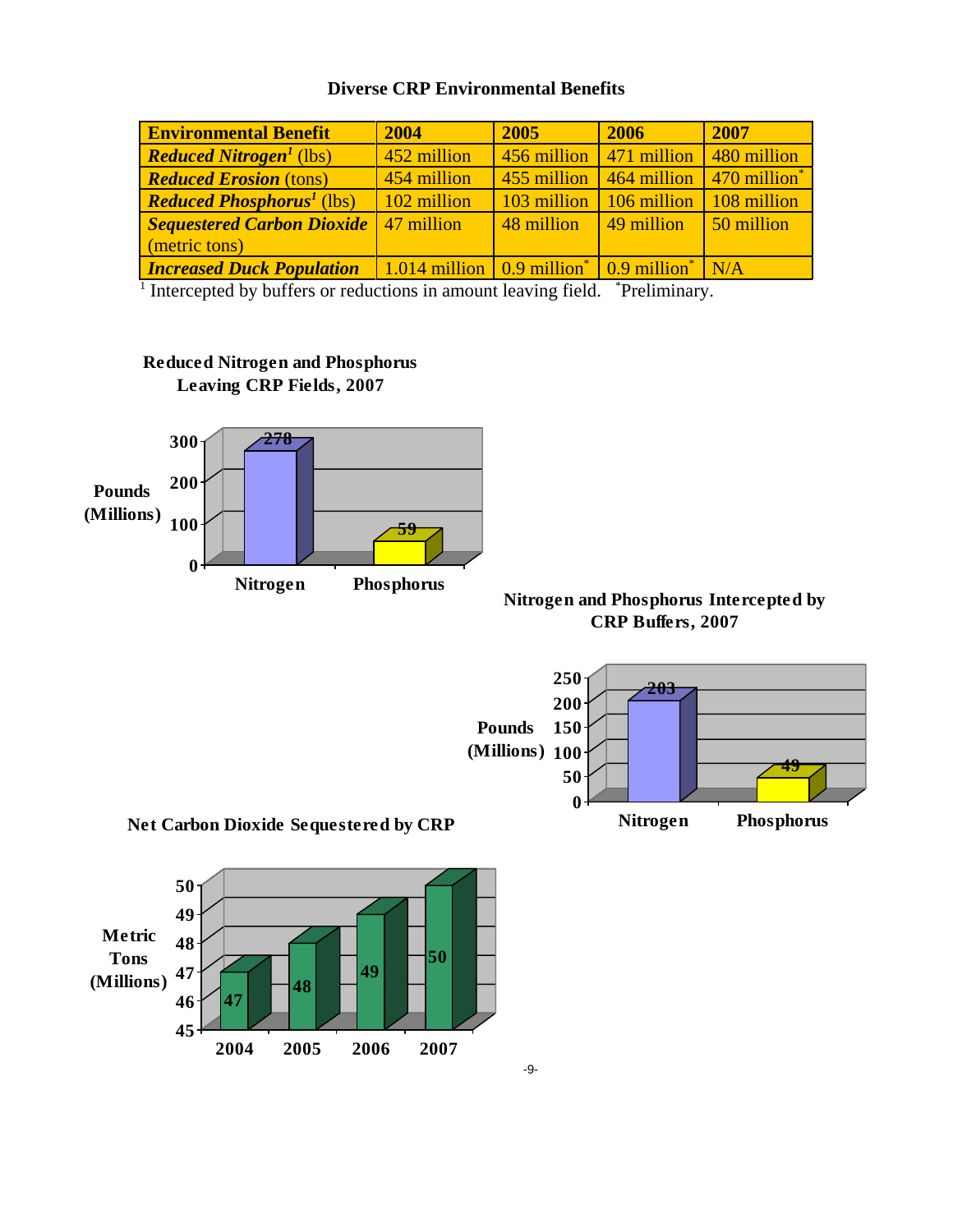| <b>Fiscal</b> | <b>Cumulative</b><br><b>Enrollment 1/</b> | <b>Rental</b><br>Payments 2/ | <b>Cost-Share</b><br>Payments 3/ | <b>Incentive</b><br>Payments 4/ | <b>Total</b><br><b>Financial</b> | Tech. Asst.<br>Outlays 5/ | <b>Total</b><br><b>Outlays</b> |  |  |
|---------------|-------------------------------------------|------------------------------|----------------------------------|---------------------------------|----------------------------------|---------------------------|--------------------------------|--|--|
| Year          | (Million Acres)                           |                              | (Million Dollars)                |                                 |                                  |                           |                                |  |  |
| 1986          | 2.0                                       | \$0                          | \$0                              | \$0                             | \$0                              | \$8                       | \$8                            |  |  |
| 1987          | 15.4                                      | \$410                        | \$246                            | \$0                             | \$656                            | \$41                      | \$697                          |  |  |
| 1988          | 24.0                                      | \$756                        | \$282                            | \$0                             | \$1,038                          | \$56                      | \$1,094                        |  |  |
| 1989          | 29.2                                      | \$1,149                      | \$181                            | \$0                             | \$1,330                          | \$86                      | \$1,416                        |  |  |
| 1990          | 32.8                                      | \$1,390                      | \$118                            | \$0                             | \$1,508                          | \$0                       | \$1,508                        |  |  |
| 1991          | 33.2                                      | \$1,590                      | \$41                             | \$0                             | \$1,631                          | \$10                      | \$1,641                        |  |  |
| 1992          | 34.1                                      | \$1,613                      | \$39                             | \$0                             | \$1,652                          | \$10                      | \$1,662                        |  |  |
| 1993          | 35.1                                      | \$1,652                      | \$32                             | \$0                             | \$1,684                          | \$0                       | \$1,684                        |  |  |
| 1994          | 35.0                                      | \$1,722                      | \$14                             | \$0                             | \$1,736                          | \$0                       | \$1,736                        |  |  |
| 1995          | 35.0                                      | \$1,729                      | \$4                              | \$0                             | \$1,733                          | \$0                       | \$1,733                        |  |  |
| 1996          | 33.5                                      | \$1,721                      | \$1                              | \$0                             | \$1,722                          | \$9                       | \$1,731                        |  |  |
| 1997          | 32.8                                      | \$1,663                      | \$8                              | \$0                             | \$1,671                          | \$61                      | \$1,732                        |  |  |
| 1998          | 30.2                                      | \$1,597                      | \$96                             | \$0                             | \$1,693                          | \$53                      | \$1,746                        |  |  |
| 1999          | 29.8                                      | \$1,320                      | \$115                            | \$0                             | \$1,435                          | \$56                      | \$1,491                        |  |  |
| 2000          | 31.4                                      | \$1,332                      | \$133                            | \$10                            | \$1,475                          | \$35                      | \$1,510                        |  |  |
| 2001          | 33.6                                      | \$1,396                      | \$150                            | \$78                            | \$1,624                          | \$32                      | \$1,656                        |  |  |
| 2002          | 33.9                                      | \$1,520                      | \$143                            | \$114                           | \$1,777                          | \$20                      | \$1,797                        |  |  |
| 2003          | 34.1                                      | \$1,576                      | \$99                             | \$100                           | \$1,775                          | \$55                      | \$1,830                        |  |  |
| 2004          | 34.7                                      | \$1,589                      | \$117                            | \$83                            | \$1,790                          | \$60                      | \$1,850                        |  |  |
| 2005          | 34.9                                      | \$1,621                      | \$93                             | \$75                            | \$1,788                          | \$75                      | \$1,863                        |  |  |
| 2006          | 36.0                                      | \$1,637                      | \$100                            | \$82                            | \$1,819                          | \$80                      | \$1,899                        |  |  |
| 2007          | 36.8                                      | \$1,714                      | \$90                             | \$57                            | \$1,861                          | \$101                     | \$1,962                        |  |  |
| <b>Total</b>  | --                                        | \$30,644                     | \$2,102                          | \$599                           | \$33,345                         | \$848                     | \$34,193                       |  |  |

#### **Conservation Reserve Program Enrollment and Outlay History**

1/ Acres under contract at end of fiscal year.

2/ Rental payments in a fiscal year apply to acres under contract in the previous fiscal year. Includes miscellaneous adjustments and adjustments for haying/grazing usage.

3/ Cost-share payments are made after cover establishment work is done. For contracts beginning in a given year, payments can occur over several years.

4/ Signing and Practice Incentive payments for continuous sign-up enrollment.

5/ Technical assistance outlays are generally paid to NRCS and FS in the year sign-ups are held. About 90-95 percent of outlays have gone to NRCS and about 5-10 percent to FS.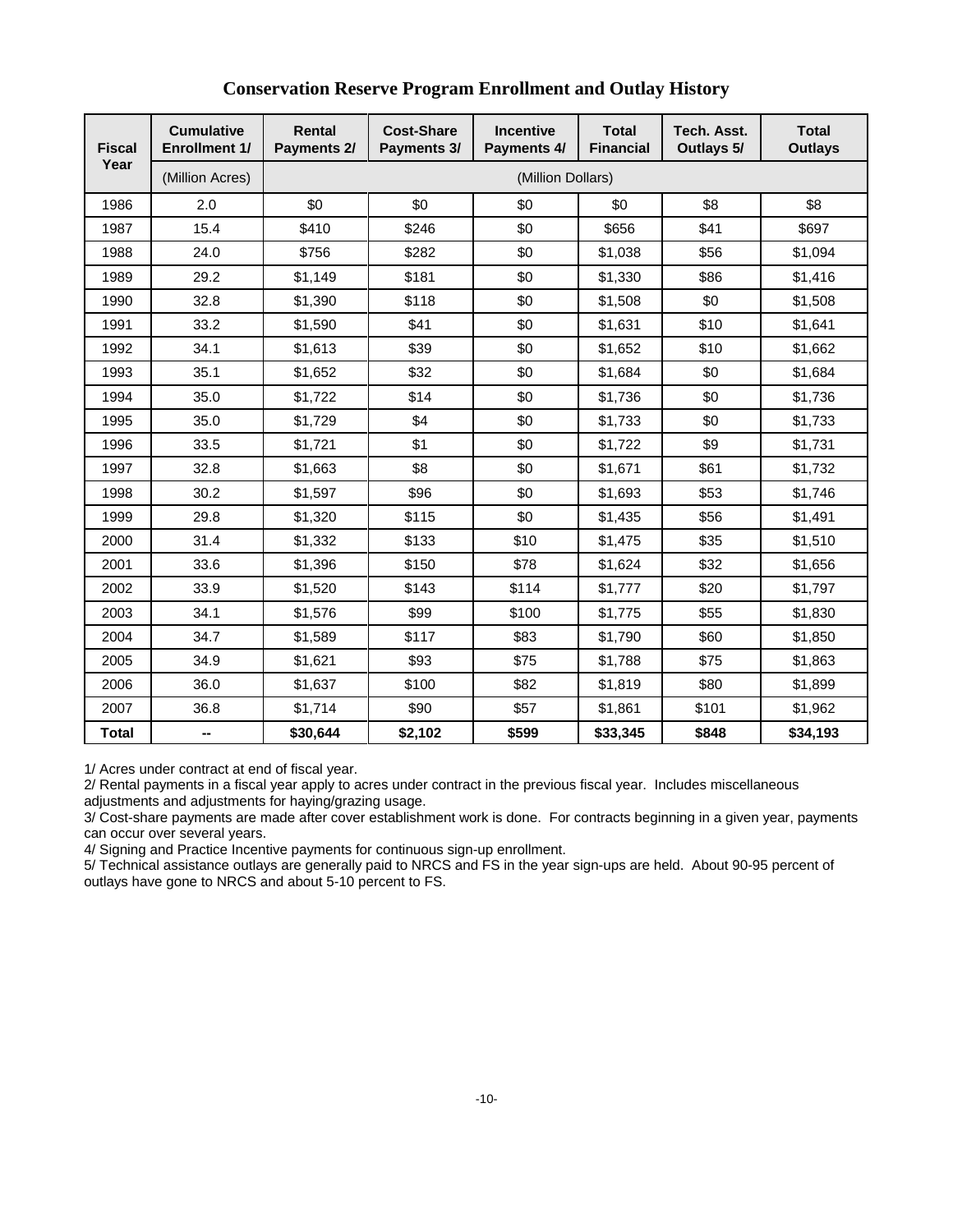## FY 2007 CUMULATIVE CRP ENROLLMENT 1/ 2/ BY SIGN-UP AND INITIAL CONTRACT YEAR<br>ACRES ACRES

|    | SIGN-<br><b>BEFORE</b>                                                                   |         |            |                |                   |             |                     |                 |                |         |                     |
|----|------------------------------------------------------------------------------------------|---------|------------|----------------|-------------------|-------------|---------------------|-----------------|----------------|---------|---------------------|
| UP | 1999                                                                                     | 1999    | 2000       | 2001           | 2002              | 2003        | 2004                | 2005            | 2006           | 2007    | TOTAL               |
|    | >16 16,669,580                                                                           | 353,636 |            |                |                   |             |                     |                 |                |         | $0$ 17,023,215      |
| 16 | 1,750,768 4,041,155                                                                      |         |            |                |                   |             |                     |                 |                |         | 5,791,923           |
| 17 | 110,705                                                                                  | 101,809 |            |                |                   |             |                     |                 |                |         | 212,514             |
| 18 | 0                                                                                        |         | 04,688,448 |                |                   |             |                     |                 |                |         | 4,688,448           |
| 19 | 0                                                                                        | 132,277 | 129,259    |                |                   |             |                     |                 |                |         | 261,536             |
| 20 |                                                                                          |         |            | 0, 2, 214, 369 |                   |             |                     |                 |                |         | 2,214,369           |
| 21 |                                                                                          |         | 104,158    | 12,790         |                   |             |                     |                 |                |         | 116,948             |
| 22 |                                                                                          |         | 32,677     | 167,816        |                   |             |                     |                 |                |         | 200,493             |
| 23 |                                                                                          |         |            |                | 216,298 241,282   |             |                     |                 |                |         | 457,579             |
| 24 |                                                                                          |         |            |                | 0 284,894 150,824 |             |                     |                 |                |         | 435,718             |
| 25 |                                                                                          |         |            |                |                   | 0, 200, 565 | 54,486              |                 |                |         | 255,051             |
| 26 |                                                                                          |         |            |                | o                 |             | 0 1,635,249 163,328 |                 |                |         | 1,798,577           |
| 27 |                                                                                          |         |            |                | 0                 | 11,503      | 172,402             |                 |                |         | 183,905             |
| 28 |                                                                                          |         |            |                |                   |             |                     | 153,282 101,292 |                |         | 254,574             |
| 29 |                                                                                          |         |            |                |                   |             |                     |                 | 0, 1, 025, 898 | 62,868  | 1,088,766           |
| 30 |                                                                                          |         |            |                |                   |             |                     | 0200,217        | 198,127        | 0       | 398,345             |
| 31 |                                                                                          |         |            |                |                   |             |                     | 0               | 202,070        | 148,346 | 350,416             |
| 33 |                                                                                          |         |            |                |                   |             |                     |                 |                | 874,067 | 874,067             |
| 35 |                                                                                          |         |            |                |                   |             |                     |                 |                | 164,539 | 164,539             |
|    | ALL 18,531,053 4,628,876 4,954,543 2,611,272 526,176 362,892 2,015,419 464,837 1,426,096 |         |            |                |                   |             |                     |                 |                |         | ,249,820 36,770,984 |

#### NUMBER OF CONTRACTS

| UP<br>1999<br>2001<br>2002<br>2003<br>2004<br>2005<br>2006<br>1999<br>2000<br>2007<br>$>16$<br>207,605<br>2,668<br>$\Omega$<br>0<br>0<br>O<br>ŋ<br>16<br>24,481<br>54,256<br>0<br>14,383<br>17<br>11,684<br>18<br>62,251<br>0<br>19<br>17,038<br>12,797<br>0<br>20<br>0<br>38,593<br>0<br>0<br>819<br>21<br>12,291<br>0<br>0<br>22<br>5,556<br>16,499<br>0<br>0<br>23<br>27,647<br>21,261<br>0<br>0<br>24<br>32,253<br>11,524<br>25<br>20,736<br>3,605<br>0<br>26<br>1,828<br>34,925<br>0<br>27<br>1,688<br>11,408<br>0<br>28<br>16,903<br>8,115<br>0<br>0<br>29<br>17,938<br>512<br>0<br>30<br>21,116<br>11,715<br>0<br>0<br>31<br>20,015<br>10,453<br>0<br>33<br>16,196<br>35<br>13,881<br>246,469<br>85,646<br>92,895<br>53,514<br>33,948<br>66,841<br>31,059<br><b>ALL</b><br>83,558<br>49,668<br>41,042 | SIGN- | <b>BEFORE</b> |  |  |  |  |              |
|--------------------------------------------------------------------------------------------------------------------------------------------------------------------------------------------------------------------------------------------------------------------------------------------------------------------------------------------------------------------------------------------------------------------------------------------------------------------------------------------------------------------------------------------------------------------------------------------------------------------------------------------------------------------------------------------------------------------------------------------------------------------------------------------------------------|-------|---------------|--|--|--|--|--------------|
|                                                                                                                                                                                                                                                                                                                                                                                                                                                                                                                                                                                                                                                                                                                                                                                                              |       |               |  |  |  |  | <b>TOTAL</b> |
|                                                                                                                                                                                                                                                                                                                                                                                                                                                                                                                                                                                                                                                                                                                                                                                                              |       |               |  |  |  |  | 210,273      |
|                                                                                                                                                                                                                                                                                                                                                                                                                                                                                                                                                                                                                                                                                                                                                                                                              |       |               |  |  |  |  | 78,737       |
|                                                                                                                                                                                                                                                                                                                                                                                                                                                                                                                                                                                                                                                                                                                                                                                                              |       |               |  |  |  |  | 26,067       |
|                                                                                                                                                                                                                                                                                                                                                                                                                                                                                                                                                                                                                                                                                                                                                                                                              |       |               |  |  |  |  | 62,251       |
|                                                                                                                                                                                                                                                                                                                                                                                                                                                                                                                                                                                                                                                                                                                                                                                                              |       |               |  |  |  |  | 29,835       |
|                                                                                                                                                                                                                                                                                                                                                                                                                                                                                                                                                                                                                                                                                                                                                                                                              |       |               |  |  |  |  | 38,593       |
|                                                                                                                                                                                                                                                                                                                                                                                                                                                                                                                                                                                                                                                                                                                                                                                                              |       |               |  |  |  |  | 13,110       |
|                                                                                                                                                                                                                                                                                                                                                                                                                                                                                                                                                                                                                                                                                                                                                                                                              |       |               |  |  |  |  | 22,055       |
|                                                                                                                                                                                                                                                                                                                                                                                                                                                                                                                                                                                                                                                                                                                                                                                                              |       |               |  |  |  |  | 48,908       |
|                                                                                                                                                                                                                                                                                                                                                                                                                                                                                                                                                                                                                                                                                                                                                                                                              |       |               |  |  |  |  | 43,777       |
|                                                                                                                                                                                                                                                                                                                                                                                                                                                                                                                                                                                                                                                                                                                                                                                                              |       |               |  |  |  |  | 24,341       |
|                                                                                                                                                                                                                                                                                                                                                                                                                                                                                                                                                                                                                                                                                                                                                                                                              |       |               |  |  |  |  | 36,753       |
|                                                                                                                                                                                                                                                                                                                                                                                                                                                                                                                                                                                                                                                                                                                                                                                                              |       |               |  |  |  |  | 13,096       |
|                                                                                                                                                                                                                                                                                                                                                                                                                                                                                                                                                                                                                                                                                                                                                                                                              |       |               |  |  |  |  | 25,018       |
|                                                                                                                                                                                                                                                                                                                                                                                                                                                                                                                                                                                                                                                                                                                                                                                                              |       |               |  |  |  |  | 18,450       |
|                                                                                                                                                                                                                                                                                                                                                                                                                                                                                                                                                                                                                                                                                                                                                                                                              |       |               |  |  |  |  | 32,831       |
|                                                                                                                                                                                                                                                                                                                                                                                                                                                                                                                                                                                                                                                                                                                                                                                                              |       |               |  |  |  |  | 30,468       |
|                                                                                                                                                                                                                                                                                                                                                                                                                                                                                                                                                                                                                                                                                                                                                                                                              |       |               |  |  |  |  | 16,196       |
|                                                                                                                                                                                                                                                                                                                                                                                                                                                                                                                                                                                                                                                                                                                                                                                                              |       |               |  |  |  |  | 13,881       |
|                                                                                                                                                                                                                                                                                                                                                                                                                                                                                                                                                                                                                                                                                                                                                                                                              |       |               |  |  |  |  | 784,640      |

General sign-ups: 1-13, 15, 16, 18, 20, 26, and 33. Continuous sign-ups: 14, 17, 19, 21-25, 27, 28, 30, 31, and 35. Sign-up 21 ended and sign-up 22 began in May 2000. Sign-up 25 ended and sign-up 27 began in May 2003. Sign-up 34 is reserved for Emergency Forestry CRP. Re-enrollment of 2007-expiring general sign-up contracts (2,531,961 acres) will begin in FY 2008, and be recorded under sign-up 32.

1/ Contracts in effect September 30, 2007. For CRP, contract year is the same as fiscal year, which begins October 1.

2/ Not including 362,000 acres under sign-up 35 contracts that begin in FY 2008.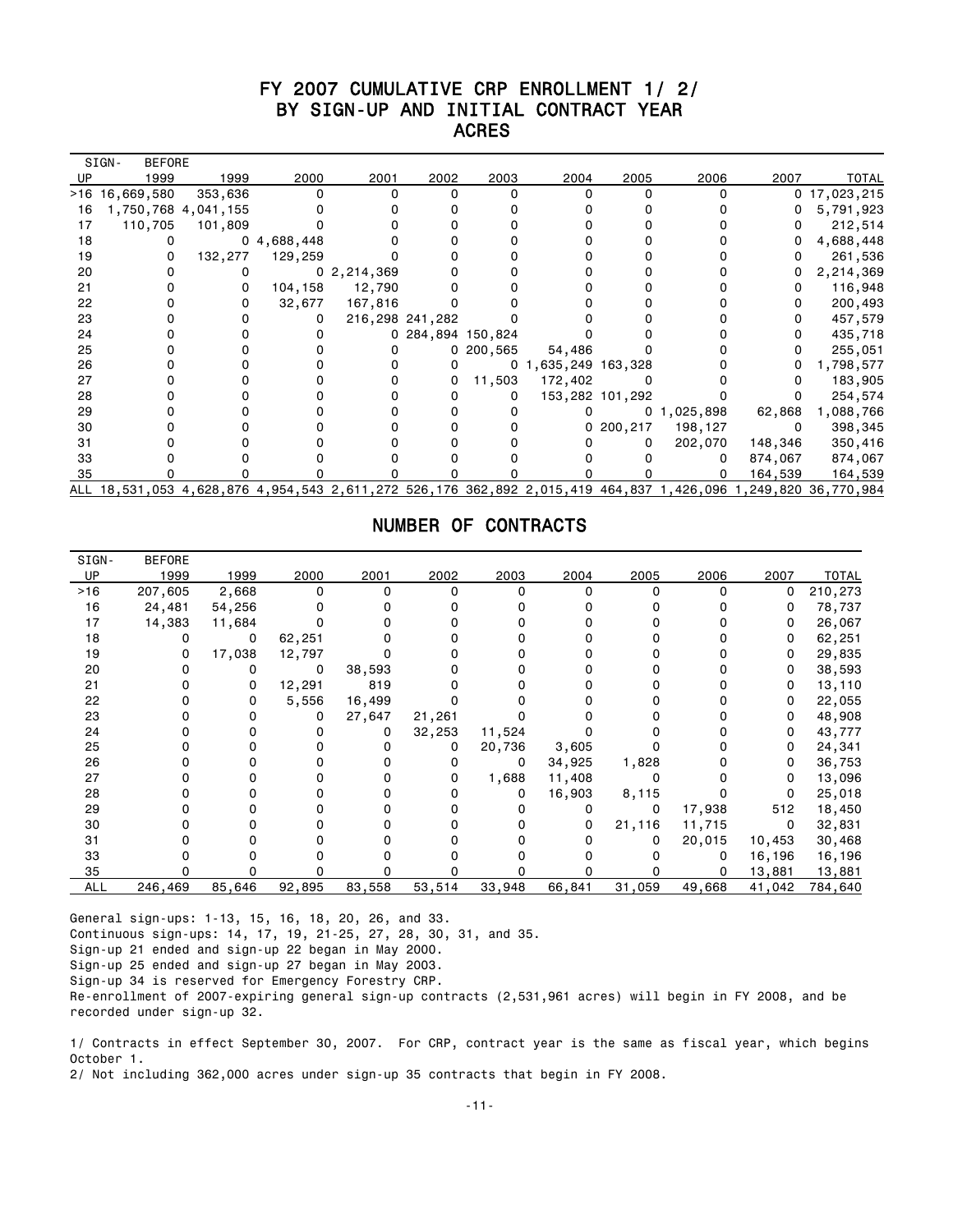### ACRES ENROLLED BY SIGN-UP TYPE CUMULATIVE, FY 2007 1/

|                   |                | CONTINUOUS | CONTINUOUS | <b>FARMABLE</b> | <b>TOTAL</b> |              |
|-------------------|----------------|------------|------------|-----------------|--------------|--------------|
| STATE             | <b>GENERAL</b> | CREP       | NON-CREP   | WETLAND         | CONTINUOUS   | <b>TOTAL</b> |
| ALABAMA           | 456,215        | 0          | 36,333     | 0               | 36,333       | 492,548      |
| ALASKA            | 29,247         | 0          | 519        | 0               | 519          | 29,766       |
| ARKANSAS          | 156,252        | 6,441      | 75,168     | 0               | 81,609       | 237,861      |
| CALIFORNIA        | 136,046        | 4,715      | 8,138      | 0               | 12,854       | 148,899      |
| <b>COLORADO</b>   | 2,446,256      | 16,801     | 9,036      | 0               | 25,838       | 2,472,094    |
| CONNECTICUT       | 235            | 0          | 83         | 0               | 83           | 318          |
| DELAWARE          | 1,661          | 5,366      | 879        | 0               | 6,245        | 7,906        |
| FLORIDA           | 82,539         | 0          | 68         | 0               | 68           | 82,606       |
| GEORGIA           | 300,210        | 0          | 12,295     | 0               | 12,295       | 312,505      |
| <b>IDAHO</b>      | 797,221        | 16,885     | 9,996      | 0               | 26,881       | 824,102      |
| ILLINOIS          | 664,822        | 124,947    | 296,605    | 322             | 421,874      | 1,086,695    |
| INDIANA           | 212,809        | 1,929      | 100,974    | 887             | 103,791      | 316,599      |
| IOWA              | 1,427,122      | 1,038      | 470,084    | 72,241          | 543,364      | 1,970,486    |
| <b>KANSAS</b>     | 3,166,748      | 0          | 91,456     | 784             | 92,240       | 3,258,989    |
| <b>KENTUCKY</b>   | 284,934        | 13,993     | 59,423     | 0               | 73,417       | 358,351      |
| LOUISIANA         | 226,651        | 48,358     | 34,839     | 0               | 83,197       | 309,848      |
| MAINE             | 23,178         | 0          | 397        | 0               | 397          | 23,574       |
| MARYLAND          | 10,808         | 70,989     | 3,849      | 5               | 74,843       | 85,651       |
| MASSACHUSETTS     | 46             | 0          | 27         | 0               | 27           | 74           |
| MICHIGAN          | 191,660        | 60,946     | 23,507     | 38              | 84,491       | 276,151      |
| MINNESOTA         | 1,453,624      | 86,006     | 253,110    | 36,688          | 375,804      | 1,829,428    |
| MISSISSIPPI       | 780,437        | 0          | 174,682    | 0               | 174,682      | 955,119      |
| MISSOURI          | 1,463,885      | 20,984     | 108,035    | 9               | 129,028      | 1,592,913    |
| MONTANA           | 3,316,018      | 10,350     | 154,338    | 145             | 164,833      | 3,480,851    |
| NEBRASKA          | 1,197,999      | 68,465     | 70,984     | 3,769           | 143,218      | 1,341,217    |
| NEW HAMPSHIRE     | 0              | 0          | 167        | 0               | 167          | 167          |
| <b>NEW JERSEY</b> | 2,148          | 304        | 187        | 0               | 491          | 2,639        |
| NEW MEXICO        | 585,320        | 0          | 5,079      | 0               | 5,079        | 590,399      |
| NEW YORK          | 49,356         | 8,324      | 8,864      | 0               | 17,188       | 66,544       |
| NORTH CAROLINA    | 85,869         | 31,605     | 20,154     | 0               | 51,759       | 137,628      |
| NORTH DAKOTA      | 3,211,448      | 1,532      | 159,260    | 16,234          | 177,026      | 3,388,474    |
| OHIO              | 222,392        | 79,825     | 59,960     | 134             | 139,919      | 362,311      |
| OKLAHOMA          | 1,059,471      | 0          | 14,570     | 0               | 14,570       | 1,074,041    |
| OREGON            | 526,538        | 28,243     | 12,785     | 0               | 41,027       | 567,565      |
| PENNSYLVANIA      | 51,445         | 177,627    | 1,147      | 0               | 178,774      | 230,219      |
| PUERTO RICO       | 509            | 0          | 436        | 0               | 436          | 945          |
| SOUTH CAROLINA    | 170,642        | 0          | 40,352     | 0               | 40,352       | 210,994      |
| SOUTH DAKOTA      | 1,342,533      | 0          | 181,318    | 35,493          | 216,810      | 1,559,343    |
| TENNESSEE         | 255,000        | 0          | 23,029     | 0               | 23,029       | 278,030      |
| <b>TEXAS</b>      | 4,019,472      | 0          | 54,598     | 0               | 54,598       | 4,074,070    |
| <b>UTAH</b>       | 208,376        | 0          | 288        | 0               | 288          | 208,664      |
| <b>VERMONT</b>    | 116            | 1,489      | 375        | 0               | 1,865        | 1,981        |
| VIRGINIA          | 42,782         | 24,111     | 2,814      | 0               | 26,925       | 69,707       |
| WASHINGTON        | 1,444,727      | 11,193     | 101,292    | 0               | 112,485      | 1,557,212    |
| WEST VIRGINIA     | 954            | 3,053      | 256        | 0               | 3,309        | 4,263        |
| WISCONSIN         | 540,826        | 37,336     | 28,550     | 43              | 65,929       | 606,755      |
| WYOMING           | 277,829        | 0          | 6,458      | 0               | 6,458        | 284,287      |
| U.S.              | 32,924,523     | 962,857    | 2,716,810  | 166,793         | 3,846,460    | 36,770,984   |

1/ Contracts in effect September 30, 2007.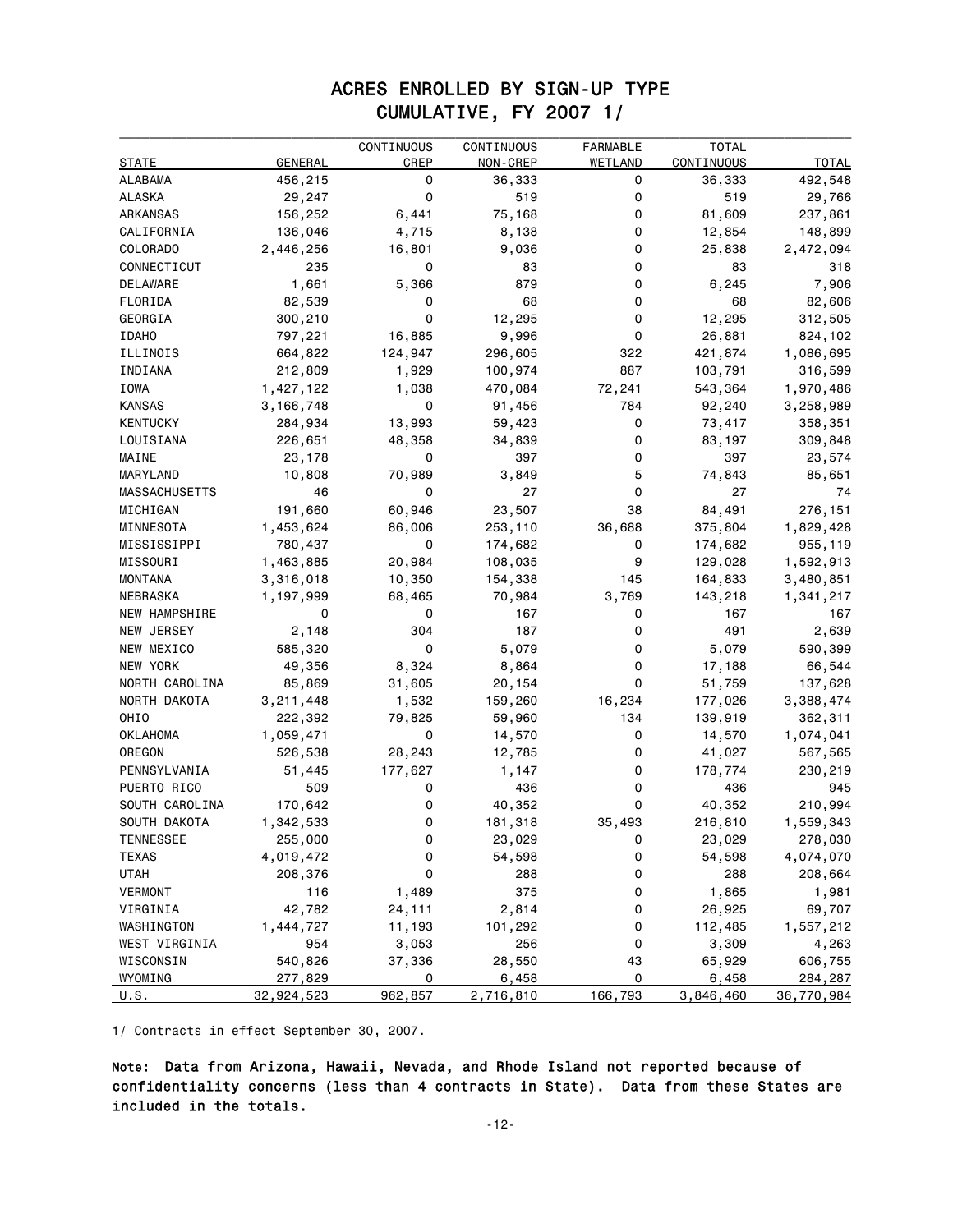|                                              |  | CRP ENROLLMENT BY STATE, FY 2007, CUMULATIVE 1/ |
|----------------------------------------------|--|-------------------------------------------------|
| -----------TOTAL CRP (ALL SIGN-UPS)--------- |  |                                                 |
|                                              |  |                                                 |

|                      | NUMBER OF | NUMBER OF    |              | ANNUAL RENTAL PAYMENTS 3/ |             |
|----------------------|-----------|--------------|--------------|---------------------------|-------------|
| STATE 2/             | CONTRACTS | <b>FARMS</b> | <b>ACRES</b> | ( \$1,000)                | $(\$/ACRE)$ |
| U.S.                 | 784,640   | 442,359      | 36,770,984   | 1,819,179                 | 49.47       |
| ALABAMA              | 10,869    | 7,914        | 492,548      | 22,275                    | 45.22       |
| ALASKA               | 69        | 48           | 29,766       | 1,001                     | 33.61       |
| ARKANSAS             | 5,403     | 3,081        | 237,861      | 12,352                    | 51.93       |
| CALIFORNIA           | 601       | 460          | 148,899      | 4,880                     | 32.78       |
| COLORADO             | 14,104    | 6,667        | 2,472,094    | 79,184                    | 32.03       |
| CONNECTICUT          | 26        | 24           | 318          | 21                        | 66.81       |
| DELAWARE             | 753       | 399          | 7,906        | 812                       | 102.69      |
| FLORIDA              | 1,914     | 1,561        | 82,606       | 3,114                     | 37.70       |
| GEORGIA              | 8,720     | 6,482        | 312,505      | 12,575                    | 40.24       |
| <b>IDAHO</b>         | 6,289     | 3,598        | 824,102      | 33,881                    | 41.11       |
| ILLINOIS             | 78,048    | 43,945       | 1,086,695    | 112,325                   | 103.36      |
| INDIANA              | 36,496    | 21,457       | 316,599      | 29,239                    | 92.35       |
| IOWA                 | 107,836   | 54,409       | 1,970,486    | 209,163                   | 106.15      |
| <b>KANSAS</b>        | 52,036    | 29,599       | 3,258,989    | 127,938                   | 39.26       |
| <b>KENTUCKY</b>      | 16,912    | 9,607        | 358,351      | 27,347                    | 76.31       |
| LOUISIANA            | 4,674     | 3,061        | 309,848      | 16,215                    | 52.33       |
| MAINE                | 908       | 600          | 23,574       | 1,172                     | 49.70       |
| MARYLAND             | 6,646     | 3,571        | 85,651       | 10,522                    | 122.85      |
| MASSACHUSETTS        | 14        | 11           | 74           | 7                         | 91.59       |
| MICHIGAN             | 16,812    | 9,846        | 276,151      | 20,958                    | 75.89       |
| MINNESOTA            | 62,988    | 33,693       | 1,829,428    | 110,281                   | 60.28       |
| MISSISSIPPI          | 21,781    | 14,150       | 955,119      | 40,725                    | 42.64       |
| MISSOURI             | 39,226    | 23,038       | 1,592,913    | 106,683                   | 66.97       |
| <b>MONTANA</b>       | 18,496    | 6,877        | 3,480,851    | 117,063                   | 33.63       |
| NEBRASKA             | 30,440    | 17,009       | 1,341,217    | 76,474                    | 57.02       |
| <b>NEW HAMPSHIRE</b> | 14        | 13           | 167          | 9                         | 52.15       |
| NEW JERSEY           | 191       | 138          | 2,639        | 157                       | 59.40       |
| NEW MEXICO           | 2,674     | 1,674        | 590,399      | 18,564                    | 31.44       |
| NEW YORK             | 3,178     | 2,297        | 66,544       | 3,659                     | 54.99       |
| NORTH CAROLINA       | 9,179     | 5,938        | 137,628      | 8,601                     | 62.50       |
| NORTH DAKOTA         | 38,402    | 18,438       | 3,388,474    | 112,632                   | 33.24       |
| OHIO                 | 34,397    | 20,128       | 362,311      | 36,980                    | 102.07      |
| OKLAHOMA             | 9,706     | 6,516        | 1,074,041    | 35,246                    | 32.82       |
| OREGON               | 4,044     | 2,156        | 567,565      | 28,079                    | 49.47       |
| PENNSYLVANIA         | 11,372    | 7,272        | 230,219      | 20,398                    | 88.60       |
| PUERTO RICO          | 18        | 18           | 945          | 80                        | 84.65       |
| SOUTH CAROLINA       | 9,314     | 5,456        | 210,994      | 7,546                     | 35.77       |
| SOUTH DAKOTA         | 31,044    | 14,817       | 1,559,343    | 65,872                    | 42.24       |
| <b>TENNESSEE</b>     | 9,335     | 6,330        | 278,030      | 16,505                    | 59.36       |
| <b>TEXAS</b>         | 26,083    | 18,691       | 4,074,070    | 143,871                   | 35.31       |
| UTAH                 | 1,147     | 656          | 208,664      | 6,327                     | 30.32       |
| VERMONT              | 235       | 180          | 1,981        | 166                       | 83.78       |
| VIRGINIA             | 5,237     | 4,068        | 69,707       | 3,771                     | 54.09       |
| WASHINGTON           | 12,612    | 5,091        | 1,557,212    | 83,688                    | 53.74       |
| WEST VIRGINIA        | 302       | 243          | 4,263        | 291                       | 68.30       |
| WISCONSIN            | 32,899    | 20,350       | 606,755      | 42,692                    | 70.36       |
| WYOMING              | 1,193     | 779          | 284,287      | 7,831                     | 27.55       |

1/ Contracts in effect September 30, 2007.

2/ State in which land is located.

3/ Approximates FY 2008 payments, before adjustments for haying/grazing, non-compliance, terminations, part-year contracts. Includes annual incentive and maintenance allowance payments, but not one-time up-front signing and practice incentive payments.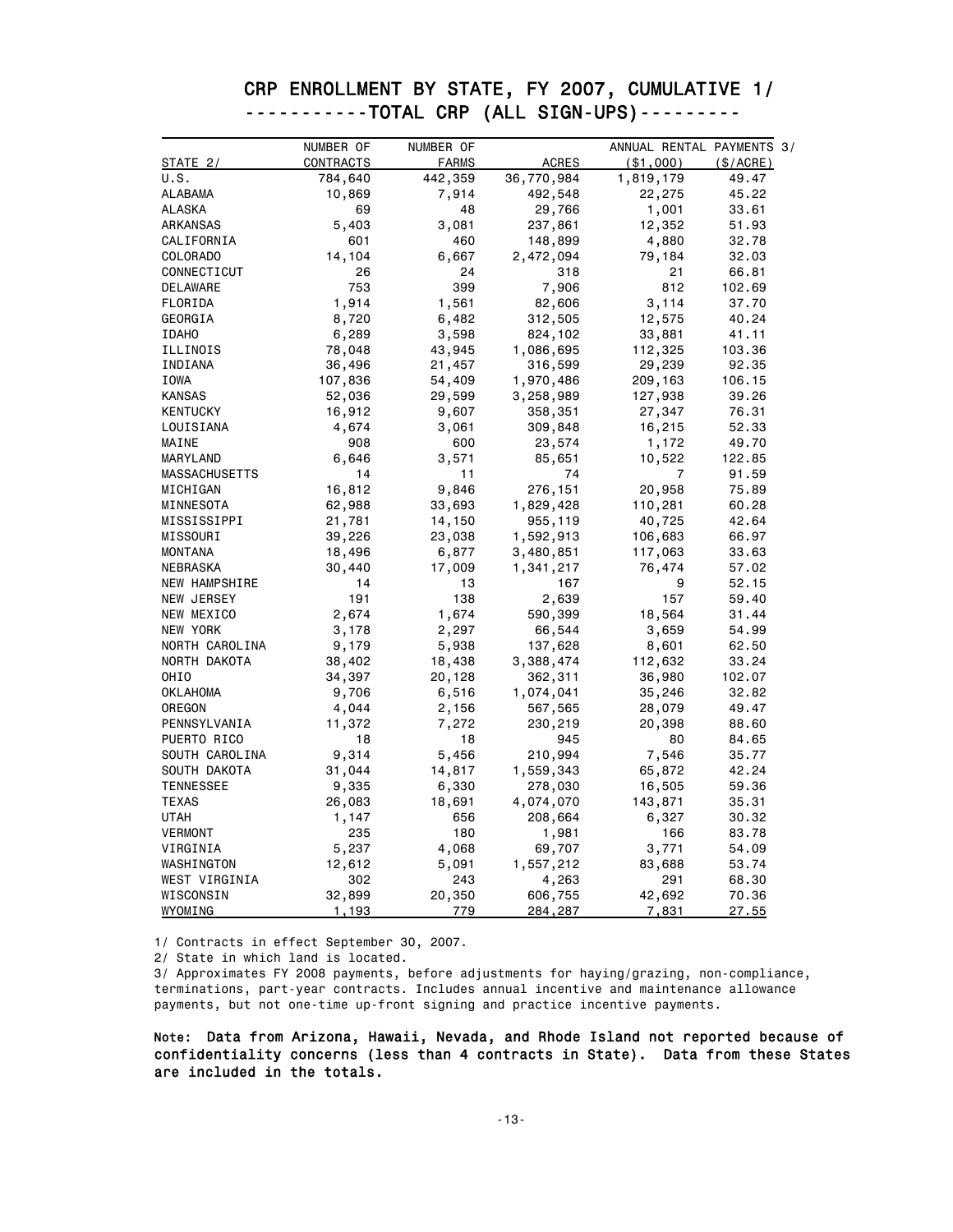#### CRP ENROLLMENT BY STATE, FY 2007, CUMULATIVE 1/ ----------------GENERAL SIGN-UP------------- -

|                      | NUMBER OF      | NUMBER OF    |              | ANNUAL RENTAL PAYMENTS 3/ |          |
|----------------------|----------------|--------------|--------------|---------------------------|----------|
| STATE 2/             | CONTRACTS      | <b>FARMS</b> | <b>ACRES</b> | ( \$1,000)                | (S/ACRE) |
| U.S.                 | 427,497        | 276,774      | 32,924,523   | 1,442,419                 | 43.81    |
| ALABAMA              | 9,565          | 7,134        | 456,215      | 20,456                    | 44.84    |
| ALASKA               | 59             | 40           | 29,247       | 966                       | 33.03    |
| ARKANSAS             | 2,592          | 1,780        | 156,252      | 6,814                     | 43.61    |
| CALIFORNIA           | 436            | 323          | 136,046      | 3,775                     | 27.75    |
| COLORADO             | 12,930         | 6,296        | 2,446,256    | 76,959                    | 31.46    |
| CONNECTICUT          | 16             | 16           | 235          | 14                        | 61.35    |
| DELAWARE             | 77             | 60           | 1,661        | 111                       | 66.62    |
| FLORIDA              | 1,912          | 1,560        | 82,539       | 3,112                     | 37.70    |
| GEORGIA              | 8,125          | 6,098        | 300,210      | 11,992                    | 39.95    |
| <b>IDAHO</b>         | 5,520          | 3,138        | 797,221      | 31,086                    | 38.99    |
| ILLINOIS             | 25,959         | 18,089       | 664,822      | 53,420                    | 80.35    |
| INDIANA              | 8,977          | 6,854        | 212,809      | 16,135                    | 75.82    |
| IOWA                 | 36,811         | 25,329       | 1,427,122    | 130,544                   | 91.47    |
| <b>KANSAS</b>        | 40,616         | 24,912       | 3,166,748    | 122,533                   | 38.69    |
| <b>KENTUCKY</b>      | 7,819          | 5,644        | 284,934      | 19,717                    | 69.20    |
| LOUISIANA            | 3,107          | 2,193        | 226,651      | 10,348                    | 45.66    |
| MAINE                | 758            | 508          | 23,178       | 1,146                     | 49.44    |
| MARYLAND             | 555            | 468          | 10,808       | 723                       | 66.92    |
| <b>MASSACHUSETTS</b> | $\overline{4}$ | 3            | 46           | 4                         | 83.65    |
| MICHIGAN             | 6,542          | 5,182        | 191,660      | 11,113                    | 57.98    |
| MINNESOTA            | 29,631         | 19,173       | 1,453,624    | 75,563                    | 51.98    |
| MISSISSIPPI          | 14,543         | 10,651       | 780,437      | 30,061                    | 38.52    |
| MISSOURI             | 27,357         | 18,349       | 1,463,885    | 95,550                    | 65.27    |
| <b>MONTANA</b>       | 16,853         | 6,434        | 3,316,018    | 110,310                   | 33.27    |
| NEBRASKA             | 18,404         | 11,643       | 1,197,999    | 63,081                    | 52.66    |
| <b>NEW HAMPSHIRE</b> | 0              | 0            | 0            | 0                         |          |
| NEW JERSEY           | 91             | 66           | 2,148        | 102                       | 47.27    |
| NEW MEXICO           | 2,612          | 1,638        | 585,320      | 18,350                    | 31.35    |
| NEW YORK             | 1,713          | 1,294        | 49,356       | 2,012                     | 40.77    |
| NORTH CAROLINA       | 4,435          | 3,429        | 85,869       | 3,788                     | 44.11    |
| NORTH DAKOTA         | 29,428         | 15,058       | 3,211,448    | 105,250                   | 32.77    |
| OHIO                 | 7,911          | 6,158        | 222,392      | 16,320                    | 73.39    |
| <b>OKLAHOMA</b>      | 9,233          | 6,255        | 1,059,471    | 34,613                    | 32.67    |
| OREGON               | 2,540          | 1,467        | 526,538      | 24,866                    | 47.23    |
| PENNSYLVANIA         | 1,648          | 1,376        | 51,445       | 2,077                     | 40.37    |
| PUERTO RICO          | 16             | 16           | 509          | 52                        | 101.48   |
| SOUTH CAROLINA       | 5,302          | 3,743        | 170,642      | 5,425                     | 31.79    |
| SOUTH DAKOTA         | 15,171         | 8,022        | 1,342,533    | 51,697                    | 38.51    |
| <b>TENNESSEE</b>     | 7,117          | 5,453        | 255,000      | 14,614                    | 57.31    |
| <b>TEXAS</b>         | 24,631         | 17,713       | 4,019,472    | 141,792                   | 35.28    |
| UTAH                 | 1,117          | 635          | 208,376      | 6,313                     | 30.30    |
| VERMONT              | 5              | 4            | 116          | 5                         | 39.95    |
| VIRGINIA             | 1,880          | 1,531        | 42,782       | 1,743                     | 40.75    |
| WASHINGTON           | 8,675          | 3,982        | 1,444,727    | 74,655                    | 51.67    |
| WEST VIRGINIA        | 28             | 23           | 954          | 39                        | 41.38    |
| WISCONSIN            | 23,761         | 16,390       | 540,826      | 35,620                    | 65.86    |
| WYOMING              | 1,014          | 643          | 277,829      | 7,546                     | 27.16    |

1/ Contracts in effect September 30, 2007.

2/ State in which land is located.

3/ Approximates FY 2008 payments, before adjustments for haying/grazing, non-compliance, terminations, part-year contracts. Includes annual maintenance allowance payments.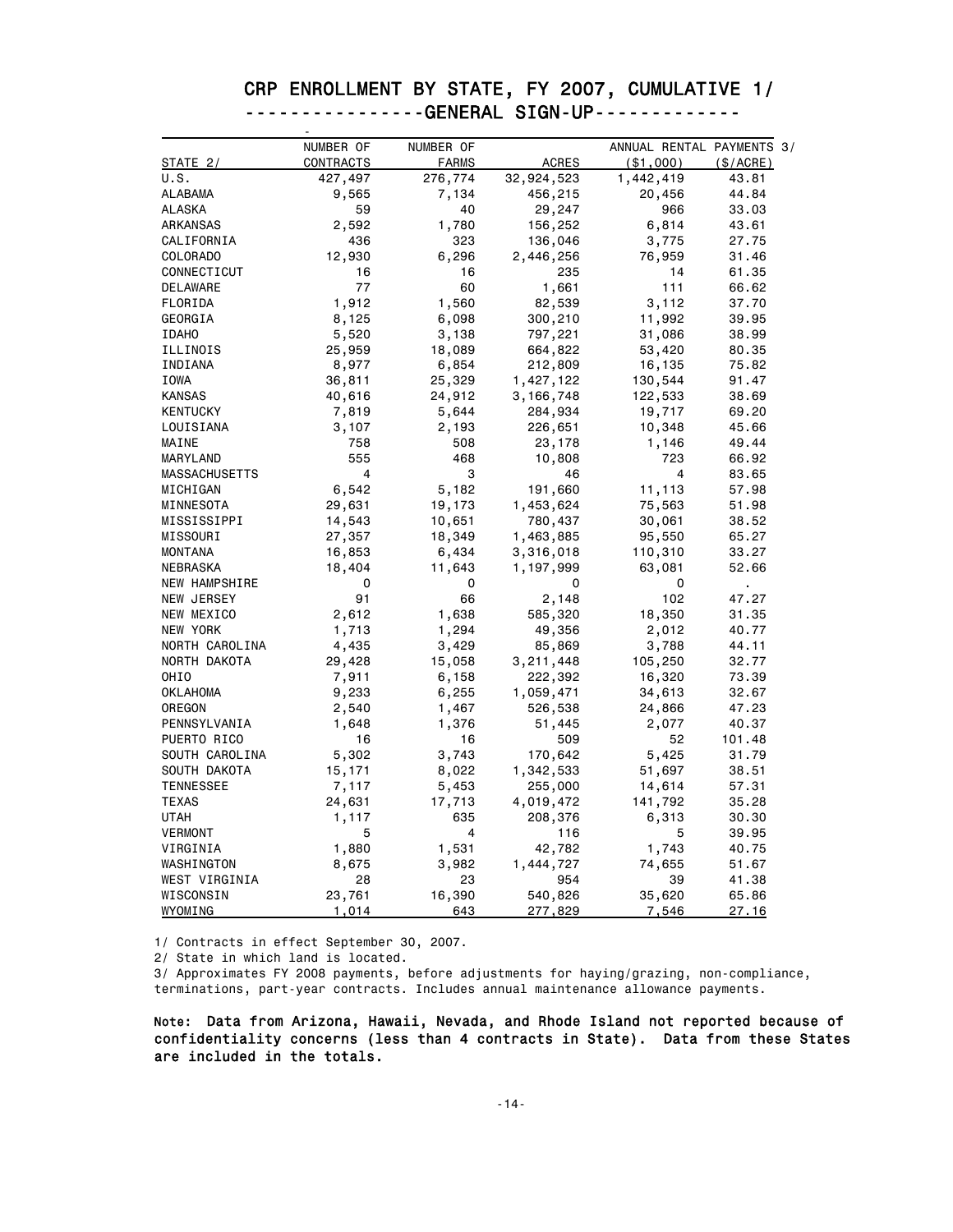#### ------CONTINUOUS CREP and NON-CREP 2/-------<br>
NUMBER OF NUMBER OF ANNUAL RENTAL PAYM NUMBER OF ANNUAL RENTAL PAYMENTS 4/<br>FARMS ACRES (\$1,000) (\$/ACRE) STATE 3/ CONTRACTS FARMS ACRES (\$1,000) (\$/ACRE) U.S. 346,356 207,186 3,679,667 356,960 97.01 ALABAMA 1,304 999 36,333 1,819 50.07 ALASKA 10 9 519 35 66.55 ARKANSAS 2,811 1,655 81,609 5,538 67.86 CALIFORNIA 165 145 12,854 1,105 85.99 COLORADO 1,174 668 25,838 2,224 86.08 CONNECTICUT 10 8 83 7 82.32 DELAWARE 676 366 6,245 701 112.29 FLORIDA 2 2 68 3 39.88 GEORGIA 595 455 12,295 583 47.40 IDAHO 769 592 26,881 2,795 103.98 ILLINOIS 52,055 31,479 421,551 58,855 139.62 INDIANA 27,434 16,475 102,904 12,989 126.23 IOWA 66,539 36,682 471,122 66,763 141.71 KANSAS 11,364 7,177 91,456 5,365 58.66 KENTUCKY 9,093 5,099 73,417 7,630 103.93 LOUISIANA 1,567 1,084 83,197 5,867 70.51 MAINE 150 114 397 26 64.75 MARYLAND 6,090 3,414 74,838 9,798 130.92 MASSACHUSETTS 10 8 27 3 105.06 MICHIGAN 10,264 5,411 84,453 9,842 116.53 MINNESOTA 30,668 18,910 339,116 31,003 91.42

 MISSISSIPPI 7,238 4,948 174,682 10,663 61.05 MISSOURI 11,868 7,470 129,019 11,132 86.28 MONTANA 1,629 679 164,688 6,749 40.98 NEBRASKA 11,602 7,326 139,449 13,081 93.81 NEW HAMPSHIRE 14 13 167 9 52.15 NEW JERSEY 100 74 491 55 112.41 NEW MEXICO 62 39 5,079 214 42.08 NEW YORK 1,465 1,054 17,188 1,647 95.81 NORTH CAROLINA 4,744 2,646 51,759 4,813 93.00 NORTH DAKOTA 8,155 4,812 160,792 6,582 40.94 OHIO 26,468 15,773 139,785 20,644 147.68 OKLAHOMA 473 365 14,570 633 43.48 0REGON 1,504 931 41,027 3,213 78.32 PENNSYLVANIA 9,724 6,190 178,774 18,321 102.48 PUERTO RICO 2 2 436 28 65.00 SOUTH CAROLINA 4,012 2,287 40,352 2,121 52.56 SOUTH DAKOTA 13,735 8,117 181,318 11,293 62.28 TENNESSEE 2,218 1,493 23,029 1,891 82.11 TEXAS 1,452 1,182 54,598 2,079 38.08 UTAH 30 22 288 13 46.54 VERMONT 230 176 1,865 161 86.52 VIRGINIA 3,357 2,624 26,925 2,027 75.29 WASHINGTON 3,937 2,079 112,485 9,033 80.31 WEST VIRGINIA 274 222 3,309 252 76.06 WISCONSIN 9,132 5,758 65,886 7,066 107.25 <u>WYOMING 179 150 6,458 284 44.03</u>

# CRP ENROLLMENT BY STATE, FY 2007, CUMULATIVE 1/

1/ Contracts in effect September 30, 2007.

2/ Farmable Wetland enrollment not included.

3/ State in which land is located.

4/ Approximates FY 2008 payments, before adjustments for haying/grazing, non-compliance, terminations, part-year contracts. Includes annual incentive and maintenance allowance payments, but not one-time up-front signing and practice incentive payments.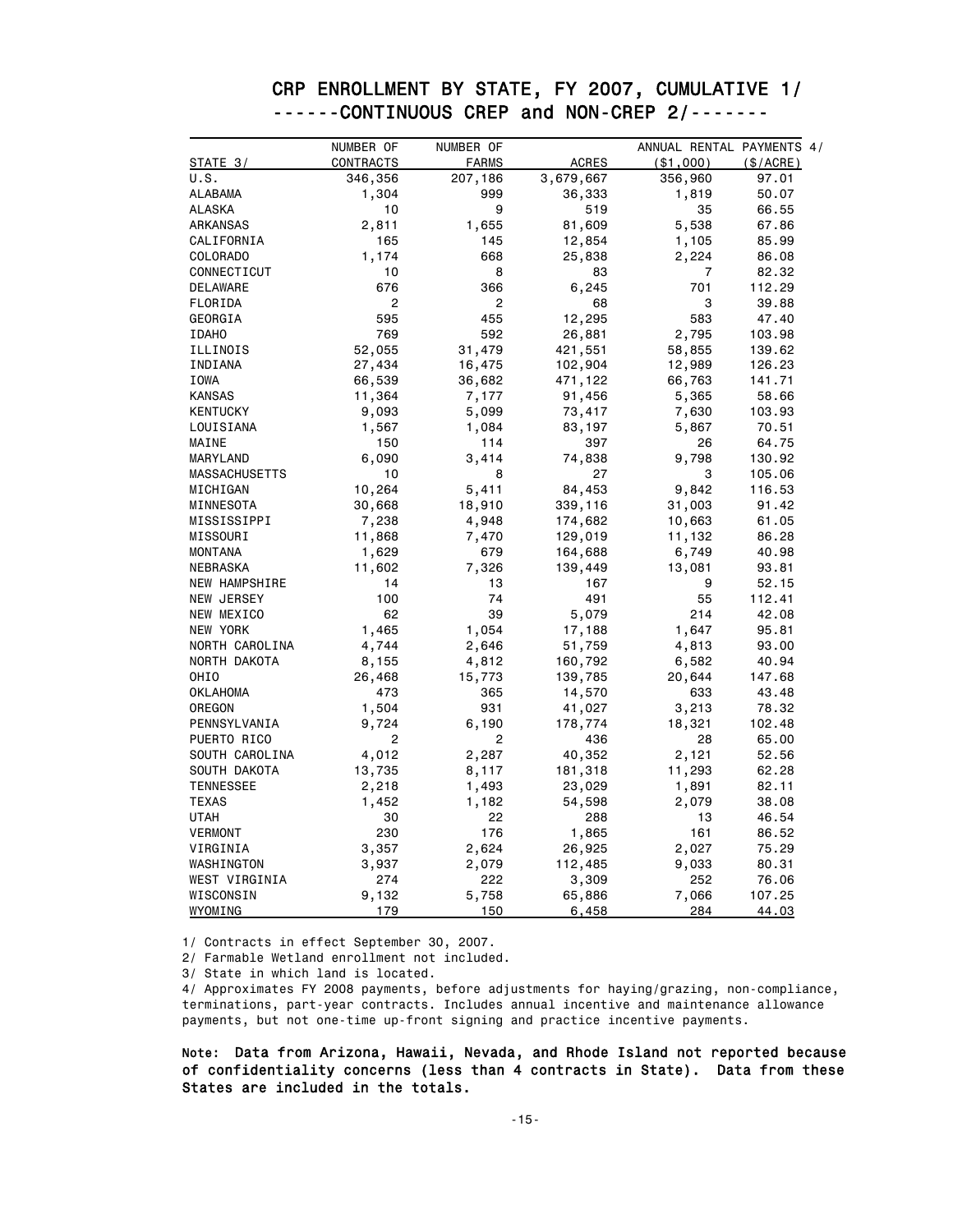## CRP ENROLLMENT BY STATE, FY 2007, CUMULATIVE 1/

| -------------------CREP ONLY---------------- |  |  |
|----------------------------------------------|--|--|
|                                              |  |  |

|                      | NUMBER OF | NUMBER OF    |              | ANNUAL RENTAL PAYMENTS 3/ |                |
|----------------------|-----------|--------------|--------------|---------------------------|----------------|
| STATE 2/             | CONTRACTS | <b>FARMS</b> | <b>ACRES</b> | ( \$1,000)                | (\$/ACRE)      |
| U.S.                 | 55,217    | 36,923       | 962,857      | 117,198                   | 121.72         |
| ALABAMA              | 0         | 0            | 0            | 0                         |                |
| ALASKA               | 0         | 0            | 0            | 0                         |                |
| ARKANSAS             | 222       | 143          | 6,441        | 647                       | 100.38         |
| CALIFORNIA           | 49        | 47           | 4,715        | 572                       | 121.23         |
| COLORADO             | 104       | 72           | 16,801       | 1,858                     | 110.59         |
| CONNECTICUT          | 0         | 0            | 0            | 0                         |                |
| DELAWARE             | 475       | 279          | 5,366        | 632                       | 117.70         |
| FLORIDA              | 0         | 0            | 0            | 0                         |                |
| GEORGIA              | 0         | 0            | 0            | 0                         |                |
| <b>IDAHO</b>         | 124       | 90           | 16,885       | 2,248                     | 133.11         |
| ILLINOIS             | 6,307     | 4,578        | 124,947      | 19,943                    | 159.62         |
| INDIANA              | 284       | 219          | 1,929        | 336                       | 174.20         |
| IOWA                 | 34        | 28           | 1,038        | 219                       | 210.97         |
| <b>KANSAS</b>        | 0         | 2            | 0            | 0                         | $\blacksquare$ |
| <b>KENTUCKY</b>      | 699       | 391          | 13,993       | 1,810                     | 129.35         |
| LOUISIANA            | 692       | 513          | 48,358       | 3,829                     | 79.17          |
| MAINE                | 0         | 0            | 0            | 0                         | ä,             |
| MARYLAND             | 5,407     | 3,209        | 70,989       | 9,465                     | 133.33         |
| MASSACHUSETTS        | 0         | 0            | 0            | 0                         |                |
| MICHIGAN             | 5,370     | 2,829        | 60,946       | 7,554                     | 123.94         |
| MINNESOTA            | 2,771     | 2,251        | 86,006       | 9,665                     | 112.37         |
| MISSISSIPPI          | 0         | 0            | 0            | 0                         |                |
| MISSOURI             | 565       | 416          | 20,984       | 1,823                     | 86.86          |
| <b>MONTANA</b>       | 120       | 44           | 10,350       | 949                       | 91.73          |
| NEBRASKA             | 2,513     | 1,840        | 68,465       | 7,571                     | 110.58         |
| <b>NEW HAMPSHIRE</b> | 0         | 0            | 0            | 0                         |                |
| NEW JERSEY           | 55        | 40           | 304          | 41                        | 133.27         |
| NEW MEXICO           | 0         | 0            | 0            | 0                         |                |
| NEW YORK             | 684       | 504          | 8,324        | 1,181                     | 141.85         |
| NORTH CAROLINA       | 2,281     | 1,484        | 31,605       | 3,448                     | 109.10         |
| NORTH DAKOTA         | 77        | 57           | 1,532        | 55                        | 35.62          |
| OHIO                 | 8,226     | 5,574        | 79,825       | 14,211                    | 178.03         |
| <b>OKLAHOMA</b>      | 0         | 0            | 0            | 0                         |                |
| OREGON               | 1,093     | 728          | 28,243       | 2,442                     | 86.48          |
| PENNSYLVANIA         | 9,259     | 5,865        | 177,627      | 18,261                    | 102.81         |
| PUERTO RICO          | 0         | 0            | 0            | 0                         |                |
| SOUTH CAROLINA       | 0         | 0            | 0            | 0                         |                |
| SOUTH DAKOTA         | 0         | 0            | 0            | 0                         |                |
| <b>TENNESSEE</b>     | 0         | 0            | 0            | 0                         |                |
| <b>TEXAS</b>         | 0         | 0            | 0            | 0                         |                |
| UTAH                 | 0         | 0            | 0            | 0                         |                |
| VERMONT              | 183       | 140          | 1,489        | 141                       | 94.67          |
| VIRGINIA             | 2,972     | 2,358        | 24,111       | 1,881                     | 78.00          |
| WASHINGTON           | 714       | 568          | 11,193       | 1,861                     | 166.26         |
| WEST VIRGINIA        | 231       | 187          | 3,053        | 239                       | 78.43          |
| WISCONSIN            | 3,706     | 2,467        | 37,336       | 4,319                     | 115.67         |
| WYOMING              | 0         | 0            | 0            | 0                         |                |

1/ Contracts in effect September 30, 2007.

2/ State in which land is located.

3/ Approximates FY 2008 payments, before adjustments for haying/grazing, non-compliance, terminations, part-year contracts. Includes annual incentive and maintenance allowance payments, but not one-time up-front signing and practice incentive payments.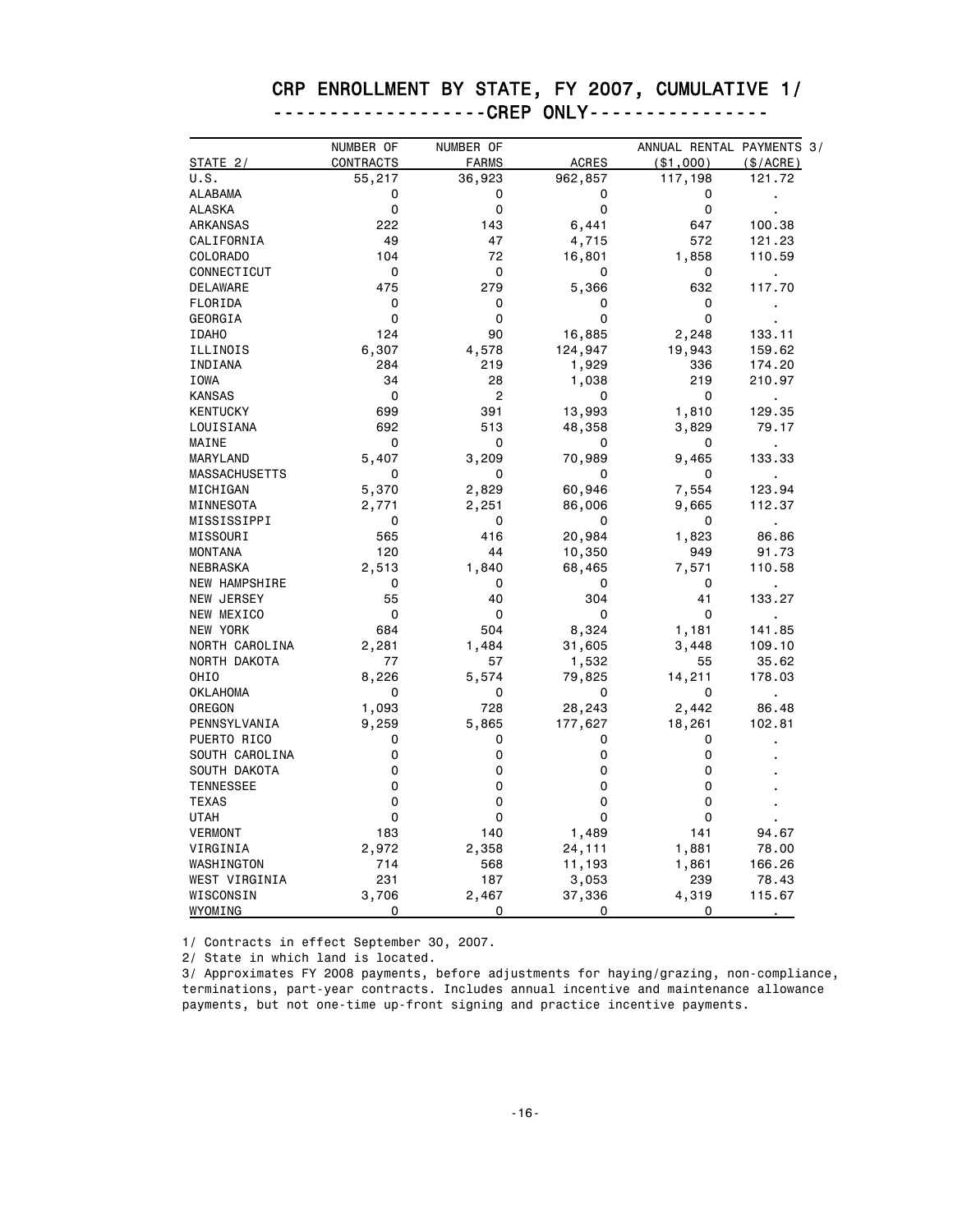#### CRP ENROLLMENT BY STATE, FY 2007, CUMULATIVE 1/ ------------CONTINUOUS NON-CREP 2/----------

|                      | NUMBER OF      | NUMBER OF    |           | ANNUAL RENTAL PAYMENTS 4/ |           |
|----------------------|----------------|--------------|-----------|---------------------------|-----------|
| STATE 3/             | CONTRACTS      | <b>FARMS</b> | ACRES     | ( \$1,000)                | (\$/ACRE) |
| U.S.                 | 291,139        | 176,172      | 2,716,810 | 239,763                   | 88.25     |
| <b>ALABAMA</b>       | 1,304          | 999          | 36,333    | 1,819                     | 50.07     |
| ALASKA               | 10             | 9            | 519       | 35                        | 66.55     |
| ARKANSAS             | 2,589          | 1,532        | 75,168    | 4,891                     | 65.07     |
| CALIFORNIA           | 116            | 99           | 8,138     | 534                       | 65.57     |
| COLORADO             | 1,070          | 603          | 9,036     | 366                       | 40.50     |
| CONNECTICUT          | 10             | 8            | 83        | 7                         | 82.32     |
| DELAWARE             | 201            | 154          | 879       | 70                        | 79.23     |
| FLORIDA              | 2              | 2            | 68        | 3                         | 39.88     |
| GEORGIA              | 595            | 455          | 12,295    | 583                       | 47.40     |
| <b>IDAHO</b>         | 645            | 504          | 9,996     | 548                       | 54.77     |
| ILLINOIS             | 45,748         | 28,307       | 296,605   | 38,912                    | 131.19    |
| INDIANA              | 27,150         | 16,324       | 100,974   | 12,653                    | 125.31    |
| IOWA                 | 66,505         | 36,672       | 470,084   | 66,544                    | 141.56    |
| <b>KANSAS</b>        | 11,364         | 7,175        | 91,456    | 5,365                     | 58.66     |
| <b>KENTUCKY</b>      | 8,394          | 4,710        | 59,423    | 5,820                     | 97.94     |
| LOUISIANA            | 875            | 593          | 34,839    | 2,038                     | 58.50     |
| MAINE                | 150            | 114          | 397       | 26                        | 64.75     |
| MARYLAND             | 683            | 501          | 3,849     | 334                       | 86.64     |
| <b>MASSACHUSETTS</b> | 10             | 8            | 27        | 3                         | 105.06    |
| MICHIGAN             | 4,894          | 2,991        | 23,507    | 2,288                     | 97.32     |
| MINNESOTA            | 27,897         | 17,271       | 253,110   | 21,339                    | 84.31     |
| MISSISSIPPI          | 7,238          | 4,948        | 174,682   | 10,663                    | 61.05     |
| MISSOURI             | 11,303         | 7,128        | 108,035   | 9,309                     | 86.17     |
| <b>MONTANA</b>       | 1,509          | 635          | 154,338   | 5,799                     | 37.57     |
| NEBRASKA             | 9,089          | 5,928        | 70,984    | 5,511                     | 77.63     |
| NEW HAMPSHIRE        | 14             | 13           | 167       | 9                         | 52.15     |
| NEW JERSEY           | 45             | 35           | 187       | 15                        | 78.61     |
| NEW MEXICO           | 62             | 39           | 5,079     | 214                       | 42.08     |
| NEW YORK             | 781            | 585          | 8,864     | 466                       | 52.58     |
| NORTH CAROLINA       | 2,463          | 1,336        | 20,154    | 1,365                     | 67.75     |
| NORTH DAKOTA         | 8,078          | 4,761        | 159,260   | 6,528                     | 40.99     |
| OHIO                 | 18,242         | 11,768       | 59,960    | 6,433                     | 107.29    |
| <b>OKLAHOMA</b>      | 473            | 365          | 14,570    | 633                       | 43.48     |
| OREGON               | 411            | 265          | 12,785    | 771                       | 60.28     |
| PENNSYLVANIA         | 465            | 383          | 1,147     | 60                        | 52.25     |
| PUERTO RICO          | $\overline{c}$ | 2            | 436       | 28                        | 65.00     |
| SOUTH CAROLINA       | 4,012          | 2,287        | 40,352    | 2,121                     | 52.56     |
| SOUTH DAKOTA         | 13,735         | 8,117        | 181,318   | 11,293                    | 62.28     |
| <b>TENNESSEE</b>     | 2,218          | 1,493        | 23,029    | 1,891                     | 82.11     |
| <b>TEXAS</b>         | 1,452          | 1,182        | 54,598    | 2,079                     | 38.08     |
| UTAH                 | 30             | 22           | 288       | 13                        | 46.54     |
| VERMONT              | 47             | 46           | 375       | 20                        | 54.16     |
| VIRGINIA             | 385            | 318          | 2,814     | 147                       | 52.09     |
| WASHINGTON           | 3,223          | 1,558        | 101,292   | 7,172                     | 70.81     |
| WEST VIRGINIA        | 43             | 36           | 256       | 12                        | 47.85     |
| WISCONSIN            | 5,426          | 3,739        | 28,550    | 2,748                     | 96.24     |
| WYOMING              | 179            | 150          | 6,458     | 284                       | 44.03     |

1/ Contracts in effect September 30, 2007.

2/ Farmable Wetland enrollment not included.

3/ State in which land is located.

4/ Approximates FY 2008 payments, before adjustments for haying/grazing, non-compliance, terminations, part-year contracts. Includes annual incentive and maintenance allowance payments, but not one-time up-front signing and practice incentive payments.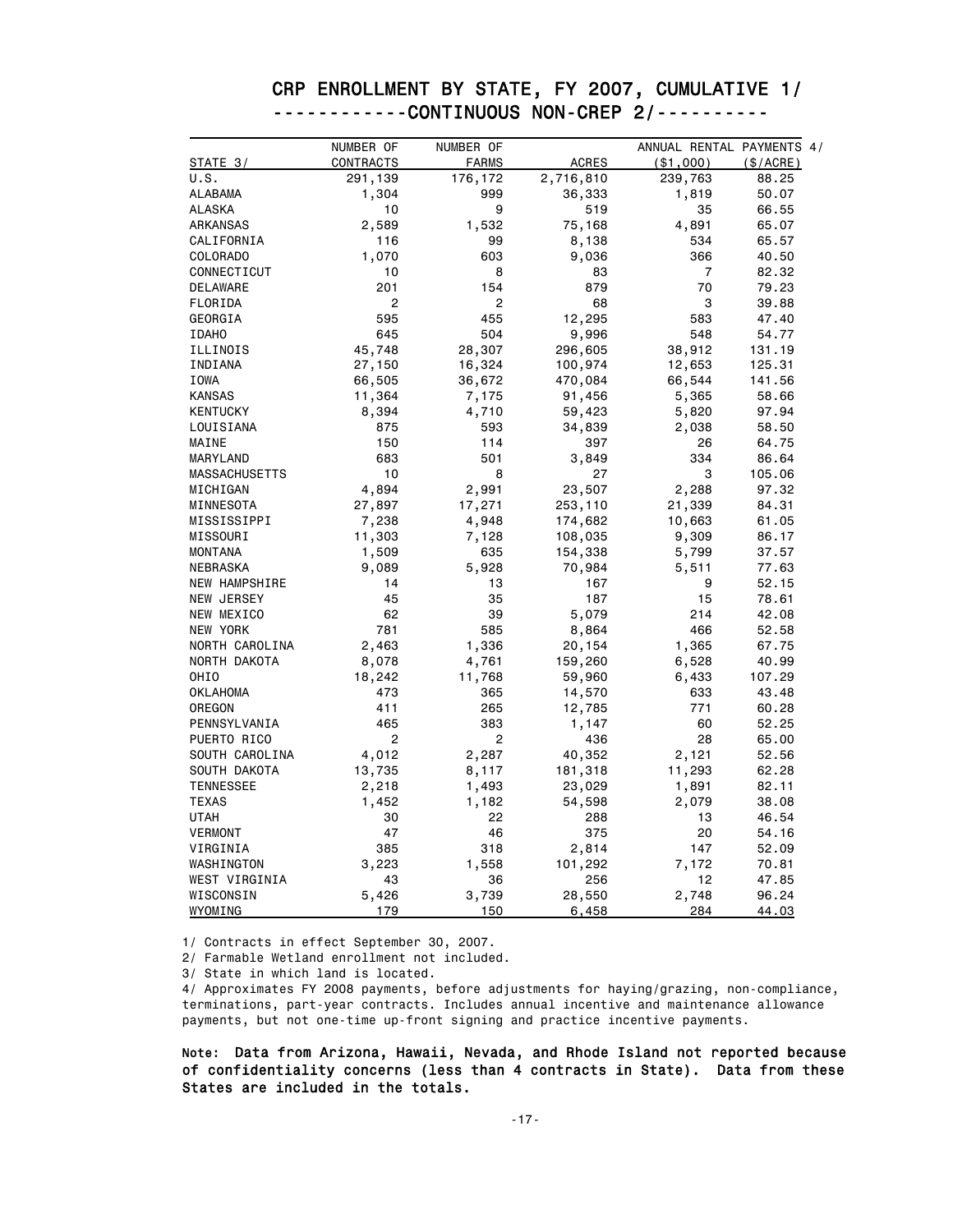|                      | NUMBER OF | NUMBER OF    |              | ANNUAL RENTAL PAYMENTS 3/ |                |
|----------------------|-----------|--------------|--------------|---------------------------|----------------|
| STATE 2/             | CONTRACTS | <b>FARMS</b> | <b>ACRES</b> | (\$1,000)                 | (\$/ACRE)      |
| U.S.                 | 10,787    | 8,625        | 166,793      | 19,800                    | 118.71         |
| <b>ALABAMA</b>       | 0         | 0            | 0            | 0                         |                |
| <b>ALASKA</b>        | 0         | 0            | 0            | 0                         |                |
| ARKANSAS             | 0         | 0            | 0            | 0                         |                |
| CALIFORNIA           | 0         | 0            | 0            | 0                         |                |
| COLORADO             | 0         | 0            | 0            | 0                         |                |
| CONNECTICUT          | 0         | 0            | 0            | 0                         |                |
| <b>DELAWARE</b>      | 0         | 0            | 0            | 0                         |                |
| FLORIDA              | 0         | 0            | 0            | 0                         |                |
| GEORGIA              | 0         | 0            | 0            | 0                         |                |
| <b>IDAHO</b>         | 0         | 0            | 0            | 0                         |                |
| ILLINOIS             | 34        | 33           | 322          | 50                        | 154.46         |
| INDIANA              | 85        | 75           | 887          | 115                       | 130.22         |
| <b>IOWA</b>          | 4,486     | 3,584        | 72,241       | 11,856                    | 164.11         |
| <b>KANSAS</b>        | 56        | 52           | 784          | 40                        | 51.36          |
| <b>KENTUCKY</b>      | 0         | 0            | 0            | 0                         | $\blacksquare$ |
| LOUISIANA            | 0         | 0            | 0            | 0                         |                |
| MAINE                | 0         | 0            | 0            | 0                         |                |
| MARYLAND             | 1         | 1            | 5            | 0                         | 97.00          |
| <b>MASSACHUSETTS</b> | 0         | 0            | 0            | 0                         |                |
| MICHIGAN             | 6         | 6            | 38           | 4                         | 94.73          |
| MINNESOTA            | 2,689     | 2,299        | 36,688       | 3,715                     | 101.25         |
| MISSISSIPPI          | 0         | 0            | 0            | 0                         |                |
| MISSOURI             | 1         | 1            | 9            | 1                         | 76.04          |
| <b>MONTANA</b>       | 14        | 6            | 145          | 5                         | 34.96          |
| NEBRASKA             | 434       | 378          | 3,769        | 312                       | 82.71          |
| <b>NEW HAMPSHIRE</b> | 0         | 0            | 0            | 0                         |                |
| <b>NEW JERSEY</b>    | 0         | 0            | 0            | 0                         |                |
| NEW MEXICO           | 0         | 0            | 0            | 0                         |                |
| NEW YORK             | 0         | 0            | 0            | 0                         |                |
| NORTH CAROLINA       | 0         | 0            | 0            | 0                         |                |
| NORTH DAKOTA         | 819       | 577          | 16,234       | 800                       | 49.28          |
| OHI <sub>0</sub>     | 18        | 19           | 134          | 16                        | 117.33         |
| <b>OKLAHOMA</b>      | 0         | 0            | 0            | 0                         | $\blacksquare$ |
| OREGON               | 0         | 0            | 0            | 0                         |                |
| PENNSYLVANIA         | 0         | 0            | 0            | 0                         |                |
| PUERTO RICO          | 0         | 0            | 0            | 0                         |                |
| SOUTH CAROLINA       | 0         | 0            | 0            | 0                         |                |
| SOUTH DAKOTA         | 2,138     | 1,588        | 35,493       | 2,881                     | 81.18          |
| <b>TENNESSEE</b>     | 0         | 0            | 0            | 0                         |                |
| <b>TEXAS</b>         | 0         | 0            | 0            | 0                         |                |
| <b>UTAH</b>          | 0         | 0            | 0            | 0                         |                |
| <b>VERMONT</b>       | 0         | 0            | 0            | 0                         |                |
| VIRGINIA             | 0         | 0            | 0            | 0                         |                |
| WASHINGTON           | 0         | 0            | 0            | 0                         |                |
| WEST VIRGINIA        | 0         | 0            | 0            | 0                         |                |
| WISCONSIN            | 6         | 6            | 43           | 5                         | 122.16         |
| WYOMING              | 0         | 0            | 0            | 0                         |                |

#### CRP ENROLLMENT BY STATE, FY 2007, CUMULATIVE 1/ -----------FARMABLE WETLAND PROGRAM---------

1/ Contracts in effect September 30, 2007.

2/ State in which land is located.

3/ Approximates FY 2008 payments, before adjustments for haying/grazing, non-compliance, terminations, part-year contracts. Includes annual incentive and maintenance allowance payments, but not one-time up-front signing and practice incentive payments.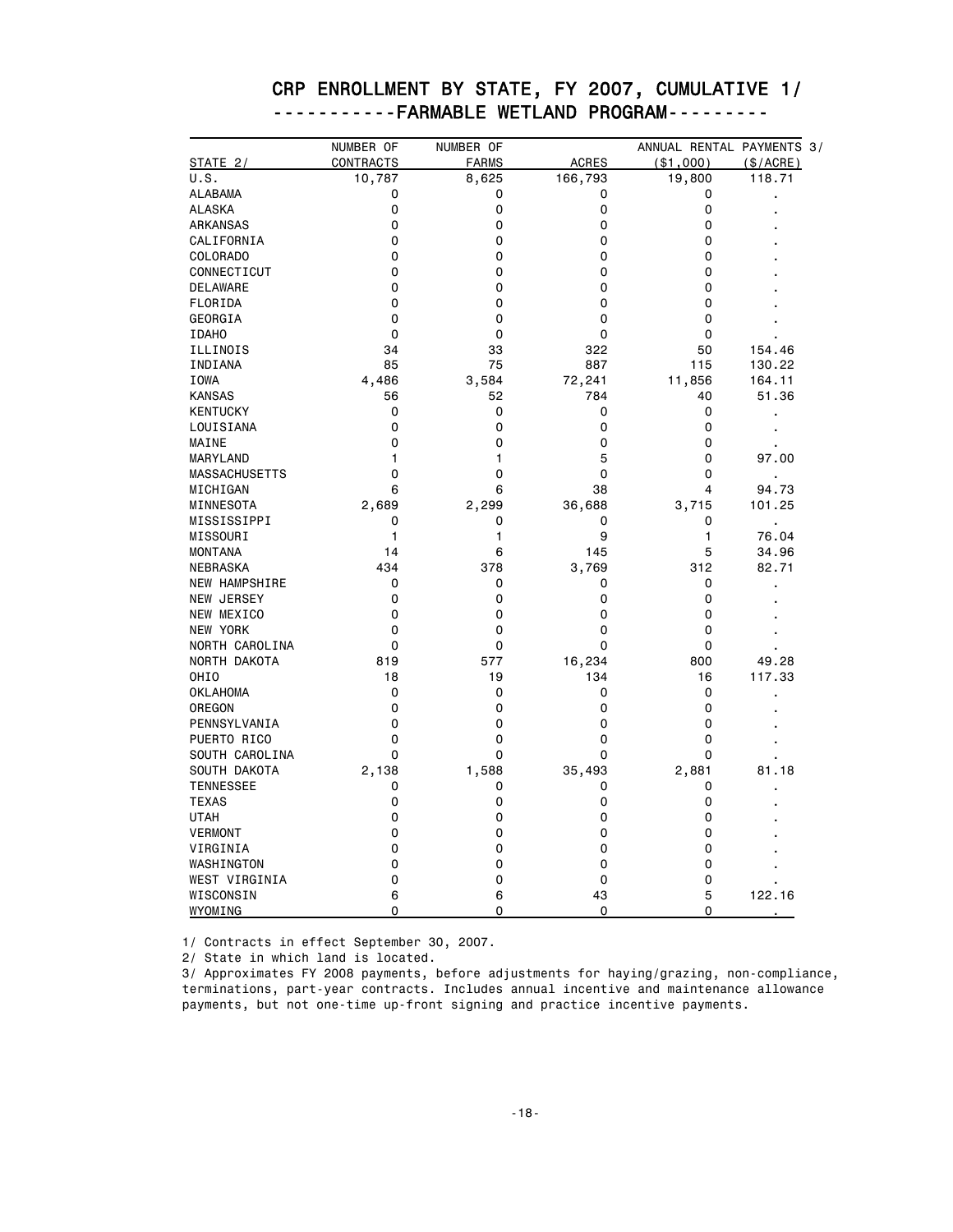### CONSERVATION PRACTICES INSTALLED ON CRP ACREAGE CUMULATIVE ACRES, FY 2007 1/

|                  |                                      | <b>GENERAL</b> | CONTIN.      | CONTIN.     | <b>FARMABLE</b> |              |
|------------------|--------------------------------------|----------------|--------------|-------------|-----------------|--------------|
|                  | PRACTICE                             | SIGN-UP        | CREP         | NON-CREP 2/ | WETLAND         | <b>TOTAL</b> |
| CP1              | NEW INTROD. GRASSES AND LEGUMES      | 3,150,409      | 139,211      | 71,986      | 0               | 3,361,606    |
| CP <sub>2</sub>  | NEW NATIVE GRASSES                   | 6,961,614      | 184,195      | 20,867      | 0               | 7,166,676    |
| CP3A             | NEW HARDWOOD TREES                   | 475,917        | 12,302       | 937         | 0               | 489,156      |
| CP3A             | NEW LONGLEAF PINES                   | 214,695        | 0            | 0           | 0               | 214,695      |
| CP3              | NEW SOFTWOOD TREES (NOT LONGLEAF)    | 403,586        | 1,193        | 325         | $\Omega$        | 405,104      |
| CP4              | PERMANENT WILDLIFE HABITAT           | 2,513,440      | 88,018       | 3,282       | 0               | 2,604,741    |
| CP <sub>5</sub>  | FIELD WINDBREAKS                     | 212            | 4,016        | 83,601      | 0               | 87,828       |
| CP <sub>6</sub>  | DIVERSIONS                           | 791            | 0            | 0           | 0               | 791          |
| CP7              | EROSION CONTROL STRUCTURES           | 470            | $\mathbf{1}$ | 0           | 0               | 470          |
| CP8              | <b>GRASS WATERWAYS</b>               | $\mathbf{1}$   | 737          | 125,862     | 0               | 126,600      |
| CP9              | SHALLOW WATER AREAS FOR WILDLIFE     | $\mathbf{1}$   | 2,664        | 50,002      | 0               | 52,667       |
| CP <sub>10</sub> | EXISTING GRASSES AND LEGUMES 3/      | 15,223,534     | 14,545       | 38,179      | 0               | 15,276,259   |
| CP <sub>11</sub> | <b>EXISTING TREES</b>                | 1,147,865      | 583          | 0           | 0               | 1,148,448    |
| CP <sub>12</sub> | WILDLIFE FOOD PLOTS                  | 85,423         | 2,287        | 0           | 0               | 87,710       |
| CP <sub>15</sub> | <b>CONTOUR GRASS STRIPS</b>          | 3              | 369          | 84,443      | 0               | 84,815       |
| CP <sub>16</sub> | <b>SHELTERBELTS</b>                  | 205            | 391          | 33,930      | 0               | 34,526       |
| CP <sub>17</sub> | LIVING SNOW FENCES                   | 0              | 0            | 5,395       | 0               | 5,395        |
| CP <sub>18</sub> | SALINITY REDUCING VEGETATION         | 0              | 0            | 309,333     | 0               | 309,333      |
| CP <sub>19</sub> | ALLEY CROPPING                       | 52             | 0            | 0           | 0               | 52           |
| <b>CP20</b>      | ALTERNATIVE PERENNIALS               | 13             | 0            | 0           | 0               | 13           |
| CP21             | FILTER STRIPS (GRASS)                | 0              | 161,090      | 895,206     | 0               | 1,056,297    |
| <b>CP22</b>      | RIPARIAN BUFFERS                     | 0              | 181,079      | 630,203     | 0               | 811,282      |
| CP <sub>23</sub> | WETLAND RESTORATION                  | 1,560,092      | 87,854       | 0           | 0               | 1,647,945    |
| CP <sub>23</sub> | WETLAND REST. (FLOODPLAIN)           | 0              | 8,214        | 97,578      | 0               | 105,793      |
|                  | CP23A WETLAND REST. (NON-FLOODPLAIN) | 0              | 6,150        | 22,125      | 0               | 28,275       |
| CP24             | CROSS WIND TRAP STRIPS               | $\Omega$       | 38           | 690         | 0               | 727          |
| CP <sub>25</sub> | RARE AND DECLINING HABITAT           | 1,177,639      | 42,097       | 0           | 0               | 1,219,736    |
| CP <sub>26</sub> | SEDIMENT RETENTION                   | 0              | 9            | 0           | 0               | 9            |
| <b>CP27</b>      | FARMABLE WETLAND PILOT (WETLAND)     | 0              | 0            | 0           | 49,331          | 49,331       |
| CP28             | FARMABLE WETLAND PILOT (UPLAND)      | 0              | 0            | 0           | 117,462         | 117,462      |
| CP29             | WILDLIFE HABITAT BUFFER (MARG PAST)  | 0              | 11,206       | 22,873      | 0               | 34,078       |
| <b>CP30</b>      | WETLAND BUFFER (MARG PAST)           | $\mathbf 0$    | 942          | 19,983      | 0               | 20,925       |
| CP31             | BOTTOMLAND HARDWOOD                  | $\mathbf{0}$   | 11,791       | 24,401      | 0               | 36,192       |
| CP32             | HARDWOOD TREES (PREVIOUS EXPIRED)    | 8,544          | 0            | 0           | 0               | 8,544        |
| CP33             | UPLAND BIRD HABITAT BUFFERS          | 0              | 1,736        | 161,080     | 0               | 162,816      |
| CP36             | LONGLEAF PINE INITIATIVE             | 0              | 0            | 9,267       | 0               | 9,267        |
| <b>CP37</b>      | DUCK NESTING HABITAT INITIATIVE      | 0              | 0            | 5,260       | 0               | 5,260        |
|                  | UNDESIGNATED                         | 16             | 139          |             | 0               | 156          |
| <b>TOTAL</b>     |                                      | 32,924,523     | 962,857      | 2,716,810   | 166,793         | 36,770,984   |

1/ Contracts in effect September 30, 2007.

2/ Includes about 170,599 acres in designated wellhead protection areas.

3/ Includes both introduced grasses, legumes, and native grasses.

|                          | GENERAL    | CONTIN. | CONTIN.   | <b>FARMABLE</b> |            |
|--------------------------|------------|---------|-----------|-----------------|------------|
| PRACTICE CATEGORY        | SIGN-UP    | CREP    | NON-CREP  | WETLAND         | TOTAL      |
| WATER QUALITY BUFFERS 1/ |            | 353,375 | ,548,282  | 0               | 1,901,658  |
| WETLAND PRACTICES 2/     | 1,560,093  | 117,616 | 219,348   | 166,793         | 2,063,851  |
| GRASS PLANTINGS 3/       | 27,934,421 | 428,256 | 134,315   | 0               | 28,496,992 |
| TREE PLANTINGS 4/        | 2,250,608  | 14,077  | 10,530    | 0               | 2,275,215  |
| <b>OTHER</b>             | 1,179,402  | 49,532  | 804,355   | 0               | 2,033,268  |
| <b>TOTAL</b>             | 32,924,523 | 962,857 | 2,716,810 | 166,793         | 36,770,035 |

1/ CP21, CP22, CP29.

2/ CP9, CP23, CP23A, CP27, CP28, CP30, CP31, CP37.

3/ CP1, CP2, CP4, CP10, CP12.

4/ CP3, CP3A, CP11, CP32, CP36.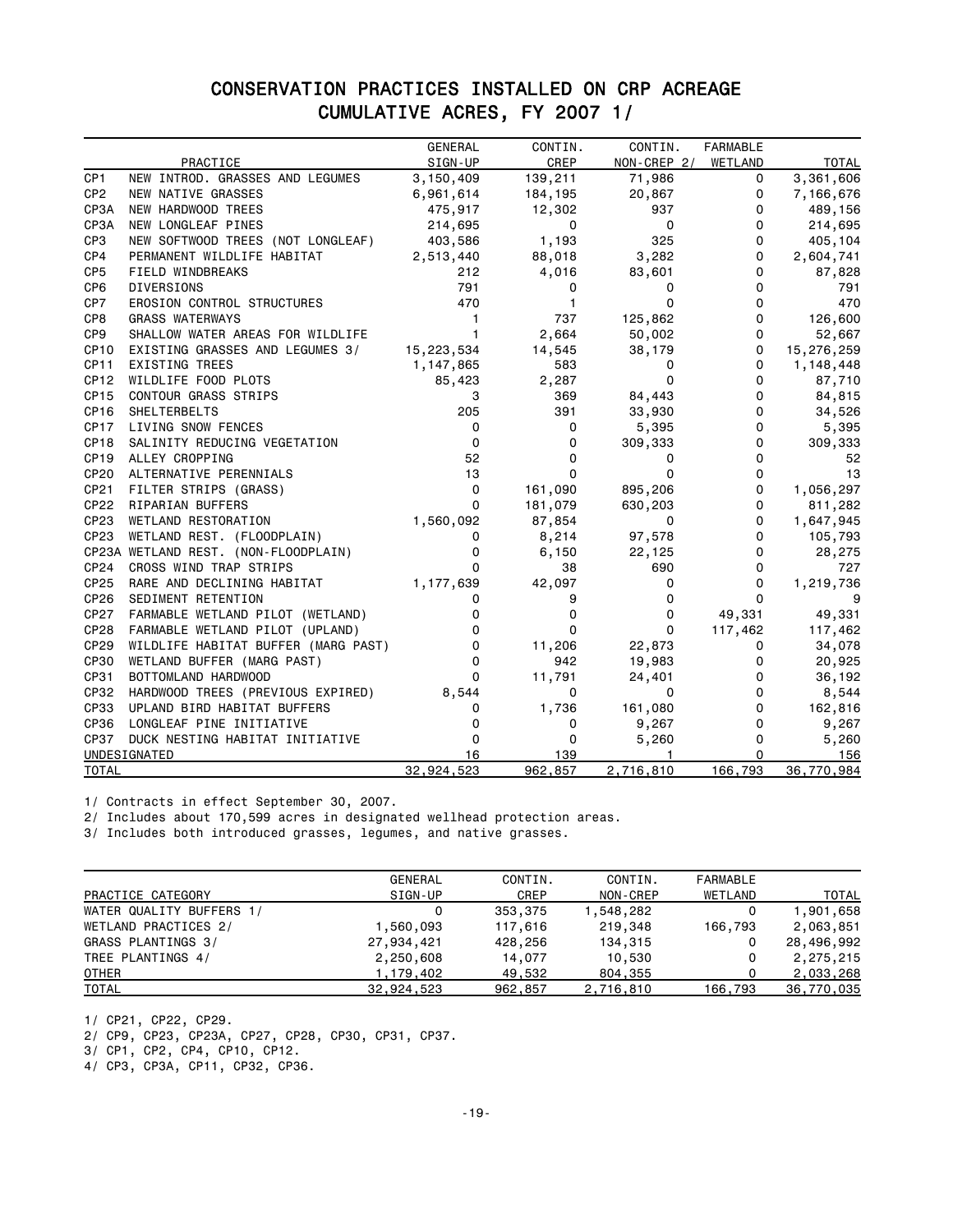#### AVERAGE COST-SHARE BY CONSERVATION PRACTICE (\$/A) 1/ 2/ ---------------BY SIGN-UP TYPE--------------

|                                                      | GENERAL         | CONTIN.                  | CONTIN.           | <b>FARMABLE</b> |              |
|------------------------------------------------------|-----------------|--------------------------|-------------------|-----------------|--------------|
| PRACTICE                                             | SIGN-UP         | <b>CREP</b>              | NON-CREP          | WETLAND         | <b>TOTAL</b> |
| NEW INTROD, GRASSES AND LEGUMES<br>CP <sub>1</sub>   | 32.96           | 128.45                   | 33.29             | ×.              | 37.17        |
| CP2 NEW NATIVE GRASSES                               | 51.84           | 91.45                    | 59.76             |                 | 52.97        |
| CP3A NEW HARDWOOD TREES                              | 125.05          | 292.42                   | 112.83            |                 | 129.99       |
| CP3A NEW LONGLEAF PINES                              | 129.77          | <b>Contract Contract</b> | <b>Contractor</b> |                 | 129.77       |
| CP <sub>3</sub><br>NEW SOFTWOOD TREES (NOT LONGLEAF) | 63.44           | 119.81                   | 83.35             |                 | 63.63        |
| CP4<br>PERMANENT WILDLIFE HABITAT                    | 51.38           | 118.50                   | 50.85             |                 | 53.72        |
| CP <sub>5</sub><br>FIELD WINDBREAKS                  | 162.18          | 309.75                   | 530.77            |                 | 519.77       |
| CP6<br><b>DIVERSIONS</b>                             | 109.32          | <b>Contractor</b>        | <b>Contractor</b> |                 | 109.32       |
| CP8<br><b>GRASS WATERWAYS</b>                        | 23.00           | 2,304.80                 | 1,701.92          |                 | 1,705.42     |
| CP9 SHALLOW WATER AREAS FOR WILDLIFE                 | 250.00          | 877.41                   | 602.79            |                 | 616.67       |
| CP10 EXISTING GRASSES AND LEGUMES 3/                 | 0.08            | 16.53                    | 0.14              |                 | 0.10         |
| CP11 EXISTING TREES                                  | 0.68            | 4.84                     | $\sim$            |                 | 0.68         |
| CP12 WILDLIFE FOOD PLOTS                             | 0.00            | 0.00                     | $\sim$            |                 | 0.00         |
| <b>CP15 CONTOUR GRASS STRIPS</b>                     | 22.73           | 99.55                    | 53.85             |                 | 54.05        |
| CP16 SHELTERBELTS                                    | 185.76          | 879.87                   | 717.97            |                 | 716.65       |
| CP17 LIVING SNOW FENCES                              | $\sim 100$      | $\blacksquare$           | 291.22            |                 | 291.22       |
| CP18 SALINITY REDUCING VEGETATION                    | $\sim 100$      |                          | 19.77             |                 | 19.77        |
| CP19 ALLEY CROPPING                                  | 87.47           |                          | $\bullet$         |                 | 87.47        |
| CP20 ALTERNATIVE PERENNIALS                          | 0.00            | $\sim$                   | <b>Contract</b>   |                 | 0.00         |
| CP21 FILTER STRIPS (GRASS)                           | <b>Contract</b> | 115.68                   | 68.47             |                 | 75.67        |
| CP22 RIPARIAN BUFFERS (TREES)                        | <b>Contract</b> | 547.27                   | 182.39            |                 | 263.83       |
| CP23 WETLAND RESTORATION                             | 27.58           | 188.63                   | <b>Contractor</b> |                 | 36.17        |
| CP23 WETLAND REST. (FLOODPLAIN)                      |                 | 441.56                   | 89.12             |                 | 116.48       |
| CP23A WETLAND REST. (NON-FLOODPLAIN)                 |                 | 258.09                   | 84.44             |                 | 122.21       |
| CP24 CROSS WIND TRAP STRIPS                          |                 | 434.01                   | 70.07             |                 | 88.94        |
| CP25 RARE AND DECLINING HABITAT                      | 80.25           | 139.01                   |                   |                 | 82.95        |
| CP26 SEDIMENT RETENTION                              | $\mathbf{r}$    | 2,528.49                 |                   |                 | 2,528.49     |
| CP27 FARMABLE WETLAND PILOT (WETLAND)                |                 | $\blacksquare$           |                   | 163.32          | 163.32       |
| CP28 FARMABLE WETLAND PILOT (UPLAND)                 |                 |                          |                   | 72.10           | 72.10        |
| CP29 WILDLIFE HABITAT BUFFER (MARG PAST)             |                 | 279.72                   | 221.94            |                 | 240.94       |
| CP30 WETLAND BUFFER (MARG PAST)                      |                 | 529.80                   | 110.75            |                 | 129.63       |
| CP31 BOTTOMLAND HARDWOOD                             |                 | 86.71                    | 112.84            |                 | 104.33       |
| CP32 EXPIRED HARDWOOD TREES                          | 9.80            | $\sim 100$ km s $^{-1}$  | <b>Contract</b>   |                 | 9.80         |
| CP33 UPLAND BIRD BUFFERS                             |                 | 97.12                    | 93.46             |                 | 93.50        |
| CP36 LONGLEAF PINE INITIATIVE                        |                 | $\epsilon$               | 179.93            |                 | 179.93       |
| CP37 DUCK NESTING HABITAT INITIATIVE                 |                 |                          | 45.31             |                 | 45.31        |
| <b>TOTAL</b>                                         | 24.69           | 212,96                   | 199.91            | 99.08           | 43.84        |

1/ Contracts in effect September 30, 2007.

2/ Cost-share estimates (not actuals), sign-up 26 excluded. Not including mid-contract management.

3/ Not eligible for cost-share, except under certain circumstances.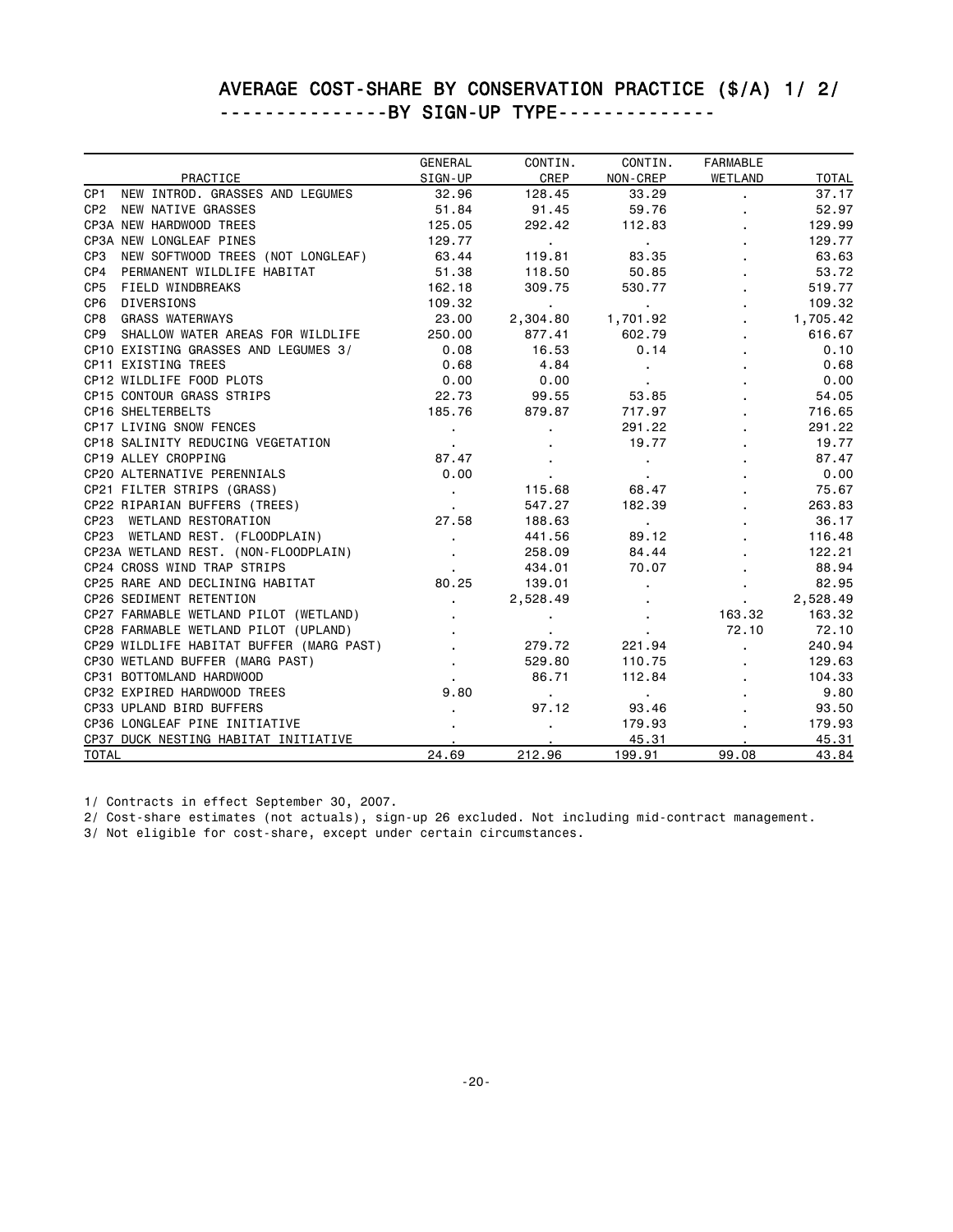### CONSERVATION PRACTICES INSTALLED ON CRP ACREAGE CUMULATIVE ACRES, FY 2007 1/

| <b>STATE</b>       | NEW GRASS PLANTINGS |                 |                  | NEW TREE PLANTINGS |                  | WILDLIFE      | FIELD              | DIVERSIONS<br>& EROSION |
|--------------------|---------------------|-----------------|------------------|--------------------|------------------|---------------|--------------------|-------------------------|
|                    |                     |                 |                  |                    |                  |               | HABITAT WINDBREAKS | CNTR.                   |
|                    | INTROD.             | NATIVE          | <b>SOFTWOODS</b> | LONGLEAF           | <b>HARDWOODS</b> | (CP4) 2/      | (CP5)              | STRUCT.                 |
|                    | (CP1)               | (CP2)           | (CP3)            | PINE               | (CP3A)           |               |                    | (CP6&CP7)               |
|                    |                     |                 |                  | (CP3A)             |                  |               |                    |                         |
| ALABAMA            | 4,243               | 3,726           | 82,782           | 46,389             | 16,088           | 10,943        | 0                  | 0                       |
| ALASKA             | 5,746               | 18              | 0                | 0                  | 0                | 11            | 0                  | 0                       |
| ARKANSAS           | 3,178               | 4,220           | 8,306            | 0                  | 36,088           | 3,455         | $\Omega$           | $\overline{2}$          |
| CALIFORNIA         | 5,491               | 1,636           | 53               | 0                  | 79               | 768           | 0                  | 0                       |
| COLORADO           | 45,232              | 644,273         | 85               | 0                  | 2                | 388,554       | 1,443              | 223                     |
| CONNECTICUT        | 70                  | 34              | 0                | 0                  | 0                | 0             | 0                  | 0                       |
| DELAWARE           | 53                  | 23              | 0                | 0                  | 3,374            | 2,062         | 0                  | 0                       |
| FLORIDA            | 111                 | 151             | 9,660            | 11,589             | 953              | 3,395         | 0                  | 0                       |
| GEORGIA            | 343                 | 390             | 28,388           | 124,275            | 5,614            | 6,470         | 0                  | 8                       |
| <b>IDAHO</b>       | 100,336             | 39,777          | 4,985            | 0                  | 57               | 135,319       | 567                | 4                       |
| ILLINOIS           | 182,146             | 49,733          | 1,064            | 0                  | 52,003           | 141,538       | 2,687              | 27                      |
| INDIANA            | 40,188              | 31,460          | 773              | 0                  | 18,011           | 15,778        | 2,296              | $\overline{4}$          |
| IOWA               | 253,811             | 154,817         | 340              | 0                  | 14,854           | 320,711       | 6,550              | 18                      |
| <b>KANSAS</b>      | 16,341              | 866,603         | 122<br>256       | 0<br>0             | 517              | 16,605        | 1,884              | 55                      |
| KENTUCKY           | 87,578              | 44,965<br>3,242 |                  |                    | 6,000            | 803           | 8                  | 4<br>7                  |
| LOUISIANA<br>MAINE | 183<br>1,693        | 110             | 20,746<br>205    | 262<br>0           | 119,517<br>3     | 33,632<br>918 | 0<br>0             | 0                       |
| MARYLAND           | 12,244              | 3,745           | 581              | 0                  | 661              | 2,131         | 0                  | 0                       |
| MASSACHUSETTS      | 0                   | 0               | 0                | 0                  | 0                | 0             | 0                  | 0                       |
| MICHIGAN           | 31,940              | 27,004          | 4,385            | 0                  | 4,008            | 26,388        | 2,467              | 12                      |
| MINNESOTA          | 238,642             | 136,459         | 9,103            | 0                  | 26,651           | 345,230       | 9,325              | 3                       |
| MISSISSIPPI        | 3,746               | 540             | 159,141          | 333                | 96,736           | 8,100         | 0                  | $\overline{c}$          |
| MISSOURI           | 355,564             | 176,245         | 420              | 0                  | 16,944           | 6,759         | 113                | 642                     |
| MONTANA            | 682,010             | 866,414         | 129              | 0                  | 78               | 33,809        | 319                | 0                       |
| NEBRASKA           | 36,101              | 434,288         | 798              | 0                  | 921              | 51,601        | 30,226             | 10                      |
| NEW HAMPSHIRE      | 0                   | 0               | 0                | 0                  | 0                | 0             | 0                  | 0                       |
| NEW JERSEY         | 1,156               | 358             | 66               | $\mathbf 0$        | 49               | 23            | 11                 | 4                       |
| NEW MEXICO         | 2,334               | 175,610         | 80               | 0                  | 0                | 0             | 0                  | 0                       |
| NEW YORK           | 8,514               | 1,102           | 522              | 0                  | 1,015            | 589           | 17                 | 1                       |
| NORTH CAROLINA     | 1,791               | 1,707           | 8,192            | 12,073             | 1,580            | 2,995         | 20                 | 0                       |
| NORTH DAKOTA       | 395,051             | 71,814          | 87               | 0                  | 323              | 581,928       | 4,966              | 1                       |
| OHIO               | 25,915              | 62,191          | 1,408            | 0                  | 7,598            | 46,677        | 2,874              | 0                       |
| OKLAHOMA           | 12,027              | 416,099         | 57               | 0                  | 659              | 2,791         | 56                 | 77                      |
| OREGON             | 123,341             | 85,841          | 2,061            | 0                  | 76               | 12,608        | 4                  | 0                       |
| PENNSYLVANIA       | 106,708             | 36,619          | 223              | 0                  | 1,237            | 3,992         | 4                  | 7                       |
| PUERTO RICO        | 108                 | 0               | 0                | 0                  | 51               | 0             | 0                  | 0                       |
| SOUTH CAROLINA     | 278                 | 108             | 28,492           | 19,774             | 1,768            | 8,812         | 66                 | 0                       |
| SOUTH DAKOTA       | 159,471             | 241,771         | 445              | 0                  | 119              | 108,315       | 21,368             | 0                       |
| TENNESSEE          | 27,729              | 46,324          | 14,084           | 0                  | 4,541            | 13,313        | 0                  | 3                       |
| TEXAS              | 89,865              | 1,726,377       | 2,960            | 0                  | 438              | 42,468        | 43                 | $\mathsf 0$             |
| <b>UTAH</b>        | 63,526              | 15,477          | 0                | 0                  | 0                | 773           | 4                  | 0                       |
| <b>VERMONT</b>     | 0                   | 0               | 0                | 0                  | 0                | 0             | 5                  | $\mathsf 0$             |
| VIRGINIA           | 3,783               | 2,833           | 6,749            | 0                  | 272              | 911           | 3                  | 0                       |
| WASHINGTON         | 131,265             | 726,090         | 1,295            | 0                  | 15               | 184,961       | 13                 | 0                       |
| WEST VIRGINIA      | 109                 | 22              | 119              | 0                  | 9                | 0             | 0                  | 0                       |
| WISCONSIN          | 43,059              | 58,392          | 5,930            | 0                  | 50,245           | 10,803        | 232                | 3                       |
| WYOMING            | 58,584              | 8,066           | 12               | 0                  | 0                | 27,655        | 254                | 146                     |
| U.S.               | 3,361,606           | 7,166,676       | 405,104          | 214,695            | 489,156          | 2,604,741     | 87,828             | 1,262                   |

1/ Contracts in effect September 30, 2007.

2/ Plantings meeting multiple seasonal (e.g., nesting cover, winter cover) requirements for wildlife of local or regional concern.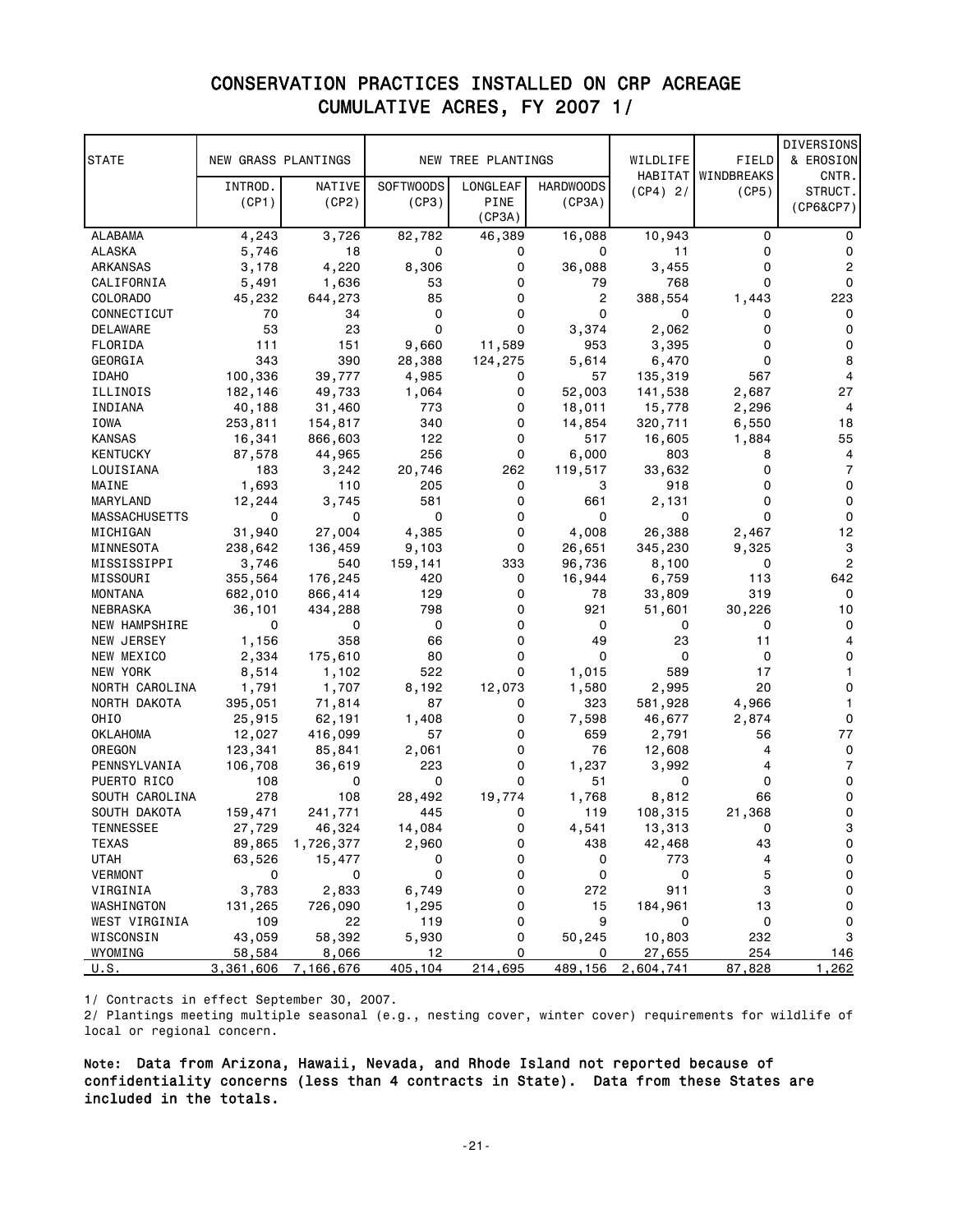### CONSERVATION PRACTICES INSTALLED ON CRP ACREAGE, CON'T CUMULATIVE ACRES, FY 2007 1/

|                      | <b>GRASS</b>        | <b>SHALLOW</b> | EXISTING          | EXISTING  | WILDLIFE         | <b>CONTOUR</b> | SHELTER-     | LIVING        |
|----------------------|---------------------|----------------|-------------------|-----------|------------------|----------------|--------------|---------------|
| <b>STATE</b>         | WATERWAYS           | WATER FOR      | <b>GRASS</b>      |           | TREES FOOD PLOTS | <b>GRASS</b>   | <b>BELTS</b> | SNOW          |
|                      | (CP8)               | WILDLIFE       | (CP10)            | (CP11)    | (CP12)           | <b>STRIPS</b>  | (CP16)       | <b>FENCES</b> |
|                      |                     | (CP9)          |                   |           |                  | (CP15)         |              | (CP17)        |
| ALABAMA              | 47                  | 174            | 110,415           | 179,324   | 1,722            | 183            | 0            | 0             |
| <b>ALASKA</b>        | 0                   | 5              | 23,452            | 0         | 20               | 0              | 0            | 0             |
| ARKANSAS             | 23                  | 1,083          | 27,269            | 60,527    | 630              | 0              | 0            | 0             |
| CALIFORNIA           | 0                   | 184            | 127,929           | 343       | 84               | 0              | 0            | $\Omega$      |
| COLORADO             | 868                 | 27             | 1,381,809         | 222       | 1,040            | 427            | 4,612        | 46            |
| CONNECTICUT          | 0                   | 0              | 131               | 0         | 0                | 0              | 0            | 0             |
| DELAWARE             | 4                   | 435            | 25                | 38        | 36               | 4              | 0            | 0             |
| FLORIDA              | 0                   | 0              | 2,166             | 54,369    | 146              | 0              | 0            | $\Omega$      |
| GEORGIA              | 91                  | 25             | 6,876             | 125,666   | 1,864            | 38             | 0            | 0             |
| <b>IDAHO</b>         | 15                  | 79             | 528,463           | 2,702     | 994              | 65             | 213          | 71            |
| ILLINOIS             | 31,946              | 5,991          | 252,567           | 19,188    | 6,743            | 2,080          | 153          | 58            |
| INDIANA              | 17,682              | 1,653          | 86,810            | 10,685    | 1,348            | 206            | 22           | $\mathbf{1}$  |
| IOWA                 | 34,656              | 17,580         | 574,948           | 11,212    | 5,943            | 30,739         | 2,138        | 539           |
| <b>KANSAS</b>        | 9,046               | 1,103          | 1,744,655         | 1,415     | 6,136            | 5,938          | 742          | 82            |
| KENTUCKY             | 4,060               | 3,182          | 136,802           | 2,398     | 1,503            | 72             | 0            | 0             |
| LOUISIANA            | 13                  | 695            | 17,195            | 44,696    | 1,816            | 0              | 0            | 0             |
| MAINE                | 34                  | 0              | 19,514            | 752       | 2                | 0              | 0            | 0             |
| MARYLAND             | 285                 | 1,423          | 3,806             | 601       | 134              | 0              | 0            | 0             |
| <b>MASSACHUSETTS</b> | $\mathbf{1}$        | 0              | 53                | $\Omega$  | 0                | 0              | 0            | 0             |
| MICHIGAN             | 910                 | 2,405          | 97,429            | 7,135     | 2,095            | 17             | 82           | 3             |
| MINNESOTA            | 5,110               | 974            | 297,749           | 23,170    | 5,396            | 1,523          | 3,956        | 3,396         |
| MISSISSIPPI          | 64                  | 905            | 126,182           | 369,842   | 4,775            | 33             | 0            |               |
| MISSOURI             | 2,129               | 2,741          | 833,770           | 10,974    | 4,151            | 2,259          | 50           | 0             |
| <b>MONTANA</b>       | 95                  | 85             | 1,542,628         | 925       | 3,585            | 0              | 274          | 34            |
| <b>NEBRASKA</b>      | 2,086               | 271            | 588,007           | 3,456     | 2,993            | 647            | 2,420        | 159           |
| NEW HAMPSHIRE        | 0                   | 0              | 0                 | 0         | 0                | 0              | 0            | 0             |
| NEW JERSEY           | 57                  | 3              | 453               | 27        | 10               | 4              | 0            | 0             |
| NEW MEXICO           | $\mathbf 0$         | 0              | 407,178           | 80        | 38               | 0              | 0            | $\Omega$      |
| NEW YORK             | 88                  | 24             | 38,436            | 1,264     | 71               | $\overline{7}$ | 0            | $\Omega$      |
| NORTH CAROLINA       | 240                 | 3,324          | 17,372            | 41,048    | 55               | 0              | 13           | 0             |
| NORTH DAKOTA         | 136                 | 15             | 1,390,186         | 1,456     | 5,519            | 0              | 4,728        | 501           |
| OHIO                 | 9,343               | 865            | 94,998            | 5,823     | 1,036            | 18             | 110          | з             |
| OKLAHOMA             | 309                 | 122            | 599,365           | 549       | 1,619            | 2              | 37           | 4             |
| OREGON               | 77                  | 4              | 300,742           | 1,459     | 205              | 17             | 2            | 0             |
| PENNSYLVANIA         | 605                 | 76             | 55,345            | 568       | 1,617            | 144            | 0            | 0             |
| PUERTO RICO          | 0                   | 0              | 229               | 121       | 0                | 0              | 0            | 0             |
| SOUTH CAROLINA       | 88                  | 1,986          | 10,560            | 99,794    | 770              | 0              | 0            | $\Omega$      |
| SOUTH DAKOTA         | 1,446               | 249            | 512,902           | 1,494     | 11,622           | 132            | 14,841       | 459           |
| <b>TENNESSEE</b>     | 193                 | 156            | 127,606           | 20,092    | 474              | 78             | 0            | 0             |
| <b>TEXAS</b>         | 2,390               | 161            | 2,146,660         | 5,576     | 6,365            | 256            | 33           | 0             |
| UTAH                 | 14                  | 0              | 128,557           | 0         | 42               | 0              | 0            | 0             |
| VERMONT              | $\mathbf{1}$        | 0              | 116               | 0         | 0                | 0              | 0            | 0             |
| VIRGINIA             | 62                  | 54             | 13,885            | 14,247    | 102              | 1              | 0            | $\mathsf 0$   |
| WASHINGTON           | 492                 | 64             | 395,290           | 1,230     | 1,017            | 38,681         | 10           | 0             |
| WEST VIRGINIA        | $\mathsf{O}\xspace$ | 0              | 696               | 9         | 0                | 0              | 0            | 0             |
| WISCONSIN            | 1,879               | 4,544          | 321,521           | 32,440    | 3,855            | 1,244          | 26           | 37            |
| WYOMING              | 13                  | 0              | 183,512           | 73        | 138              | 1              | 63           | 4             |
| U.S.                 | 126,600             |                | 52,667 15,276,259 | 1,156,992 | 87,710           | 84,815         | 34,526       | 5,395         |

1/ Contracts in effect September 30, 2007.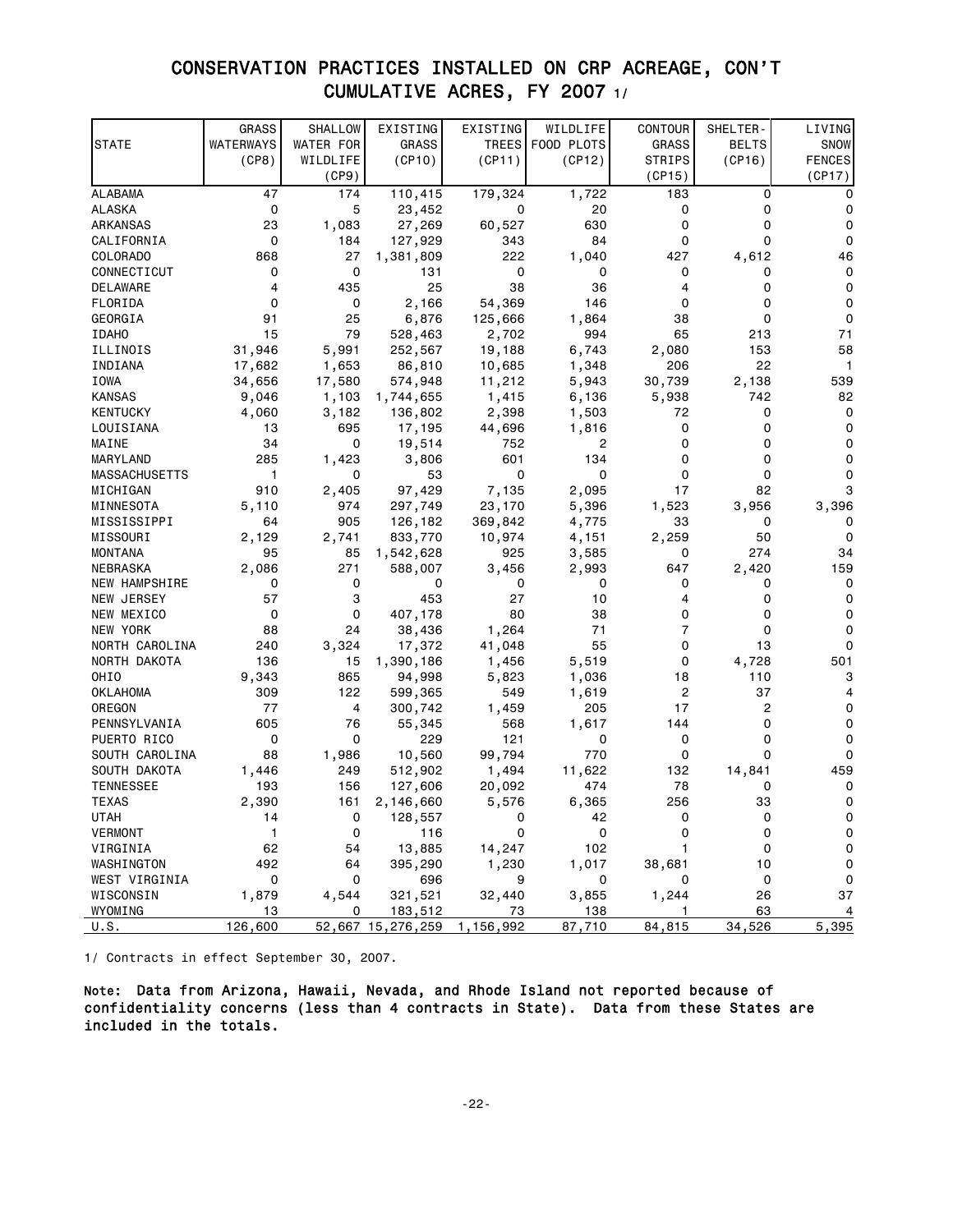### CONSERVATION PRACTICES INSTALLED ON CRP ACREAGE, CON'T CUMULATIVE ACRES, FY 2007 1/

| <b>STATE</b>         | SALINITY<br>REDUCING | FILTER-<br><b>STRIPS</b> | RIPARIAN<br><b>BUFFERS</b> |             | WETLAND RESTORATION |                                 | <b>CROSS</b><br>WIND         | RARE AND<br>DECLINING |
|----------------------|----------------------|--------------------------|----------------------------|-------------|---------------------|---------------------------------|------------------------------|-----------------------|
|                      | VEGETATION           | $(CP13 \&$               | (CP22)                     | $(CP23)$ 2/ | FLOODPLAIN          | NON-                            | <b>TRAP</b><br><b>STRIPS</b> | HABITAT<br>(CP25)     |
|                      | (CP18)               | CP21)                    |                            |             | $(CP23)$ 2/         | <b>FLOODPLAIN</b><br>(CP23A) 3/ | (CP24)                       |                       |
| <b>ALABAMA</b>       | 0                    | 877                      | 33,221                     | 73          | 0                   | 0                               | 0                            | 510                   |
| <b>ALASKA</b>        | 0                    | 3                        | 185                        | $\mathbf 0$ | 0                   | 0                               | 0                            | 0                     |
| ARKANSAS             | 0                    | 5,970                    | 53,620                     | 12,798      | 10,568              | 77                              | 0                            | 0                     |
| CALIFORNIA           | 0                    | 0                        | 6,753                      | 5,105       | 0                   | 0                               | 0                            | $\Omega$              |
| COLORADO             | 127                  | 311                      | 908                        | 1,077       | 0                   | 39                              | 32                           | 541                   |
| CONNECTICUT          | 0                    | 20                       | 63                         | 0           | 0                   | 0                               | 0                            | 0                     |
| DELAWARE             | 0                    | 1,386                    | 129                        | 256         | 81                  | 0                               | 0                            | 0                     |
| FLORIDA              | 0                    | 0                        | 68                         | 0           | 0                   | 0                               | 0                            | 0                     |
| GEORGIA              | 0                    | 510                      | 1,487                      | 321         | 0                   | 0                               | 0                            | 0                     |
| <b>IDAHO</b>         | 0                    | 1,284                    | 7,220                      | 1,432       | $\Omega$            | 0                               | 0                            | 37                    |
| ILLINOIS             | 6                    | 149,812                  | 109,333                    | 42,813      | 4,881               | 980                             | 0                            | 2,146                 |
| INDIANA              | 1                    | 61,751                   | 5,572                      | 5,889       | 1,290               | 694                             | 0                            | 2,075                 |
| IOWA                 | 0                    | 243,732                  | 64,354                     | 15,624      | 30,212              | 2,951                           | 35                           | 82,155                |
| KANSAS               | 2,272                | 30,899                   | 4,499                      | 3,976       | 2,063               | 1,344                           | 224                          | 513,386               |
| KENTUCKY             | 0                    | 35,248                   | 16,136                     | 35          | 53                  | 56                              | 0                            | 9,464                 |
| LOUISIANA            | 0                    | 655                      | 5,320                      | 23,508      | 19,402              | 2,788                           | 0                            |                       |
| MAINE                | 0                    | 128                      | 204                        | 0           | 0                   | 0                               | 0                            | 0                     |
| MARYLAND             | 0                    | 40,011                   | 16,690                     | 2,004       | 371                 | 0                               | 0                            | 11                    |
| <b>MASSACHUSETTS</b> | 0                    | 15                       | 5                          | 0           | 0                   | $\Omega$                        | 0                            | 0                     |
| MICHIGAN             | 0                    | 47,447                   | 3,469                      | 10,982      | 1,755               | 5,114                           | 0                            | 298                   |
| MINNESOTA            | 7,668                | 159,606                  | 46,357                     | 303,946     | 20,304              | 4,009                           | 9                            | 138,732               |
| MISSISSIPPI          | 0                    | 8,142                    | 156,269                    | 11,081      | 1,764               | 125                             | 0                            | 0                     |
| MISSOURI             | 0                    | 44,210                   | 27,919                     | 3,886       | 4,912               | 165                             | 0                            | 73,501                |
| MONTANA              | 150,943              | 196                      | 2,443                      | 4,349       | 0                   | 0                               | 27                           | 192,264               |
| NEBRASKA             | 1,137                | 21,854                   | 3,218                      | 14,389      | 715                 | 319                             | 46                           | 136,172               |
| <b>NEW HAMPSHIRE</b> | 0                    | 148                      | 19                         | 0           | 0                   | 0                               | 0                            | 0                     |
| NEW JERSEY           | 0                    | 314                      | 102                        | 1           | 0                   | 0                               | 0                            | 0                     |
| NEW MEXICO           | 0                    | 0                        | 5,079                      | 0           | 0                   | 0                               | 0                            | 0                     |
| NEW YORK             | 0                    | 558                      | 12,242                     | 51          | 12                  | 31                              | 0                            | 0                     |
| NORTH CAROLINA       | 0                    | 7,081                    | 31,428                     | 1,170       | 868                 | 0                               | 0                            | 0                     |
| NORTH DAKOTA         | 124,681              | 9,328                    | 604                        | 766,322     | 487                 | 3,381                           | 10                           | 7,016                 |
| OHIO                 | 0                    | 71,250                   | 5,869                      | 3,620       | 1,420               | 1,026                           | 4                            | 6,628                 |
| OKLAHOMA             | 9,183                | 877                      | 1,672                      | 1,238       | 0                   | 161                             | 0                            | 25,709                |
| OREGON               | 0                    | 2,856                    | 29,919                     | 365         | 0                   | 0                               | 0                            | 7                     |
| PENNSYLVANIA         | 0                    | 1,975                    | 18,777                     | 325         | 554                 | 0                               | 0                            | 0                     |
| PUERTO RICO          | 0                    | 0                        | 94                         | 0           | 0                   | 0                               | 0                            | 0                     |
| SOUTH CAROLINA       | 0                    | 4,815                    | 27,832                     | 284         | 0                   | 0                               | 0                            | 0                     |
| SOUTH DAKOTA         | 11,861               | 8,738                    | 4,556                      | 386,091     | 3,092               | 4,558                           | 15                           | 14,190                |
| <b>TENNESSEE</b>     | 0                    | 9,905                    | 6,193                      | 834         | 0                   | <sup>0</sup>                    | $\Omega$                     | - 0                   |
| TEXAS                | 1,083                | 2,035                    | 31,982                     | 8,749       | 10                  | 280                             | 257                          | 52                    |
| <b>UTAH</b>          | 0                    | 39                       | 205                        | 0           | 0                   | 0                               | 0                            | $\pmb{0}$             |
| <b>VERMONT</b>       | 0                    | 195                      | 1,661                      | 0           | 0                   | 0                               | 0                            | $\pmb{0}$             |
| VIRGINIA             | 0                    | 4,697                    | 20,626                     | 229         | 36                  | 0                               | 38                           | $\pmb{0}$             |
| WASHINGTON           | 372                  | 50,219<br>212            | 22,026                     | 3,510       | 0<br>0              | 0<br>0                          | 14<br>0                      | 107<br>$\pmb{0}$      |
| WEST VIRGINIA        | 0<br>0               | 26,978                   | 3,087<br>16,668            | 0           | 944                 | 178                             |                              | 14,732                |
| WISCONSIN<br>WYOMING | 0                    | 9                        | 5,154                      | 11,615<br>0 | 0                   | 0                               | 0<br>17                      | 0                     |
| U.S.                 | 309,333              | 1,056,297                | 811,282                    | 1,647,945   | 105,793             | 28,275                          | 727                          | 1,219,736             |

1/ Contracts in effect September 30, 2007.

2/ Acres enrolled under general sign-up and CREP through 2003.

3/ Acres enrolled under continuous/CREP sign-up after 2003.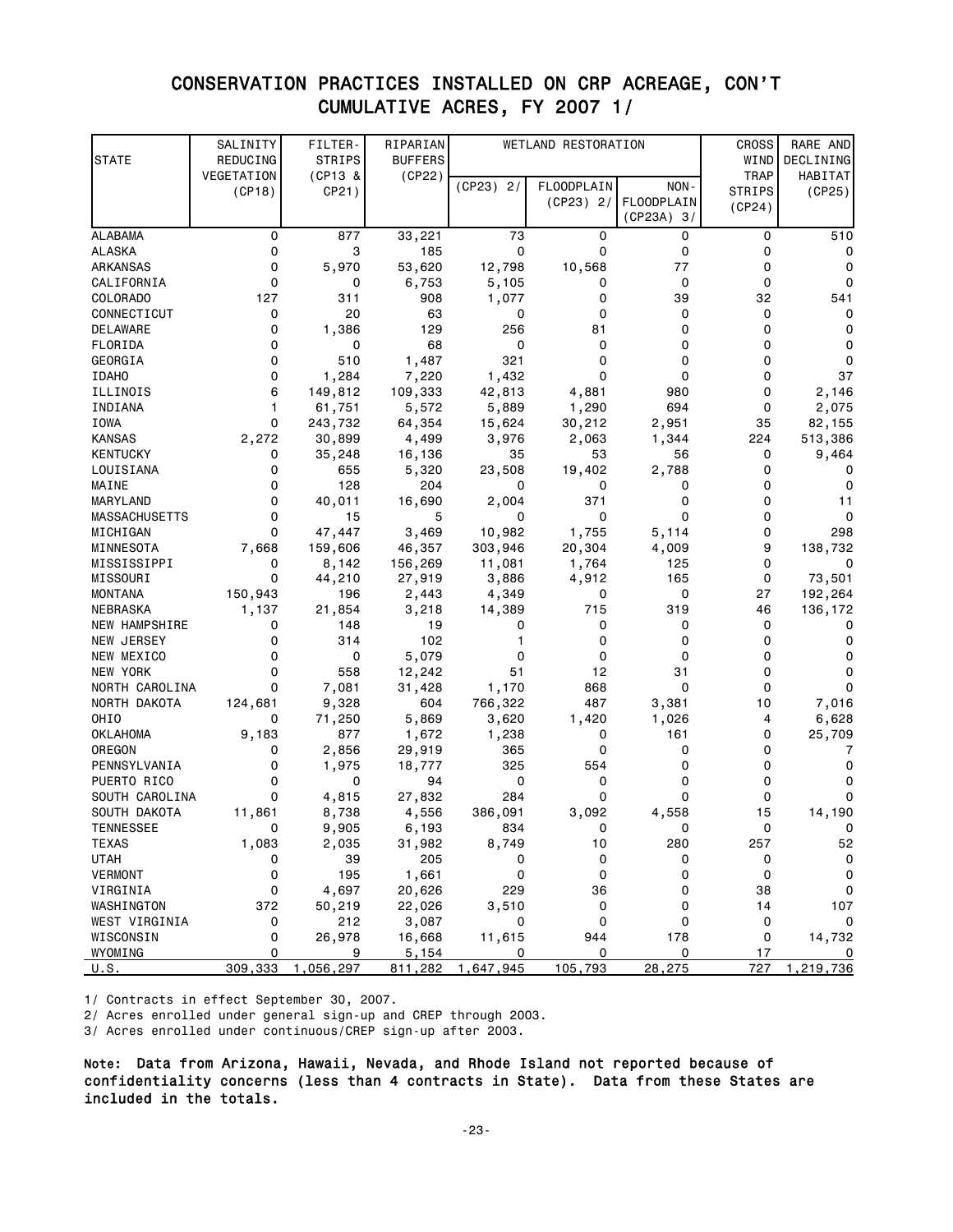| VUMULAIIVL AUNLO,<br><b>1</b><br>ZUU 1<br>., |                             |                         |                                    |                   |                                      |                              |                         |                        |
|----------------------------------------------|-----------------------------|-------------------------|------------------------------------|-------------------|--------------------------------------|------------------------------|-------------------------|------------------------|
| STATE                                        | FARMABLE WETLAND<br>PROGRAM |                         | MARGINAL PASTURE<br><b>BUFFERS</b> |                   | <b>BOTTOMLAND</b><br><b>HARDWOOD</b> | <b>UPLAND</b><br><b>BIRD</b> | LONGLEAF<br><b>PINE</b> | <b>DUCK</b><br>NESTING |
|                                              |                             |                         |                                    |                   | <b>TREES</b>                         | HABITAT                      | INITIATIVE              | HABITAT                |
|                                              | WETLAND<br>(CP27)           | <b>BUFFER</b><br>(CP28) | WILDLIFE<br>(CP29)                 | WETLAND<br>(CP30) | (CP31)                               | <b>BUFFERS</b>               | (CP36)                  | INITIATIVE             |
|                                              |                             |                         |                                    |                   |                                      | (CP33)                       |                         | (CP37)                 |
| <b>ALABAMA</b>                               | 0                           | 0                       | 59                                 | 0                 | 754                                  | 962                          | 54                      | 0                      |
| ALASKA                                       | 0                           | 0                       | 0                                  | 327               | 0                                    | 0                            | 0                       | 0                      |
| ARKANSAS                                     | 0                           | 0                       | 48                                 | 1                 | 5,611                                | 4,386                        | 0                       | 0                      |
| CALIFORNIA                                   | 0                           | 0                       | 476                                | 0                 | 0                                    | 0                            | 0                       | 0                      |
| COLORADO                                     | 0                           | 0                       | 189                                | 6                 | 0                                    | 1                            | 0                       | 0                      |
| CONNECTICUT                                  | 0                           | 0                       | 0                                  | 0                 | 0                                    | 0                            | 0                       | 0                      |
| <b>DELAWARE</b>                              | 0                           | 0                       | 0                                  | 0                 | 0                                    | 0                            | 0                       | 0                      |
| FLORIDA                                      | 0                           | 0                       | 0                                  | 0                 | 0                                    | 0                            | 0                       | 0                      |
| GEORGIA                                      | 0                           | 0                       | 3                                  | 0                 | 25                                   | 1,747                        | 8,362                   | 0                      |
| <b>IDAHO</b>                                 | 0                           | 0                       | 190                                | 293               | 0                                    | 0                            | 0                       | 0                      |
| ILLINOIS                                     | 117                         | 205                     | 234                                | 24                | 1,354                                | 26,865                       | 0                       | 0                      |
| INDIANA                                      | 298                         | 588                     | 105                                | 34<br>1,970       | 2,074                                | 9,309                        | 0                       | 0                      |
| <b>IOWA</b>                                  | 20,771                      | 51,470                  | 7,751                              |                   | 964                                  | 19,628                       | 0<br>0                  | 0<br>0                 |
| KANSAS                                       | 268                         | 517                     | 19                                 | 0<br>5            | 67<br>211                            | 28,196                       | 0                       | 0                      |
| KENTUCKY<br>LOUISIANA                        | 0<br>0                      | 0<br>0                  | 2,674<br>0                         | 0                 | 15,951                               | 6,838<br>183                 | 34                      | 0                      |
| MAINE                                        | 0                           | 0                       | 0                                  | 12                | 0                                    | 0                            | 0                       | 0                      |
| MARYLAND                                     | 1                           | 4                       | 467                                | 4                 | 0                                    | 479                          | 0                       | 0                      |
| <b>MASSACHUSETTS</b>                         | 0                           | 0                       | 0                                  | 0                 | 0                                    | 0                            | 0                       | 0                      |
| MICHIGAN                                     | 15                          | 23                      | 0                                  | 218               | 11                                   | 528                          | 0                       | 0                      |
| MINNESOTA                                    | 10,944                      | 25,744                  | 839                                | 4,000             | 223                                  | 192                          | 0                       | 169                    |
| MISSISSIPPI                                  | 0                           | 0                       | 37                                 | 15                | 5,003                                | 2,012                        | 275                     | 0                      |
| MISSOURI                                     | 4                           | 5                       | 610                                | 1,638             | 615                                  | 22,685                       | 0                       | 0                      |
| <b>MONTANA</b>                               | 49                          | 96                      | 100                                | 0                 | 0                                    | 0                            | 0                       | 0                      |
| NEBRASKA                                     | 1,434                       | 2,335                   | 946                                | 123               | 0                                    | 4,544                        | 0                       | 0                      |
| NEW HAMPSHIRE                                | 0                           | 0                       | 0                                  | 0                 | 0                                    | 0                            | 0                       | 0                      |
| NEW JERSEY                                   | 0                           | 0                       | 0                                  | 0                 | 0                                    | 0                            | 0                       | 0                      |
| NEW MEXICO                                   | 0                           | 0                       | 0                                  | 0                 | 0                                    | 0                            | 0                       | 0                      |
| NEW YORK                                     | 0                           | 0                       | 1,520                              | 475               | 0                                    | 0                            | 0                       | 0                      |
| NORTH CAROLINA                               | 0                           | 0                       | 39                                 | 0                 | 2                                    | 6,257                        | 373                     | 0                      |
| NORTH DAKOTA                                 | 4,438                       | 11,796                  | 0                                  | 0                 | 0                                    | 0                            | 0                       | 3,707                  |
| OHIO                                         | 40                          | 94                      | 1,742                              | 41                | 57                                   | 11,660                       | 0                       | 0                      |
| <b>OKLAHOMA</b>                              | 0                           | 0                       | 6                                  | 9                 | 398                                  | 1,014                        | 0                       | 0                      |
| OREGON                                       | 0                           | 0                       | 7,945                              | 36                | 0                                    | 0                            | 0                       | 0                      |
| PENNSYLVANIA                                 | 0                           | 0                       | 950                                | 347               | 2                                    | 0                            | 0                       | 0                      |
| PUERTO RICO                                  | 0                           | 0                       | 342                                | 0                 | 0                                    | 0                            | 0                       | 0                      |
| SOUTH CAROLINA                               | 0                           | 0                       | 50                                 | 36                | 0                                    | 5,311                        | 167                     | 0                      |
| SOUTH DAKOTA                                 | 10,934                      | 24,558                  | 2,633                              | 11,280            | 0                                    | 821                          | 0                       | 1,379                  |
| <b>TENNESSEE</b>                             | 0                           | 0                       | 8                                  | 0                 | 2,489                                | 4,008                        | 0                       | 0                      |
| <b>TEXAS</b>                                 | 0                           | 0                       | 1,737                              | $\overline{c}$    | 381                                  | 3,910                        | 0                       | 0                      |
| <b>UTAH</b>                                  | 0                           | 0                       | 26                                 | 0                 | 0                                    | 0                            | 0                       | 0                      |
| <b>VERMONT</b>                               | 0                           | 0                       | 0                                  | 3                 | 0                                    | 0                            | 0                       | 0                      |
| VIRGINIA                                     | 0                           | 0                       | 146                                | 0                 | 0                                    | 1,030                        | 2                       | 0                      |
| WASHINGTON                                   | 0                           | 0                       | 541                                | 0                 | 0                                    | 0                            | 0                       | 0                      |
| WEST VIRGINIA                                | 0                           | 0                       | 0                                  | 0                 | 0                                    | 0                            | 0                       | 0                      |
| WISCONSIN                                    | 16                          | 27                      | 1,059                              | 28                | 0                                    | 249                          | 0                       | 0                      |
| WYOMING                                      | 0                           | 0                       | 586                                | 0                 | 0                                    | 0                            | 0                       | 0                      |
| U.S.                                         | 49,331                      | 117,462                 | 34,078                             | 20,925            | 36,192                               | 162,816                      | 9,267                   | 5,260                  |

### CONSERVATION PRACTICES INSTALLED ON CRP ACREAGE, CON'T CUMULATIVE ACRES, EV 2007 1/

1/ Contracts in effect September 30, 2007.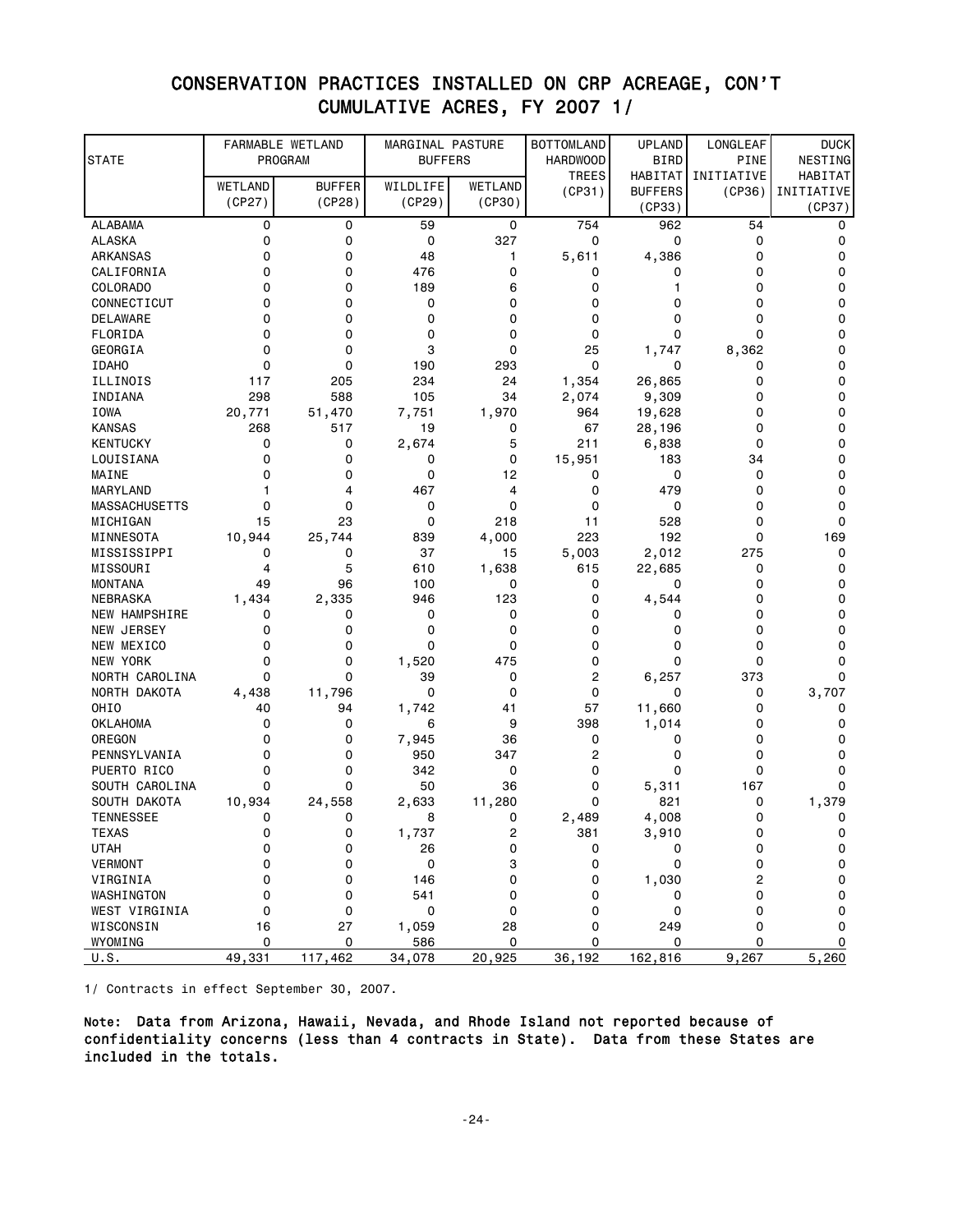# WETLAND PRACTICES IN CRP, FY 2007 (ACRES) 1/ 2/

|                      |            | FLOOD-   | NON-        | <b>FARMABLE</b> | <b>BOTTOMLAND</b> | <b>DUCK</b>  | <b>OTHER</b> |              |
|----------------------|------------|----------|-------------|-----------------|-------------------|--------------|--------------|--------------|
|                      | GENERAL 3/ | PLAIN    | FLOODPLAIN  | WETLAND         | <b>HARDWOODS</b>  | NESTING      | WETLAND      |              |
| <b>STATE</b>         | (CP23)     | (CP23)   | (CP23A)     | (CP27&CP28)     | (CP31)            | (CP37)       | (CP9&CP30)   | <b>TOTAL</b> |
| <b>ALABAMA</b>       | 73         | 0        | 0           | 0               | 754               | $\mathbf{0}$ | 174          | 1,001        |
| <b>ALASKA</b>        | 0          | $\Omega$ | 0           | 0               | 0                 | $\mathbf 0$  | 331          | 331          |
| ARKANSAS             | 12,798     | 10,568   | 77          | 0               | 5,611             | $\mathbf 0$  | 1,084        | 30,138       |
| CALIFORNIA           | 5,105      | 0        | $\Omega$    | 0               | 0                 | $\mathbf 0$  | 184          | 5,288        |
| COLORADO             | 1,077      | $\Omega$ | 39          | $\Omega$        | 0                 | $\mathbf 0$  | 33           | 1,148        |
| DELAWARE             | 256        | 81       | 0           | 0               | 0                 | 0            | 435          | 771          |
| GEORGIA              | 321        | 0        | $\Omega$    | $\Omega$        | 25                | 4            | 25           | 374          |
| <b>IDAHO</b>         | 1,432      | $\Omega$ | $\Omega$    | $\Omega$        | $\Omega$          | $\Omega$     | 371          | 1,804        |
| ILLINOIS             | 42,813     | 4,881    | 980         | 322             | 1,354             | 0            | 6,014        | 56,365       |
| INDIANA              | 5,889      | 1,290    | 694         | 887             | 2,074             | $\mathbf 0$  | 1,687        | 12,521       |
| IOWA                 | 15,624     | 30,212   | 2,951       | 72,241          | 964               | 0            | 19,550       | 141,542      |
| <b>KANSAS</b>        | 3,976      | 2,063    | 1,344       | 784             | 67                | 0            | 1,103        | 9,339        |
| <b>KENTUCKY</b>      | 35         | 53       | 56          | 0               | 211               | $\mathbf 0$  | 3,187        | 3,542        |
| LOUISIANA            | 23,508     | 19,402   | 2,788       | 0               | 15,951            | 0            | 695          | 62,345       |
| MAINE                | 0          | $\Omega$ | 0           | 0               | 0                 | 0            | 12           | 12           |
| MARYLAND             | 2,004      | 371      | $\Omega$    | 5               | 0                 | $\mathbf 0$  | 1,426        | 3,806        |
| <b>MASSACHUSETTS</b> | 0          | 0        | $\Omega$    | $\Omega$        | 0                 | 0            | 0            | 0            |
| MICHIGAN             | 10,982     | 1,755    | 5,114       | 38              | 11                | $\Omega$     | 2,624        | 20,524       |
| MINNESOTA            | 303,946    | 20,304   | 4,009       | 36,688          | 223               | 169          | 4,973        | 370,312      |
| MISSISSIPPI          | 11,081     | 1,764    | 125         | 0               | 5,003             | 0            | 919          | 18,892       |
| MISSOURI             | 3,886      | 4,912    | 165         | 9               | 615               | 0            | 4,379        | 13,966       |
| <b>MONTANA</b>       | 4,349      | $\Omega$ | $\mathbf 0$ | 145             | 0                 | $\mathbf 0$  | 85           | 4,579        |
| NEBRASKA             | 14,389     | 715      | 319         | 3,769           | 0                 | $\mathbf 0$  | 393          | 19,586       |
| NEW JERSEY           | 1          | 0        | 0           | 0               | 0                 | $\mathbf 0$  | 3            | 4            |
| <b>NEW YORK</b>      | 51         | 12       | 31          | $\mathbf 0$     | 0                 | $\mathbf 0$  | 500          | 593          |
| NORTH CAROLINA       | 1,170      | 868      | $\mathbf 0$ | 0               | $\overline{2}$    | 0            | 3,324        | 5,363        |
| NORTH DAKOTA         | 766,322    | 487      | 3,381       | 16,234          | 0                 | 3,707        | 15           | 790,146      |
| OHIO                 | 3,620      | 1,420    | 1,026       | 134             | 57                | 0            | 906          | 7,162        |
| <b>OKLAHOMA</b>      | 1,238      | 0        | 161         | 0               | 398               | $\mathbf 0$  | 131          | 1,928        |
| OREGON               | 365        | $\Omega$ | 0           | $\Omega$        | 0                 | $\Omega$     | 40           | 405          |
| PENNSYLVANIA         | 325        | 554      | 0           | 0               | $\overline{c}$    | 0            | 423          | 1,305        |
| SOUTH CAROLINA       | 284        | $\Omega$ | $\Omega$    | 0               | $\Omega$          | $\mathbf 0$  | 2,022        | 2,306        |
| SOUTH DAKOTA         | 386,091    | 3,092    | 4,558       | 35,493          | 0                 | 1,379        | 11,529       | 442,143      |
| <b>TENNESSEE</b>     | 834        | 0        | 0           | 0               | 2,489             | 0            | 156          | 3,479        |
| <b>TEXAS</b>         | 8,749      | 10       | 280         | 0               | 381               | 0            | 163          | 9,582        |
| <b>VERMONT</b>       | 0          | 0        | $\mathbf 0$ | 0               | 0                 | $\mathbf 0$  | 3            | з            |
| VIRGINIA             | 229        | 36       | 0           | 0               | 0                 | $\mathbf 0$  | 54           | 319          |
| WASHINGTON           | 3,510      | 0        | 0           | 0               | 0                 | 0            | 64           | 3,574        |
| WISCONSIN            | 11,615     | 944      | 178         | 43              | $\Omega$          | $\Omega$     | 4,572        | 17,352       |
|                      |            |          |             |                 |                   |              |              |              |
|                      | 1,647,945  | 105,793  | 28,275      | 166,793         | 36,192            | 5,260        | 73,593       | 2,063,851    |

1/ Contracts in effect September 30, 2007.

2/ Includes adjacent upland buffer acres.

3/ Includes acres enrolled under CREP before 2003.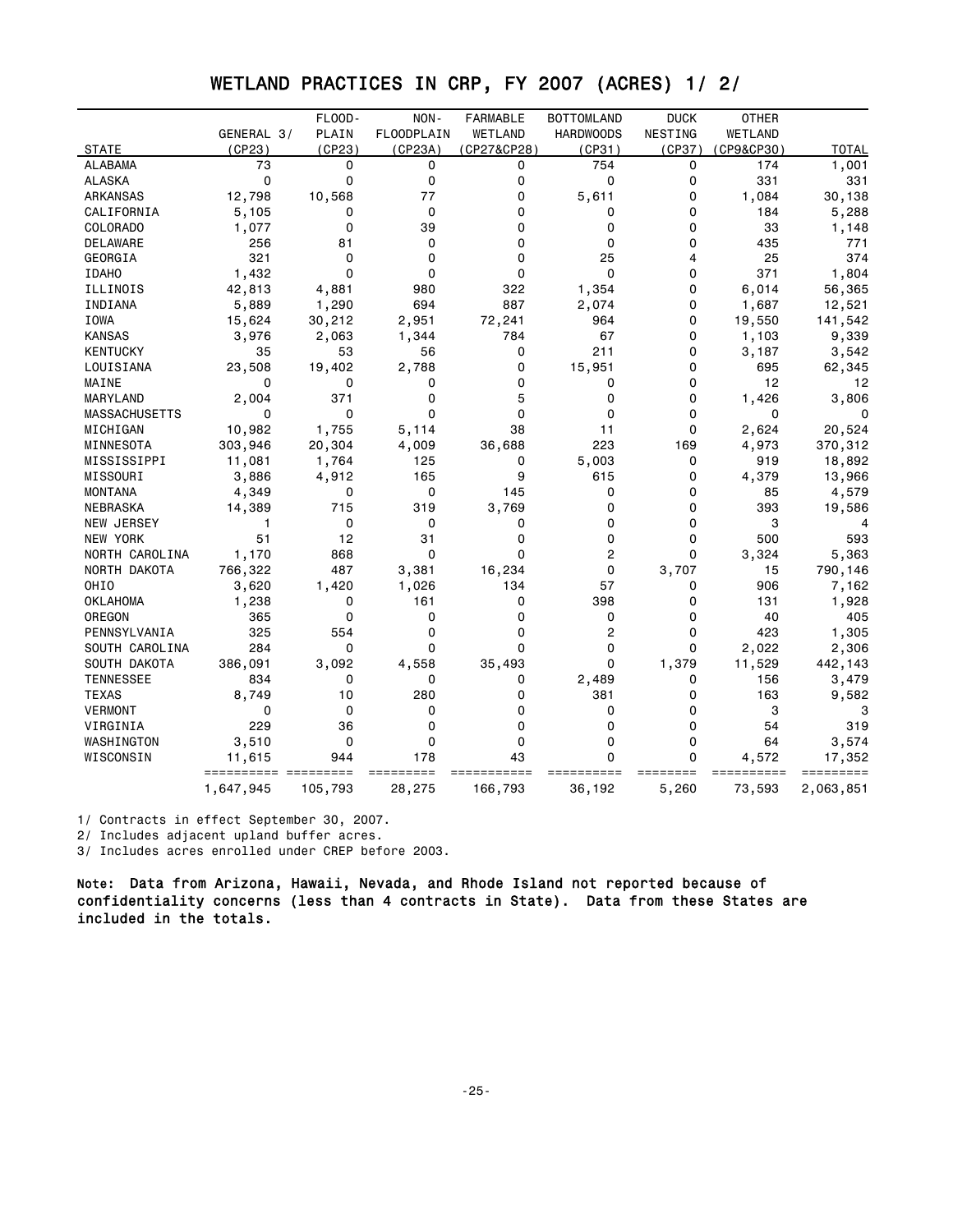### CRP ENROLLMENT BY ERODIBILITY INDEX (EI) CATEGORY 1/ ALL GENERAL AND CONTINUOUS SIGN-UPS, FY 2007 2/

| STATE            | $0.1 - 7.9$       | $8.0 - 15.0$      | >15.0             | MISSING 3/ | <b>TOTAL</b>         |
|------------------|-------------------|-------------------|-------------------|------------|----------------------|
|                  |                   |                   |                   |            |                      |
| ALABAMA          | 84,593            | 214,526           | 177,789           | 15,639     | 492,548              |
| ALASKA           | 68                | 1,668             | 27,701            | 329        | 29,766               |
| ARKANSAS         | 80,443            | 60,353            | 44,096            | 52,969     | 237,861              |
| CALIFORNIA       | 25,713            | 48,445            | 69,006            | 5,735      | 148,899              |
| <b>COLORADO</b>  | 74,407            | 1,734,214         | 643,112           | 20,360     | 2,472,094            |
| CONNECTICUT      | 192               | 123               | 3                 | 0          | 318                  |
| DELAWARE         | 6,394             | 380               | 55                | 1,077      | 7,906                |
| FLORIDA          | 20,859            | 49,163            | 12,584            | 0          | 82,606               |
| GEORGIA          | 146,948           | 117,736           | 37,049            | 10,772     | 312,505              |
| <b>IDAHO</b>     | 266,480           | 401,907           | 136,402           | 19,313     | 824,102              |
| ILLINOIS         | 324,902           | 193,083           | 475,857           | 92,853     | 1,086,695            |
| INDIANA          | 105,945           | 74,831            | 100,218           | 35,605     | 316,599              |
| IOWA             | 387,316           | 147,192           | 1,284,604         | 151,375    | 1,970,486            |
| KANSAS           | 682,228           | 2,130,499         | 395,724           | 50,537     | 3,258,989            |
| <b>KENTUCKY</b>  | 36,981            | 23,774            | 270,234           | 27,362     | 358,351              |
| LOUISIANA        | 138,206           | 72,126            | 21,724            | 77,792     | 309,848              |
| MAINE            | 3,043             | 18,110            | 2,277             | 144        | 23,574               |
| MARYLAND         | 50,678            | 11,471            | 12,385            | 11,118     | 85,651               |
| MASSACHUSETTS    | 55                | 0                 | 18                | 0          | 74                   |
| MICHIGAN         | 187,807           | 56,402            | 11,276            | 20,666     | 276,151              |
| MINNESOTA        | 1,434,056         | 239,600           | 67,021            | 88,750     | 1,829,428            |
| MISSISSIPPI      | 261,777           | 152,382           | 465,923           | 75,037     | 955,119              |
| MISSOURI         | 101,267           | 199,683           | 1,237,509         | 54,454     | 1,592,913            |
| MONTANA          | 165,795           | 2,463,576         | 840,849           | 10,630     | 3,480,851            |
| NEBRASKA         | 124,571           | 722,317           | 415,011           | 79,317     | 1,341,217            |
| NEW HAMPSHIRE    | 161               | 5                 | 0                 | 1          | 167                  |
| NEW JERSEY       | 392               | 950               | 984               | 313        | 2,639                |
| NEW MEXICO       | 1,003             | 199,808           | 387,109           | 2,478      | 590,399              |
| NEW YORK         | 14,196            | 22,792            | 21,622            | 7,933      | 66,544               |
| NORTH CAROLINA   | 39,054            | 29,463            | 49,854            | 19,256     | 137,628              |
| NORTH DAKOTA     | 1,829,484         | 1,412,818         | 108,367           | 37,806     | 3,388,474            |
| OHIO             | 123,300           | 90,855            | 60,629            | 87,526     | 362,311              |
| OKLAHOMA         | 144,643           | 657,123           | 269,868           | 2,405      | 1,074,041            |
| OREGON           | 40,157            | 348,816           | 152,253           | 26,339     | 567,565              |
| PENNSYLVANIA     | 6,194             | 29,137            | 88,727            | 106,160    | 230,219              |
| PUERTO RICO      | 144               | 0                 | 365               | 436        | 945                  |
| SOUTH CAROLINA   | 99,302            | 77,440            | 25,692            | 8,560      | 210,994              |
| SOUTH DAKOTA     | 1,046,222         | 408,387           | 31,346            | 73,388     | 1,559,343            |
| <b>TENNESSEE</b> | 17,156            | 46,025            | 203,798           | 11,051     | 278,030              |
| <b>TEXAS</b>     | 990,895           | 1,862,385         | 1,194,982         | 25,809     |                      |
| UTAH             | 139,899           | 63,909            | 4,722             | 134        | 4,074,070<br>208,664 |
|                  | 512               | 354               | 412               | 702        |                      |
| <b>VERMONT</b>   |                   |                   |                   |            | 1,981                |
| VIRGINIA         | 14,752            | 19,276            | 27,514            | 8,165      | 69,707               |
| WASHINGTON       | 673,341           | 602,728           | 259,804           | 21,339     | 1,557,212            |
| WEST VIRGINIA    | 1,115             | 216               | 423               | 2,508      | 4,263                |
| WISCONSIN        | 143,318           | 99,975            | 347,257           | 16,205     | 606,755              |
| WYOMING          | 3,775             | 170,866           | 106,302           | 3,344      | 284,287              |
| U.S.             | <u>10,039,743</u> | <u>15,277,038</u> | <u>10,090,480</u> | 1,363,724  | <u>984, 770</u>      |

1/ Erodibility is just one of three primary purposes of CRP. Other primary purposes are water quality improvement and protection and wildlife habitat enhancement.

2/ Contracts in effect September 30, 2007.

3/ EI not collected for continuous signup (buffers, etc.) contracts.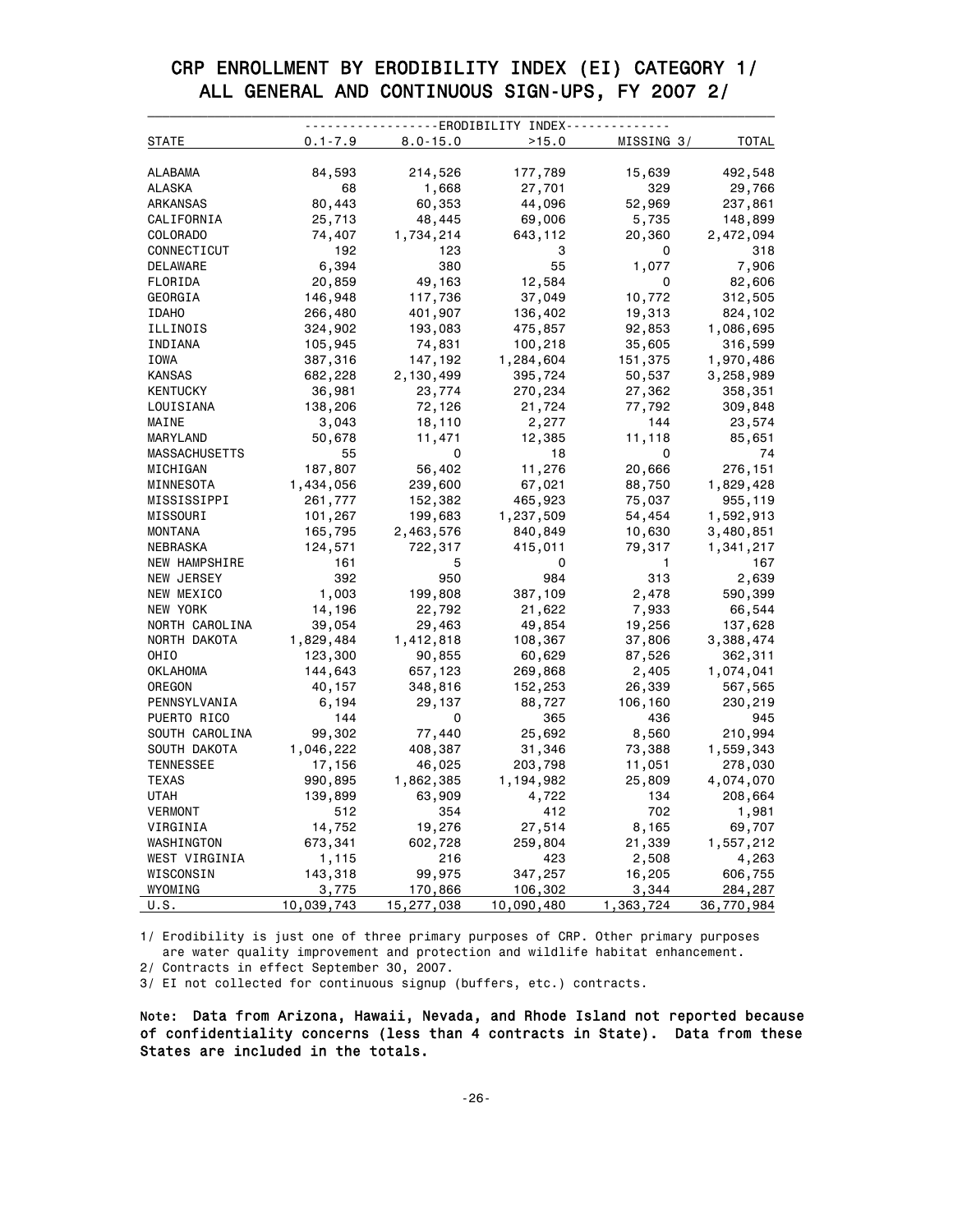### CRP ENROLLMENT BY PRACTICE CATEGORY (ACRES) ALL GENERAL AND CONTINUOUS SIGN-UPS, FY 2007 1/

|                      | WATER<br>QUALITY | WELLHEAD<br>PROTECTION |                      | <b>GRASS</b>       | TREE            | OTHER        |
|----------------------|------------------|------------------------|----------------------|--------------------|-----------------|--------------|
| <b>STATE</b>         | <b>BUFFERS</b>   | AREAS 2/               | WETLAND<br>PRACTICES | PLANTINGS          | PLANTINGS       | PRACTICES    |
| ALABAMA              | 34,173           | 183                    | 1,001                | 131,049            | 324,637         | 1,702        |
| ALASKA               | 208              | 0                      | 331                  | 29,247             | 0               | 0            |
| ARKANSAS             | 59,638           | 386                    | 30,138               | 38,753             |                 | 4,411        |
| CALIFORNIA           | 7,229            | 1,954                  | 5,288                | 135,908            | 104,921<br>474  | 0            |
| <b>COLORADO</b>      | 1,409            | 4,694                  | 1,148                | 2,460,908          | 309             | 8,289        |
| CONNECTICUT          | 97               | 0                      | 0                    | 235                | 0               | 0            |
| DELAWARE             | 1,515            | 0                      | 771                  | 2,199              | 3,413           | 8            |
| FLORIDA              | 68               | 1                      | 0                    | 5,967              | 76,571          | 0            |
| GEORGIA              | 1,999            | 482                    | 374                  | 15,941             | 292,306         | 1,884        |
|                      |                  | 249                    | 1,804                |                    |                 | 972          |
| <b>IDAHO</b>         | 8,694<br>259,379 | 1,934                  | 56,365               | 804,889            | 7,743<br>72,256 | 65,969       |
| ILLINOIS<br>INDIANA  | 67,427           | 559                    | 12,521               | 632,727<br>175,584 | 29,469          | 31,597       |
|                      |                  |                        |                      |                    |                 |              |
| IOWA                 | 315,824          | 12,614                 | 141,542              | 1,310,230          | 26,406          | 176,423      |
| KANSAS               | 35,417           | 4,316                  | 9,339                | 2,650,340          | 2,054           | 561,601      |
| <b>KENTUCKY</b>      | 54,058           | 1,722                  | 3,542                | 271,650            | 8,654           | 20,446       |
| LOUISIANA            | 5,975            | 2,354                  | 62,345               | 56,069             | 185,255         | 204          |
| MAINE                | 332              | 19                     | 12                   | 22,236             | 960             | 34           |
| MARYLAND             | 57,167           | 640                    | 3,806                | 22,059             | 1,843           | 776          |
| <b>MASSACHUSETTS</b> | 20               | 7                      | 0                    | 53                 | 0               | $\mathbf{1}$ |
| MICHIGAN             | 50,916           | 374                    | 20,524               | 184,856            | 15,528          | 4,326        |
| MINNESOTA            | 206,789          | 3,126                  | 370,312              | 1,023,476          | 58,925          | 169,904      |
| MISSISSIPPI          | 164,448          | 1,943                  | 18,892               | 143,342            | 626,326         | 2,111        |
| MISSOURI             | 72,731           | 1,094                  | 13,966               | 1,376,490          | 28,339          | 101,380      |
| <b>MONTANA</b>       | 2,739            | 829                    | 4,579                | 3,128,445          | 1,132           | 343,929      |
| NEBRASKA             | 26,019           | 4,159                  | 19,586               | 1,112,991          | 5,175           | 177,400      |
| NEW HAMPSHIRE        | 167              | 0                      | 0                    | 0                  | 0               | 0            |
| NEW JERSEY           | 415              | 1                      | 4                    | 2,001              | 142             | 77           |
| NEW MEXICO           | 5,079            | 360                    | 0                    | 585,161            | 160             | 0            |
| NEW YORK             | 14,320           | 73                     | 593                  | 48,711             | 2,802           | 113          |
| NORTH CAROLINA       | 38,548           | 144                    | 5,363                | 23,920             | 63,265          | 6,531        |
| NORTH DAKOTA         | 9,932            | 9,026                  | 790,146              | 2,444,498          | 1,866           | 142,028      |
| OHIO                 | 78,847           | 651                    | 7,162                | 230,818            | 14,829          | 30,637       |
| OKLAHOMA             | 2,555            | 3,988                  | 1,928                | 1,031,901          | 1,265           | 36,391       |
| OREGON               | 40,719           | 85                     | 405                  | 522,738            | 3,596           | 107          |
| PENNSYLVANIA         | 21,701           | 42                     | 1,305                | 204,282            | 2,029           | 759          |
| PUERTO RICO          | 436              | 0                      | 0                    | 337                | 172             | 0            |
| SOUTH CAROLINA       | 32,697           | 42                     | 2,306                | 20,529             | 149,997         | 5,466        |
| SOUTH DAKOTA         | 15,927           | 96,272                 | 442,143              | 1,034,081          | 2,058           | 65,113       |
| <b>TENNESSEE</b>     | 16,106           | 1                      | 3,479                | 215,446            | 38,717          | 4,281        |
| TEXAS                | 35,754           | 13,103                 | 9,582                | 4,011,734          | 8,975           | 7,767        |
| <b>UTAH</b>          | 269              | 0                      | 0                    | 208,376            | 0               | 19           |
| VERMONT              | 1,856            | 0                      | 3                    | 116                | 0               | 6            |
| VIRGINIA             | 25,470           | 48                     | 319                  | 21,514             | 21,270          | 1,096        |
| WASHINGTON           | 72,786           | 2,570                  | 3,574                | 1,438,623          | 2,540           | 39,674       |
| WEST VIRGINIA        | 3,299            | 0                      | 0                    | 828                | 136             | 0            |
| WISCONSIN            | 44,706           | 229                    | 17,352               | 437,630            | 88,614          | 18,401       |
| WYOMING              | 5,749            | 0                      | 0                    | 277,954            | 85              | 482          |
|                      | ==========       | ==========             | ==========           | ==========         | ==========      | ==========   |
|                      | 1,901,658        | 170,273                | 2,063,851            | 28,496,992         | 2,275,215       | 2,032,320    |

1/ Contracts in effect September 30, 2007. See p.19 for practices included in each category. 2/ Includes a number of different practices, such as grass and tree plantings.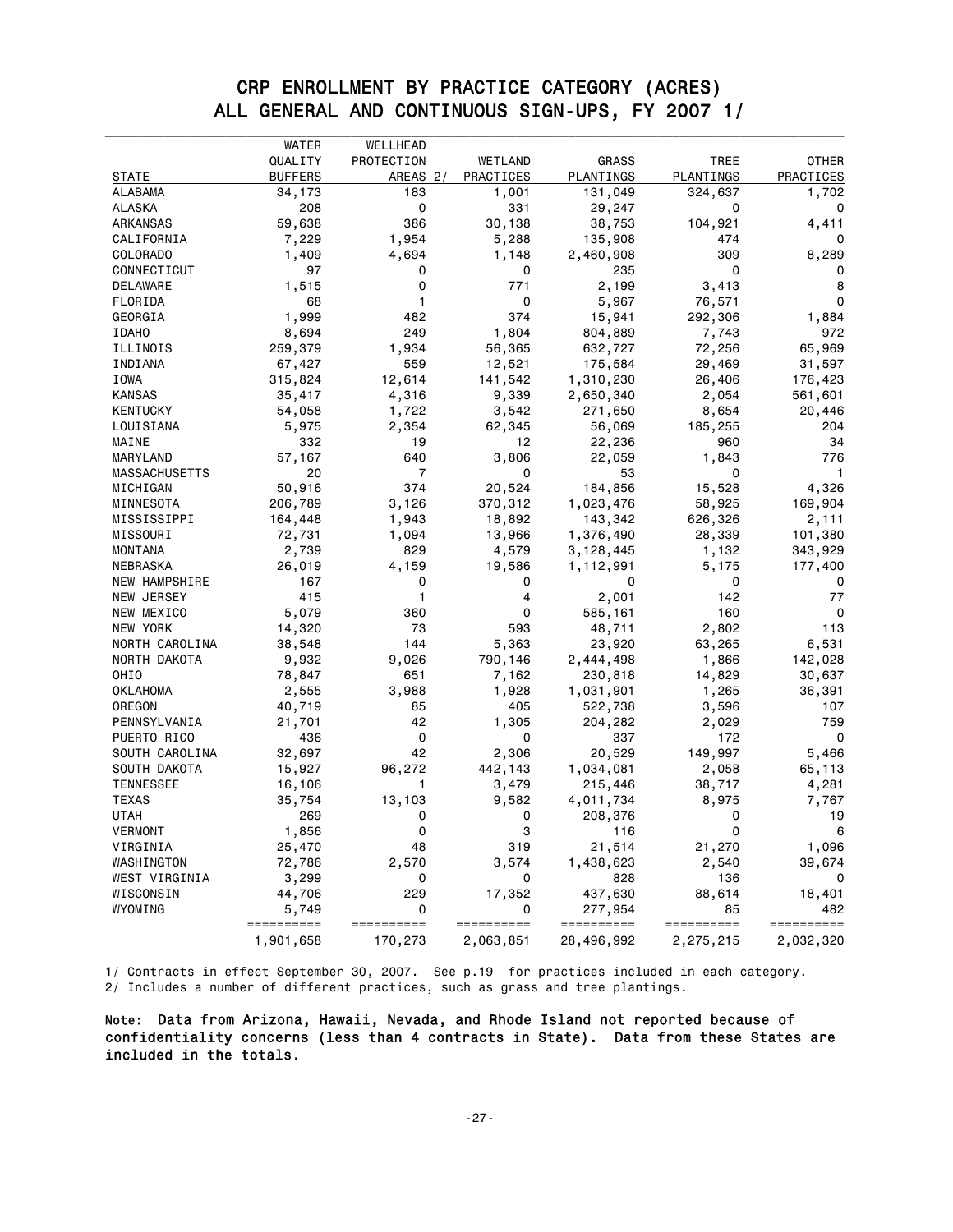|                                |            |              | LONG          |              |                | <b>TOTAL</b> |
|--------------------------------|------------|--------------|---------------|--------------|----------------|--------------|
|                                | CHESAPEAKE | <b>GREAT</b> | <b>ISLAND</b> | PRAIRIE      | LONGLEAF       | NATIONAL     |
| <b>STATE</b><br><b>ALABAMA</b> | BAY<br>0   | LAKES<br>0   | SOUND<br>0    | POTHOLE<br>0 | PINE<br>46,443 | CPA          |
| <b>ALASKA</b>                  | 0          | 0            | 0             | 0            | 0              | 46,443<br>0  |
| ARIZONA                        | 0          | 0            | 0             | 0            | 0              | 0            |
| ARKANSAS                       | 0          | 0            | 0             | 0            | 0              | 0            |
| CALIFORNIA                     | 0          | 0            | 0             | 0            | 0              | 0            |
| <b>COLORADO</b>                | 0          | 0            | 0             | 0            | 0              | 0            |
| CONNECTICUT                    | 0          | 0            | 318           | 0            | 0              | 318          |
| DELAWARE                       | 7,906      | 0            | 0             | 0            | 0              | 7,906        |
| FLORIDA                        | 0          | 0            | 0             | 0            | 11,589         | 11,589       |
| GEORGIA                        | 0          | 0            | 0             | 0            | 132,637        | 132,637      |
| HAWAII                         | 0          | 0            | 0             | 0            | 0              | 0            |
| <b>IDAHO</b>                   | 0          | 0            | 0             | 0            | 0              | 0            |
| ILLINOIS                       | 0          | 132          | 0             | 0            | 0              | 132          |
| INDIANA                        | 0          | 82,547       | 0             | 0            | 0              | 82,547       |
| <b>IOWA</b>                    | 0          | 0            | 0             | 399,505      | 0              | 399,505      |
| <b>KANSAS</b>                  | 0          | 0            | 0             | 0            | 0              | 0            |
| <b>KENTUCKY</b>                | 0          | 0            | 0             | 0            | 0              | 0            |
| LOUISIANA                      | 0          | 0            | 0             | 0            | 296            | 296          |
| MAINE                          | $\Omega$   | 0            | 0             | 0            | 0              | 0            |
| MARYLAND                       | 85,651     | 0            | 0             | 0            | 0              | 85,651       |
| <b>MASSACHUSETTS</b>           | 0          | 0            | 36            | 0            | 0              | 36           |
| MICHIGAN                       | 0          | 276,151      | 0             | 0            | 0              | 276,151      |
| MINNESOTA                      | 0          | 2,901        | 0             | 1,639,960    | 0              | 1,642,861    |
| MISSISSIPPI                    | 0          | 0            | 0             | 0            | 608            | 608          |
| MISSOURI                       | 0          | 0            | 0             | 0            | 0              | 0            |
| <b>MONTANA</b>                 | 0          | 0            | 0             | 2,462,935    | 0              | 2,462,935    |
| <b>NEBRASKA</b>                | 0          | 0            | 0             | 0            | 0              | 0            |
| <b>NEVADA</b>                  | 0          | 0            | 0             | 0            | 0              | 0            |
| <b>NEW HAMPSHIRE</b>           | 0          | 0            | 0             | 0            | 0              | 0            |
| NEW JERSEY                     | 0          | 0            | 0             | 0            | 0              | 0            |
| NEW MEXICO                     | 0          | 0            | 0             | 0            | 0              | 0            |
| NEW YORK                       | 41,804     | 50,273       | 12            | 0            | 0              | 92,090       |
| NORTH CAROLINA                 | 0          | 0            | 0             | 0            | 12,446         | 12,446       |
| NORTH DAKOTA                   | 0          | 0            | 0             | 2,823,121    | 0              | 2,823,121    |
| OHIO                           | 0          | 182,090      | 0             | 0            | 0              | 182,090      |
| <b>OKLAHOMA</b>                | 0          | 0            | 0             | 0            | 0              | 0            |
| OREGON                         | 0          | 0            | 0             | 0            | 0              | 0            |
| PENNSYLVANIA                   | 205,757    | 11,285       | 0             | 0            | 0              | 217,042      |
| PUERTO RICO                    | 0          | 0            | 0             | 0            | 0              | 0            |
| RHODE ISLAND                   | 0          | 0            | 0             | 0            | 0              | 0            |
| SOUTH CAROLINA                 | 0          | 0            | 0             | 0            | 19,942         | 19,942       |
| SOUTH DAKOTA                   | 0          | $\mathsf 0$  | 0             | 1,122,062    | 0              | 1,122,062    |
| <b>TENNESSEE</b>               | 0          | 0            | 0             | 0            | 0              |              |
| <b>TEXAS</b>                   | 0          | 0            | 0             | 0            | 0              | 0            |
| <b>UTAH</b>                    | 0          | 0            | 0             | 0            | 0              | 0            |
| <b>VERMONT</b>                 | 0          | 0            | 0             | 0            | 0              | 0            |
| VIRGINIA                       | 48,105     | 0            | 0             | 0            | 2              | 48,107       |
| WASHINGTON                     | 0          | 0            | 0             | 0            | 0              | 0            |
| WEST VIRGINIA                  | 3,519      | 0            | 0             | 0            | 0              | 3,519        |
| WISCONSIN                      | 0          | 134,823      | 0             | 0            | 0              | 134,823      |
| WYOMING                        | 0          | 0            | 0             | 0            | 0              | 0            |
| U.S.                           | 392,743    | 740,203      | 366           | 8,447,584    | 223,962        | 9,804,858    |

#### CRP NATIONAL CONSERVATION PRIORITY AREA ENROLLMENT (ACRES) ALL GENERAL AND CONTINUOUS SIGN-UPS, FY 2007 1/

1/ Contracts in effect September 30, 2007.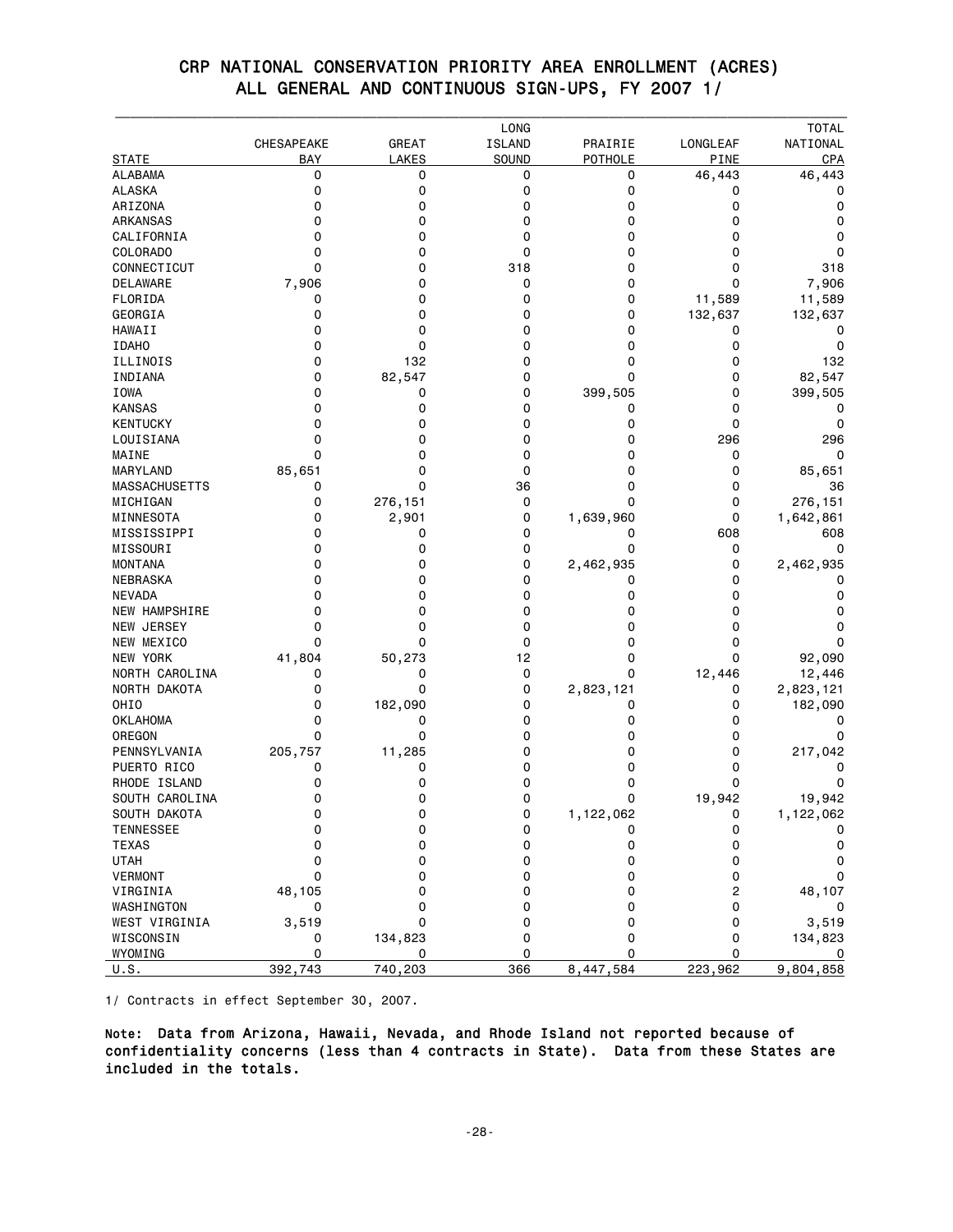### CRP STATE CONSERVATION PRIORITY AREA ENROLLMENT (ACRES) ALL GENERAL AND CONTINUOUS SIGN-UPS, FY 2007 1/

|                      | <b>STATE</b>   | <b>STATE</b>  | <b>STATE</b> | TOTAL            | STATE OR           |
|----------------------|----------------|---------------|--------------|------------------|--------------------|
| <b>STATE</b>         | WATER          | WILDLIFE      | AIR          | <b>STATE</b>     | NATIONAL           |
|                      | QUALITY        | HABITAT       | QUALITY      | CPA              | CPA $2/$           |
| <b>ALABAMA</b>       | 69,752         | 10,361        | 50           | 80,164           | 113,792            |
| ALASKA               | 12,230         | 0             | 0            | 12,230           | 12,230             |
| ARIZONA              | 0              | 0             | 0            | 0                | 0                  |
| ARKANSAS             | 30,689         | 21,015        | 145          | 51,850           | 51,850             |
| CALIFORNIA           | 5,433          | 30,709        | 0            | 36,143           | 36,143             |
| <b>COLORADO</b>      | 34,491         | 381,771       | 200          | 416,462          | 416,462            |
| CONNECTICUT          | 0              | 0             | 0            | 0                | 318                |
| DELAWARE             | 54             | 5             | 0            | 59               | 7,912              |
| FLORIDA              | 31,467         | 7,922         | 0            | 39,389           | 47,550             |
| GEORGIA              | 35,024         | 28,192        | 16           | 63,232           | 172,096            |
| HAWAII               | 0              | 0             | 0            | 0                | 0                  |
| <b>IDAHO</b>         | 7,223          | 595,405       | 1,061        | 603,690          | 603,690            |
| ILLINOIS             | 170,948        | 66,706        | 186          | 237,840          | 237,972            |
| INDIANA              | 42,707         | 50,534        | 452          | 93,693           | 155,699            |
| IOWA                 | 164,724        | 122,161       | 0            | 286,884          | 632,967            |
| KANSAS               | 571,435        | 898,932       | 224          | 1,470,590        | 1,470,590          |
| <b>KENTUCKY</b>      | 71,320         | 13,703        | 0            | 85,024           | 85,024             |
| LOUISIANA            | 93,615         | 58,066        | 214          | 151,895          | 152,149            |
| MAINE                | 9,916          | 226           | 0            | 10,142           | 10,142             |
| MARYLAND             | 1,202          | 558           | 0            | 1,760            | 86,210             |
| <b>MASSACHUSETTS</b> | 0              | 0             | 0            | 0                | 36                 |
| MICHIGAN             | 60,139         | 52,872        | 9,348        | 122,359          | 338,348            |
| MINNESOTA            | 127,544        | 850,050       | 256          | 977,850          | 1,847,077          |
| MISSISSIPPI          | 164,267        | 52,702        | 39           | 217,008          | 217,479            |
| MISSOURI             | 154,128        | 33,835        | 138          | 188,101          | 188,101            |
| MONTANA              | 71,117         | 275,962       | 19,781       | 366,860          | 2,534,740          |
| NEBRASKA             | 156,574        | 148,292       | 231          | 305,097          | 305,097            |
| <b>NEVADA</b>        | 0              | 0             | 0            | 0                |                    |
| NEW HAMPSHIRE        | 0              | 0             | 0            | 0                | 0                  |
| NEW JERSEY           | 609            | 79            | 0            | 688              | 688                |
| NEW MEXICO           | 2,358          | 834           | 1,751        | 4,943            | 4,943              |
| NEW YORK             | 7,539          | 1,627         | 0            | 9,166            | 92,981             |
| NORTH CAROLINA       | 12,576         | 7,125         | 0            | 19,701           | 25,813             |
| NORTH DAKOTA         | 183,216        | 75,743        | 22,852       | 281,811          | 3,008,360          |
| OHIO                 | 88,409         | 61,746        | 25,761       | 175,916          | 303,848            |
| OKLAHOMA             | 125,676        | 197,930       | 0            | 323,607          | 323,607            |
| OREGON               | 268,160        | 7,328         | 40,809       | 316,297          | 316,297            |
| PENNSYLVANIA         | 3,491          | 107           | 0            | 3,598            | 217,737            |
| PUERTO RICO          | 32             | 0             | 0            | 32               | 32                 |
| RHODE ISLAND         | 0              | 0             | 0            | 0                | 0                  |
| SOUTH CAROLINA       | 45,737         | 3,716         | 0            | 49,453           | 66,038             |
| SOUTH DAKOTA         | 170,148        | 92,419        | 0            | 262,567          | 1,324,028          |
| TENNESSEE            | 48,186         | 23,886        | 0            | 72,072           | 72,072             |
| <b>TEXAS</b>         | 139,218        | 447,101       | 1,184,381    | 1,770,700        | 1,770,700          |
| UTAH                 | 3,357          | 159,843       | 25,700       | 188,900          | 188,900            |
| <b>VERMONT</b>       | 0              | 0             | 0            | 0                | 0                  |
|                      |                | 7,593         | 40           |                  |                    |
| VIRGINIA             | 6,305          |               |              | 13,938           | 53,647             |
| WASHINGTON           | 100,053<br>137 | 81,892<br>137 | 892,680<br>0 | 1,074,626<br>274 | 1,074,626<br>3,656 |
| WEST VIRGINIA        |                |               | 133          |                  |                    |
| WISCONSIN            | 61,893         | 92,292        |              | 154,317          | 254,740            |
| WYOMING              | 0              | 27,642        | 0            | 27,642           | 27,642             |
| U.S.                 | 3,353,101      | 4,989,023     | 2,226,448    | 10,568,573       | 18,854,030         |

1/ Contracts in effect September 30, 2007.

2/ There can be some overlap, so total CPA acres is less than the sum of State and National CPA acres.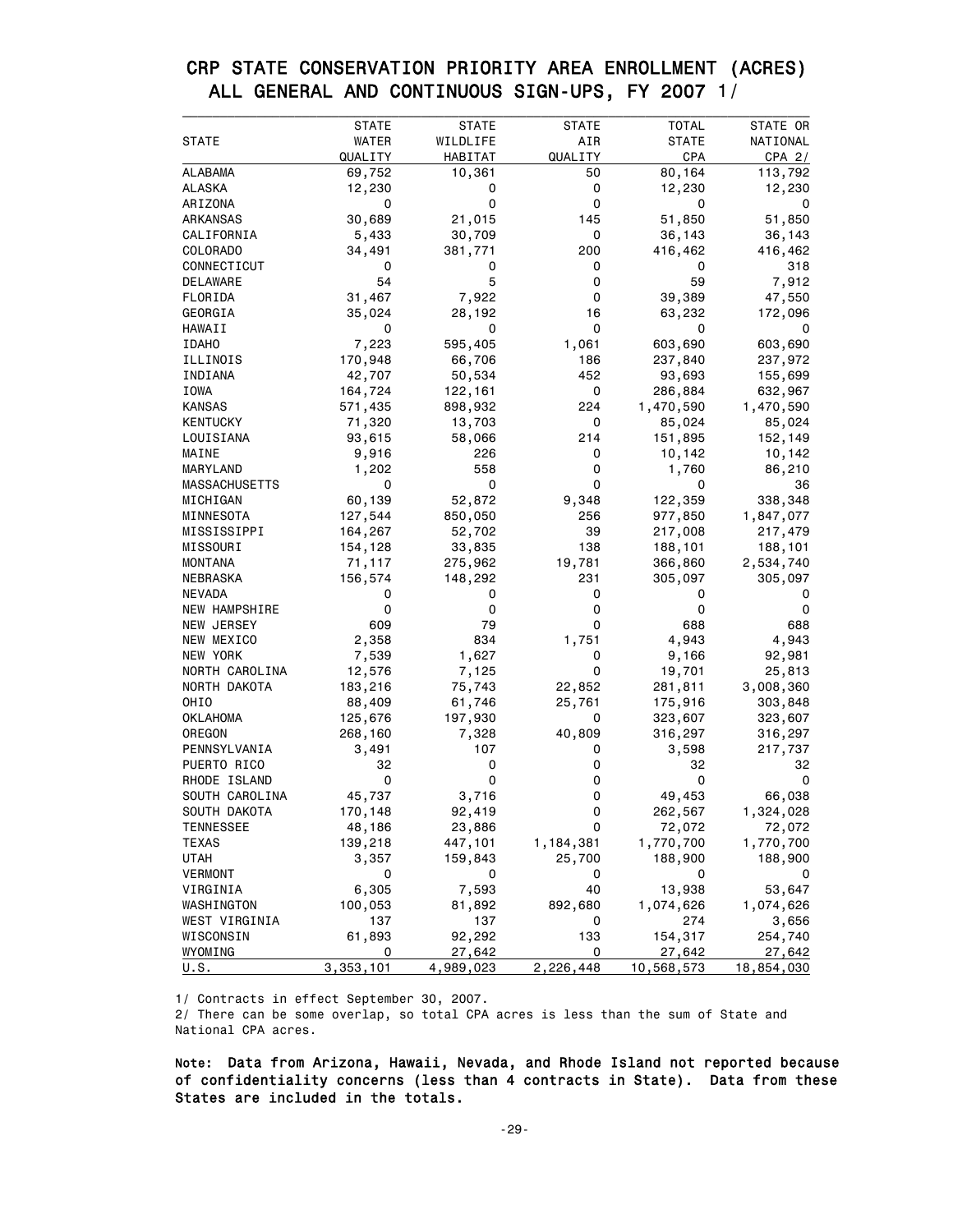| CRP WETLAND AND WETLAND-ASSOCIATED ENROLLMENT (ACRES) |  |
|-------------------------------------------------------|--|
| ALL GENERAL AND CONTINUOUS SIGN-UPS, FY 2007 1/       |  |
|                                                       |  |

|                      |             | ASSOCIATED | ASSOCIATED     | <b>TOTAL</b>      |               |
|----------------------|-------------|------------|----------------|-------------------|---------------|
|                      |             | WITH       | WITH           | WETLAND AND       | <b>FORMER</b> |
|                      | CROPPED     | CROPPPED   | NON-CROPPED    | <b>ASSOCIATED</b> | WATERBANK     |
| <b>STATE</b>         | WETLAND     | WETLAND    | WETLAND        | CROPLAND          | LANDS         |
| <b>ALABAMA</b>       | 3,114       | 2,423      | 5,586          | 11,123            | 0             |
| <b>ALASKA</b>        | 1           | 0          | 0              | 1                 | 0             |
| ARKANSAS             | 11,725      | 7,720      | 5,006          | 24,451            | 4,447         |
| CALIFORNIA           | 1           | 0          | 80             | 81                | 18,858        |
| COLORADO             | 627         | 1,459      | 133            | 2,219             | 0             |
| CONNECTICUT          | 43          | 86         | 0              | 129               | 0             |
| <b>DELAWARE</b>      | $\mathbf 0$ | 0          | 0              | $\mathbf 0$       | 0             |
| FLORIDA              | 52          | 128        | 473            | 653               | 0             |
| GEORGIA              | 486         | 304        | 4,831          | 5,622             | 0             |
| <b>IDAHO</b>         | 1,872       | 2,032      | 272            | 4,176             | 0             |
| ILLINOIS             | 5,797       | 5,775      | 1,781          | 13,353            | 0             |
| INDIANA              | 2,872       | 2,639      | 359            | 5,869             | 1             |
| IOWA                 | 15,956      | 15,075     | 1,393          | 32,424            | 20            |
| <b>KANSAS</b>        | 3,751       | 6,140      | 481            | 10,372            | 10            |
| <b>KENTUCKY</b>      | 39          | 0          | 58             | 97                | 0             |
| LOUISIANA            | 32,549      | 6,968      | 14,348         | 53,865            | 1,533         |
| MAINE                | 147         | 164        | 999            | 1,309             | 0             |
| MARYLAND             | 72          | 34         | 0              | 106               | 0             |
| <b>MASSACHUSETTS</b> | 0           | 0          | 30             | 30                | 0             |
| MICHIGAN             | 5,835       | 11,284     | 1,713          | 18,833            | 20            |
| MINNESOTA            | 42,028      | 120,436    | 168,470        | 330,934           | 15,780        |
| MISSISSIPPI          | 30,207      | 15,227     | 19,384         | 64,817            | 2,461         |
| MISSOURI             | 2,751       | 1,854      | 4,730          | 9,336             | 0             |
| <b>MONTANA</b>       | 11,146      | 31,966     | 18,709         | 61,821            | 824           |
| <b>NEBRASKA</b>      | 8,350       | 14,457     | 460            | 23,267            | 1,527         |
| <b>NEW HAMPSHIRE</b> | 0           | 0          | 0              | 0                 | 0             |
| NEW JERSEY           | 60          | 52         | 26             | 138               | 0             |
| NEW MEXICO           | 0           | 0          | 0              | 0                 | 0             |
| NEW YORK             | 294         | 141        | 185            | 620               | 0             |
| NORTH CAROLINA       | 57          | 116        | 100            | 273               | 0             |
| NORTH DAKOTA         | 186,977     | 841,796    | 694,534        | 1,723,307         | 51,754        |
| OHIO                 | 941         | 1,328      | 266            | 2,535             | 40            |
| <b>OKLAHOMA</b>      | 3,114       | 9,799      | 238            | 13,151            | 129           |
| OREGON               | 356         | 81         | 2              | 439               | 0             |
| PENNSYLVANIA         | 14          | 8          | 13             | 35                | 0             |
|                      | 0           | 0          | 0              | 0                 | 0             |
| PUERTO RICO          | 45          | 260        |                |                   | 3             |
| SOUTH CAROLINA       |             |            | 30,332         | 30,637            |               |
| SOUTH DAKOTA         | 123,249     | 409,648    | 104,374        | 637,272           | 9,717         |
| <b>TENNESSEE</b>     | 862         | 163        | 0              | 1,025             | 0             |
| <b>TEXAS</b>         | 23,811      | 60,364     | 46,726         | 130,901           | 75            |
| <b>UTAH</b>          | 26          | 0          | 0              | 26                | 0             |
| <b>VERMONT</b>       | 0           | 0          | 0              | 0                 | 0             |
| VIRGINIA             | 62          | 0          | 28             | 90                | 0             |
| WASHINGTON           | 2,332       | 3,261      | 2,090          | 7,684             | 0             |
| WEST VIRGINIA        | 27          | 0          | $\overline{2}$ | 29                | 0             |
| WISCONSIN            | 15,012      | 12,301     | 9,664          | 36,977            | 2,492         |
| WYOMING              | 72          | 219        | 0              | 291               | 0             |
| U.S.                 | 536,732     | 1,585,708  | 1,137,877      | 3,260,317         | 109,692       |

1/ Acres under contracts in effect as of September 30, 2007.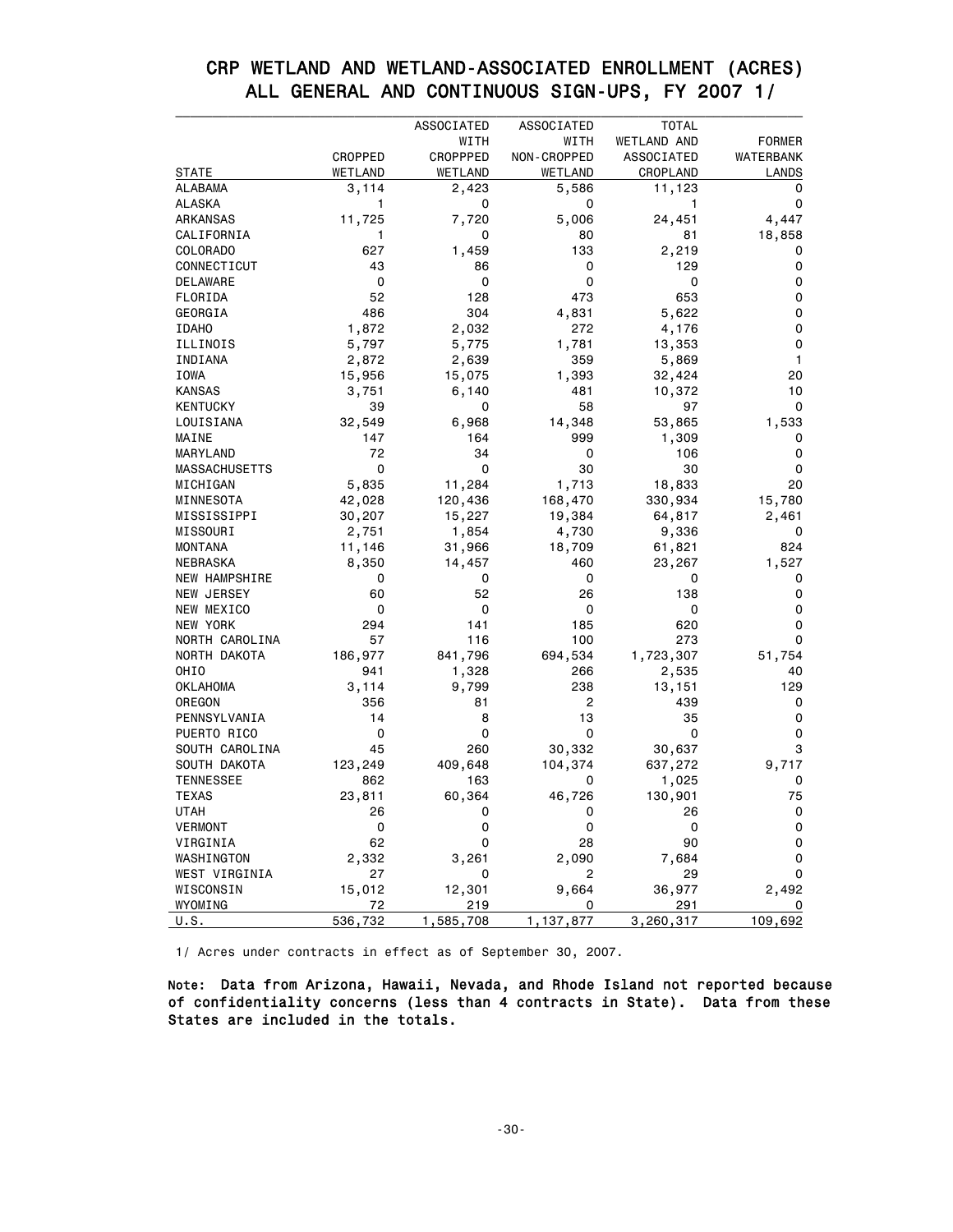| CRP TREE PLANTINGS (ACRES)                      |  |
|-------------------------------------------------|--|
| ALL GENERAL AND CONTINUOUS SIGN-UPS, FY 2007 1/ |  |
|                                                 |  |

|                      | <b>HARDWOOD</b> | <b>SOFTWOOD</b> | LONGLEAF    | EXISTING     | <b>TOTAL</b> |
|----------------------|-----------------|-----------------|-------------|--------------|--------------|
| <b>STATE</b>         | <b>TREES</b>    | <b>TREES</b>    | <b>PINE</b> | <b>TREES</b> | TREES 2/     |
| ALABAMA              | 16,088          | 82,782          | 46,443      | 179,324      | 324,637      |
| ALASKA               | 0               | 0               | 0           | 0            | 0            |
| ARKANSAS             | 36,088          | 8,306           | 0           | 60,527       | 104,921      |
| CALIFORNIA           | 79              | 53              | 0           | 343          | 474          |
| COLORADO             | $\overline{c}$  | 85              | 0           | 222          | 309          |
| CONNECTICUT          | $\mathbf 0$     | 0               | 0           | 0            | 0            |
| DELAWARE             | 3,374           | $\mathbf 0$     | $\Omega$    | 38           | 3,413        |
| FLORIDA              | 953             | 9,660           | 11,589      | 54,369       | 76,571       |
| GEORGIA              | 5,614           | 28,388          | 132,637     | 125,666      | 292,306      |
| <b>IDAHO</b>         | 57              | 4,985           | 0           | 2,702        | 7,743        |
| ILLINOIS             | 52,003          | 1,064           | 0           | 19,188       | 72,256       |
| INDIANA              | 18,011          | 773             | 0           | 10,685       | 29,469       |
| IOWA                 | 14,854          | 340             | 0           | 11,212       | 26,406       |
| <b>KANSAS</b>        | 517             | 122             | 0           | 1,415        | 2,054        |
| <b>KENTUCKY</b>      | 6,000           | 256             | 0           | 2,398        | 8,654        |
| LOUISIANA            | 119,517         | 20,746          | 296         | 44,696       | 185,255      |
| MAINE                | 3               | 205             | 0           | 752          | 960          |
| MARYLAND             | 661             | 581             | 0           | 601          | 1,843        |
| <b>MASSACHUSETTS</b> | 0               | 0               | 0           | 0            | 0            |
| MICHIGAN             | 4,008           | 4,385           | 0           | 7,135        | 15,528       |
| MINNESOTA            | 26,651          | 9,103           | 0           | 23,170       | 58,925       |
| MISSISSIPPI          | 96,736          | 159,141         | 608         | 369,842      | 626,326      |
| MISSOURI             | 16,944          | 420             | 0           | 10,974       | 28,339       |
| <b>MONTANA</b>       | 78              | 129             | 0           | 925          | 1,132        |
| NEBRASKA             | 921             | 798             | 0           | 3,456        | 5,175        |
| NEW HAMPSHIRE        | 0               | 0               | 0           | 0            | 0            |
| NEW JERSEY           | 49              | 66              | 0           | 27           | 142          |
| NEW MEXICO           | 0               | 80              | 0           | 80           | 160          |
| NEW YORK             | 1,015           | 522             | 0           | 1,264        | 2,802        |
| NORTH CAROLINA       | 1,580           | 8,192           | 12,446      | 41,048       | 63,265       |
| NORTH DAKOTA         | 323             | 87              | 0           | 1,456        | 1,866        |
| OHIO                 | 7,598           | 1,408           | 0           | 5,823        | 14,829       |
| OKLAHOMA             | 659             | 57              | 0           | 549          | 1,265        |
| OREGON               | 76              |                 | 0           | 1,459        |              |
|                      |                 | 2,061<br>223    | 0           | 568          | 3,596        |
| PENNSYLVANIA         | 1,237           |                 | 0           |              | 2,029        |
| PUERTO RICO          | 51              | 0               |             | 121          | 172          |
| SOUTH CAROLINA       | 1,768           | 28,492          | 19,942      | 99,794       | 149,997      |
| SOUTH DAKOTA         | 119             | 445             | 0           | 1,494        | 2,058        |
| <b>TENNESSEE</b>     | 4,541           | 14,084          | 0           | 20,092       | 38,717       |
| TEXAS                | 438             | 2,960           | 0           | 5,576        | 8,975        |
| <b>UTAH</b>          | 0               | 0               | 0           | 0            | 0            |
| VERMONT              | 0               | 0               | 0           | 0            | 0            |
| VIRGINIA             | 272             | 6,749           | 2           | 14,247       | 21,270       |
| WASHINGTON           | 15              | 1,295           | 0           | 1,230        | 2,540        |
| WEST VIRGINIA        | 9               | 119             | 0           | 9            | 136          |
| WISCONSIN            | 50,245          | 5,930           | 0           | 32,440       | 88,614       |
| WYOMING              | 0               | 12              | 0           | 73           | 85           |
| U.S.                 | 489,156         | 405,104         | 223,962     | 1,156,992    | 2,275,215    |

1/ Contracts in effect September 30, 2007.

 $2/$  Does not include trees planted on buffers, wetland, or rare and declining habitat.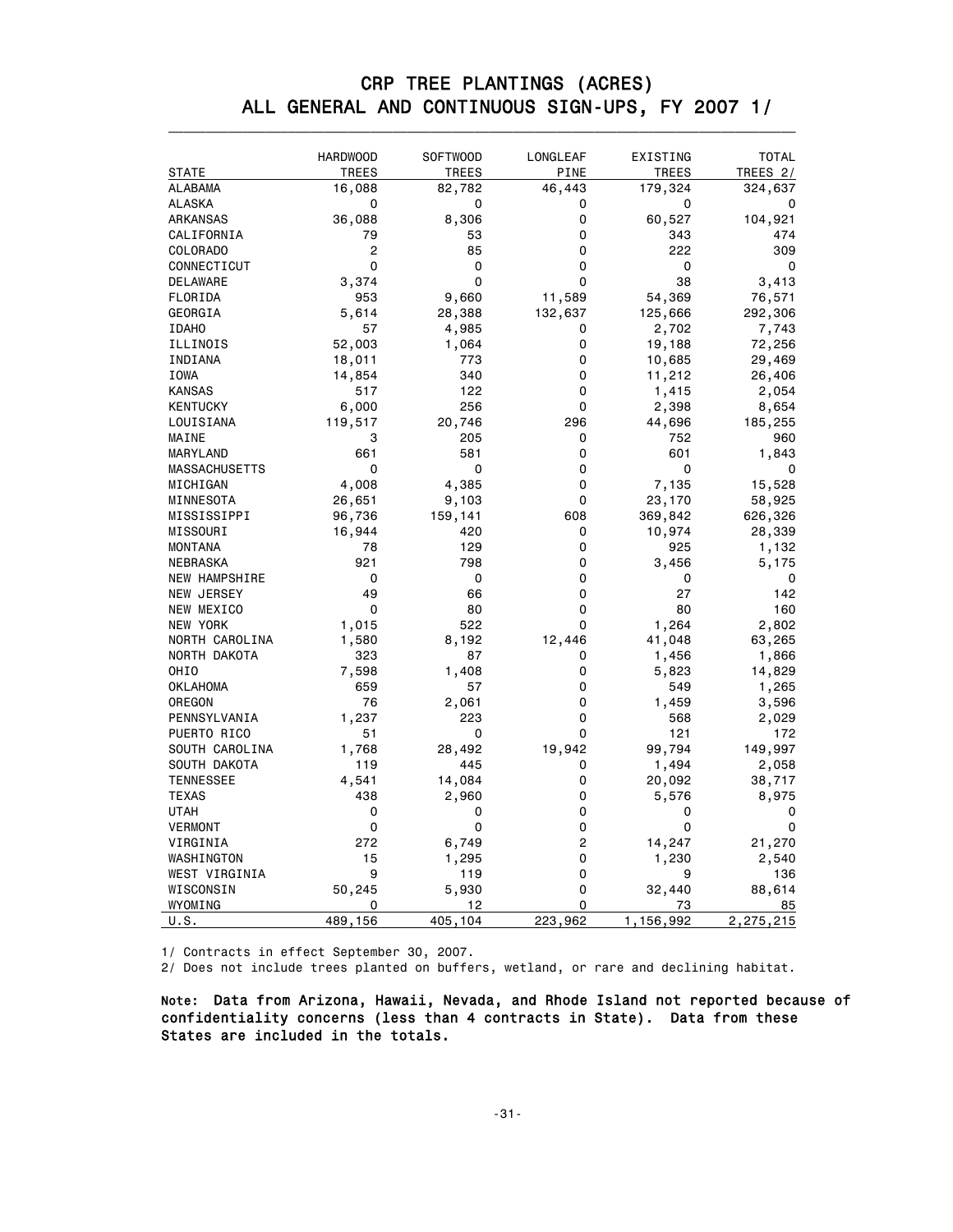### WILDLIFE PRACTICES (ACRES) ALL GENERAL AND CONTINUOUS SIGN-UPS, FY 2007 1/

|                             | PERMANENT    | SHALLOW   | WILDLIFE     | RARE AND  | WILDLIFE    | UPLAND BIRD      |
|-----------------------------|--------------|-----------|--------------|-----------|-------------|------------------|
| <b>STATE</b>                | WILDLIFE     | WATER FOR | F00D         | DECLINING | BUFFERS ON  | HABITAT          |
|                             | HABITAT      | WILDLIFE  | <b>PLOTS</b> | HABITAT   | MARG. PAST. | <b>BUFFERS</b>   |
| <b>ALABAMA</b>              | 10,943       | 174       | 1,722        | 510       | 59          | 962              |
| <b>ALASKA</b>               | 11           | 5         | 20           | 0         | 0           | 0                |
| ARKANSAS                    | 3,455        | 1,083     | 630          | 0         | 48          | 4,386            |
| CALIFORNIA                  | 768          | 184       | 84           | 0         | 476         | 0                |
| COLORADO                    | 388,554      | 27        | 1,040        | 541       | 189         |                  |
| CONNECTICUT                 | 0            | 0         | 0            | 0         | 0           | 0                |
| DELAWARE                    | 2,062        | 435       | 36           | 0         | 0           | 0                |
| FLORIDA                     | 3,395        | 0         | 146          | 0         | 0           | 0                |
| GEORGIA                     | 6,470        | 25        | 1,864        | 0         | 3           | 1,747            |
| <b>IDAHO</b>                | 135,319      | 79        | 994          | 37        | 190         | 0                |
| ILLINOIS                    | 141,538      | 5,991     | 6,743        | 2,146     | 234         | 26,865           |
| INDIANA                     | 15,778       | 1,653     | 1,348        | 2,075     | 105         | 9,309            |
| IOWA                        | 320,711      | 17,580    | 5,943        | 82,155    | 7,751       | 19,628           |
| <b>KANSAS</b>               | 16,605       | 1,103     | 6,136        | 513,386   | 19          | 28,196           |
| <b>KENTUCKY</b>             | 803          | 3,182     | 1,503        | 9,464     | 2,674       | 6,838            |
| LOUISIANA                   | 33,632       | 695       | 1,816        | 0         | 0           | 183              |
| MAINE                       | 918          | 0         | 2            | 0         | 0           | 0                |
| MARYLAND                    | 2,131        | 1,423     | 134          | 11        | 467         | 479              |
| <b>MASSACHUSETTS</b>        | 0            | 0         | $\mathbf 0$  | 0         | 0           | $\mathbf 0$      |
| MICHIGAN                    | 26,388       | 2,405     | 2,095        | 298       | 0           | 528              |
| MINNESOTA                   | 345,230      | 974       | 5,396        | 138,732   | 839         | 192              |
| MISSISSIPPI                 | 8,100        | 905       | 4,775        | 0         | 37          | 2,012            |
| MISSOURI                    | 6,759        | 2,741     | 4,151        | 73,501    | 610         | 22,685           |
| <b>MONTANA</b>              | 33,809       | 85        | 3,585        | 192,264   | 100         | 0                |
| NEBRASKA                    | 51,601       | 271       | 2,993        | 136,172   | 946         | 4,544            |
| <b>NEW HAMPSHIRE</b>        | 0            | 0         | 0            | 0         | 0           | 0                |
| NEW JERSEY                  | 23           | 3         | 10           | 0         | 0           | 0                |
| NEW MEXICO                  | 0            | 0         | 38           | 0         | 0           | 0                |
| NEW YORK                    | 589          | 24        | 71           | 0         | 1,520       | 0                |
| NORTH CAROLINA              | 2,995        | 3,324     | 55           | 0         | 39          | 6,257            |
| NORTH DAKOTA                | 581,928      | 15        | 5,519        | 7,016     | 0           |                  |
| OHIO                        | 46,677       | 865       | 1,036        | 6,628     | 1,742       | 11,660           |
| <b>OKLAHOMA</b>             | 2,791        | 122       | 1,619        | 25,709    | 6           | 1,014            |
| OREGON                      | 12,608       | 4         | 205          | 7         | 7,945       | 0                |
| PENNSYLVANIA                | 3,992        | 76        | 1,617        | 0         | 950         | 0                |
| PUERTO RICO                 | 0            | 0         | 0            | 0         | 342         | 0                |
| SOUTH CAROLINA              | 8,812        | 1,986     | 770          | 0         | 50          | 5,311            |
| SOUTH DAKOTA                | 108,315      | 249       | 11,622       | 14,190    | 2,633       | 821              |
| <b>TENNESSEE</b>            | 13,313       | 156       | 474          | 0         | 8           | 4,008            |
| <b>TEXAS</b>                | 42,468       | 161       | 6,365        | 52        | 1,737       | 3,910            |
| <b>UTAH</b>                 | 773          | 0         | 42           | 0         | 26          | 0                |
| <b>VERMONT</b><br>VIRGINIA  | 0<br>911     | 0<br>54   | 0<br>102     | 0<br>0    | 0           | 0<br>1,030       |
|                             |              |           |              |           | 146         |                  |
| WASHINGTON<br>WEST VIRGINIA | 184,961<br>0 | 64<br>0   | 1,017<br>0   | 107<br>0  | 541<br>0    | 0<br>$\mathbf 0$ |
| WISCONSIN                   | 10,803       | 4,544     | 3,855        | 14,732    | 1,059       | 249              |
| WYOMING                     | 27,655       | 0         | 138          | 0         | 586         | 0                |
|                             | 2,604,741    |           |              |           | 34,078      | 162,816          |
| U.S.                        |              | 52,667    | 87,710       | 1,219,736 |             |                  |

1/ Contracts in effect September 30, 2007.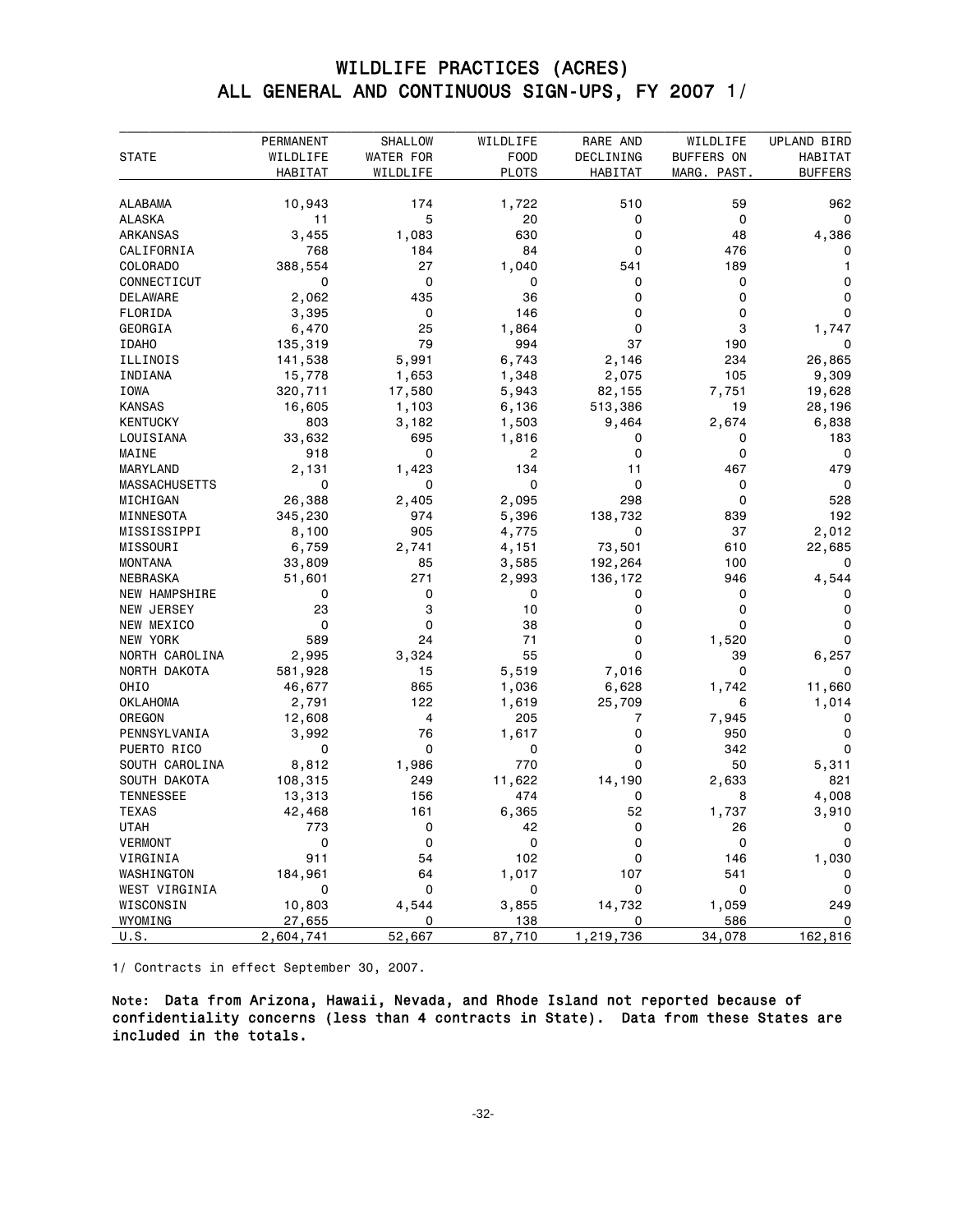Appendices

- A-1 2006 Re-enrollment and Extension Offer Results<br>A-6 CRP Contract Expiration Schedule
- 
- A-6 CRP Contract Expiration Schedule<br>A-7 Cumulative enrollment by fiscal Cumulative enrollment by fiscal year
- A-11 CRP outlays by fiscal year
- A-26 CRP sign-up periods and eligibility criteria
- A-28 CRP practices and payment provisions
- A-29 Environmental Benefits Index Components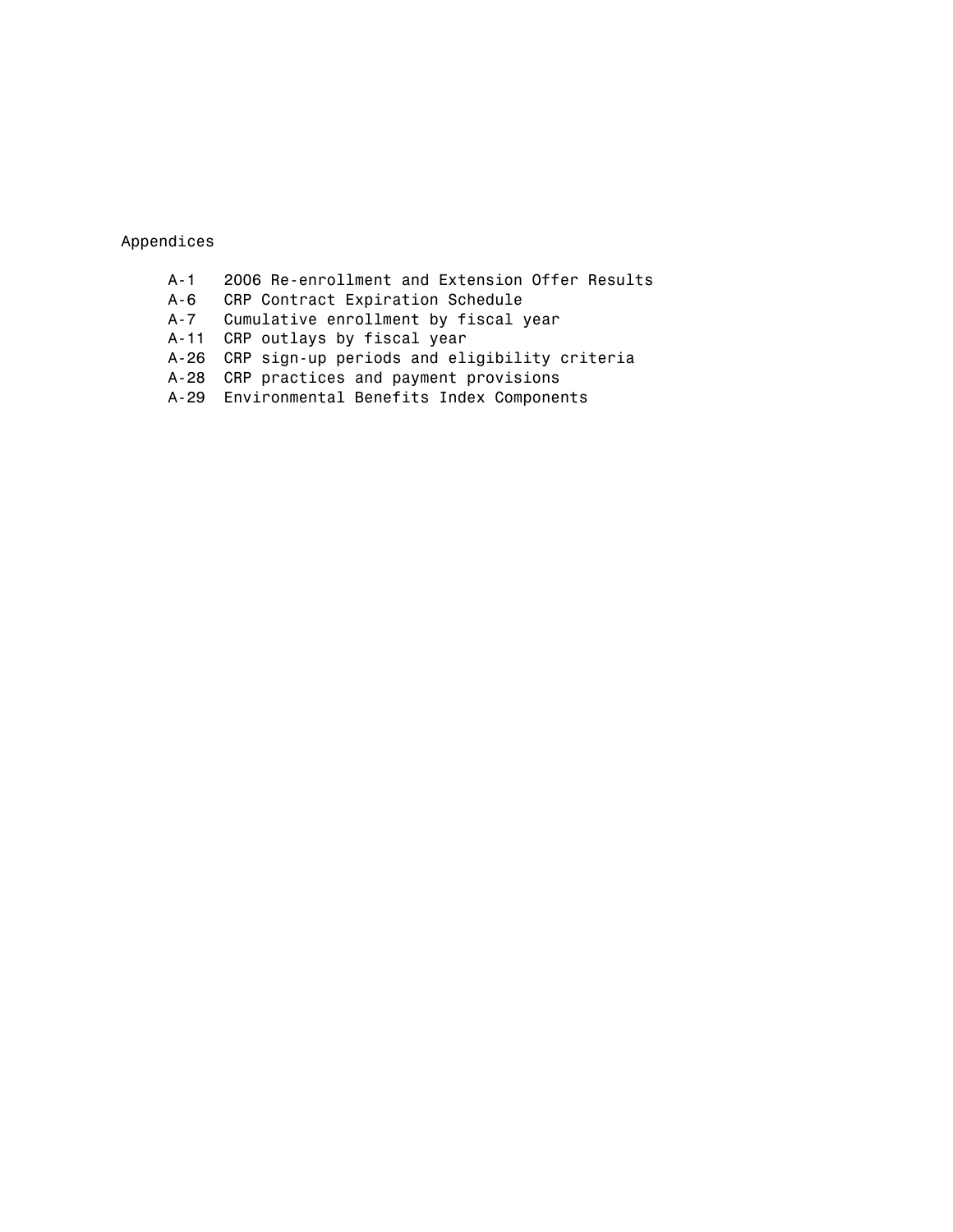| General Signup Contracts Extended or Re-enrolled under REX 1/ |        |       |                                 |       |             |  |  |  |  |
|---------------------------------------------------------------|--------|-------|---------------------------------|-------|-------------|--|--|--|--|
|                                                               |        |       |                                 |       |             |  |  |  |  |
|                                                               |        |       | <b>Original Expiration Year</b> |       |             |  |  |  |  |
|                                                               | 2007   | 2008  | 2009                            | 2010  | $'07 - 10'$ |  |  |  |  |
|                                                               |        |       | -(1,000 Acres)-                 |       |             |  |  |  |  |
| Originally expiring                                           | 15,685 | 5,893 | 4,141                           | 2,055 | 27,774      |  |  |  |  |
| Extended                                                      |        |       |                                 |       |             |  |  |  |  |
| 2-Year                                                        | 2,875  | 966   | 668                             | 343   | 4,852       |  |  |  |  |
| 3-Year                                                        | 2,801  | 915   | 642                             | 279   | 4,637       |  |  |  |  |
| 4-Year                                                        | 2,599  | 1,260 | 615                             | 292   | 4,766       |  |  |  |  |
| 5-Year                                                        | 2,591  | 718   | 675                             | 281   | 4,265       |  |  |  |  |
| Total                                                         | 10,866 | 3,859 | 2,600                           | 1,195 | 18,520      |  |  |  |  |
| Re-enrolled                                                   | 2,531  | 935   | 634                             | 292   | 4,392       |  |  |  |  |
| Total "REX"                                                   | 13,397 | 4,794 | 3,234                           | 1,487 | 22,912      |  |  |  |  |
| Percent "REX"                                                 | 85%    | 81%   | 78%                             | 72%   | 82%         |  |  |  |  |

 1/ 2006's re-enrollment and extension of 2007-2010 expiring general sign-up contracts (Data as of February 2008).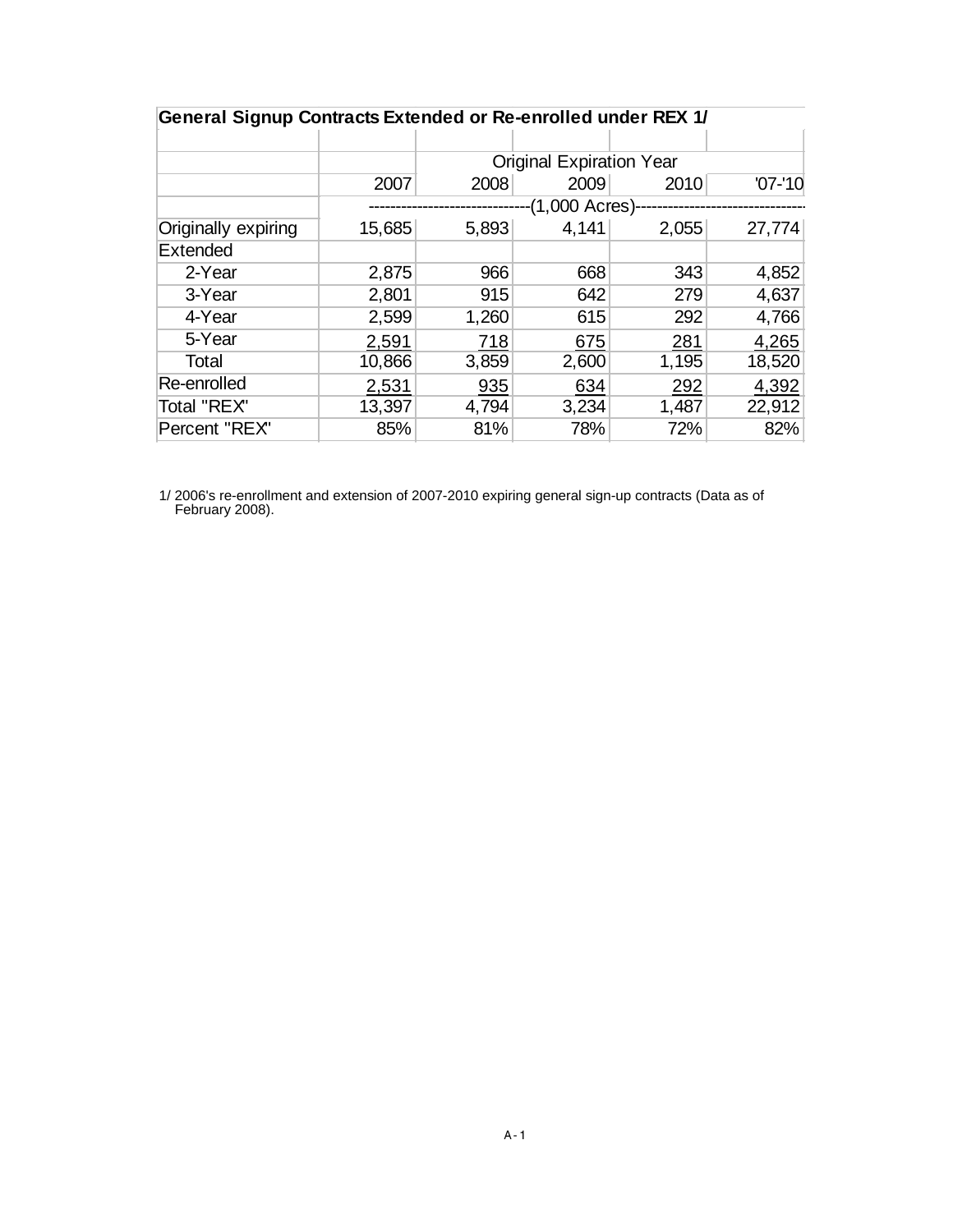### REX RESULTS, 2007-EXPIRING CONTRACTS \* DATA AS OF FEBRUARY 2008

|                      |            | RE-       | EX-           | <b>TOTAL</b> | <b>PERCENT</b> | DECLINED   |
|----------------------|------------|-----------|---------------|--------------|----------------|------------|
| STATE                | ELIGIBLE   | ENROLLED  | <b>TENDED</b> | REX          | REX            | <b>REX</b> |
|                      |            |           |               |              |                |            |
| U.S.                 | 15,685,540 | 2,531,449 | 10,866,548    | 13,397,997   | 85             | 2,287,543  |
| ALABAMA              | 230,396    | 30,060    | 150,601       | 180,660      | 78             | 49,736     |
| ALASKA               | 24,034     | 14,475    | 6,156         | 20,632       | 86             | 3,402      |
| ARKANSAS             | 46,378     | 5,283     | 29,500        | 34,783       | 75             | 11,595     |
| CALIFORNIA           | 93,779     | 41,885    | 32,334        | 74,219       | 79             | 19,560     |
| COLORADO             | 1,350,741  | 28,562    | 1,263,621     | 1,292,183    | 96             | 58,558     |
| CONNECTICUT          | 167        | 20        | 17            | 37           | 22             | 130        |
| DELAWARE             | 399        | 108       | 95            | 203          | 51             | 196        |
| FLORIDA              | 42,769     | 6,506     | 22,218        | 28,725       | 67             | 14,045     |
| GEORGIA              | 96,214     | 9,736     | 64,347        | 74,083       | 77             | 22,131     |
| <b>IDAHO</b>         | 528,598    | 76,494    | 401,881       | 478,375      | 90             | 50,223     |
| ILLINOIS             | 167,422    | 67,844    | 63,599        | 131,443      | 79             | 35,978     |
| INDIANA              | 67,492     | 27,003    | 18,560        | 45,563       | 68             | 21,928     |
| IOWA                 | 497,091    | 204,143   | 152,960       | 357,103      | 72             | 139,988    |
| <b>KANSAS</b>        | 1,610,000  | 135,038   | 1,333,279     | 1,468,317    | 91             | 141,684    |
| KENTUCKY             | 132,719    | 14,693    | 76,179        | 90,872       | 68             | 41,847     |
| LOUISIANA            | 41,083     | 7,597     | 25,943        | 33,540       | 82             | 7,543      |
| MAINE                | 15,155     | 2,411     | 10,024        | 12,435       | 82             | 2,720      |
| MARYLAND             | 4,217      | 2,117     | 409           | 2,527        | 60             | 1,690      |
| <b>MASSACHUSETTS</b> | 15         | 0         | 0             | 0            | 0              | 15         |
| MICHIGAN             | 45,248     | 11,505    | 17,390        | 28,895       | 64             | 16,353     |
| MINNESOTA            | 381,729    | 59,856    | 255,098       | 314,954      | 83             | 66,775     |
| MISSISSIPPI          | 417,689    | 100,825   | 243,655       | 344,480      | 82             | 73,209     |
| MISSOURI             | 781,389    | 129,151   | 502,418       | 631,569      | 81             | 149,820    |
| <b>MONTANA</b>       | 1,545,823  | 354,033   | 1,070,037     | 1,424,070    | 92             | 121,753    |
| NEBRASKA             | 558,043    | 65,877    | 397,972       | 463,849      | 83             | 94,194     |
| NEW JERSEY           | 992        | 380       | 155           | 535          | 54             | 458        |
| NEW MEXICO           | 533,768    | 124,614   | 383,164       | 507,778      | 95             | 25,990     |
| NEW YORK             | 24,645     | 11,313    | 4,753         | 16,066       | 65             | 8,579      |
| NORTH CAROLINA       | 40,162     | 3,486     | 25,637        | 29,124       | 73             | 11,038     |
| NORTH DAKOTA         | 1,652,787  | 553,567   | 740,231       | 1,293,798    | 78             | 358,989    |
| OHIO                 | 75,769     | 35,283    | 18,726        | 54,009       | 71             | 21,761     |
| OKLAHOMA             | 620,777    | 70,777    | 462,405       | 533,182      | 86             | 87,594     |
| OREGON               | 295,609    | 75,612    | 208,989       | 284,601      | 96             | 11,007     |
| PENNSYLVANIA         | 30,810     | 7,827     | 1,196         | 9,023        | 29             | 21,787     |
| PUERTO RICO          | 157        | 0         | 17            | 17           | 11             | 140        |
| SOUTH CAROLINA       | 94,532     | 14,940    | 59,934        | 74,874       | 79             | 19,658     |
| SOUTH DAKOTA         | 683,628    | 52,684    | 370,650       | 423,335      | 62             | 260,294    |
| <b>TENNESSEE</b>     | 122,600    | 11,014    | 68,063        | 79,077       | 64             | 43,523     |
| TEXAS                | 2,055,713  | 126,645   | 1,779,363     | 1,906,008    | 93             | 149,705    |
| UTAH                 | 143,549    | 3,334     | 131,160       | 134,494      | 94             | 9,055      |
| <b>VERMONT</b>       | 116        | 45        | 49            | 94           | 81             | 22         |
| VIRGINIA             | 22,613     | 6,766     | 8,019         | 14,786       | 65             | 7,827      |
| WASHINGTON           | 220,680    | 2,593     | 203,226       | 205,818      | 93             | 14,862     |
| WEST VIRGINIA        | 497        | 133       | 187           | 320          | 64             | 177        |
| WISCONSIN            | 190,222    | 34,900    | 76,538        | 111,439      | 59             | 78,783     |
| WYOMING              | 197,320    | 310       | 185,791       | 186,102      | 94             | 11,218     |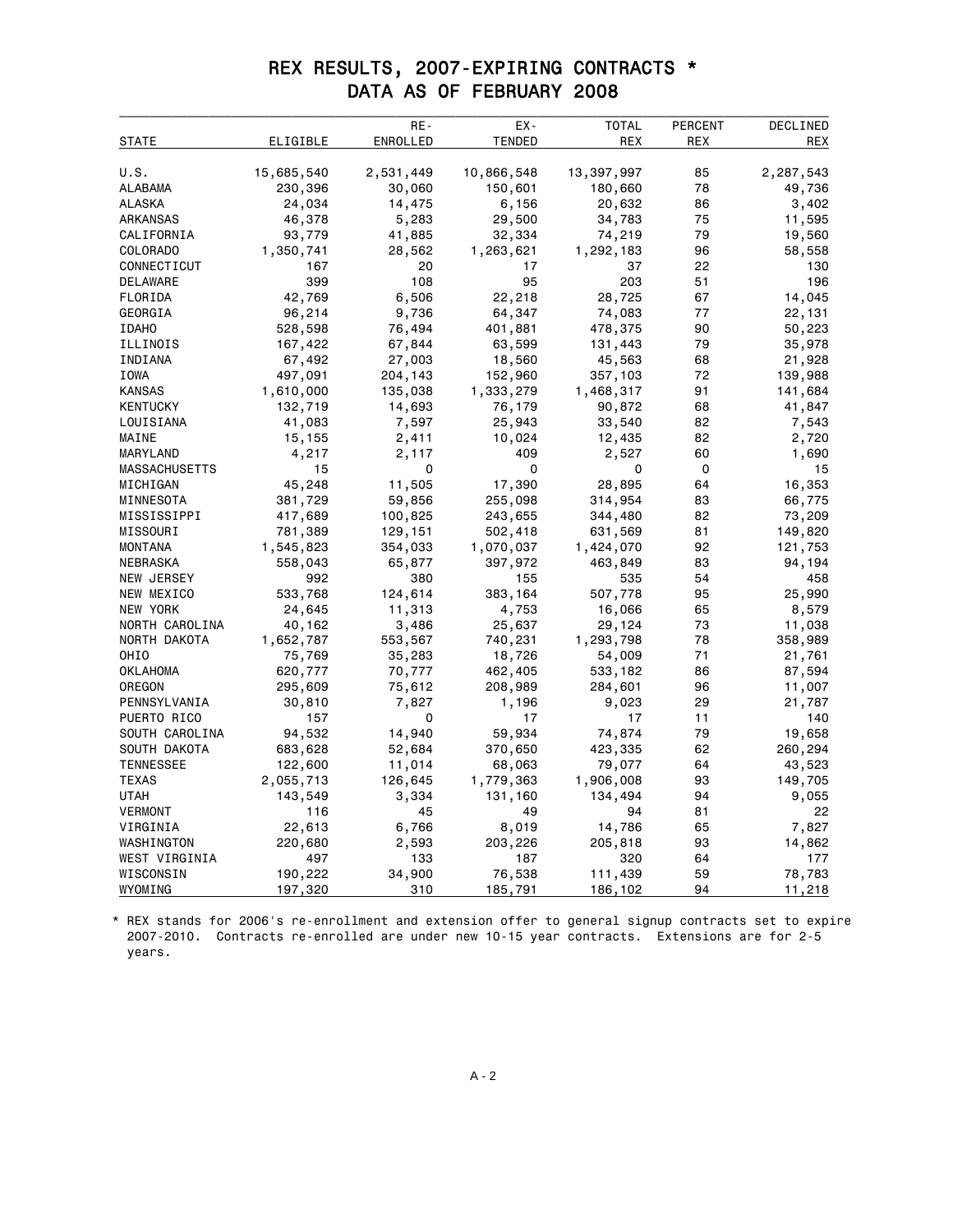### REX RESULTS, 2008-EXPIRING CONTRACTS \* DATA AS OF FEBRUARY 2008

|                      |           | RE-      | EX-           | <b>TOTAL</b> | PERCENT | DECLINED  |
|----------------------|-----------|----------|---------------|--------------|---------|-----------|
| STATE                | ELIGIBLE  | ENROLLED | <b>TENDED</b> | <b>REX</b>   | REX     | REX       |
|                      |           |          |               |              |         |           |
| U.S.                 | 5,893,381 | 934,629  | 3,859,389     | 4,794,018    | 81      | 1,099,364 |
| ALABAMA              | 58,839    | 4,052    | 39,732        | 43,784       | 74      | 15,055    |
| ARKANSAS             | 7,716     | 130      | 4,891         | 5,022        | 65      | 2,694     |
| CALIFORNIA           | 15,777    | 0        | 10,735        | 10,735       | 68      | 5,041     |
| COLORADO             | 393,400   | 45,974   | 319,984       | 365,957      | 93      | 27,443    |
| CONNECTICUT          | 34        | 24       | 10            | 34           | 100     | 0         |
| DELAWARE             | 272       | 20       | 115           | 135          | 50      | 137       |
| FLORIDA              | 5,184     | 813      | 1,580         | 2,393        | 46      | 2,790     |
| GEORGIA              | 16,313    | 600      | 10,217        | 10,817       | 66      | 5,496     |
| <b>IDAHO</b>         | 69,046    | 11,574   | 43,974        | 55,548       | 80      | 13,498    |
| ILLINOIS             | 119,639   | 31,606   | 55,748        | 87,354       | 73      | 32,285    |
| INDIANA              | 40,992    | 6,416    | 19,019        | 25,436       | 62      | 15,556    |
| <b>IOWA</b>          | 329,418   | 123,254  | 96,418        | 219,671      | 67      | 109,746   |
| <b>KANSAS</b>        | 386,640   | 16,821   | 322,481       | 339,302      | 88      | 47,338    |
| <b>KENTUCKY</b>      | 44,661    | 8,728    | 21,234        | 29,962       | 67      | 14,699    |
| LOUISIANA            | 9,833     | 301      | 7,099         | 7,400        | 75      | 2,433     |
| MAINE                | 5,146     | 112      | 3,687         | 3,799        | 74      | 1,347     |
| MARYLAND             | 1,875     | 488      | 274           | 761          | 41      | 1,113     |
| <b>MASSACHUSETTS</b> | 1         | 0        | 0             | 0            | 0       | 1         |
| MICHIGAN             | 45,636    | 9,510    | 15,436        | 24,946       | 55      | 20,689    |
| MINNESOTA            | 390,160   | 174,574  | 124,386       | 298,960      | 77      | 91,200    |
| MISSISSIPPI          | 70,189    | 8,421    | 45,817        | 54,239       | 77      | 15,950    |
| MISSOURI             | 181,611   | 14,533   | 121,217       | 135,750      | 75      | 45,861    |
| MONTANA              | 757,306   | 114,115  | 581,722       | 695,837      | 92      | 61,468    |
| NEBRASKA             | 177,055   | 16,176   | 115,933       | 132,109      | 75      | 44,946    |
| <b>NEVADA</b>        | 151       | 0        | 146           | 146          | 97      | 5         |
| NEW JERSEY           | 572       | 86       | 421           | 507          | 89      | 65        |
| NEW MEXICO           | 36,882    | 8,043    | 26,310        | 34,354       | 93      | 2,528     |
| NEW YORK             | 10,648    | 2,776    | 1,675         | 4,450        | 42      | 6,198     |
| NORTH CAROLINA       | 10,980    | 581      | 5,545         | 6,127        | 56      | 4,854     |
| NORTH DAKOTA         | 473,519   | 23,818   | 318,642       | 342,460      | 72      | 131,059   |
| OHI <sub>0</sub>     | 30,700    | 8,172    | 12,120        | 20,292       | 66      | 10,408    |
| <b>OKLAHOMA</b>      | 173,588   | 15,248   | 132,669       | 147,917      | 85      | 25,671    |
| OREGON               | 63,189    | 4,480    | 54,755        | 59,235       | 94      | 3,954     |
| PENNSYLVANIA         | 12,424    | 2,079    | 863           | 2,943        | 24      | 9,481     |
| PUERTO RICO          | 322       | 0        | 0             | 0            | 0       | 322       |
| SOUTH CAROLINA       | 19,355    | 724      | 13,540        | 14,265       | 74      | 5,090     |
| SOUTH DAKOTA         | 148,335   | 6,528    | 68,973        | 75,501       | 51      | 72,834    |
| <b>TENNESSEE</b>     | 27,165    | 2,201    | 13,595        | 15,796       | 58      | 11,369    |
| <b>TEXAS</b>         | 1,007,831 | 107,838  | 792,611       | 900,449      | 89      | 107,382   |
| <b>UTAH</b>          | 41,202    | 0        | 30,841        | 30,841       | 75      | 10,361    |
| VIRGINIA             | 6,356     | 1,403    | 2,578         | 3,981        | 63      | 2,375     |
| WASHINGTON           | 534,092   | 141,001  | 343,136       | 484,138      | 91      | 49,955    |
| WEST VIRGINIA        | 37        | 0        | 0             | 0            | 0       | 37        |
| WISCONSIN            | 121,821   | 19,576   | 37,115        | 56,691       | 47      | 65,130    |
| WYOMING              | 47,469    | 1,830    | 42,142        | 43,972       | 93      | 3,497     |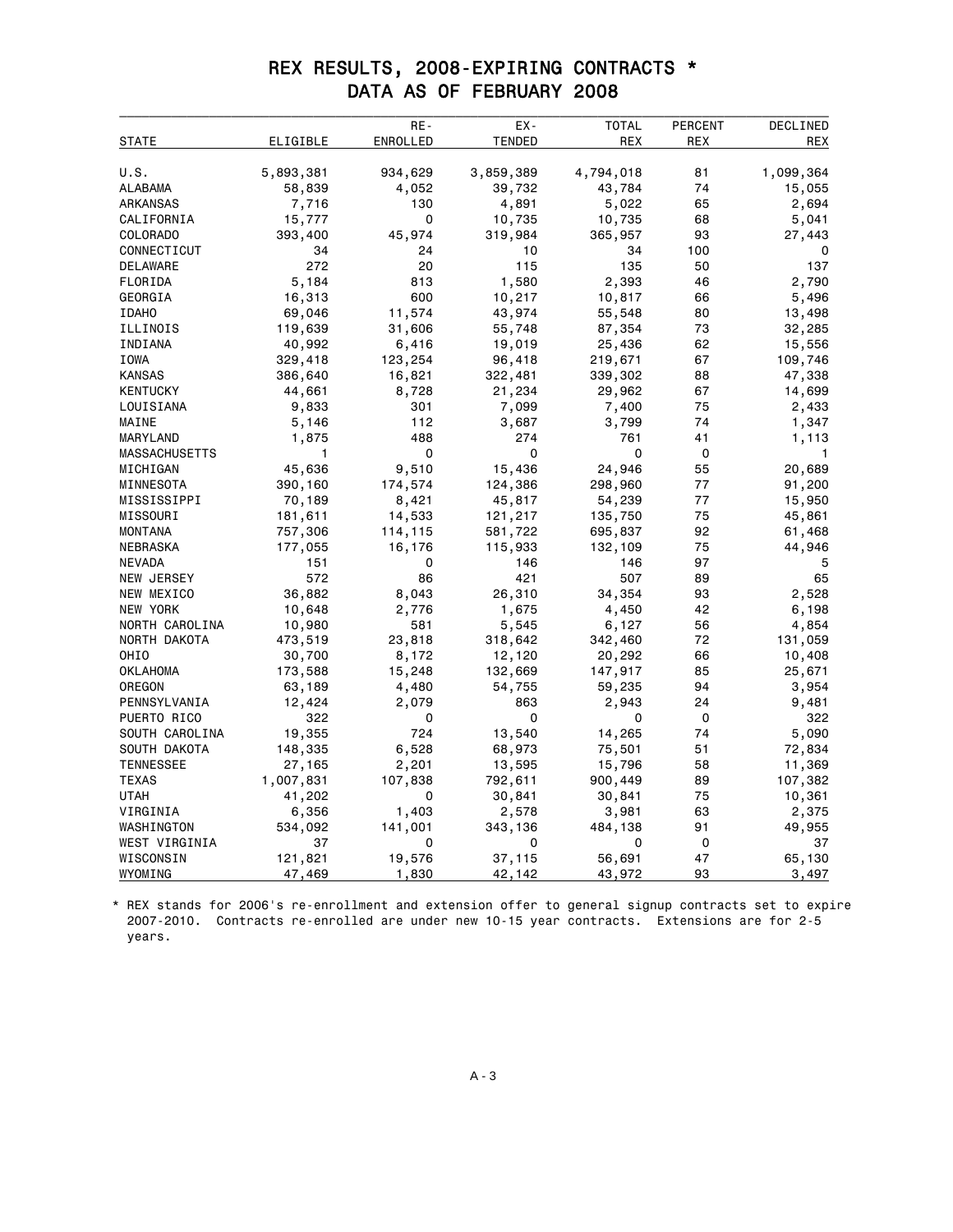### REX RESULTS, 2009-EXPIRING CONTRACTS \* DATA AS OF FEBRUARY 2008

|                  |           | RE-      | EX-           | <b>TOTAL</b> | <b>PERCENT</b> | DECLINED   |
|------------------|-----------|----------|---------------|--------------|----------------|------------|
| STATE            | ELIGIBLE  | ENROLLED | <b>TENDED</b> | <b>REX</b>   | REX            | <b>REX</b> |
|                  |           |          |               |              |                |            |
| U.S.             | 4,140,502 | 633,620  | 2,600,998     | 3,234,619    | 78             | 905,883    |
| ALABAMA          | 29,441    | 2,071    | 20,412        | 22,482       | 76             | 6,959      |
| ALASKA           | 4,999     | 2,158    | 476           | 2,634        | 53             | 2,365      |
| ARKANSAS         | 7,259     | 57       | 4,979         | 5,037        | 69             | 2,222      |
| CALIFORNIA       | 9,276     | 1,484    | 6,942         | 8,426        | 91             | 850        |
| COLORADO         | 302,961   | 27,082   | 261,897       | 288,979      | 95             | 13,983     |
| CONNECTICUT      | 34        | 3        | 30            | 34           | 100            | 0          |
| DELAWARE         | 558       | 3        | 0             | 3            | 1              | 555        |
| FLORIDA          | 6,071     | 387      | 2,793         | 3,180        | 52             | 2,892      |
| GEORGIA          | 13,020    | 601      | 7,226         | 7,828        | 60             | 5,192      |
| <b>IDAHO</b>     | 85,405    | 12,413   | 55,180        | 67,593       | 79             | 17,812     |
| ILLINOIS         | 93,668    | 23,097   | 40,533        | 63,631       | 68             | 30,037     |
| INDIANA          | 25,347    | 4,278    | 11,298        | 15,576       | 61             | 9,770      |
| IOWA             | 223,422   | 88,063   | 50,263        | 138,325      | 62             | 85,096     |
| <b>KANSAS</b>    | 352,040   | 9,269    | 295,578       | 304,847      | 87             | 47,192     |
| <b>KENTUCKY</b>  | 25,947    | 5,308    | 10,271        | 15,579       | 60             | 10,368     |
| LOUISIANA        | 11,712    | 249      | 7,166         | 7,415        | 63             | 4,297      |
| MAINE            | 1,785     | 0        | 1,085         | 1,085        | 61             | 700        |
| MARYLAND         | 2,702     | 777      | 487           | 1,264        | 47             | 1,438      |
| MICHIGAN         | 21,600    | 4,260    | 6,619         | 10,879       | 50             | 10,722     |
| MINNESOTA        | 260,886   | 110,532  | 93,166        | 203,698      | 78             | 57,188     |
| MISSISSIPPI      | 67,542    | 13,189   | 38,613        | 51,802       | 77             | 15,740     |
| MISSOURI         | 125,284   | 13,308   | 74,435        | 87,744       | 70             | 37,540     |
| MONTANA          | 510,299   | 123,364  | 335,509       | 458,873      | 90             | 51,425     |
| NEBRASKA         | 153,572   | 16,753   | 105,073       | 121,827      | 79             | 31,746     |
| NEW JERSEY       | 101       | 52       | 22            | 74           | 73             | 27         |
| NEW MEXICO       | 11,563    | 405      | 8,453         | 8,858        | 77             | 2,705      |
| NEW YORK         | 4,135     | 784      | 1,024         | 1,808        | 44             | 2,327      |
| NORTH CAROLINA   | 8,160     | 489      | 4,113         | 4,602        | 56             | 3,558      |
| NORTH DAKOTA     | 504,279   | 13,360   | 339,565       | 352,925      | 70             | 151,353    |
| OHIO             | 25,600    | 5,676    | 9,848         | 15,524       | 61             | 10,076     |
| <b>OKLAHOMA</b>  | 134,605   | 8,747    | 106,460       | 115,207      | 86             | 19,398     |
| OREGON           | 38,574    | 4,280    | 31,832        | 36,113       | 94             | 2,462      |
| PENNSYLVANIA     | 6,122     | 198      | 783           | 980          | 16             | 5,142      |
| SOUTH CAROLINA   | 11,270    | 592      | 7,225         | 7,817        | 69             | 3,452      |
| SOUTH DAKOTA     | 224,941   | 9,652    | 101,188       | 110,840      | 49             | 114,101    |
| <b>TENNESSEE</b> | 21,897    | 1,612    | 11,910        | 13,521       | 62             | 8,375      |
| <b>TEXAS</b>     | 527,490   | 85,774   | 377,498       | 463,273      | 88             | 64,217     |
| UTAH             | 6,111     | 0        | 3,958         | 3,958        | 65             | 2,153      |
| VIRGINIA         | 4,653     | 719      | 1,954         | 2,672        | 57             | 1,981      |
| WASHINGTON       | 187,366   | 35,654   | 122,561       | 158,215      | 84             | 29,151     |
| WEST VIRGINIA    | 283       | 0        | 171           | 171          | 60             | 113        |
| WISCONSIN        | 58,749    | 5,083    | 19,009        | 24,092       | 41             | 34,657     |
| WYOMING          | 29,772    | 1,836    | 23,392        | 25,227       | 85             | 4,544      |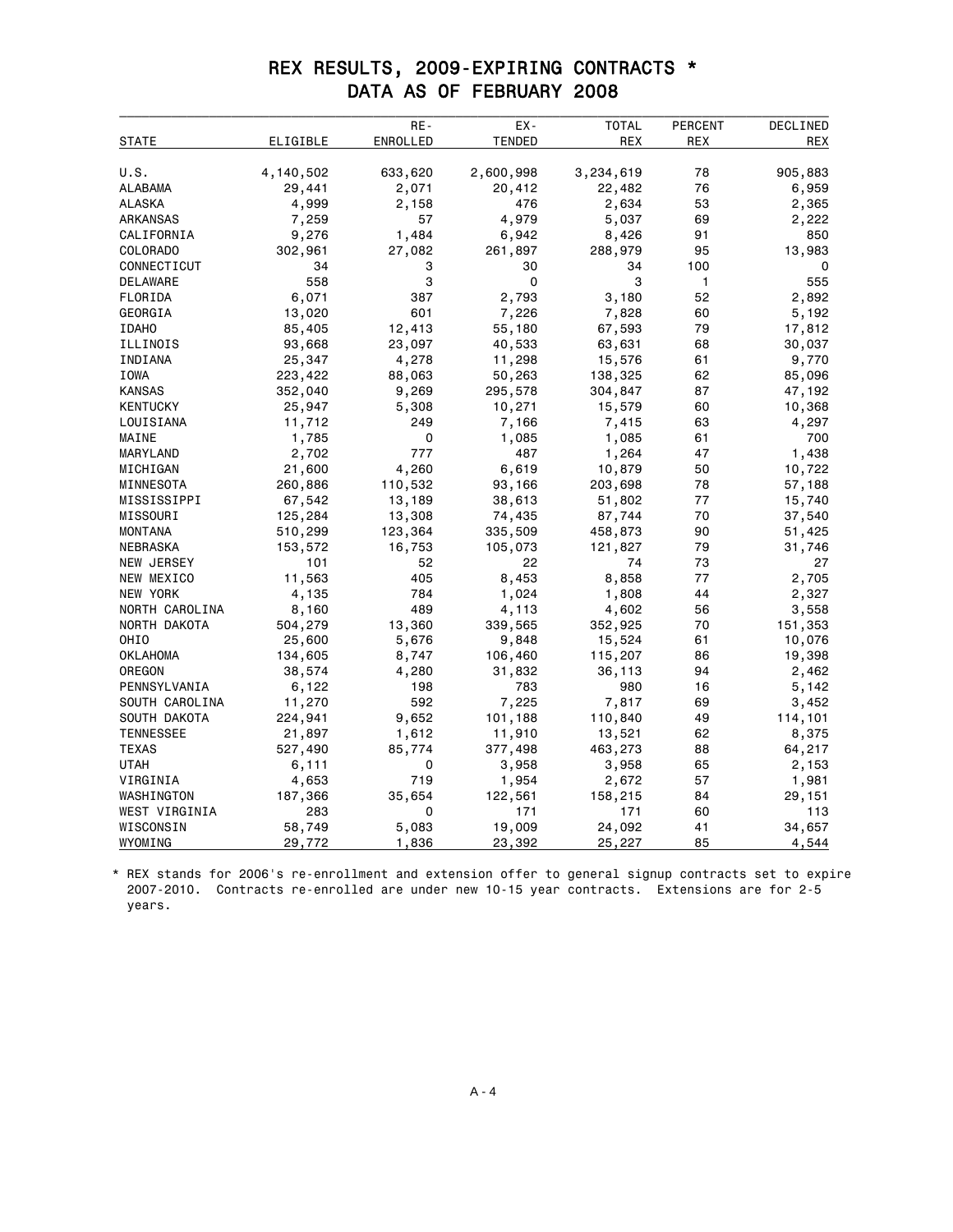### REX RESULTS, 2010-EXPIRING CONTRACTS \* DATA AS OF FEBRUARY 2008

| ELIGIBLE<br>ENROLLED<br>TENDED<br><b>REX</b><br>REX<br><b>REX</b><br><b>STATE</b><br>U.S.<br>2,054,699<br>292,216<br>1,195,567<br>1,487,783<br>566,916<br>72<br><b>ALABAMA</b><br>35,506<br>2,781<br>21,298<br>24,078<br>68<br>11,427<br>0<br>0<br>200<br>ALASKA<br>200<br>0<br>0<br>14,204<br>54<br>12,229<br>ARKANSAS<br>26,433<br>1,234<br>12,970<br>CALIFORNIA<br>6,712<br>2,819<br>2,819<br>42<br>3,893<br>0<br>COLORADO<br>113,463<br>12,592<br>91,062<br>103,654<br>91<br>9,809<br>296<br>27<br>215<br>DELAWARE<br>81<br>0<br>81<br>FLORIDA<br>9,133<br>916<br>3,281<br>4,197<br>46<br>4,935<br>GEORGIA<br>26,598<br>2,744<br>14,376<br>17,120<br>64<br>9,478<br>76<br><b>IDAHO</b><br>31,162<br>5,060<br>18,767<br>23,827<br>7,335<br>ILLINOIS<br>76,590<br>20,288<br>27,866<br>48,154<br>63<br>28,436<br>15,417<br>6,577<br>6,768<br>INDIANA<br>2,072<br>8,649<br>56<br><b>IOWA</b><br>161,260<br>57,822<br>36,767<br>94,589<br>59<br>66,671<br>118,728<br>97,899<br>18,345<br><b>KANSAS</b><br>2,483<br>100,382<br>85<br>59<br><b>KENTUCKY</b><br>33,165<br>5,533<br>13,924<br>19,457<br>13,708<br>2,398<br>7,276<br>9,674<br>62<br>LOUISIANA<br>15,702<br>6,028<br>72<br>506<br>141<br>MAINE<br>0<br>365<br>365<br>1,370<br>211<br>203<br>414<br>30<br>956<br>MARYLAND<br>0<br>$\Omega$<br>$\Omega$<br>30<br><b>MASSACHUSETTS</b><br>30<br>0<br>19,526<br>3,681<br>5,782<br>9,463<br>48<br>10,063<br>MICHIGAN<br>MINNESOTA<br>75,587<br>10,583<br>33,755<br>44,338<br>59<br>31,249<br>MISSISSIPPI<br>56,179<br>10,182<br>32,790<br>42,972<br>76<br>13,207<br>127,697<br>22,271<br>61,933<br>84,204<br>43,493<br>MISSOURI<br>66<br>206,021<br>155,644<br>89<br>23,480<br><b>MONTANA</b><br>26,898<br>182,541<br>NEBRASKA<br>79,982<br>8,478<br>45,748<br>54,226<br>68<br>25,755<br>NEW JERSEY<br>198<br>0<br>111<br>111<br>56<br>87<br>526<br>130<br>115<br>244<br>46<br>281<br>NEW MEXICO<br>762<br><b>NEW YORK</b><br>3,025<br>589<br>1,351<br>45<br>1,674<br>NORTH CAROLINA<br>6,468<br>575<br>3,609<br>65<br>2,284<br>4,184<br>NORTH DAKOTA<br>141,940<br>3,540<br>94,834<br>98,374<br>69<br>43,565<br>OHIO<br>22,516<br>5,582<br>7,770<br>13,351<br>59<br>9,165<br><b>OKLAHOMA</b><br>36,668<br>989<br>26,987<br>27,976<br>76<br>8,692<br>OREGON<br>34,441<br>32,300<br>94<br>3,083<br>29,217<br>2,141<br>1,707<br>143<br>223<br>365<br>21<br>1,342<br>PENNSYLVANIA<br>PUERTO RICO<br>20<br>0<br>0<br>0<br>20<br>0<br>21,122<br>10,084<br>13,055<br>62<br>8,067<br>SOUTH CAROLINA<br>2,970<br>85,532<br>SOUTH DAKOTA<br>3,921<br>36,355<br>40,276<br>47<br>45,256<br><b>TENNESSEE</b><br>25,178<br>2,567<br>10,414<br>12,981<br>52<br>12,197<br><b>TEXAS</b><br>190,222<br>29,794<br>165,403<br>87<br>135,610<br>24,818<br>UTAH<br>8,540<br>0<br>7,062<br>7,062<br>83<br>1,478<br>1,700<br>411<br>718<br>1,129<br>VIRGINIA<br>66<br>572<br>181,045<br>124,744<br>WASHINGTON<br>32,810<br>157,553<br>87<br>23,491<br>WISCONSIN<br>56,211<br>6,806<br>40<br>33,649<br>15,755<br>22,561 |         |     | RE- | EX- | <b>TOTAL</b> | PERCENT | DECLINED |
|-----------------------------------------------------------------------------------------------------------------------------------------------------------------------------------------------------------------------------------------------------------------------------------------------------------------------------------------------------------------------------------------------------------------------------------------------------------------------------------------------------------------------------------------------------------------------------------------------------------------------------------------------------------------------------------------------------------------------------------------------------------------------------------------------------------------------------------------------------------------------------------------------------------------------------------------------------------------------------------------------------------------------------------------------------------------------------------------------------------------------------------------------------------------------------------------------------------------------------------------------------------------------------------------------------------------------------------------------------------------------------------------------------------------------------------------------------------------------------------------------------------------------------------------------------------------------------------------------------------------------------------------------------------------------------------------------------------------------------------------------------------------------------------------------------------------------------------------------------------------------------------------------------------------------------------------------------------------------------------------------------------------------------------------------------------------------------------------------------------------------------------------------------------------------------------------------------------------------------------------------------------------------------------------------------------------------------------------------------------------------------------------------------------------------------------------------------------------------------------------------------------------------------------------------------------------------------------------------------------------------------------------------------------------------------------------------------------------------------------------------------------------------------------------------------------------------------------------------------------------------------------------------------------------------------------------------------------------------------------------------------|---------|-----|-----|-----|--------------|---------|----------|
|                                                                                                                                                                                                                                                                                                                                                                                                                                                                                                                                                                                                                                                                                                                                                                                                                                                                                                                                                                                                                                                                                                                                                                                                                                                                                                                                                                                                                                                                                                                                                                                                                                                                                                                                                                                                                                                                                                                                                                                                                                                                                                                                                                                                                                                                                                                                                                                                                                                                                                                                                                                                                                                                                                                                                                                                                                                                                                                                                                                                     |         |     |     |     |              |         |          |
|                                                                                                                                                                                                                                                                                                                                                                                                                                                                                                                                                                                                                                                                                                                                                                                                                                                                                                                                                                                                                                                                                                                                                                                                                                                                                                                                                                                                                                                                                                                                                                                                                                                                                                                                                                                                                                                                                                                                                                                                                                                                                                                                                                                                                                                                                                                                                                                                                                                                                                                                                                                                                                                                                                                                                                                                                                                                                                                                                                                                     |         |     |     |     |              |         |          |
|                                                                                                                                                                                                                                                                                                                                                                                                                                                                                                                                                                                                                                                                                                                                                                                                                                                                                                                                                                                                                                                                                                                                                                                                                                                                                                                                                                                                                                                                                                                                                                                                                                                                                                                                                                                                                                                                                                                                                                                                                                                                                                                                                                                                                                                                                                                                                                                                                                                                                                                                                                                                                                                                                                                                                                                                                                                                                                                                                                                                     |         |     |     |     |              |         |          |
|                                                                                                                                                                                                                                                                                                                                                                                                                                                                                                                                                                                                                                                                                                                                                                                                                                                                                                                                                                                                                                                                                                                                                                                                                                                                                                                                                                                                                                                                                                                                                                                                                                                                                                                                                                                                                                                                                                                                                                                                                                                                                                                                                                                                                                                                                                                                                                                                                                                                                                                                                                                                                                                                                                                                                                                                                                                                                                                                                                                                     |         |     |     |     |              |         |          |
|                                                                                                                                                                                                                                                                                                                                                                                                                                                                                                                                                                                                                                                                                                                                                                                                                                                                                                                                                                                                                                                                                                                                                                                                                                                                                                                                                                                                                                                                                                                                                                                                                                                                                                                                                                                                                                                                                                                                                                                                                                                                                                                                                                                                                                                                                                                                                                                                                                                                                                                                                                                                                                                                                                                                                                                                                                                                                                                                                                                                     |         |     |     |     |              |         |          |
|                                                                                                                                                                                                                                                                                                                                                                                                                                                                                                                                                                                                                                                                                                                                                                                                                                                                                                                                                                                                                                                                                                                                                                                                                                                                                                                                                                                                                                                                                                                                                                                                                                                                                                                                                                                                                                                                                                                                                                                                                                                                                                                                                                                                                                                                                                                                                                                                                                                                                                                                                                                                                                                                                                                                                                                                                                                                                                                                                                                                     |         |     |     |     |              |         |          |
|                                                                                                                                                                                                                                                                                                                                                                                                                                                                                                                                                                                                                                                                                                                                                                                                                                                                                                                                                                                                                                                                                                                                                                                                                                                                                                                                                                                                                                                                                                                                                                                                                                                                                                                                                                                                                                                                                                                                                                                                                                                                                                                                                                                                                                                                                                                                                                                                                                                                                                                                                                                                                                                                                                                                                                                                                                                                                                                                                                                                     |         |     |     |     |              |         |          |
|                                                                                                                                                                                                                                                                                                                                                                                                                                                                                                                                                                                                                                                                                                                                                                                                                                                                                                                                                                                                                                                                                                                                                                                                                                                                                                                                                                                                                                                                                                                                                                                                                                                                                                                                                                                                                                                                                                                                                                                                                                                                                                                                                                                                                                                                                                                                                                                                                                                                                                                                                                                                                                                                                                                                                                                                                                                                                                                                                                                                     |         |     |     |     |              |         |          |
|                                                                                                                                                                                                                                                                                                                                                                                                                                                                                                                                                                                                                                                                                                                                                                                                                                                                                                                                                                                                                                                                                                                                                                                                                                                                                                                                                                                                                                                                                                                                                                                                                                                                                                                                                                                                                                                                                                                                                                                                                                                                                                                                                                                                                                                                                                                                                                                                                                                                                                                                                                                                                                                                                                                                                                                                                                                                                                                                                                                                     |         |     |     |     |              |         |          |
|                                                                                                                                                                                                                                                                                                                                                                                                                                                                                                                                                                                                                                                                                                                                                                                                                                                                                                                                                                                                                                                                                                                                                                                                                                                                                                                                                                                                                                                                                                                                                                                                                                                                                                                                                                                                                                                                                                                                                                                                                                                                                                                                                                                                                                                                                                                                                                                                                                                                                                                                                                                                                                                                                                                                                                                                                                                                                                                                                                                                     |         |     |     |     |              |         |          |
|                                                                                                                                                                                                                                                                                                                                                                                                                                                                                                                                                                                                                                                                                                                                                                                                                                                                                                                                                                                                                                                                                                                                                                                                                                                                                                                                                                                                                                                                                                                                                                                                                                                                                                                                                                                                                                                                                                                                                                                                                                                                                                                                                                                                                                                                                                                                                                                                                                                                                                                                                                                                                                                                                                                                                                                                                                                                                                                                                                                                     |         |     |     |     |              |         |          |
|                                                                                                                                                                                                                                                                                                                                                                                                                                                                                                                                                                                                                                                                                                                                                                                                                                                                                                                                                                                                                                                                                                                                                                                                                                                                                                                                                                                                                                                                                                                                                                                                                                                                                                                                                                                                                                                                                                                                                                                                                                                                                                                                                                                                                                                                                                                                                                                                                                                                                                                                                                                                                                                                                                                                                                                                                                                                                                                                                                                                     |         |     |     |     |              |         |          |
|                                                                                                                                                                                                                                                                                                                                                                                                                                                                                                                                                                                                                                                                                                                                                                                                                                                                                                                                                                                                                                                                                                                                                                                                                                                                                                                                                                                                                                                                                                                                                                                                                                                                                                                                                                                                                                                                                                                                                                                                                                                                                                                                                                                                                                                                                                                                                                                                                                                                                                                                                                                                                                                                                                                                                                                                                                                                                                                                                                                                     |         |     |     |     |              |         |          |
|                                                                                                                                                                                                                                                                                                                                                                                                                                                                                                                                                                                                                                                                                                                                                                                                                                                                                                                                                                                                                                                                                                                                                                                                                                                                                                                                                                                                                                                                                                                                                                                                                                                                                                                                                                                                                                                                                                                                                                                                                                                                                                                                                                                                                                                                                                                                                                                                                                                                                                                                                                                                                                                                                                                                                                                                                                                                                                                                                                                                     |         |     |     |     |              |         |          |
|                                                                                                                                                                                                                                                                                                                                                                                                                                                                                                                                                                                                                                                                                                                                                                                                                                                                                                                                                                                                                                                                                                                                                                                                                                                                                                                                                                                                                                                                                                                                                                                                                                                                                                                                                                                                                                                                                                                                                                                                                                                                                                                                                                                                                                                                                                                                                                                                                                                                                                                                                                                                                                                                                                                                                                                                                                                                                                                                                                                                     |         |     |     |     |              |         |          |
|                                                                                                                                                                                                                                                                                                                                                                                                                                                                                                                                                                                                                                                                                                                                                                                                                                                                                                                                                                                                                                                                                                                                                                                                                                                                                                                                                                                                                                                                                                                                                                                                                                                                                                                                                                                                                                                                                                                                                                                                                                                                                                                                                                                                                                                                                                                                                                                                                                                                                                                                                                                                                                                                                                                                                                                                                                                                                                                                                                                                     |         |     |     |     |              |         |          |
|                                                                                                                                                                                                                                                                                                                                                                                                                                                                                                                                                                                                                                                                                                                                                                                                                                                                                                                                                                                                                                                                                                                                                                                                                                                                                                                                                                                                                                                                                                                                                                                                                                                                                                                                                                                                                                                                                                                                                                                                                                                                                                                                                                                                                                                                                                                                                                                                                                                                                                                                                                                                                                                                                                                                                                                                                                                                                                                                                                                                     |         |     |     |     |              |         |          |
|                                                                                                                                                                                                                                                                                                                                                                                                                                                                                                                                                                                                                                                                                                                                                                                                                                                                                                                                                                                                                                                                                                                                                                                                                                                                                                                                                                                                                                                                                                                                                                                                                                                                                                                                                                                                                                                                                                                                                                                                                                                                                                                                                                                                                                                                                                                                                                                                                                                                                                                                                                                                                                                                                                                                                                                                                                                                                                                                                                                                     |         |     |     |     |              |         |          |
|                                                                                                                                                                                                                                                                                                                                                                                                                                                                                                                                                                                                                                                                                                                                                                                                                                                                                                                                                                                                                                                                                                                                                                                                                                                                                                                                                                                                                                                                                                                                                                                                                                                                                                                                                                                                                                                                                                                                                                                                                                                                                                                                                                                                                                                                                                                                                                                                                                                                                                                                                                                                                                                                                                                                                                                                                                                                                                                                                                                                     |         |     |     |     |              |         |          |
|                                                                                                                                                                                                                                                                                                                                                                                                                                                                                                                                                                                                                                                                                                                                                                                                                                                                                                                                                                                                                                                                                                                                                                                                                                                                                                                                                                                                                                                                                                                                                                                                                                                                                                                                                                                                                                                                                                                                                                                                                                                                                                                                                                                                                                                                                                                                                                                                                                                                                                                                                                                                                                                                                                                                                                                                                                                                                                                                                                                                     |         |     |     |     |              |         |          |
|                                                                                                                                                                                                                                                                                                                                                                                                                                                                                                                                                                                                                                                                                                                                                                                                                                                                                                                                                                                                                                                                                                                                                                                                                                                                                                                                                                                                                                                                                                                                                                                                                                                                                                                                                                                                                                                                                                                                                                                                                                                                                                                                                                                                                                                                                                                                                                                                                                                                                                                                                                                                                                                                                                                                                                                                                                                                                                                                                                                                     |         |     |     |     |              |         |          |
|                                                                                                                                                                                                                                                                                                                                                                                                                                                                                                                                                                                                                                                                                                                                                                                                                                                                                                                                                                                                                                                                                                                                                                                                                                                                                                                                                                                                                                                                                                                                                                                                                                                                                                                                                                                                                                                                                                                                                                                                                                                                                                                                                                                                                                                                                                                                                                                                                                                                                                                                                                                                                                                                                                                                                                                                                                                                                                                                                                                                     |         |     |     |     |              |         |          |
|                                                                                                                                                                                                                                                                                                                                                                                                                                                                                                                                                                                                                                                                                                                                                                                                                                                                                                                                                                                                                                                                                                                                                                                                                                                                                                                                                                                                                                                                                                                                                                                                                                                                                                                                                                                                                                                                                                                                                                                                                                                                                                                                                                                                                                                                                                                                                                                                                                                                                                                                                                                                                                                                                                                                                                                                                                                                                                                                                                                                     |         |     |     |     |              |         |          |
|                                                                                                                                                                                                                                                                                                                                                                                                                                                                                                                                                                                                                                                                                                                                                                                                                                                                                                                                                                                                                                                                                                                                                                                                                                                                                                                                                                                                                                                                                                                                                                                                                                                                                                                                                                                                                                                                                                                                                                                                                                                                                                                                                                                                                                                                                                                                                                                                                                                                                                                                                                                                                                                                                                                                                                                                                                                                                                                                                                                                     |         |     |     |     |              |         |          |
|                                                                                                                                                                                                                                                                                                                                                                                                                                                                                                                                                                                                                                                                                                                                                                                                                                                                                                                                                                                                                                                                                                                                                                                                                                                                                                                                                                                                                                                                                                                                                                                                                                                                                                                                                                                                                                                                                                                                                                                                                                                                                                                                                                                                                                                                                                                                                                                                                                                                                                                                                                                                                                                                                                                                                                                                                                                                                                                                                                                                     |         |     |     |     |              |         |          |
|                                                                                                                                                                                                                                                                                                                                                                                                                                                                                                                                                                                                                                                                                                                                                                                                                                                                                                                                                                                                                                                                                                                                                                                                                                                                                                                                                                                                                                                                                                                                                                                                                                                                                                                                                                                                                                                                                                                                                                                                                                                                                                                                                                                                                                                                                                                                                                                                                                                                                                                                                                                                                                                                                                                                                                                                                                                                                                                                                                                                     |         |     |     |     |              |         |          |
|                                                                                                                                                                                                                                                                                                                                                                                                                                                                                                                                                                                                                                                                                                                                                                                                                                                                                                                                                                                                                                                                                                                                                                                                                                                                                                                                                                                                                                                                                                                                                                                                                                                                                                                                                                                                                                                                                                                                                                                                                                                                                                                                                                                                                                                                                                                                                                                                                                                                                                                                                                                                                                                                                                                                                                                                                                                                                                                                                                                                     |         |     |     |     |              |         |          |
|                                                                                                                                                                                                                                                                                                                                                                                                                                                                                                                                                                                                                                                                                                                                                                                                                                                                                                                                                                                                                                                                                                                                                                                                                                                                                                                                                                                                                                                                                                                                                                                                                                                                                                                                                                                                                                                                                                                                                                                                                                                                                                                                                                                                                                                                                                                                                                                                                                                                                                                                                                                                                                                                                                                                                                                                                                                                                                                                                                                                     |         |     |     |     |              |         |          |
|                                                                                                                                                                                                                                                                                                                                                                                                                                                                                                                                                                                                                                                                                                                                                                                                                                                                                                                                                                                                                                                                                                                                                                                                                                                                                                                                                                                                                                                                                                                                                                                                                                                                                                                                                                                                                                                                                                                                                                                                                                                                                                                                                                                                                                                                                                                                                                                                                                                                                                                                                                                                                                                                                                                                                                                                                                                                                                                                                                                                     |         |     |     |     |              |         |          |
|                                                                                                                                                                                                                                                                                                                                                                                                                                                                                                                                                                                                                                                                                                                                                                                                                                                                                                                                                                                                                                                                                                                                                                                                                                                                                                                                                                                                                                                                                                                                                                                                                                                                                                                                                                                                                                                                                                                                                                                                                                                                                                                                                                                                                                                                                                                                                                                                                                                                                                                                                                                                                                                                                                                                                                                                                                                                                                                                                                                                     |         |     |     |     |              |         |          |
|                                                                                                                                                                                                                                                                                                                                                                                                                                                                                                                                                                                                                                                                                                                                                                                                                                                                                                                                                                                                                                                                                                                                                                                                                                                                                                                                                                                                                                                                                                                                                                                                                                                                                                                                                                                                                                                                                                                                                                                                                                                                                                                                                                                                                                                                                                                                                                                                                                                                                                                                                                                                                                                                                                                                                                                                                                                                                                                                                                                                     |         |     |     |     |              |         |          |
|                                                                                                                                                                                                                                                                                                                                                                                                                                                                                                                                                                                                                                                                                                                                                                                                                                                                                                                                                                                                                                                                                                                                                                                                                                                                                                                                                                                                                                                                                                                                                                                                                                                                                                                                                                                                                                                                                                                                                                                                                                                                                                                                                                                                                                                                                                                                                                                                                                                                                                                                                                                                                                                                                                                                                                                                                                                                                                                                                                                                     |         |     |     |     |              |         |          |
|                                                                                                                                                                                                                                                                                                                                                                                                                                                                                                                                                                                                                                                                                                                                                                                                                                                                                                                                                                                                                                                                                                                                                                                                                                                                                                                                                                                                                                                                                                                                                                                                                                                                                                                                                                                                                                                                                                                                                                                                                                                                                                                                                                                                                                                                                                                                                                                                                                                                                                                                                                                                                                                                                                                                                                                                                                                                                                                                                                                                     |         |     |     |     |              |         |          |
|                                                                                                                                                                                                                                                                                                                                                                                                                                                                                                                                                                                                                                                                                                                                                                                                                                                                                                                                                                                                                                                                                                                                                                                                                                                                                                                                                                                                                                                                                                                                                                                                                                                                                                                                                                                                                                                                                                                                                                                                                                                                                                                                                                                                                                                                                                                                                                                                                                                                                                                                                                                                                                                                                                                                                                                                                                                                                                                                                                                                     |         |     |     |     |              |         |          |
|                                                                                                                                                                                                                                                                                                                                                                                                                                                                                                                                                                                                                                                                                                                                                                                                                                                                                                                                                                                                                                                                                                                                                                                                                                                                                                                                                                                                                                                                                                                                                                                                                                                                                                                                                                                                                                                                                                                                                                                                                                                                                                                                                                                                                                                                                                                                                                                                                                                                                                                                                                                                                                                                                                                                                                                                                                                                                                                                                                                                     |         |     |     |     |              |         |          |
|                                                                                                                                                                                                                                                                                                                                                                                                                                                                                                                                                                                                                                                                                                                                                                                                                                                                                                                                                                                                                                                                                                                                                                                                                                                                                                                                                                                                                                                                                                                                                                                                                                                                                                                                                                                                                                                                                                                                                                                                                                                                                                                                                                                                                                                                                                                                                                                                                                                                                                                                                                                                                                                                                                                                                                                                                                                                                                                                                                                                     |         |     |     |     |              |         |          |
|                                                                                                                                                                                                                                                                                                                                                                                                                                                                                                                                                                                                                                                                                                                                                                                                                                                                                                                                                                                                                                                                                                                                                                                                                                                                                                                                                                                                                                                                                                                                                                                                                                                                                                                                                                                                                                                                                                                                                                                                                                                                                                                                                                                                                                                                                                                                                                                                                                                                                                                                                                                                                                                                                                                                                                                                                                                                                                                                                                                                     |         |     |     |     |              |         |          |
|                                                                                                                                                                                                                                                                                                                                                                                                                                                                                                                                                                                                                                                                                                                                                                                                                                                                                                                                                                                                                                                                                                                                                                                                                                                                                                                                                                                                                                                                                                                                                                                                                                                                                                                                                                                                                                                                                                                                                                                                                                                                                                                                                                                                                                                                                                                                                                                                                                                                                                                                                                                                                                                                                                                                                                                                                                                                                                                                                                                                     |         |     |     |     |              |         |          |
|                                                                                                                                                                                                                                                                                                                                                                                                                                                                                                                                                                                                                                                                                                                                                                                                                                                                                                                                                                                                                                                                                                                                                                                                                                                                                                                                                                                                                                                                                                                                                                                                                                                                                                                                                                                                                                                                                                                                                                                                                                                                                                                                                                                                                                                                                                                                                                                                                                                                                                                                                                                                                                                                                                                                                                                                                                                                                                                                                                                                     |         |     |     |     |              |         |          |
|                                                                                                                                                                                                                                                                                                                                                                                                                                                                                                                                                                                                                                                                                                                                                                                                                                                                                                                                                                                                                                                                                                                                                                                                                                                                                                                                                                                                                                                                                                                                                                                                                                                                                                                                                                                                                                                                                                                                                                                                                                                                                                                                                                                                                                                                                                                                                                                                                                                                                                                                                                                                                                                                                                                                                                                                                                                                                                                                                                                                     |         |     |     |     |              |         |          |
|                                                                                                                                                                                                                                                                                                                                                                                                                                                                                                                                                                                                                                                                                                                                                                                                                                                                                                                                                                                                                                                                                                                                                                                                                                                                                                                                                                                                                                                                                                                                                                                                                                                                                                                                                                                                                                                                                                                                                                                                                                                                                                                                                                                                                                                                                                                                                                                                                                                                                                                                                                                                                                                                                                                                                                                                                                                                                                                                                                                                     |         |     |     |     |              |         |          |
|                                                                                                                                                                                                                                                                                                                                                                                                                                                                                                                                                                                                                                                                                                                                                                                                                                                                                                                                                                                                                                                                                                                                                                                                                                                                                                                                                                                                                                                                                                                                                                                                                                                                                                                                                                                                                                                                                                                                                                                                                                                                                                                                                                                                                                                                                                                                                                                                                                                                                                                                                                                                                                                                                                                                                                                                                                                                                                                                                                                                     |         |     |     |     |              |         |          |
|                                                                                                                                                                                                                                                                                                                                                                                                                                                                                                                                                                                                                                                                                                                                                                                                                                                                                                                                                                                                                                                                                                                                                                                                                                                                                                                                                                                                                                                                                                                                                                                                                                                                                                                                                                                                                                                                                                                                                                                                                                                                                                                                                                                                                                                                                                                                                                                                                                                                                                                                                                                                                                                                                                                                                                                                                                                                                                                                                                                                     |         |     |     |     |              |         |          |
|                                                                                                                                                                                                                                                                                                                                                                                                                                                                                                                                                                                                                                                                                                                                                                                                                                                                                                                                                                                                                                                                                                                                                                                                                                                                                                                                                                                                                                                                                                                                                                                                                                                                                                                                                                                                                                                                                                                                                                                                                                                                                                                                                                                                                                                                                                                                                                                                                                                                                                                                                                                                                                                                                                                                                                                                                                                                                                                                                                                                     |         |     |     |     |              |         |          |
|                                                                                                                                                                                                                                                                                                                                                                                                                                                                                                                                                                                                                                                                                                                                                                                                                                                                                                                                                                                                                                                                                                                                                                                                                                                                                                                                                                                                                                                                                                                                                                                                                                                                                                                                                                                                                                                                                                                                                                                                                                                                                                                                                                                                                                                                                                                                                                                                                                                                                                                                                                                                                                                                                                                                                                                                                                                                                                                                                                                                     |         |     |     |     |              |         |          |
|                                                                                                                                                                                                                                                                                                                                                                                                                                                                                                                                                                                                                                                                                                                                                                                                                                                                                                                                                                                                                                                                                                                                                                                                                                                                                                                                                                                                                                                                                                                                                                                                                                                                                                                                                                                                                                                                                                                                                                                                                                                                                                                                                                                                                                                                                                                                                                                                                                                                                                                                                                                                                                                                                                                                                                                                                                                                                                                                                                                                     | WYOMING | 376 | 0   | 95  | 95           | 25      | 281      |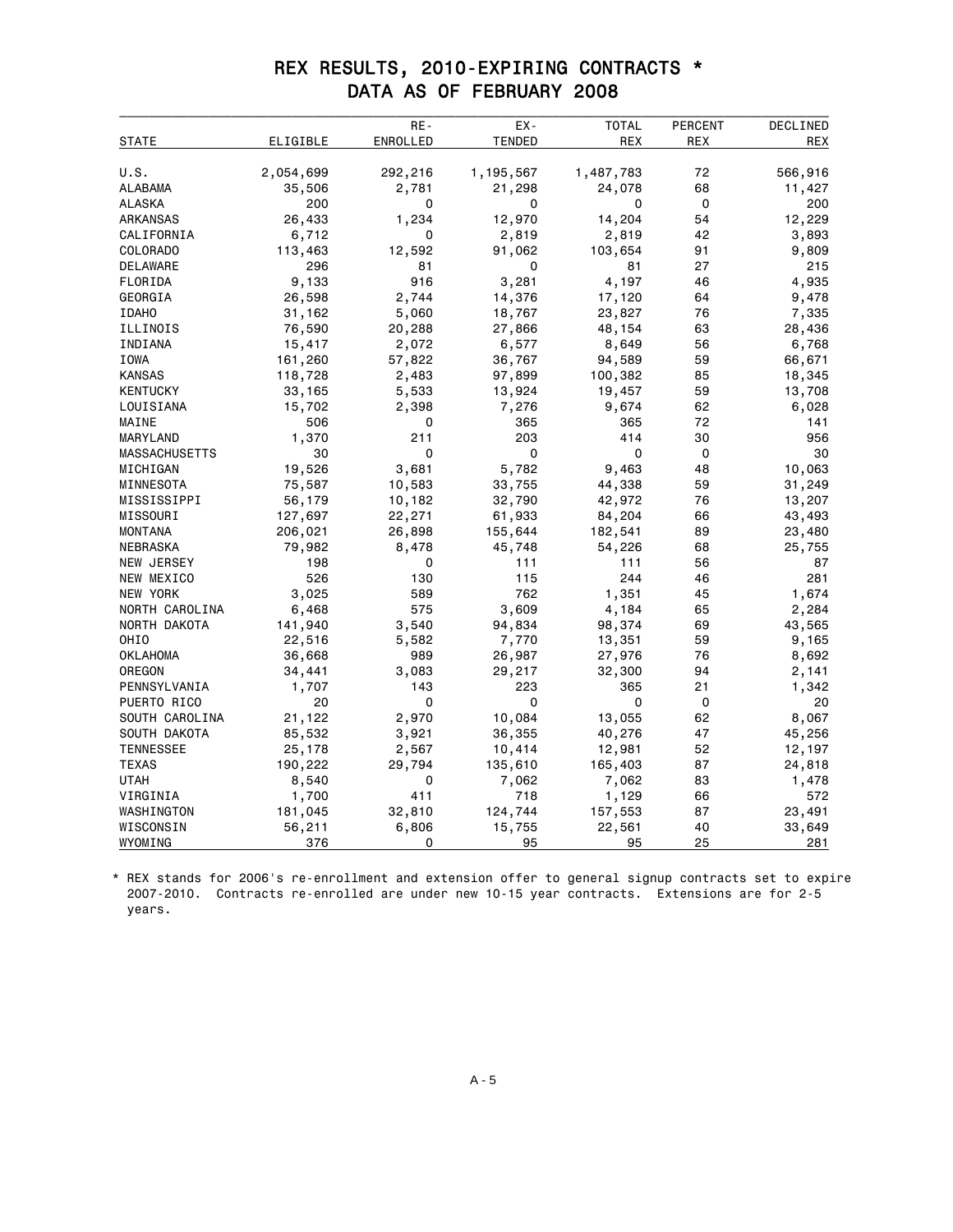# CRP CONTRACT EXPIRATIONS (ACRES) 1/

| Expiration |                                                                                              | General    | Continuous |            |           | Other        |
|------------|----------------------------------------------------------------------------------------------|------------|------------|------------|-----------|--------------|
| Year       | All                                                                                          | Sign-up    | Sign-up    | Grass 3/   | Trees 3/  | Practices 4/ |
|            |                                                                                              |            |            |            |           |              |
| 2007 2/    | 2,527,910                                                                                    | 2,188,834  | 339,075    | 1,954,139  | 153,232   | 420,539      |
|            |                                                                                              |            |            |            |           |              |
| 2008       | 1,297,059                                                                                    | 1,137,490  | 159,567    | 1,078,473  | 48,960    | 169,626      |
| 2009       | 3,905,263                                                                                    | 3,787,909  | 117,354    | 3,528,727  | 152,678   | 223,858      |
| 2010       | 4,457,908                                                                                    | 4,344,182  | 113,727    | 4,035,010  | 251,552   | 171,346      |
| 2011       | 4,390,873                                                                                    | 4,226,843  | 164,029    | 3,960,643  | 232,274   | 197,956      |
| 2012       | 5,543,508                                                                                    | 5,254,546  | 288,957    | 4,512,440  | 358,716   | 672,352      |
| 2013       | 3,316,437                                                                                    | 3,092,756  | 223,682    | 2,638,986  | 193,810   | 483,641      |
| 2014       | 1,887,712                                                                                    | 1,665,616  | 222,098    | 1,060,759  | 215,861   | 611,092      |
| 2015       | 1,693,900                                                                                    | 1,303,516  | 390,383    | 925,308    | 194,828   | 573,764      |
| 2016       | 1,231,980                                                                                    | 707,644    | 524,333    | 648,303    | 58,558    | 525,119      |
| 2017       | 2,819,464                                                                                    | 2,269,821  | 549,640    | 2,127,279  | 174,230   | 517,955      |
| 2018       | 1,467,963                                                                                    | 1,144,759  | 323,200    | 833,973    | 117,955   | 516,035      |
| 2019       | 806,904                                                                                      | 621,210    | 185,697    | 567,718    | 27,217    | 211,969      |
| 2020-25    | 1,774,977                                                                                    | 1,156,921  | 618,052    | 556,325    | 90,463    | 1,128,189    |
| Total 5/   | 34,593,948                                                                                   | 30,713,213 | 3,880,719  | 26,473,944 | 2,117,102 | 6,002,902    |
|            |                                                                                              |            |            |            |           |              |
|            | 1/ Includes results of 2006's re-enrollment and extension offer.                             |            |            |            |           |              |
|            | 2/ Acres under contracts that expired September 30, 2007.                                    |            |            |            |           |              |
|            | 3/ Includes acres enrolled under both general and continuous sign-ups.                       |            |            |            |           |              |
|            | 4/ Approximately 20 other CRP practices, including wetland restorations, riparian buffers,   |            |            |            |           |              |
|            | filterstrips, windbreaks and shelterbelts, and rare and declining habitat.                   |            |            |            |           |              |
|            | 5/ Totals do not include acres that expired September 30, 2007.                              |            |            |            |           |              |
|            |                                                                                              |            |            |            |           |              |
|            | Note: The acreages reflect only contract expirations as of December 2007, not net reductions |            |            |            |           |              |
|            | of enrollment. Cumulative enrollment each year will depend on how many expiring acres        |            |            |            |           |              |
|            | are re-enrolled and how many new acres are enrolled under future general or continuous       |            |            |            |           |              |
| sign-ups.  |                                                                                              |            |            |            |           |              |

State and county expiration schedule tables are posted at FSA's CRP Statistics webpage: http://www.fsa.usda.gov/FSA/webapp?area=home&subject=copr&topic=css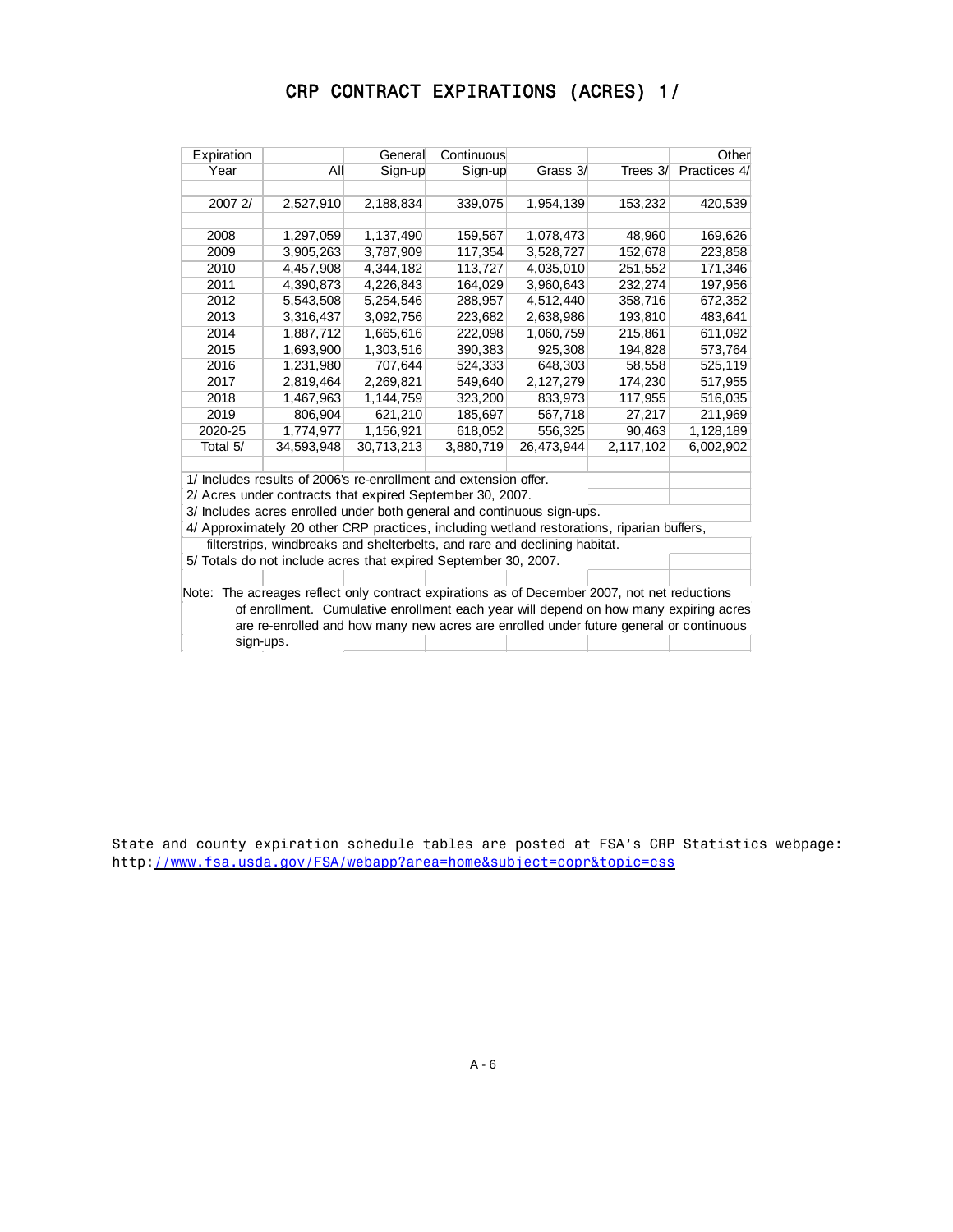| <b>STATE</b>         | 1986             | 1987       | 1988       | 1989       | 1990                 | 1991                 |
|----------------------|------------------|------------|------------|------------|----------------------|----------------------|
| <b>ALABAMA</b>       | 68,509           | 301,781    | 411,872    | 483,683    | 501,939              | 518,101              |
| <b>ALASKA</b>        | 2,312            | 16,589     | 25,070     | 25,282     | 25.282               | 26.130               |
| <b>ARIZONA</b>       |                  |            | 33         | 33         | 33                   | 33                   |
| <b>ARKANSAS</b>      | 19,999           | 91,612     | 140,647    | 184,557    | 212,326              | 221,653              |
| <b>CALIFORNIA</b>    | 21,953           | 119,700    | 151,569    | 169,461    | 176,165              | 176,165              |
| <b>COLORADO</b>      | 354,708          | 1,286,526  | 1,599,843  | 1,751,619  | 1,908,530            | 1,910,089            |
| <b>DELAWARE</b>      |                  | 138        | 347        | 770        | 890                  | 901                  |
| <b>FLORIDA</b>       | 12,001           | 48,841     | 84,759     | 106,580    | 116,717              | 119,050              |
| <b>GEORGIA</b>       | 47,086           | 254,128    | 398,244    | 519,277    | 573,402              | 584,531              |
| <b>HAWAII</b>        | 85               | 85         | 85         | 85         | 85                   | 677                  |
| <b>IDAHO</b>         | 38,986           | 464,297    | 632,305    | 718,247    | 763,317              | 782,840              |
| <b>ILLINOIS</b>      | 31,224           | 262,839    | 374,082    | 514,403    | 608,671              | 636,727              |
| <b>INDIANA</b>       |                  | 144,780    | 210,379    | 303,812    |                      |                      |
| <b>IOWA</b>          | 10,608<br>76,469 | 1,239,129  | 1,472,786  | 1,760,059  | 356,615<br>1,951,061 | 371,483<br>1,987,846 |
| <b>KANSAS</b>        |                  |            | 1,999,463  | 2,412,193  |                      |                      |
|                      | 102,913          | 965,459    |            |            | 2,809,823            | 2,818,349            |
| <b>KENTUCKY</b>      | 42,291           | 276,937    | 347,565    | 384,632    | 402,657              | 410,229              |
| <b>LOUISIANA</b>     | 7,102            | 44,251     | 77,419     | 105,774    | 131,706              | 136,539              |
| <b>MAINE</b>         | 2,361            | 13,288     | 26,605     | 33,176     | 34,597               | 34,831               |
| <b>MARYLAND</b>      | 373              | 2,497      | 6,064      | 10,927     | 15,126               | 16,676               |
| <b>MASSACHUSETTS</b> | 15               | 15         | 15         | 22         | 22                   | 22                   |
| <b>MICHIGAN</b>      | 7,390            | 70,127     | 122,541    | 168,615    | 192,795              | 211,898              |
| <b>MINNESOTA</b>     | 132,170          | 1,121,900  | 1,441,435  | 1,634,487  | 1,739,175            | 1,758,906            |
| <b>MISSISSIPPI</b>   | 80,706           | 384,476    | 524,139    | 625,264    | 701,296              | 733,444              |
| <b>MISSOURI</b>      | 101,459          | 870,812    | 1,258,289  | 1,408,423  | 1,479,249            | 1,512,069            |
| <b>MONTANA</b>       | 54,565           | 805,209    | 1,827,179  | 2,341,454  | 2,682,857            | 2,730,777            |
| <b>NEBRASKA</b>      | 69,368           | 673,877    | 981,538    | 1,162,979  | 1,304,573            | 1,314,085            |
| <b>NEVADA</b>        |                  |            | 1,777      | 2,101      | 2,828                | 2,828                |
| <b>NEW HAMPSHIRE</b> |                  |            |            |            |                      |                      |
| <b>NEW JERSEY</b>    | 138              | 241        | 330        | 462        | 627                  | 627                  |
| <b>NEW MEXICO</b>    | 94,457           | 424,003    | 462,069    | 477,172    | 480,522              | 480,552              |
| <b>NEW YORK</b>      | 5,592            | 24,092     | 38,790     | 47,007     | 50,072               | 53,008               |
| NORTH CAROLINA       | 9,675            | 59,097     | 97,034     | 118,578    | 129,939              | 133,000              |
| NORTH DAKOTA         | 36,967           | 599,217    | 1,561,840  | 2,276,031  | 2,865,770            | 2,879,117            |
| <b>OHIO</b>          | 8,171            | 99,651     | 139,207    | 195,669    | 243,152              | 262,679              |
| <b>OKLAHOMA</b>      | 58,015           | 515,127    | 875,351    | 1,018,267  | 1,133,828            | 1,139,136            |
| <b>OREGON</b>        | 62,858           | 381,045    | 477,884    | 501,137    | 510,097              | 512,976              |
| <b>PENNSYLVANIA</b>  | 5,181            | 33,672     | 55,533     | 74,416     | 86,287               | 88,287               |
| PUERTO RICO          | 60               | 259        | 411        | 471        | 471                  | 486                  |
| SOUTH CAROLINA       | 18,390           | 129,375    | 186,955    | 233,018    | 254,749              | 257,092              |
| <b>SOUTH DAKOTA</b>  | 35,849           | 391,817    | 871,336    | 1,283,394  | 1,737,154            | 1,741,210            |
| <b>TENNESSEE</b>     | 52,082           | 244,140    | 333,800    | 387,837    | 409,987              | 420,646              |
| <b>TEXAS</b>         | 149,199          | 1,932,655  | 2,980,067  | 3,539,100  | 3,833,631            | 3,875,323            |
| <b>UTAH</b>          | 19,771           | 162,489    | 207,709    | 220,830    | 223,665              | 223,665              |
| <b>VERMONT</b>       | 17               | 194        | 216        | 216        | 216                  | 216                  |
| <b>VIRGINIA</b>      | 4,734            | 25,604     | 47,530     | 62,807     | 69,972               | 71,370               |
| <b>WASHINGTON</b>    | 54,618           | 530,251    | 823,451    | 895,340    | 974,710              | 982,925              |
| WEST VIRGINIA        | 89               | 312        | 516        | 580        | 601                  | 601                  |
| <b>WISCONSIN</b>     | 20,916           | 225,134    | 389,170    | 488,795    | 573,625              | 604,438              |
| <b>WYOMING</b>       | 7,632            | 111,148    | 205,387    | 227,155    | 251,563              | 251,563              |
| <b>U.S.</b>          | 1,929,064        | 15,348,816 | 23,870,636 | 28,876,197 | 32,522,375           | 32,995,796           |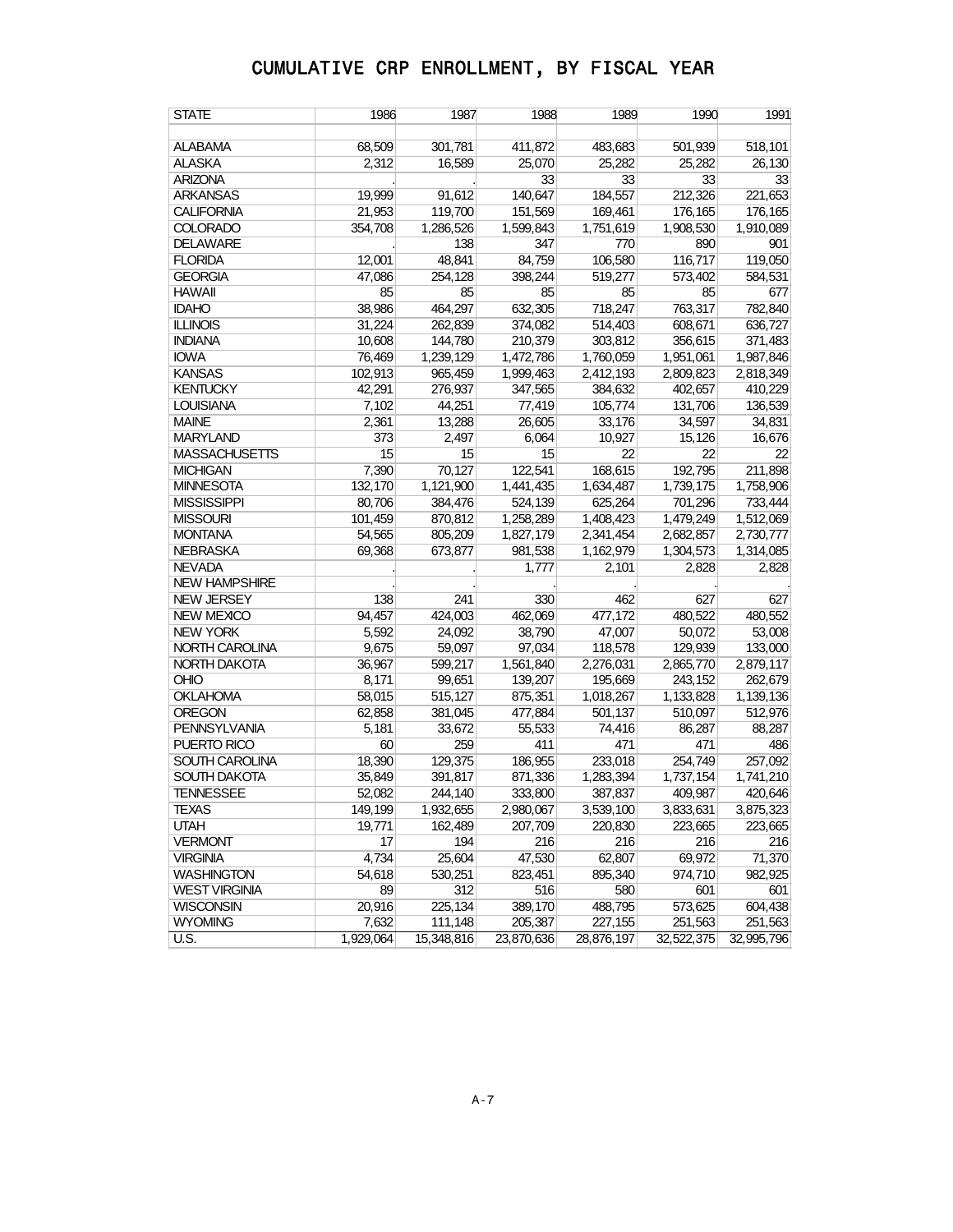| <b>STATE</b>         | 1992       | 1993       | 1994       | 1995       | 1996       | 1997       |
|----------------------|------------|------------|------------|------------|------------|------------|
|                      |            |            |            |            |            |            |
| <b>ALABAMA</b>       | 533,145    | 555,523    | 555,523    | 554,378    | 543,859    | 522,200    |
| <b>ALASKA</b>        | 26,130     | 26,130     | 26,130     | 24,930     | 24,908     | 24,674     |
| <b>ARIZONA</b>       | 33         | 33         | 33         | 33         | 33         | 33         |
| <b>ARKANSAS</b>      | 232,969    | 246,474    | 246,474    | 245,819    | 239,120    | 230,370    |
| <b>CALIFORNIA</b>    | 181,808    | 182,185    | 182,185    | 180,520    | 178,967    | 172,966    |
| COLORADO             | 1,924,274  | 1,933,910  | 1,933,910  | 1,933,203  | 1,917,139  | 1,890,058  |
| DELAWARE             | 901        | 901        | 901        | 900        | 873        | 774        |
| <b>FLORIDA</b>       | 123,045    | 128,584    | 128,584    | 128,443    | 124,064    | 119,877    |
| <b>GEORGIA</b>       | 599,194    | 616,501    | 616,501    | 615,643    | 609,034    | 595,311    |
| <b>HAWAII</b>        | 677        | 677        | 677        | 677        |            |            |
| <b>IDAHO</b>         | 817,728    | 848,591    | 848,591    | 846,971    | 821,395    | 784,697    |
| <b>ILLINOIS</b>      | 709,159    | 786,432    | 786,432    | 785,103    | 784,456    | 746,483    |
| <b>INDIANA</b>       | 411,306    | 453,481    | 453,481    | 452,199    | 429,569    | 383,180    |
| <b>IOWA</b>          | 2,087,172  | 2,203,794  | 2,203,794  | 2,199,360  | 2,176,232  | 1,757,681  |
| <b>KANSAS</b>        | 2,859,101  | 2,885,579  | 2,885,579  | 2,883,501  | 2,867,590  | 2,848,885  |
| <b>KENTUCKY</b>      | 420,620    | 437,554    | 437,554    | 436,315    | 413,243    | 332,148    |
| <b>LOUISIANA</b>     | 141,168    | 145,673    | 145,673    | 145,325    | 144,007    | 140,118    |
| <b>MAINE</b>         | 35,517     | 35,790     | 35,790     | 35,712     | 32,020     | 29,716     |
| <b>MARYLAND</b>      | 18,489     | 19,439     | 19,439     | 19,408     | 19,625     | 19,237     |
| <b>MASSACHUSETTS</b> | 22         | 22         | 22         | 22         | 54         | 59         |
| <b>MICHIGAN</b>      | 256,288    | 331,622    | 331,622    | 330,852    | 334,605    | 322,132    |
| <b>MINNESOTA</b>     | 1,807,378  | 1,836,818  | 1,836,818  | 1,834,411  | 1,778,656  | 1,558,340  |
| <b>MISSISSIPPI</b>   | 773,628    | 815,649    | 815,649    | 813,367    | 820,230    | 797,358    |
| <b>MISSOURI</b>      | 1,599,403  | 1,700,170  | 1,700,170  | 1,698,174  | 1,701,712  | 1,607,354  |
| <b>MONTANA</b>       | 2,775,803  | 2,814,750  | 2,814,750  | 2,815,320  | 2,786,163  | 2,735,086  |
| NEBRASKA             | 1,350,110  | 1,379,741  | 1,379,741  | 1,377,246  | 1,370,687  | 1,245,419  |
| <b>NEVADA</b>        | 2,828      | 2,828      | 2,828      | 2,828      | 2,353      | 2,353      |
| <b>NEW HAMPSHIRE</b> |            |            |            |            | 11         | 157        |
| <b>NEW JERSEY</b>    | 627        | 689        | 689        | 689        | 573        | 520        |
| <b>NEW MEXICO</b>    | 482,433    | 482,938    | 482,938    | 483,406    | 476,520    | 467,209    |
| <b>NEW YORK</b>      | 56,252     | 59,816     | 59,816     | 59,753     | 57,726     | 53,809     |
| NORTH CAROLINA       | 138,550    | 143,723    | 143,723    | 143,010    | 139,290    | 131,166    |
| NORTH DAKOTA         | 2,897,889  | 2,908,429  | 2,908,429  | 2,908,589  | 2,836,528  | 2,804,872  |
| OHIO                 | 313,153    | 365,983    | 365,983    | 364,534    | 352,961    | 327,177    |
| <b>OKLAHOMA</b>      | 1,161,077  | 1,170,355  | 1,170,355  | 1,169,563  | 1,155,059  | 1,137,627  |
| <b>OREGON</b>        | 520,965    | 523,718    | 523,718    | 522,743    | 511,427    | 482,769    |
| PENNSYLVANIA         | 92,037     | 94,870     | 94,870     | 94,420     | 94,968     | 90,286     |
| PUERTO RICO          | 486        | 486        | 486        | 486        | 605        | 406        |
| SOUTH CAROLINA       | 261,158    | 267,014    | 267,014    | 266,502    | 267,738    | 262,657    |
| SOUTH DAKOTA         | 1,751,831  | 1,772,269  | 1,772,269  | 1,772,538  | 1,733,722  | 1,698,930  |
| <b>TENNESSEE</b>     | 437,866    | 455,022    | 455,022    | 453,791    | 428,340    | 374,638    |
| <b>TEXAS</b>         | 3,964,403  | 4,067,992  | 4,067,992  | 4,065,465  | 4,038,565  | 3,905,208  |
| <b>UTAH</b>          | 224,878    | 225,285    | 225,285    | 227,481    | 224,331    | 216,415    |
| <b>VERMONT</b>       | 222        | 222        | 222        | 222        | 205        | 159        |
| <b>VIRGINIA</b>      | 73,214     | 75,508     | 75,508     | 75,054     | 72,458     | 70,246     |
| WASHINGTON           | 1,016,718  | 1,046,475  | 1,046,475  | 1,044,586  | 1,033,074  | 1,016,988  |
| <b>WEST VIRGINIA</b> | 601        | 609        | 609        | 609        | 535        | 439        |
| <b>WISCONSIN</b>     | 659,493    | 713,022    | 713,022    | 709,854    | 706,906    | 662,017    |
| <b>WYOMING</b>       | 251,563    | 251,765    | 251,765    | 253,726    | 251,676    | 246,925    |
| U.S.                 | 33,993,312 | 35,015,041 | 35,015,041 | 34,977,681 | 34,503,812 | 32,817,129 |
|                      |            |            |            |            |            |            |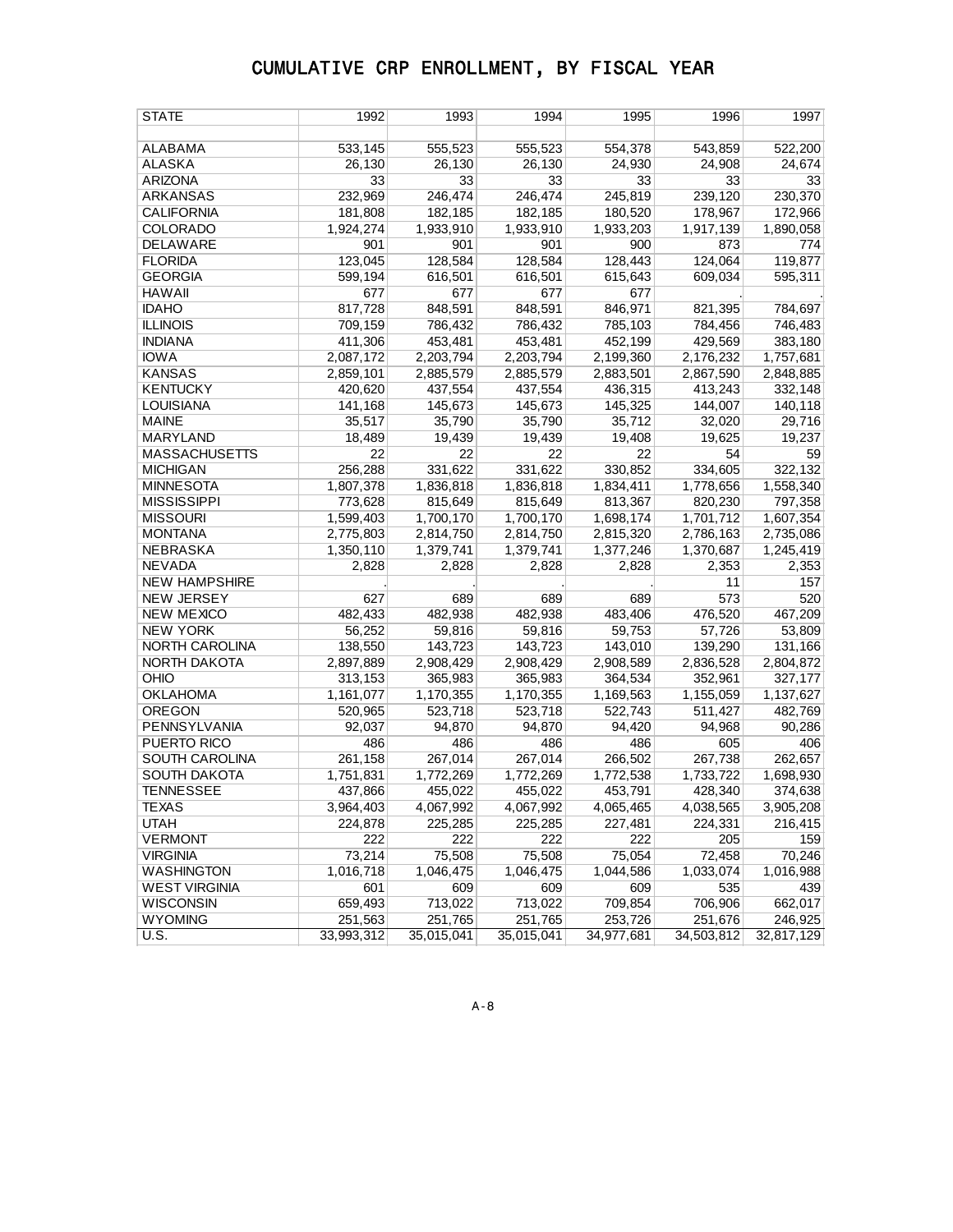| STATE                | 1998         | 1999       | 2000           | 2001           | 2002       | 2003         |
|----------------------|--------------|------------|----------------|----------------|------------|--------------|
|                      |              |            |                |                |            |              |
| ALABAMA              | 432,196      | 410,311    | 455,773        | 480,160        | 483,668    | 483,528      |
| <b>ALASKA</b>        | 26,316       | 24,970     | 29,984         | 29.479         | 29,484     | 29,567       |
| <b>ARIZONA</b>       | 33           | 33         | 33             | 37             | 41         | 41           |
| <b>ARKANSAS</b>      | 182,609      | 148,450    | 145,245        | 157,270        | 161,363    | 171,183      |
| <b>CALIFORNIA</b>    | 136,930      | 129,000    | 130,130        | 137,241        | 138,997    | 142,860      |
| <b>COLORADO</b>      | 1,809,370    | 1,942,945  | 2,093,529      | 2,204,898      | 2,209,459  | 2,203,613    |
| <b>CONNECTICUT</b>   | 197          | 239        | 292            | 318            | 332        | 332          |
| DELAWARE             | 1,638        | 1,634      | 2,451          | 4,691          | 6,572      | 7,133        |
| <b>FLORIDA</b>       | 99,462       | 83,538     | 86,200         | 90,346         | 88,286     | 86,195       |
| <b>GEORGIA</b>       | 351,686      | 254,019    | 284,247        | 318,907        | 313,664    | 307,003      |
| <b>HAWAII</b>        |              |            | $\overline{2}$ | $\overline{2}$ | 21         | 21           |
| <b>IDAHO</b>         | 764,408      | 737,345    | 778,804        | 792,752        | 792,049    | 787,911      |
| <b>ILLINOIS</b>      | 717,902      | 715,404    | 794,243        | 915,508        | 964,289    | 975,257      |
| <b>INDIANA</b>       | 332,754      | 282,688    | 272,850        | 293,513        | 301,668    | 298,527      |
| <b>IOWA</b>          | 1,511,251    | 1,484,118  | 1,599,464      | 1,802,922      | 1,865,717  | 1,882,638    |
| <b>KANSAS</b>        | 2,614,061    | 2,523,444  | 2,519,367      | 2,652,741      | 2,658,808  | 2,660,348    |
| <b>KENTUCKY</b>      | 257,924      | 252,791    | 269,481        | 305,470        | 312,878    | 315,997      |
| <b>LOUISIANA</b>     | 150,288      | 143,886    | 181,903        | 207,102        | 205,781    | 204,559      |
| <b>MAINE</b>         | 26,156       | 23,816     | 24,257         | 24,501         | 24,273     | 24,112       |
| MARYLAND             | 23,506       | 28,900     | 34,500         | 45,140         | 60,926     | 77,665       |
| <b>MASSACHUSETTS</b> | 63           | 91         | 91             | 121            | 121        | 121          |
| <b>MICHIGAN</b>      | 286,832      | 274,436    | 274,339        | 287,659        | 310,138    | 309,735      |
| <b>MINNESOTA</b>     | 1,087,049    | 1,161,020  | 1,459,139      | 1,596,087      | 1,669,457  | 1,714,217    |
| <b>MISSISSIPPI</b>   | 785,349      | 756,612    | 788,595        | 851,752        | 864,882    | 888,641      |
| <b>MISSOURI</b>      | 1,362,918    | 1,356,334  | 1,423,880      | 1,539,741      | 1,551,747  | 1,550,475    |
| <b>MONTANA</b>       | 2,817,418    | 2,955,580  | 3,218,899      | 3,416,852      | 3,411,536  | 3,411,222    |
| <b>NEBRASKA</b>      | 1,046,416    | 997,878    | 1,044,703      | 1,133,239      | 1,140,754  | 1,149,499    |
| <b>NEVADA</b>        | 932          | 877        | 151            | 151            | 151        | 151          |
| <b>NEW HAMPSHIRE</b> | 177          | 177        | 181            | 183            | 195        | 195          |
| <b>NEW JERSEY</b>    | 1,836        | 2,271      | 2,057          | 2,241          | 2,294      | 2,273        |
| <b>NEW MEXICO</b>    | 558,809      | 584,172    | 591,204        | 589,984        | 593,971    | 593,315      |
| <b>NEW YORK</b>      | 52,103       | 52,610     | 53,819         | 57,342         | 60,266     | 60,688       |
| NORTH CAROLINA       | 97,072       | 84,925     | 95,305         | 110,371        | 113,535    | 115,865      |
| NORTH DAKOTA         | 3,329,483    | 3,059,814  | 3,164,112      | 3,320,776      | 3,326,805  | 3,336,469    |
| <b>OHIO</b>          | 322,238      | 296,109    | 280,632        | 300,540        | 304,813    | 301,525      |
| <b>OKLAHOMA</b>      | 983,393      | 976,901    | 997,000        | 1,027,733      | 1,025,294  | 1,023,593    |
| <b>OREGON</b>        | 376,597      | 386,700    | 417,166        | 452,608        | 455,504    | 458,089      |
| PENNSYLVANIA         | 78,936       | 71,110     | 66,093         | 89,846         | 118,061    | 133,908      |
| PUERTO RICO          | 563          | 658        | 666            | 671            | 671        | 671          |
| SOUTH CAROLINA       | 213,585      | 193,409    | 201,011        | 217,940        | 218,828    | 217,364      |
| <b>SOUTH DAKOTA</b>  | 1,773,147    | 1,472,703  | 1,325,934      | 1,417,540      | 1,432,126  | 1,434,297    |
| TENNESSEE            | 269,380      | 229,122    | 231,247        | 248,518        | 248,777    | 248,213      |
| <b>TEXAS</b>         | 3,557,568    | 3,658,112  | 3,896,957      | 4,043,441      | 4,043,598  | 4,034,058    |
| <b>UTAH</b>          | 180,160      | 188,529    | 191,865        | 199,799        | 200,489    | 201,250      |
| <b>VERMONT</b>       | 224          | 262        | 326            | 460            | 1,006      | 1,185        |
| <b>VIRGINIA</b>      | 53,739       | 45,409     | 44,082         | 49,477         | 55,819     | 58,254       |
| WASHINGTON           | 810,053      | 958,426    | 1,083,240      | 1,275,368      | 1,281,324  | 1,286,344    |
| <b>WEST VIRGINIA</b> | 566          | 763        | 989            | 981            | 1,077      | 1,660        |
| WISCONSIN            | 603,165      | 598,632    | 592,320        | 636,544        | 634,875    | 640,327      |
| <b>WYOMING</b>       | 249,000      | 272,255    | 276,822        | 277,377        | 277,992    | 279,041      |
| U.S.                 | 30, 337, 458 | 29,823,428 | 31,425,580     | 33,608,340     | 33,964,382 | 34, 111, 135 |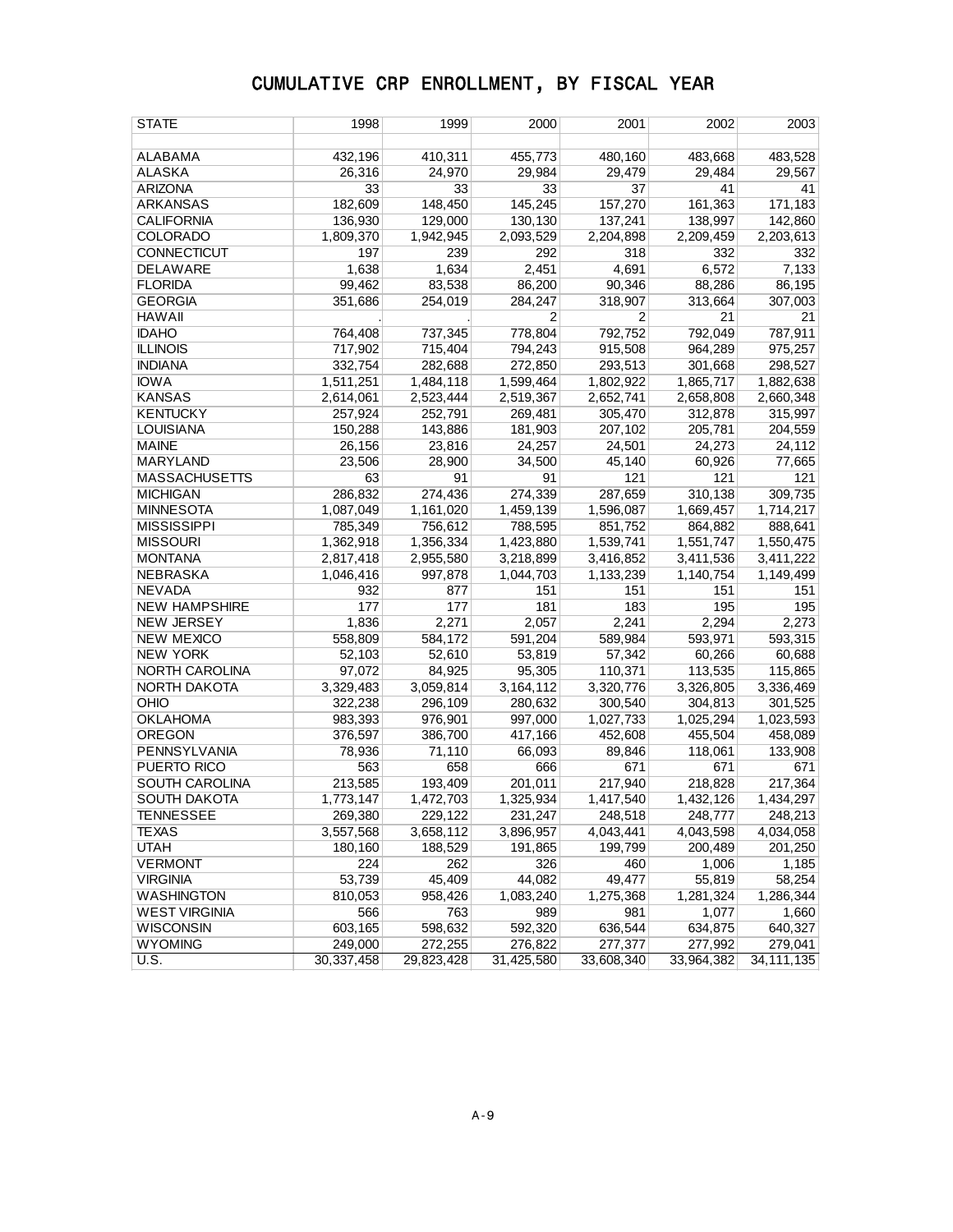| STATE                 | 2004       | 2005       | 2006       | 2007       |
|-----------------------|------------|------------|------------|------------|
|                       |            |            |            |            |
| ALABAMA               | 484,248    | 485,106    | 491,587    | 492,548    |
| ALASKA                | 29,522     | 29,804     | 29,748     | 29,776     |
| ARIZONA               | N.A.       | N.A.       | N.A.       | N.A.       |
| ARKANSAS              | 190,185    | 202,528    | 220,275    | 237,861    |
| CALIFORNIA            | 146,954    | 144,438    | 147,364    | 148,899    |
| COLORADO              | 2,275,921  | 2,284,861  | 2,372,906  | 2,472,094  |
| CONNECTICUT           | 318        | 318        | 318        | 318        |
| DELAWARE              | 7,570      | 7,700      | 7,702      | 7,906      |
| FLORIDA               | 88,407     | 85,588     | 84,263     | 82,606     |
| GEORGIA               | 308,168    | 305,003    | 306,326    | 312,505    |
| HAWAII                | N.A.       | N.A.       | N.A.       | N.A.       |
| <b>IDAHO</b>          | 789,554    | 786,951    | 800,349    | 824,102    |
| <b>ILLINOIS</b>       | 998,611    | 1,027,842  | 1,049,992  | 1,086,695  |
| INDIANA               | 283,785    | 293,165    | 307,976    | 316,599    |
| <b>IOWA</b>           | 1,894,501  | 1,917,479  | 1,958,883  | 1,970,486  |
| KANSAS                | 2,828,911  | 2,878,784  | 3,085,226  | 3,258,989  |
| KENTUCKY              | 333,946    | 341,355    | 354,149    | 358,351    |
| LOUISIANA             | 237,285    | 243,383    | 288,540    | 309,848    |
| MAINE                 | 23,345     | 23,295     | 24,226     | 23,574     |
| MARYLAND              | 84,329     | 84,865     | 85,734     | 85,651     |
| MASSACHUSETTS         | 121        | 121        | 74         | 74         |
| <b>MICHIGAN</b>       | 258,273    | 263,206    | 271,730    | 276,151    |
| MINNESOTA             | 1,765,174  | 1,762,971  | 1,796,620  | 1,829,428  |
| MISSISSIPPI           | 930,536    | 940,839    | 951,341    | 955,119    |
| <b>MISSOURI</b>       | 1,554,163  | 1,551,121  | 1,575,206  | 1,592,913  |
| MONTANA               | 3,419,064  | 3,401,564  | 3,481,533  | 3,480,851  |
| NEBRASKA              | 1,191,300  | 1,200,362  | 1,291,497  | 1,341,217  |
| NEVADA                | N.A.       | N.A.       | N.A.       | N.A.       |
| <b>NEW HAMPSHIRE</b>  | 196        | 197        | 193        | 167        |
| <b>NEW JERSEY</b>     | 2,342      | 2,295      | 2,535      | 2,639      |
| <b>NEW MEXICO</b>     | 596,470    | 596,682    | 597,492    | 590,399    |
| new York              | 58,082     | 61,350     | 64,471     | 66,544     |
| <b>NORTH CAROLINA</b> | 122,396    | 126,491    | 133,712    | 137,628    |
| NORTH DAKOTA          | 3,366,303  | 3,341,233  | 3,371,582  | 3,388,474  |
| OHIO                  | 276,452    | 287,956    | 329,639    | 362,311    |
| OKLAHOMA              | 1,035,645  | 1,030,514  | 1,056,032  | 1,074,041  |
| OREGON                | 490,968    | 508,047    | 541,360    | 567,565    |
| PENNSYLVANIA          | 160,956    | 201,332    | 221,331    | 230,219    |
| PUERTO RICO           | 1,107      | 1,107      | 1,032      | 945        |
| <b>RHODE ISLAND</b>   | N.A.       | N.A.       | N.A.       | N.A.       |
| SOUTH CAROLINA        | 213,068    | 214,032    | 213,218    | 210,994    |
| SOUTH DAKOTA          | 1,462,122  | 1,473,199  | 1,515,227  | 1,559,343  |
| <b>TENNESSEE</b>      | 271,439    | 273,918    | 276,502    | 278,030    |
| <b>TEXAS</b>          | 3,981,715  | 3,956,948  | 4,044,892  | 4,074,070  |
| <b>UTAH</b>           | 202,836    | 202,653    | 205,524    | 208,664    |
| <b>VERMONT</b>        | 1,421      | 1,567      | 1,683      | 1,981      |
| <b>VIRGINIA</b>       | 62,094     | 63,657     | 65,650     | 69,707     |
| <b>WASHINGTON</b>     | 1,373,592  | 1,392,482  | 1,472,254  | 1,557,212  |
| <b>WEST VIRGINIA</b>  | 2,227      | 2,636      | 3,410      | 4,263      |
| <b>WISCONSIN</b>      | 619,708    | 619,999    | 616,588    | 606,755    |
| <b>WYOMING</b>        | 281,714    | 281,116    | 285,205    | 284,287    |
| U.S.                  | 34,707,286 | 34,902,302 | 36,003,300 | 36,770,984 |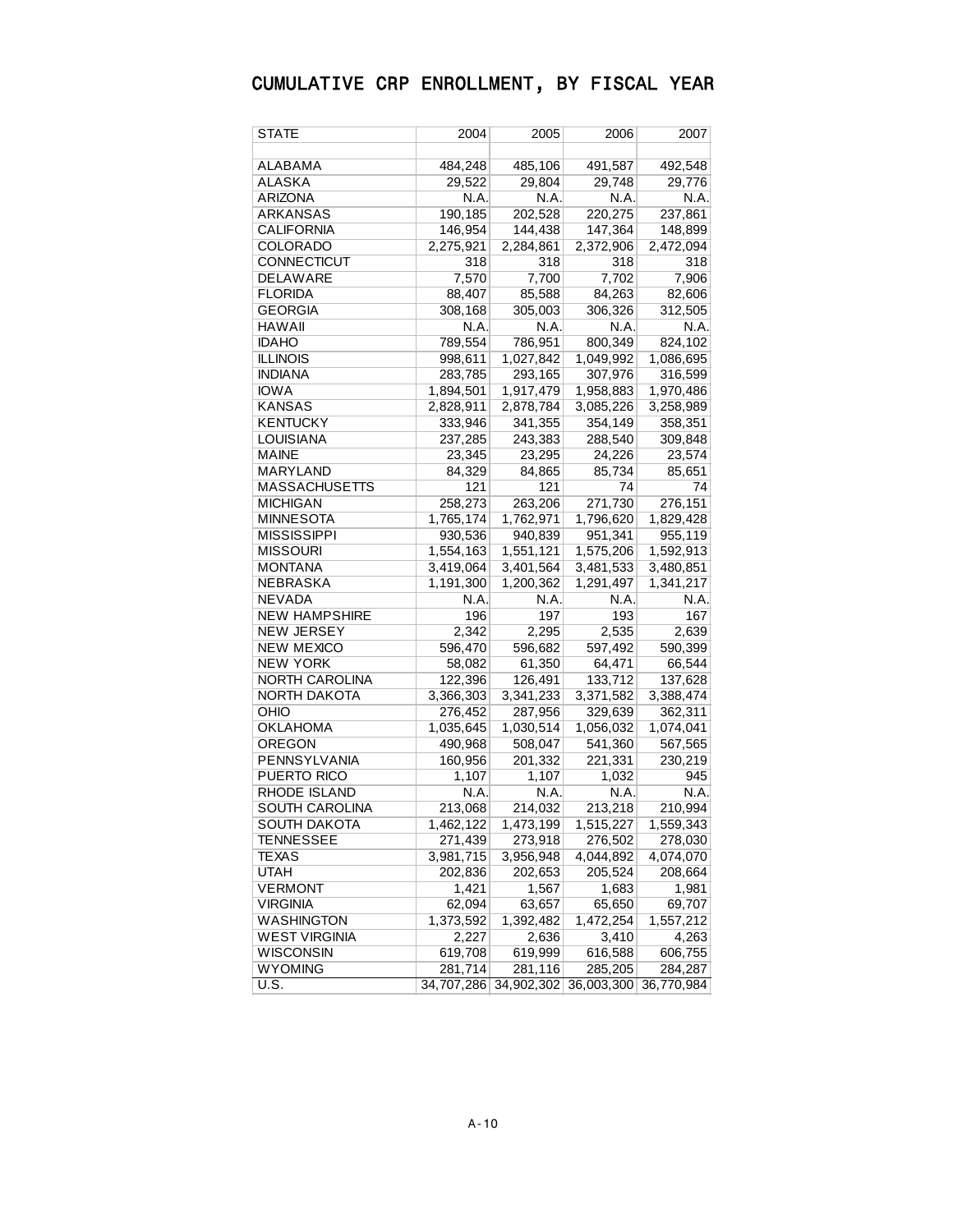| Cover<br><b>Total</b><br>Cover<br><b>State</b><br>Rental<br>Rental<br>Total<br>3,935<br>8,364<br>6,649<br>ALABAMA<br>4,429<br>12,633<br>19,282<br>ALASKA<br>83<br>1,509<br>1,591<br>1,178<br>453<br>1,631<br>ARIZONA<br>1<br>$\mathbf 0$<br>0<br>1<br>$\mathbf 0$<br>0<br>ARKANSAS<br>963<br>2,091<br>3,054<br>4,435<br>2,209<br>6,645<br><b>CALIFORNIA</b><br>1,159<br>360<br>1,519<br>5,744<br>230<br>5,974<br><b>COLORADO</b><br>17,222<br>15,294<br>32,516<br>24,617<br>76,424<br>51,808<br><b>CONNECTICUT</b><br>0<br>0<br>0<br>$\mathbf 0$<br>$\mathbf 0$<br>0<br>19<br>21<br><b>DELAWARE</b><br>16<br>4<br>17<br>4<br>705<br><b>FLORIDA</b><br>613<br>1,318<br>2,048<br>1,037<br>3,085<br><b>GEORGIA</b><br>4,317<br>3,389<br>7,705<br>11,293<br>5,973<br>17,266<br><b>HAWAII</b><br>0<br>0<br>0<br>0<br>0<br>0<br><b>IDAHO</b><br>1,778<br>9,245<br>11,023<br>20,762<br>6,407<br>27,170<br>20,062<br><b>ILLINOIS</b><br>6,324<br>26,386<br>18,681<br>3,960<br>22,641<br><b>INDIANA</b><br>10,635<br>3,402<br>9,547<br>2,163<br>11,710<br>14,036<br><b>IOWA</b><br>123,584<br>21,222<br>144,805<br>94,531<br>14,235<br>108,766<br><b>KANSAS</b><br>11,641<br>12,243<br>23,885<br>50,414<br>34,401<br>84,815<br><b>KENTUCKY</b><br>12,835<br>5,294<br>18,129<br>3,318<br>19,354<br>16,036<br><b>LOUISIANA</b><br>365<br>636<br>1,001<br>1,862<br>590<br>2,452<br><b>MAINE</b><br>83<br>524<br>690<br>763<br>1,453<br>606<br>MARYLAND<br>120<br>96<br>217<br>164<br>158<br>322<br>$\mathbf{1}$<br>1<br>$\overline{2}$<br>1<br>$\mathbf 0$<br><b>MASSACHUSETTS</b><br>1<br>4,852<br>4,158<br>1,041<br><b>MICHIGAN</b><br>4,060<br>792<br>5,199<br>21,972<br><b>MINNESOTA</b><br>45,049<br>67,021<br>10,809<br>75,791<br>64,982<br><b>MISSISSIPPI</b><br>3,727<br>4,043<br>7,769<br>15,979<br>6,031<br>22,010<br>25,411<br>14,057<br><b>MISSOURI</b><br>39,468<br>14,416<br>53,823<br>68,239<br><b>MONTANA</b><br>1,873<br>10,346<br>12,218<br>29,090<br>18,571<br>47,661<br>NEBRASKA<br>40,060<br>9,735<br>49,794<br>38,186<br>14,129<br>52,315<br><b>NEV ADA</b><br>0<br>0<br>0<br>$\mathbf 0$<br>16<br>16<br><b>NEW HAMPSHIRE</b><br>0<br>0<br>0<br>0<br>0<br>0<br>13<br>14<br><b>NEW JERSEY</b><br>7<br>20<br>7<br>21<br><b>NEW MEXICO</b><br>4,214<br>7,522<br>11,736<br>15,763<br>2,841<br>18,605<br><b>NEW YORK</b><br>677<br>1,318<br>1,996<br>1,532<br>648<br>2,180<br>NORTH CAROLINA<br>1,390<br>1,112<br>2,502<br>2,883<br>2,168<br>5,051<br>NORTH DAKOTA<br>7,443<br>7,894<br>15,338<br>22,251<br>15,302<br>37,553<br>OHIO<br>6,743<br>2,098<br>8,842<br>6,237<br>1,916<br>8,153<br><b>OKLAHOMA</b><br>2,715<br>8,180<br>10,895<br>21,587<br>12,349<br>33,937<br><b>OREGON</b><br>2,737<br>5,954<br>8,692<br>19,007<br>4,786<br>23,792<br><b>PENNSYLVANIA</b><br>1,254<br>430<br>1,685<br>1,981<br>426<br>2,407<br>PUERTO RICO<br>0<br>0<br>0<br>19<br>7<br>26<br><b>RHODE ISLAND</b><br>0<br>0<br>0<br>$\mathbf 0$<br>0<br>0<br>1,836<br>5,542<br>2,440<br>7,982<br>SOUTH CAROLINA<br>1,873<br>3,709<br>SOUTH DAKOTA<br>6,889<br>4,947<br>11,836<br>15,728<br>8,440<br>24,168<br><b>TENNESSEE</b><br>5,783<br>13,433<br>12,724<br>4,532<br>17,256<br>7,651<br><b>TEXAS</b><br>16,555<br>33,055<br>49,611<br>36,541<br>111,994<br>75,452<br><b>UTAH</b><br>2,116<br>1,359<br>8,149<br>763<br>2,879<br>6,790<br><b>VERMONT</b><br>$\mathbf 0$<br>5<br>5<br>11<br>0<br>11<br><b>VIRGINIA</b><br>1,345<br>612<br>1,957<br>660<br>438<br>1,098<br><b>WASHINGTON</b><br>3,039<br>10,288<br>13,327<br>0<br>0<br>0<br><b>WEST VIRGINIA</b><br>9<br>5<br>14<br>25,779<br>12,031<br>37,810<br><b>WISCONSIN</b><br>2,484<br>19,238<br>18<br>4<br>16,754<br>21<br><b>WYOMING</b><br>279<br>1,271<br>1,551<br>15,228<br>3,386<br>18,614<br>UNDESIGNATED<br>0<br>(2,059)<br>0<br>(2,059)<br>0<br>0 |              |         |         |         |         |         |           |  |
|------------------------------------------------------------------------------------------------------------------------------------------------------------------------------------------------------------------------------------------------------------------------------------------------------------------------------------------------------------------------------------------------------------------------------------------------------------------------------------------------------------------------------------------------------------------------------------------------------------------------------------------------------------------------------------------------------------------------------------------------------------------------------------------------------------------------------------------------------------------------------------------------------------------------------------------------------------------------------------------------------------------------------------------------------------------------------------------------------------------------------------------------------------------------------------------------------------------------------------------------------------------------------------------------------------------------------------------------------------------------------------------------------------------------------------------------------------------------------------------------------------------------------------------------------------------------------------------------------------------------------------------------------------------------------------------------------------------------------------------------------------------------------------------------------------------------------------------------------------------------------------------------------------------------------------------------------------------------------------------------------------------------------------------------------------------------------------------------------------------------------------------------------------------------------------------------------------------------------------------------------------------------------------------------------------------------------------------------------------------------------------------------------------------------------------------------------------------------------------------------------------------------------------------------------------------------------------------------------------------------------------------------------------------------------------------------------------------------------------------------------------------------------------------------------------------------------------------------------------------------------------------------------------------------------------------------------------------------------------------------------------------------------------------------------------------------------------------------------------------------------------------------------------------------------------------------------------------------------------------------------------------------------------------------------------------------------------------------------------------------------------------------------------------------------------------------------------------------------------------------------------------------------------------------------------------------------------------------------------------------------------------------------------------------------------------------------------------------------------------------------------------------------------------------------|--------------|---------|---------|---------|---------|---------|-----------|--|
|                                                                                                                                                                                                                                                                                                                                                                                                                                                                                                                                                                                                                                                                                                                                                                                                                                                                                                                                                                                                                                                                                                                                                                                                                                                                                                                                                                                                                                                                                                                                                                                                                                                                                                                                                                                                                                                                                                                                                                                                                                                                                                                                                                                                                                                                                                                                                                                                                                                                                                                                                                                                                                                                                                                                                                                                                                                                                                                                                                                                                                                                                                                                                                                                                                                                                                                                                                                                                                                                                                                                                                                                                                                                                                                                                                                                      |              |         |         |         |         |         |           |  |
|                                                                                                                                                                                                                                                                                                                                                                                                                                                                                                                                                                                                                                                                                                                                                                                                                                                                                                                                                                                                                                                                                                                                                                                                                                                                                                                                                                                                                                                                                                                                                                                                                                                                                                                                                                                                                                                                                                                                                                                                                                                                                                                                                                                                                                                                                                                                                                                                                                                                                                                                                                                                                                                                                                                                                                                                                                                                                                                                                                                                                                                                                                                                                                                                                                                                                                                                                                                                                                                                                                                                                                                                                                                                                                                                                                                                      |              |         |         |         |         |         |           |  |
|                                                                                                                                                                                                                                                                                                                                                                                                                                                                                                                                                                                                                                                                                                                                                                                                                                                                                                                                                                                                                                                                                                                                                                                                                                                                                                                                                                                                                                                                                                                                                                                                                                                                                                                                                                                                                                                                                                                                                                                                                                                                                                                                                                                                                                                                                                                                                                                                                                                                                                                                                                                                                                                                                                                                                                                                                                                                                                                                                                                                                                                                                                                                                                                                                                                                                                                                                                                                                                                                                                                                                                                                                                                                                                                                                                                                      |              |         |         |         |         |         |           |  |
|                                                                                                                                                                                                                                                                                                                                                                                                                                                                                                                                                                                                                                                                                                                                                                                                                                                                                                                                                                                                                                                                                                                                                                                                                                                                                                                                                                                                                                                                                                                                                                                                                                                                                                                                                                                                                                                                                                                                                                                                                                                                                                                                                                                                                                                                                                                                                                                                                                                                                                                                                                                                                                                                                                                                                                                                                                                                                                                                                                                                                                                                                                                                                                                                                                                                                                                                                                                                                                                                                                                                                                                                                                                                                                                                                                                                      |              |         |         |         |         |         |           |  |
|                                                                                                                                                                                                                                                                                                                                                                                                                                                                                                                                                                                                                                                                                                                                                                                                                                                                                                                                                                                                                                                                                                                                                                                                                                                                                                                                                                                                                                                                                                                                                                                                                                                                                                                                                                                                                                                                                                                                                                                                                                                                                                                                                                                                                                                                                                                                                                                                                                                                                                                                                                                                                                                                                                                                                                                                                                                                                                                                                                                                                                                                                                                                                                                                                                                                                                                                                                                                                                                                                                                                                                                                                                                                                                                                                                                                      |              |         |         |         |         |         |           |  |
|                                                                                                                                                                                                                                                                                                                                                                                                                                                                                                                                                                                                                                                                                                                                                                                                                                                                                                                                                                                                                                                                                                                                                                                                                                                                                                                                                                                                                                                                                                                                                                                                                                                                                                                                                                                                                                                                                                                                                                                                                                                                                                                                                                                                                                                                                                                                                                                                                                                                                                                                                                                                                                                                                                                                                                                                                                                                                                                                                                                                                                                                                                                                                                                                                                                                                                                                                                                                                                                                                                                                                                                                                                                                                                                                                                                                      |              |         |         |         |         |         |           |  |
|                                                                                                                                                                                                                                                                                                                                                                                                                                                                                                                                                                                                                                                                                                                                                                                                                                                                                                                                                                                                                                                                                                                                                                                                                                                                                                                                                                                                                                                                                                                                                                                                                                                                                                                                                                                                                                                                                                                                                                                                                                                                                                                                                                                                                                                                                                                                                                                                                                                                                                                                                                                                                                                                                                                                                                                                                                                                                                                                                                                                                                                                                                                                                                                                                                                                                                                                                                                                                                                                                                                                                                                                                                                                                                                                                                                                      |              |         |         |         |         |         |           |  |
|                                                                                                                                                                                                                                                                                                                                                                                                                                                                                                                                                                                                                                                                                                                                                                                                                                                                                                                                                                                                                                                                                                                                                                                                                                                                                                                                                                                                                                                                                                                                                                                                                                                                                                                                                                                                                                                                                                                                                                                                                                                                                                                                                                                                                                                                                                                                                                                                                                                                                                                                                                                                                                                                                                                                                                                                                                                                                                                                                                                                                                                                                                                                                                                                                                                                                                                                                                                                                                                                                                                                                                                                                                                                                                                                                                                                      |              |         |         |         |         |         |           |  |
|                                                                                                                                                                                                                                                                                                                                                                                                                                                                                                                                                                                                                                                                                                                                                                                                                                                                                                                                                                                                                                                                                                                                                                                                                                                                                                                                                                                                                                                                                                                                                                                                                                                                                                                                                                                                                                                                                                                                                                                                                                                                                                                                                                                                                                                                                                                                                                                                                                                                                                                                                                                                                                                                                                                                                                                                                                                                                                                                                                                                                                                                                                                                                                                                                                                                                                                                                                                                                                                                                                                                                                                                                                                                                                                                                                                                      |              |         |         |         |         |         |           |  |
|                                                                                                                                                                                                                                                                                                                                                                                                                                                                                                                                                                                                                                                                                                                                                                                                                                                                                                                                                                                                                                                                                                                                                                                                                                                                                                                                                                                                                                                                                                                                                                                                                                                                                                                                                                                                                                                                                                                                                                                                                                                                                                                                                                                                                                                                                                                                                                                                                                                                                                                                                                                                                                                                                                                                                                                                                                                                                                                                                                                                                                                                                                                                                                                                                                                                                                                                                                                                                                                                                                                                                                                                                                                                                                                                                                                                      |              |         |         |         |         |         |           |  |
|                                                                                                                                                                                                                                                                                                                                                                                                                                                                                                                                                                                                                                                                                                                                                                                                                                                                                                                                                                                                                                                                                                                                                                                                                                                                                                                                                                                                                                                                                                                                                                                                                                                                                                                                                                                                                                                                                                                                                                                                                                                                                                                                                                                                                                                                                                                                                                                                                                                                                                                                                                                                                                                                                                                                                                                                                                                                                                                                                                                                                                                                                                                                                                                                                                                                                                                                                                                                                                                                                                                                                                                                                                                                                                                                                                                                      |              |         |         |         |         |         |           |  |
|                                                                                                                                                                                                                                                                                                                                                                                                                                                                                                                                                                                                                                                                                                                                                                                                                                                                                                                                                                                                                                                                                                                                                                                                                                                                                                                                                                                                                                                                                                                                                                                                                                                                                                                                                                                                                                                                                                                                                                                                                                                                                                                                                                                                                                                                                                                                                                                                                                                                                                                                                                                                                                                                                                                                                                                                                                                                                                                                                                                                                                                                                                                                                                                                                                                                                                                                                                                                                                                                                                                                                                                                                                                                                                                                                                                                      |              |         |         |         |         |         |           |  |
|                                                                                                                                                                                                                                                                                                                                                                                                                                                                                                                                                                                                                                                                                                                                                                                                                                                                                                                                                                                                                                                                                                                                                                                                                                                                                                                                                                                                                                                                                                                                                                                                                                                                                                                                                                                                                                                                                                                                                                                                                                                                                                                                                                                                                                                                                                                                                                                                                                                                                                                                                                                                                                                                                                                                                                                                                                                                                                                                                                                                                                                                                                                                                                                                                                                                                                                                                                                                                                                                                                                                                                                                                                                                                                                                                                                                      |              |         |         |         |         |         |           |  |
|                                                                                                                                                                                                                                                                                                                                                                                                                                                                                                                                                                                                                                                                                                                                                                                                                                                                                                                                                                                                                                                                                                                                                                                                                                                                                                                                                                                                                                                                                                                                                                                                                                                                                                                                                                                                                                                                                                                                                                                                                                                                                                                                                                                                                                                                                                                                                                                                                                                                                                                                                                                                                                                                                                                                                                                                                                                                                                                                                                                                                                                                                                                                                                                                                                                                                                                                                                                                                                                                                                                                                                                                                                                                                                                                                                                                      |              |         |         |         |         |         |           |  |
|                                                                                                                                                                                                                                                                                                                                                                                                                                                                                                                                                                                                                                                                                                                                                                                                                                                                                                                                                                                                                                                                                                                                                                                                                                                                                                                                                                                                                                                                                                                                                                                                                                                                                                                                                                                                                                                                                                                                                                                                                                                                                                                                                                                                                                                                                                                                                                                                                                                                                                                                                                                                                                                                                                                                                                                                                                                                                                                                                                                                                                                                                                                                                                                                                                                                                                                                                                                                                                                                                                                                                                                                                                                                                                                                                                                                      |              |         |         |         |         |         |           |  |
|                                                                                                                                                                                                                                                                                                                                                                                                                                                                                                                                                                                                                                                                                                                                                                                                                                                                                                                                                                                                                                                                                                                                                                                                                                                                                                                                                                                                                                                                                                                                                                                                                                                                                                                                                                                                                                                                                                                                                                                                                                                                                                                                                                                                                                                                                                                                                                                                                                                                                                                                                                                                                                                                                                                                                                                                                                                                                                                                                                                                                                                                                                                                                                                                                                                                                                                                                                                                                                                                                                                                                                                                                                                                                                                                                                                                      |              |         |         |         |         |         |           |  |
|                                                                                                                                                                                                                                                                                                                                                                                                                                                                                                                                                                                                                                                                                                                                                                                                                                                                                                                                                                                                                                                                                                                                                                                                                                                                                                                                                                                                                                                                                                                                                                                                                                                                                                                                                                                                                                                                                                                                                                                                                                                                                                                                                                                                                                                                                                                                                                                                                                                                                                                                                                                                                                                                                                                                                                                                                                                                                                                                                                                                                                                                                                                                                                                                                                                                                                                                                                                                                                                                                                                                                                                                                                                                                                                                                                                                      |              |         |         |         |         |         |           |  |
|                                                                                                                                                                                                                                                                                                                                                                                                                                                                                                                                                                                                                                                                                                                                                                                                                                                                                                                                                                                                                                                                                                                                                                                                                                                                                                                                                                                                                                                                                                                                                                                                                                                                                                                                                                                                                                                                                                                                                                                                                                                                                                                                                                                                                                                                                                                                                                                                                                                                                                                                                                                                                                                                                                                                                                                                                                                                                                                                                                                                                                                                                                                                                                                                                                                                                                                                                                                                                                                                                                                                                                                                                                                                                                                                                                                                      |              |         |         |         |         |         |           |  |
|                                                                                                                                                                                                                                                                                                                                                                                                                                                                                                                                                                                                                                                                                                                                                                                                                                                                                                                                                                                                                                                                                                                                                                                                                                                                                                                                                                                                                                                                                                                                                                                                                                                                                                                                                                                                                                                                                                                                                                                                                                                                                                                                                                                                                                                                                                                                                                                                                                                                                                                                                                                                                                                                                                                                                                                                                                                                                                                                                                                                                                                                                                                                                                                                                                                                                                                                                                                                                                                                                                                                                                                                                                                                                                                                                                                                      |              |         |         |         |         |         |           |  |
|                                                                                                                                                                                                                                                                                                                                                                                                                                                                                                                                                                                                                                                                                                                                                                                                                                                                                                                                                                                                                                                                                                                                                                                                                                                                                                                                                                                                                                                                                                                                                                                                                                                                                                                                                                                                                                                                                                                                                                                                                                                                                                                                                                                                                                                                                                                                                                                                                                                                                                                                                                                                                                                                                                                                                                                                                                                                                                                                                                                                                                                                                                                                                                                                                                                                                                                                                                                                                                                                                                                                                                                                                                                                                                                                                                                                      |              |         |         |         |         |         |           |  |
|                                                                                                                                                                                                                                                                                                                                                                                                                                                                                                                                                                                                                                                                                                                                                                                                                                                                                                                                                                                                                                                                                                                                                                                                                                                                                                                                                                                                                                                                                                                                                                                                                                                                                                                                                                                                                                                                                                                                                                                                                                                                                                                                                                                                                                                                                                                                                                                                                                                                                                                                                                                                                                                                                                                                                                                                                                                                                                                                                                                                                                                                                                                                                                                                                                                                                                                                                                                                                                                                                                                                                                                                                                                                                                                                                                                                      |              |         |         |         |         |         |           |  |
|                                                                                                                                                                                                                                                                                                                                                                                                                                                                                                                                                                                                                                                                                                                                                                                                                                                                                                                                                                                                                                                                                                                                                                                                                                                                                                                                                                                                                                                                                                                                                                                                                                                                                                                                                                                                                                                                                                                                                                                                                                                                                                                                                                                                                                                                                                                                                                                                                                                                                                                                                                                                                                                                                                                                                                                                                                                                                                                                                                                                                                                                                                                                                                                                                                                                                                                                                                                                                                                                                                                                                                                                                                                                                                                                                                                                      |              |         |         |         |         |         |           |  |
|                                                                                                                                                                                                                                                                                                                                                                                                                                                                                                                                                                                                                                                                                                                                                                                                                                                                                                                                                                                                                                                                                                                                                                                                                                                                                                                                                                                                                                                                                                                                                                                                                                                                                                                                                                                                                                                                                                                                                                                                                                                                                                                                                                                                                                                                                                                                                                                                                                                                                                                                                                                                                                                                                                                                                                                                                                                                                                                                                                                                                                                                                                                                                                                                                                                                                                                                                                                                                                                                                                                                                                                                                                                                                                                                                                                                      |              |         |         |         |         |         |           |  |
|                                                                                                                                                                                                                                                                                                                                                                                                                                                                                                                                                                                                                                                                                                                                                                                                                                                                                                                                                                                                                                                                                                                                                                                                                                                                                                                                                                                                                                                                                                                                                                                                                                                                                                                                                                                                                                                                                                                                                                                                                                                                                                                                                                                                                                                                                                                                                                                                                                                                                                                                                                                                                                                                                                                                                                                                                                                                                                                                                                                                                                                                                                                                                                                                                                                                                                                                                                                                                                                                                                                                                                                                                                                                                                                                                                                                      |              |         |         |         |         |         |           |  |
|                                                                                                                                                                                                                                                                                                                                                                                                                                                                                                                                                                                                                                                                                                                                                                                                                                                                                                                                                                                                                                                                                                                                                                                                                                                                                                                                                                                                                                                                                                                                                                                                                                                                                                                                                                                                                                                                                                                                                                                                                                                                                                                                                                                                                                                                                                                                                                                                                                                                                                                                                                                                                                                                                                                                                                                                                                                                                                                                                                                                                                                                                                                                                                                                                                                                                                                                                                                                                                                                                                                                                                                                                                                                                                                                                                                                      |              |         |         |         |         |         |           |  |
|                                                                                                                                                                                                                                                                                                                                                                                                                                                                                                                                                                                                                                                                                                                                                                                                                                                                                                                                                                                                                                                                                                                                                                                                                                                                                                                                                                                                                                                                                                                                                                                                                                                                                                                                                                                                                                                                                                                                                                                                                                                                                                                                                                                                                                                                                                                                                                                                                                                                                                                                                                                                                                                                                                                                                                                                                                                                                                                                                                                                                                                                                                                                                                                                                                                                                                                                                                                                                                                                                                                                                                                                                                                                                                                                                                                                      |              |         |         |         |         |         |           |  |
|                                                                                                                                                                                                                                                                                                                                                                                                                                                                                                                                                                                                                                                                                                                                                                                                                                                                                                                                                                                                                                                                                                                                                                                                                                                                                                                                                                                                                                                                                                                                                                                                                                                                                                                                                                                                                                                                                                                                                                                                                                                                                                                                                                                                                                                                                                                                                                                                                                                                                                                                                                                                                                                                                                                                                                                                                                                                                                                                                                                                                                                                                                                                                                                                                                                                                                                                                                                                                                                                                                                                                                                                                                                                                                                                                                                                      |              |         |         |         |         |         |           |  |
|                                                                                                                                                                                                                                                                                                                                                                                                                                                                                                                                                                                                                                                                                                                                                                                                                                                                                                                                                                                                                                                                                                                                                                                                                                                                                                                                                                                                                                                                                                                                                                                                                                                                                                                                                                                                                                                                                                                                                                                                                                                                                                                                                                                                                                                                                                                                                                                                                                                                                                                                                                                                                                                                                                                                                                                                                                                                                                                                                                                                                                                                                                                                                                                                                                                                                                                                                                                                                                                                                                                                                                                                                                                                                                                                                                                                      |              |         |         |         |         |         |           |  |
|                                                                                                                                                                                                                                                                                                                                                                                                                                                                                                                                                                                                                                                                                                                                                                                                                                                                                                                                                                                                                                                                                                                                                                                                                                                                                                                                                                                                                                                                                                                                                                                                                                                                                                                                                                                                                                                                                                                                                                                                                                                                                                                                                                                                                                                                                                                                                                                                                                                                                                                                                                                                                                                                                                                                                                                                                                                                                                                                                                                                                                                                                                                                                                                                                                                                                                                                                                                                                                                                                                                                                                                                                                                                                                                                                                                                      |              |         |         |         |         |         |           |  |
|                                                                                                                                                                                                                                                                                                                                                                                                                                                                                                                                                                                                                                                                                                                                                                                                                                                                                                                                                                                                                                                                                                                                                                                                                                                                                                                                                                                                                                                                                                                                                                                                                                                                                                                                                                                                                                                                                                                                                                                                                                                                                                                                                                                                                                                                                                                                                                                                                                                                                                                                                                                                                                                                                                                                                                                                                                                                                                                                                                                                                                                                                                                                                                                                                                                                                                                                                                                                                                                                                                                                                                                                                                                                                                                                                                                                      |              |         |         |         |         |         |           |  |
|                                                                                                                                                                                                                                                                                                                                                                                                                                                                                                                                                                                                                                                                                                                                                                                                                                                                                                                                                                                                                                                                                                                                                                                                                                                                                                                                                                                                                                                                                                                                                                                                                                                                                                                                                                                                                                                                                                                                                                                                                                                                                                                                                                                                                                                                                                                                                                                                                                                                                                                                                                                                                                                                                                                                                                                                                                                                                                                                                                                                                                                                                                                                                                                                                                                                                                                                                                                                                                                                                                                                                                                                                                                                                                                                                                                                      |              |         |         |         |         |         |           |  |
|                                                                                                                                                                                                                                                                                                                                                                                                                                                                                                                                                                                                                                                                                                                                                                                                                                                                                                                                                                                                                                                                                                                                                                                                                                                                                                                                                                                                                                                                                                                                                                                                                                                                                                                                                                                                                                                                                                                                                                                                                                                                                                                                                                                                                                                                                                                                                                                                                                                                                                                                                                                                                                                                                                                                                                                                                                                                                                                                                                                                                                                                                                                                                                                                                                                                                                                                                                                                                                                                                                                                                                                                                                                                                                                                                                                                      |              |         |         |         |         |         |           |  |
|                                                                                                                                                                                                                                                                                                                                                                                                                                                                                                                                                                                                                                                                                                                                                                                                                                                                                                                                                                                                                                                                                                                                                                                                                                                                                                                                                                                                                                                                                                                                                                                                                                                                                                                                                                                                                                                                                                                                                                                                                                                                                                                                                                                                                                                                                                                                                                                                                                                                                                                                                                                                                                                                                                                                                                                                                                                                                                                                                                                                                                                                                                                                                                                                                                                                                                                                                                                                                                                                                                                                                                                                                                                                                                                                                                                                      |              |         |         |         |         |         |           |  |
|                                                                                                                                                                                                                                                                                                                                                                                                                                                                                                                                                                                                                                                                                                                                                                                                                                                                                                                                                                                                                                                                                                                                                                                                                                                                                                                                                                                                                                                                                                                                                                                                                                                                                                                                                                                                                                                                                                                                                                                                                                                                                                                                                                                                                                                                                                                                                                                                                                                                                                                                                                                                                                                                                                                                                                                                                                                                                                                                                                                                                                                                                                                                                                                                                                                                                                                                                                                                                                                                                                                                                                                                                                                                                                                                                                                                      |              |         |         |         |         |         |           |  |
|                                                                                                                                                                                                                                                                                                                                                                                                                                                                                                                                                                                                                                                                                                                                                                                                                                                                                                                                                                                                                                                                                                                                                                                                                                                                                                                                                                                                                                                                                                                                                                                                                                                                                                                                                                                                                                                                                                                                                                                                                                                                                                                                                                                                                                                                                                                                                                                                                                                                                                                                                                                                                                                                                                                                                                                                                                                                                                                                                                                                                                                                                                                                                                                                                                                                                                                                                                                                                                                                                                                                                                                                                                                                                                                                                                                                      |              |         |         |         |         |         |           |  |
|                                                                                                                                                                                                                                                                                                                                                                                                                                                                                                                                                                                                                                                                                                                                                                                                                                                                                                                                                                                                                                                                                                                                                                                                                                                                                                                                                                                                                                                                                                                                                                                                                                                                                                                                                                                                                                                                                                                                                                                                                                                                                                                                                                                                                                                                                                                                                                                                                                                                                                                                                                                                                                                                                                                                                                                                                                                                                                                                                                                                                                                                                                                                                                                                                                                                                                                                                                                                                                                                                                                                                                                                                                                                                                                                                                                                      |              |         |         |         |         |         |           |  |
|                                                                                                                                                                                                                                                                                                                                                                                                                                                                                                                                                                                                                                                                                                                                                                                                                                                                                                                                                                                                                                                                                                                                                                                                                                                                                                                                                                                                                                                                                                                                                                                                                                                                                                                                                                                                                                                                                                                                                                                                                                                                                                                                                                                                                                                                                                                                                                                                                                                                                                                                                                                                                                                                                                                                                                                                                                                                                                                                                                                                                                                                                                                                                                                                                                                                                                                                                                                                                                                                                                                                                                                                                                                                                                                                                                                                      |              |         |         |         |         |         |           |  |
|                                                                                                                                                                                                                                                                                                                                                                                                                                                                                                                                                                                                                                                                                                                                                                                                                                                                                                                                                                                                                                                                                                                                                                                                                                                                                                                                                                                                                                                                                                                                                                                                                                                                                                                                                                                                                                                                                                                                                                                                                                                                                                                                                                                                                                                                                                                                                                                                                                                                                                                                                                                                                                                                                                                                                                                                                                                                                                                                                                                                                                                                                                                                                                                                                                                                                                                                                                                                                                                                                                                                                                                                                                                                                                                                                                                                      |              |         |         |         |         |         |           |  |
|                                                                                                                                                                                                                                                                                                                                                                                                                                                                                                                                                                                                                                                                                                                                                                                                                                                                                                                                                                                                                                                                                                                                                                                                                                                                                                                                                                                                                                                                                                                                                                                                                                                                                                                                                                                                                                                                                                                                                                                                                                                                                                                                                                                                                                                                                                                                                                                                                                                                                                                                                                                                                                                                                                                                                                                                                                                                                                                                                                                                                                                                                                                                                                                                                                                                                                                                                                                                                                                                                                                                                                                                                                                                                                                                                                                                      |              |         |         |         |         |         |           |  |
|                                                                                                                                                                                                                                                                                                                                                                                                                                                                                                                                                                                                                                                                                                                                                                                                                                                                                                                                                                                                                                                                                                                                                                                                                                                                                                                                                                                                                                                                                                                                                                                                                                                                                                                                                                                                                                                                                                                                                                                                                                                                                                                                                                                                                                                                                                                                                                                                                                                                                                                                                                                                                                                                                                                                                                                                                                                                                                                                                                                                                                                                                                                                                                                                                                                                                                                                                                                                                                                                                                                                                                                                                                                                                                                                                                                                      |              |         |         |         |         |         |           |  |
|                                                                                                                                                                                                                                                                                                                                                                                                                                                                                                                                                                                                                                                                                                                                                                                                                                                                                                                                                                                                                                                                                                                                                                                                                                                                                                                                                                                                                                                                                                                                                                                                                                                                                                                                                                                                                                                                                                                                                                                                                                                                                                                                                                                                                                                                                                                                                                                                                                                                                                                                                                                                                                                                                                                                                                                                                                                                                                                                                                                                                                                                                                                                                                                                                                                                                                                                                                                                                                                                                                                                                                                                                                                                                                                                                                                                      |              |         |         |         |         |         |           |  |
|                                                                                                                                                                                                                                                                                                                                                                                                                                                                                                                                                                                                                                                                                                                                                                                                                                                                                                                                                                                                                                                                                                                                                                                                                                                                                                                                                                                                                                                                                                                                                                                                                                                                                                                                                                                                                                                                                                                                                                                                                                                                                                                                                                                                                                                                                                                                                                                                                                                                                                                                                                                                                                                                                                                                                                                                                                                                                                                                                                                                                                                                                                                                                                                                                                                                                                                                                                                                                                                                                                                                                                                                                                                                                                                                                                                                      |              |         |         |         |         |         |           |  |
|                                                                                                                                                                                                                                                                                                                                                                                                                                                                                                                                                                                                                                                                                                                                                                                                                                                                                                                                                                                                                                                                                                                                                                                                                                                                                                                                                                                                                                                                                                                                                                                                                                                                                                                                                                                                                                                                                                                                                                                                                                                                                                                                                                                                                                                                                                                                                                                                                                                                                                                                                                                                                                                                                                                                                                                                                                                                                                                                                                                                                                                                                                                                                                                                                                                                                                                                                                                                                                                                                                                                                                                                                                                                                                                                                                                                      |              |         |         |         |         |         |           |  |
|                                                                                                                                                                                                                                                                                                                                                                                                                                                                                                                                                                                                                                                                                                                                                                                                                                                                                                                                                                                                                                                                                                                                                                                                                                                                                                                                                                                                                                                                                                                                                                                                                                                                                                                                                                                                                                                                                                                                                                                                                                                                                                                                                                                                                                                                                                                                                                                                                                                                                                                                                                                                                                                                                                                                                                                                                                                                                                                                                                                                                                                                                                                                                                                                                                                                                                                                                                                                                                                                                                                                                                                                                                                                                                                                                                                                      |              |         |         |         |         |         |           |  |
|                                                                                                                                                                                                                                                                                                                                                                                                                                                                                                                                                                                                                                                                                                                                                                                                                                                                                                                                                                                                                                                                                                                                                                                                                                                                                                                                                                                                                                                                                                                                                                                                                                                                                                                                                                                                                                                                                                                                                                                                                                                                                                                                                                                                                                                                                                                                                                                                                                                                                                                                                                                                                                                                                                                                                                                                                                                                                                                                                                                                                                                                                                                                                                                                                                                                                                                                                                                                                                                                                                                                                                                                                                                                                                                                                                                                      |              |         |         |         |         |         |           |  |
|                                                                                                                                                                                                                                                                                                                                                                                                                                                                                                                                                                                                                                                                                                                                                                                                                                                                                                                                                                                                                                                                                                                                                                                                                                                                                                                                                                                                                                                                                                                                                                                                                                                                                                                                                                                                                                                                                                                                                                                                                                                                                                                                                                                                                                                                                                                                                                                                                                                                                                                                                                                                                                                                                                                                                                                                                                                                                                                                                                                                                                                                                                                                                                                                                                                                                                                                                                                                                                                                                                                                                                                                                                                                                                                                                                                                      |              |         |         |         |         |         |           |  |
|                                                                                                                                                                                                                                                                                                                                                                                                                                                                                                                                                                                                                                                                                                                                                                                                                                                                                                                                                                                                                                                                                                                                                                                                                                                                                                                                                                                                                                                                                                                                                                                                                                                                                                                                                                                                                                                                                                                                                                                                                                                                                                                                                                                                                                                                                                                                                                                                                                                                                                                                                                                                                                                                                                                                                                                                                                                                                                                                                                                                                                                                                                                                                                                                                                                                                                                                                                                                                                                                                                                                                                                                                                                                                                                                                                                                      |              |         |         |         |         |         |           |  |
|                                                                                                                                                                                                                                                                                                                                                                                                                                                                                                                                                                                                                                                                                                                                                                                                                                                                                                                                                                                                                                                                                                                                                                                                                                                                                                                                                                                                                                                                                                                                                                                                                                                                                                                                                                                                                                                                                                                                                                                                                                                                                                                                                                                                                                                                                                                                                                                                                                                                                                                                                                                                                                                                                                                                                                                                                                                                                                                                                                                                                                                                                                                                                                                                                                                                                                                                                                                                                                                                                                                                                                                                                                                                                                                                                                                                      |              |         |         |         |         |         |           |  |
|                                                                                                                                                                                                                                                                                                                                                                                                                                                                                                                                                                                                                                                                                                                                                                                                                                                                                                                                                                                                                                                                                                                                                                                                                                                                                                                                                                                                                                                                                                                                                                                                                                                                                                                                                                                                                                                                                                                                                                                                                                                                                                                                                                                                                                                                                                                                                                                                                                                                                                                                                                                                                                                                                                                                                                                                                                                                                                                                                                                                                                                                                                                                                                                                                                                                                                                                                                                                                                                                                                                                                                                                                                                                                                                                                                                                      |              |         |         |         |         |         |           |  |
|                                                                                                                                                                                                                                                                                                                                                                                                                                                                                                                                                                                                                                                                                                                                                                                                                                                                                                                                                                                                                                                                                                                                                                                                                                                                                                                                                                                                                                                                                                                                                                                                                                                                                                                                                                                                                                                                                                                                                                                                                                                                                                                                                                                                                                                                                                                                                                                                                                                                                                                                                                                                                                                                                                                                                                                                                                                                                                                                                                                                                                                                                                                                                                                                                                                                                                                                                                                                                                                                                                                                                                                                                                                                                                                                                                                                      |              |         |         |         |         |         |           |  |
|                                                                                                                                                                                                                                                                                                                                                                                                                                                                                                                                                                                                                                                                                                                                                                                                                                                                                                                                                                                                                                                                                                                                                                                                                                                                                                                                                                                                                                                                                                                                                                                                                                                                                                                                                                                                                                                                                                                                                                                                                                                                                                                                                                                                                                                                                                                                                                                                                                                                                                                                                                                                                                                                                                                                                                                                                                                                                                                                                                                                                                                                                                                                                                                                                                                                                                                                                                                                                                                                                                                                                                                                                                                                                                                                                                                                      |              |         |         |         |         |         |           |  |
|                                                                                                                                                                                                                                                                                                                                                                                                                                                                                                                                                                                                                                                                                                                                                                                                                                                                                                                                                                                                                                                                                                                                                                                                                                                                                                                                                                                                                                                                                                                                                                                                                                                                                                                                                                                                                                                                                                                                                                                                                                                                                                                                                                                                                                                                                                                                                                                                                                                                                                                                                                                                                                                                                                                                                                                                                                                                                                                                                                                                                                                                                                                                                                                                                                                                                                                                                                                                                                                                                                                                                                                                                                                                                                                                                                                                      |              |         |         |         |         |         |           |  |
|                                                                                                                                                                                                                                                                                                                                                                                                                                                                                                                                                                                                                                                                                                                                                                                                                                                                                                                                                                                                                                                                                                                                                                                                                                                                                                                                                                                                                                                                                                                                                                                                                                                                                                                                                                                                                                                                                                                                                                                                                                                                                                                                                                                                                                                                                                                                                                                                                                                                                                                                                                                                                                                                                                                                                                                                                                                                                                                                                                                                                                                                                                                                                                                                                                                                                                                                                                                                                                                                                                                                                                                                                                                                                                                                                                                                      |              |         |         |         |         |         |           |  |
|                                                                                                                                                                                                                                                                                                                                                                                                                                                                                                                                                                                                                                                                                                                                                                                                                                                                                                                                                                                                                                                                                                                                                                                                                                                                                                                                                                                                                                                                                                                                                                                                                                                                                                                                                                                                                                                                                                                                                                                                                                                                                                                                                                                                                                                                                                                                                                                                                                                                                                                                                                                                                                                                                                                                                                                                                                                                                                                                                                                                                                                                                                                                                                                                                                                                                                                                                                                                                                                                                                                                                                                                                                                                                                                                                                                                      | <b>TOTAL</b> | 410,108 | 245,596 | 655,704 | 755,895 | 281,973 | 1,037,868 |  |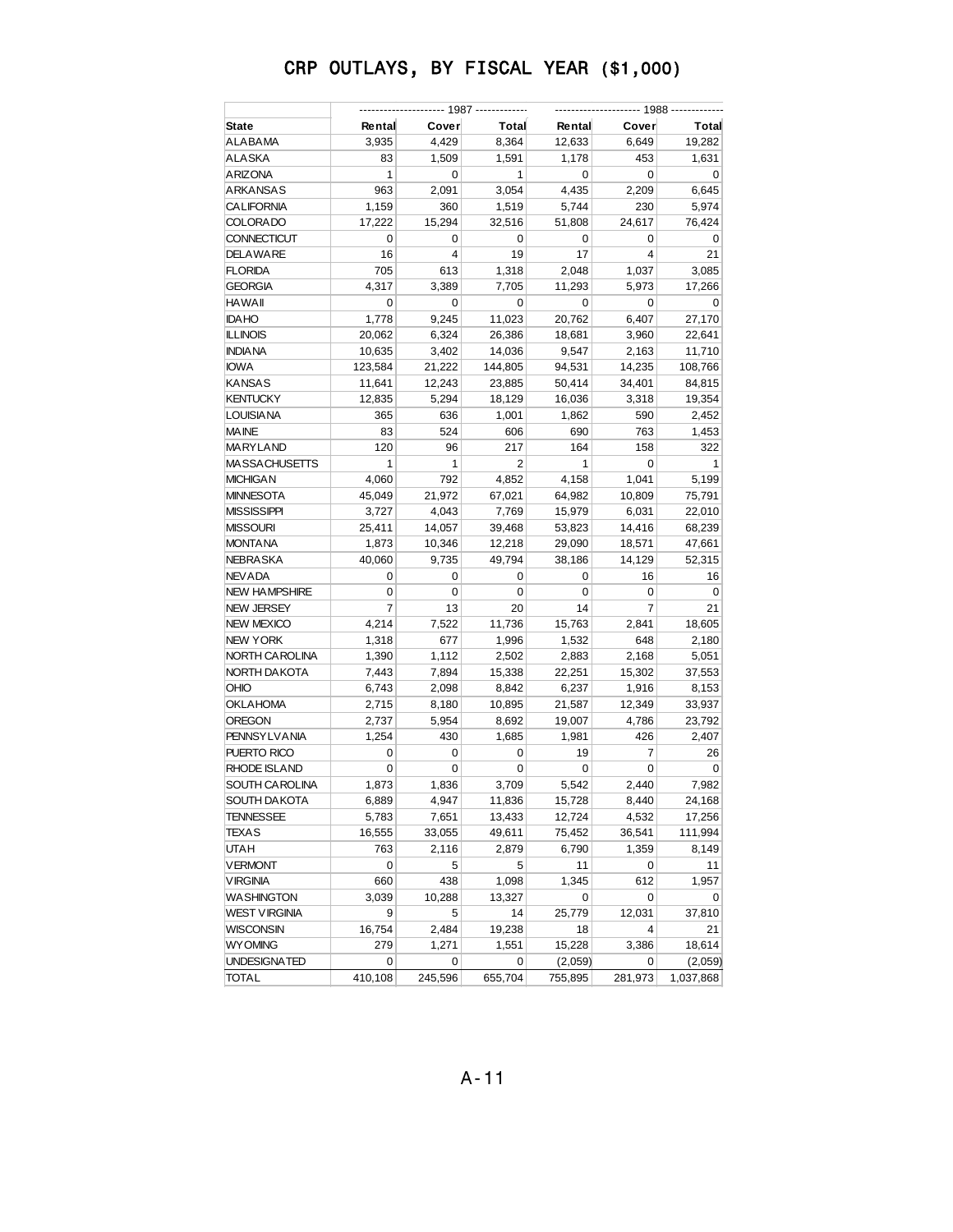|                                       |                        |                |                 | ---- 1990 ------- |                |               |                 |  |
|---------------------------------------|------------------------|----------------|-----------------|-------------------|----------------|---------------|-----------------|--|
| <b>State</b>                          | Rental                 | Cover          | Total           | Rental            | Cover          | <b>H/G 1/</b> | Total           |  |
| ALABAMA                               | 17,290                 | 4,223          | 21,512          | 20,471            | 2,219          | 0             | 22,690          |  |
| ALASKA                                | 367                    | 127            | 495             | 912               | 0              | 0             | 912             |  |
| <b>ARIZONA</b>                        | (5)                    | 0              | (5)             | 8                 | 0              | 0             | 8               |  |
| <b>ARKANSAS</b>                       | 6,874                  | 2,099          | 8,973           | 8,944             | 1,838          | 0             | 10,782          |  |
| <b>CALIFORNIA</b>                     | 7,334                  | 178            | 7,512           | 8,395             | 76             | 0             | 8,470           |  |
| <b>COLORADO</b>                       | 64,419                 | 12,539         | 76,958          | 70,422            | 5,304          | 0             | 75,727          |  |
| <b>CONNECTICUT</b>                    | 0                      | 0              | 0               | $\mathbf 0$       | 0              | 0             | 0               |  |
| <b>DELAWARE</b>                       | 20                     | 22             | 42              | 48                | 6              | 0             | 54              |  |
| <b>FLORIDA</b>                        | 3,582                  | 997            | 4,579           | 4,490             | 633            | 0             | 5,123           |  |
| <b>GEORGIA</b>                        | 16,973                 | 5,857          | 22,831          | 21,910            | 3,089          | 0             | 24,999          |  |
| <b>HAWAII</b>                         | 0                      | 0              | 0               | 14                | 0              | 0             | 14              |  |
| <b>IDAHO</b>                          | 28,589                 | 2,284          | 30,873          | 32,579            | 2,402          | 0             | 34,981          |  |
| <b>ILLINOIS</b>                       | 25,748                 | 4,579          | 30,327          | 37,021            | 4,713          | (0)           | 41,734          |  |
| <b>INDIANA</b>                        | 13,706                 | 2,453          | 16,159          | 21,562            | 2,596          | (0)           | 24,157          |  |
| <b>IOWA</b>                           | 110,040                | 8,246          | 118,287         | 133,894           | 6,613          | (33)          | 140,474         |  |
| <b>KANSAS</b>                         | 104,732                | 30,005         | 134,738         | 126,402           | 15,290         | (1)           | 141,691         |  |
| <b>KENTUCKY</b>                       | 20,385                 | 1,185          | 21,570          | 23,009            | 694            | 0             | 23,703          |  |
| <b>LOUISIANA</b>                      | 3,376                  | 790            | 4,166           | 4,497             | 694            | 0             | 5,191           |  |
| <b>MAINE</b>                          | 1,330                  | 311            | 1,641           | 1,619             | 55             | 0             | 1,674           |  |
| MARYLAND                              | 361                    | 297            | 658             | 745               | 273            | 0             | 1,018           |  |
| <b>MASSACHUSETTS</b>                  | $\mathbf{1}$           | 0              | 1               | $\mathbf{1}$      | 0              | 0             | $\mathbf{1}$    |  |
| <b>MICHIGAN</b>                       | 7,149                  | 928            | 8,076           | 9,711             | 721            | 0             | 10,432          |  |
| <b>MINNESOTA</b>                      | 78,068                 | 6,442          | 84,510          | 88,779            | 3,948          | (4)           | 92,723          |  |
| <b>MISSISSIPPI</b>                    | 22,088                 | 2,456          |                 |                   | 2,649          | (1)           |                 |  |
| <b>MISSOURI</b>                       |                        | 5,837          | 24,544          | 26,315            | 4,129          |               | 28,964          |  |
|                                       | 77,294                 |                | 83,131          | 87,722            |                | (3)           | 91,848          |  |
| <b>MONTANA</b>                        | 68,299                 | 13,198         | 81,497          | 87,834            | 7,594          | (69)          | 95,359          |  |
| <b>NEBRASKA</b><br><b>NEVADA</b>      | 54,075<br>121          | 7,055<br>8     | 61,130<br>129   | 63,734<br>34      | 4,032<br>28    | (3)<br>0      | 67,764<br>62    |  |
| <b>NEW HAMPSHIRE</b>                  | 0                      | 0              |                 | $\mathbf 0$       |                | 0             |                 |  |
| <b>NEW JERSEY</b>                     | 17                     | 3              | 0<br>20         | 24                | 0<br>8         | 0             | 0<br>32         |  |
| <b>NEW MEXICO</b>                     | 17,461                 | 1,456          |                 |                   | 463            | 0             |                 |  |
| <b>NEW YORK</b>                       | 2,182                  | 303            | 18,917<br>2,485 | 18,075<br>2,695   | 309            |               | 18,537<br>3,004 |  |
|                                       |                        |                |                 |                   |                | (0)<br>0      |                 |  |
| NORTH CAROLINA                        | 4,517                  | 1,244          | 5,761           | 5,497             | 734            |               | 6,231           |  |
| NORTH DAKOTA<br>OHIO                  | 59,310                 | 9,632          | 68,942          | 85,070            | 8,077          | (74)          | 93,073          |  |
|                                       | 8,358                  | 1,603<br>5,356 | 9,961           | 12,676            | 2,084          | 0             | 14,760          |  |
| <b>OKLAHOMA</b>                       | 37,090                 |                | 42,445          | 43,257            | 3,008          | 0             | 46,265          |  |
| <b>OREGON</b>                         | 23,984                 | 1,935          | 25,919          | 24,546            | 1,354          | (0)           | 25,900          |  |
| <b>PENNSYLVANIA</b>                   | 3,330                  | 356            | 3,687           | 4,691             | 266            | 0             | 4,956           |  |
| PUERTO RICO                           | 21                     | 3              | 24              | 27                | 3              | 0             | 31              |  |
| RHODE ISLAND                          | 0                      | 0              | 0               | 0                 | 0              | 0             | 0               |  |
| <b>SOUTH CAROLINA</b>                 | 7,927                  | 1,941          | 9,868           | 9,866             | 1,016          | 0             | 10,882          |  |
| SOUTH DAKOTA                          | 33,540                 | 8,555          | 42,095          | 50,705            | 8,668          | (26)          | 59,346          |  |
| <b>TENNESSEE</b>                      | 17,182                 | 2,819          | 20,001          | 20,069            | 1,657          | 0             | 21,726          |  |
| <b>TEXAS</b>                          | 117,692                | 22,225         | 139,917         | 139,520           | 13,722         | (2)           | 153,240         |  |
| <b>UTAH</b>                           | 8,559                  | 563            | 9,121           | 8,620             | 308            | 0             | 8,928           |  |
| <b>VERMONT</b>                        | 11                     | 0              | 11              | 11                | $\overline{2}$ | 0             | 13              |  |
| <b>VIRGINIA</b>                       | 2,377                  | 476            | 2,853           | 3,189             | 421            | 0             | 3,610           |  |
| <b>WASHINGTON</b>                     | 41,120                 | 6,665          | 47,786          | 44,363            | 3,930          | (3)           | 48,291          |  |
| <b>WEST VIRGINIA</b>                  | 26                     | 4              | 30              | 28                | 0              | 0             | 29              |  |
| <b>WISCONSIN</b>                      | 23,744                 | 2,954          | 26,697          | 30,939            | 2,803          | (17)          | 33,725          |  |
| <b>WYOMING</b>                        | 7,951                  | 961            | 8,912           | 8,673             | 562            | 0             | 9,235           |  |
| UNDESIGNATED                          | (61)                   | 88             | 28              | (3,629)           | (859)          | 0             | (4, 488)        |  |
| <b>TOTAL</b>                          | $\overline{1,}148,557$ | 181,255        | 1,329,813       | 1,389,985         | 118,131        | (237)         | 1,507,879       |  |
| 1/ Haying/grazing payment reductions. |                        |                |                 |                   |                |               |                 |  |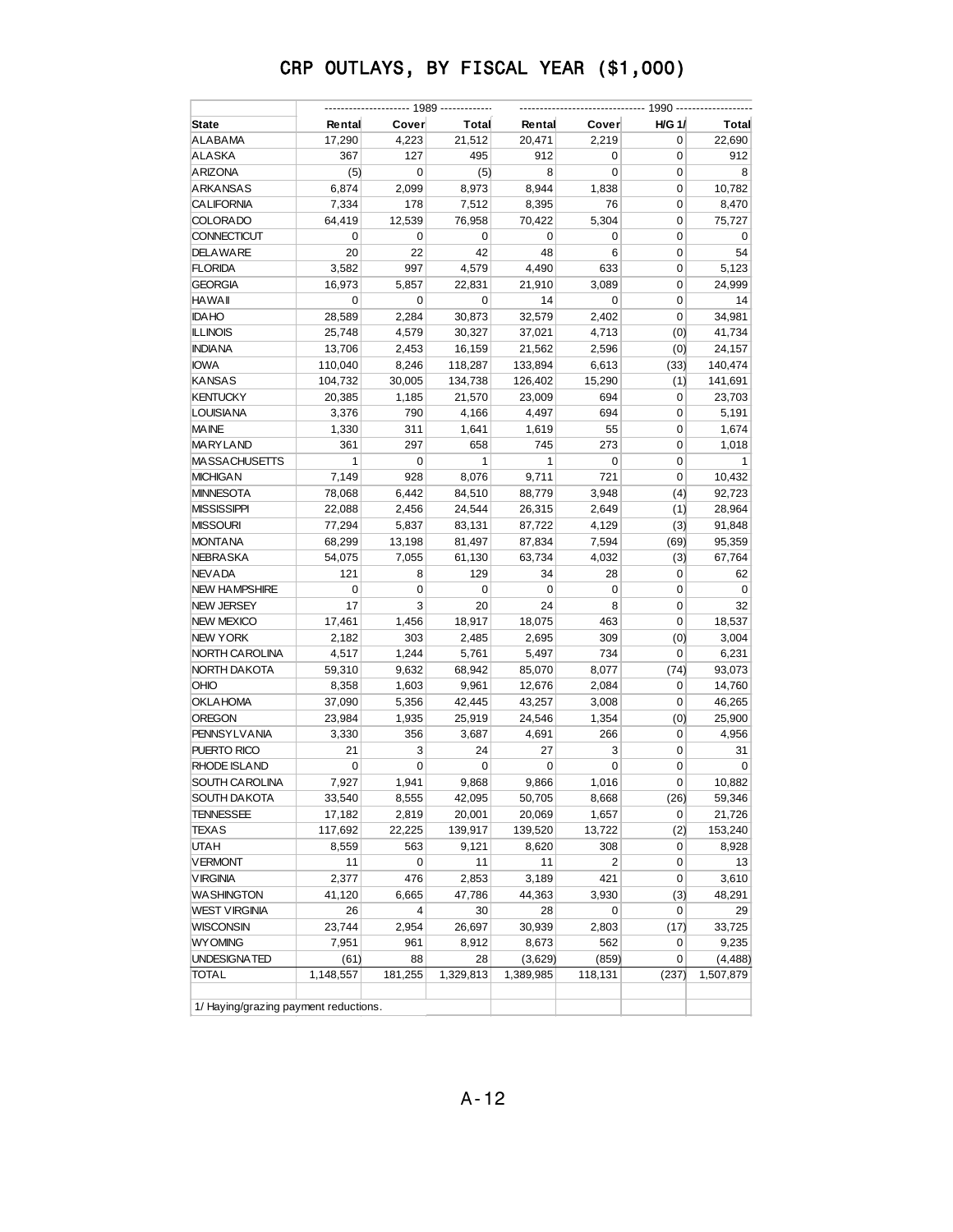| <b>State</b>                          | Rental       | Cover          | $H/G$ 1/    | Total          | Rental       | Cover       | H/G 1/      | Total        |
|---------------------------------------|--------------|----------------|-------------|----------------|--------------|-------------|-------------|--------------|
| ALABAMA                               | 21,180       | 630            | 0           | 21,810         | 21,927       | 1,456       | 0           | 23,383       |
| <b>ALASKA</b>                         | 906          | 85             | $\mathbf 0$ | 990            | 938          | 0           | 0           | 938          |
| <b>ARIZONA</b>                        | $\mathbf{1}$ | $\mathbf{1}$   | $\mathbf 0$ | $\overline{2}$ | $\mathbf{1}$ | $\mathbf 0$ | 0           | $\mathbf{1}$ |
| <b>ARKANSAS</b>                       | 10,433       | 726            | 0           | 11,160         | 10,827       | 997         | 0           | 11,824       |
| <b>CALIFORNIA</b>                     | 8,175        | 162            | 0           | 8,337          | 8,416        | (22)        | 0           | 8,394        |
| <b>COLORADO</b>                       | 77,698       | 1,954          | (3)         | 79,649         | 77,868       | 768         | (0)         | 78,636       |
| <b>CONNECTICUT</b>                    | 0            | 0              | 0           | 0              | 0            | 0           | 0           | 0            |
| <b>DELAWARE</b>                       | 60           | $\overline{4}$ | 0           | 63             | 60           | (0)         | 0           | 60           |
| <b>FLORIDA</b>                        | 4,941        | 17             | 0           | 4,958          | 5,026        | 181         | $\mathbf 0$ | 5,207        |
| <b>GEORGIA</b>                        | 24,679       | 396            | 0           | 25,075         | 24,989       | 966         | 0           | 25,955       |
| <b>HAWAII</b>                         | 0            | 0              | 0           | 0              | 61           | 0           | 0           | 61           |
| <b>IDAHO</b>                          | 34,088       | 1,028          | (1)         | 35,115         | 35,495       | 1,179       | (57)        | 36,618       |
| <b>ILLINOIS</b>                       | 45,908       | 1,305          | (1)         | 47,212         | 47,985       | 2,688       | (59)        | 50,613       |
| <b>INDIA NA</b>                       | 25,756       | 574            | $\mathbf 0$ | 26,330         | 26,782       | 1,246       | (1)         | 28,028       |
| <b>IOWA</b>                           | 157,978      | 1,458          | (3)         | 159,433        | 160,791      | 3,271       | (411)       | 163,652      |
| <b>KANSAS</b>                         | 148,307      | 6,779          | (1)         | 155,084        | 148,608      | 1,824       | (1)         | 150,431      |
| <b>KENTUCKY</b>                       | 23,740       | 222            | 0           | 23,962         | 24,132       | 313         | (2)         | 24,443       |
| <b>LOUISIANA</b>                      | 5,820        | 421            | 0           | 6,240          | 5,956        | 536         | 0           | 6,493        |
| <b>MAINE</b>                          | 1,697        | 6              | 0           | 1,703          | 1,725        | 38          | (8)         | 1,755        |
| <b>MARYLAND</b>                       | 1,086        | 73             | $\mathbf 0$ | 1,159          | 1,202        | 282         | 0           | 1,484        |
| <b>MASSACHUSETTS</b>                  | $\mathbf{1}$ | 0              | $\mathbf 0$ | $\mathbf{1}$   | $\mathbf{1}$ | 0           | $\mathbf 0$ | $\mathbf{1}$ |
| <b>MICHIGAN</b>                       | 11,371       | 291            | 0           | 11,662         | 12,516       | 862         | 0           | 13,377       |
| <b>MINNESOTA</b>                      | 96,363       | 1,159          | (1)         | 97,521         | 97,265       | 1,258       | (1)         | 98,522       |
| <b>MISSISSIPPI</b>                    | 29,777       | 940            | (1)         | 30,717         | 31,124       | 2,035       | 0           | 33,159       |
| <b>MISSOURI</b>                       | 92,885       | 1,895          | (4)         | 94,776         | 95,008       | 3,040       | (378)       | 97,670       |
| <b>MONTANA</b>                        | 100,013      | 1,953          | (213)       | 101,753        | 101,967      | 1,121       | (290)       | 102,798      |
| <b>NEBRA SKA</b>                      | 72,242       | 1,500          | (0)         | 73,742         | 72,841       | 1,238       | (6)         | 74,073       |
| <b>NEV ADA</b>                        | 108          | 9              | $\mathbf 0$ | 117            | 113          | 4           | 0           | 117          |
| <b>NEW HAMPSHIRE</b>                  | 0            | 0              | 0           | $\mathbf 0$    | 0            | 0           | 0           | 0            |
| <b>NEW JERSEY</b>                     | 31           | 0              | 0           | 32             | 34           | 0           | 0           | 34           |
| <b>NEW MEXICO</b>                     | 18,116       | 212            | (1)         | 18,327         | 18,067       | 166         | 0           | 18,234       |
| NEW YORK                              | 2,834        | 42             | 0           | 2,875          | 2,953        | 94          | $\mathbf 0$ | 3,047        |
| NORTH CAROLINA                        | 5,932        | 109            | 0           | 6,041          | 6,080        | 331         | (0)         | 6,411        |
| NORTH DAKOTA                          | 109,629      | 2,410          | (1,053)     | 110,985        | 110,394      | 1,422       | (1,823)     | 109,993      |
| <b>OHIO</b>                           | 16,522       | 839            | 0           | 17,361         | 17,866       | 1,609       | (1)         | 19,475       |
| <b>OKLAHOMA</b>                       | 48,055       | 1,356          | $\mathbf 0$ | 49,410         | 48,268       | 951         | (1)         | 49,218       |
| OREGON                                | 24,902       | 749            | (1)         | 25,651         | 25,125       | 397         | (14)        | 25,508       |
| <b>PENNSYLVANIA</b>                   | 5,453        | 83             | 0           | 5,536          | 5,582        | 84          | 0           | 5,666        |
| PUERTO RICO                           | 29           | 0              | $\mathbf 0$ | 29             | 29           | 0           | $\mathbf 0$ | 29           |
| RHODE ISLAND                          | $\mathbf 0$  | 0              | 0           | 0              | $\mathbf 0$  | 0           | 0           | $\mathbf 0$  |
| <b>SOUTH CAROLINA</b>                 | 10,822       | 143            | (1)         | 10,965         | 10,860       | 136         | 0           | 10,996       |
| SOUTH DAKOTA                          | 71,564       | 2,559          | (264)       | 73,860         | 71,852       | 1,004       | (505)       | 72,351       |
| TENNESSEE                             | 21,187       | 507            | 0           | 21,695         | 21,728       | 859         | (0)         | 22,587       |
| TEXAS                                 | 151,354      | 5,017          | (23)        | 156,349        | 152,926      | 3,494       | (6)         | 156,413      |
| <b>UTAH</b>                           | 9,197        | 184            | (0)         | 9,381          | 8,911        | 179         | (0)         | 9,090        |
| <b>VERMONT</b>                        | 12           | 0              | $\pmb{0}$   | 12             | 12           | 1           | 0           | 12           |
| <b>VIRGINIA</b>                       | 3,695        | 61             | (0)         | 3,755          | 3,747        | 96          | 0           | 3,842        |
| <b>WASHINGTON</b>                     | 48,275       | 1,707          | 0           | 49,982         | 48,668       | 1,423       | (45)        | 50,046       |
| <b>WEST VIRGINIA</b>                  | 29           | 0              | 0           | 29             | 29           | 0           | 0           | 29           |
| <b>WISCONSIN</b>                      | 38,889       | 770            | (1)         | 39,658         | 40,747       | 1,612       | (47)        | 42,312       |
| <b>WYOMING</b>                        | 9,641        | 257            | 0           | 9,897          | 9,668        | 194         | 0           | 9,863        |
| UNDESIGNATED                          | 278          | 299            | 0           | 577            | (553)        | (16)        | 0           | (569)        |
| <b>TOTAL</b>                          | 1,591,659    | 40,890         | (1, 572)    | 1,630,977      | 1,616,619    | 39,316      | (3,656)     | 1,652,279    |
| 1/ Haying/grazing payment reductions. |              |                |             |                |              |             |             |              |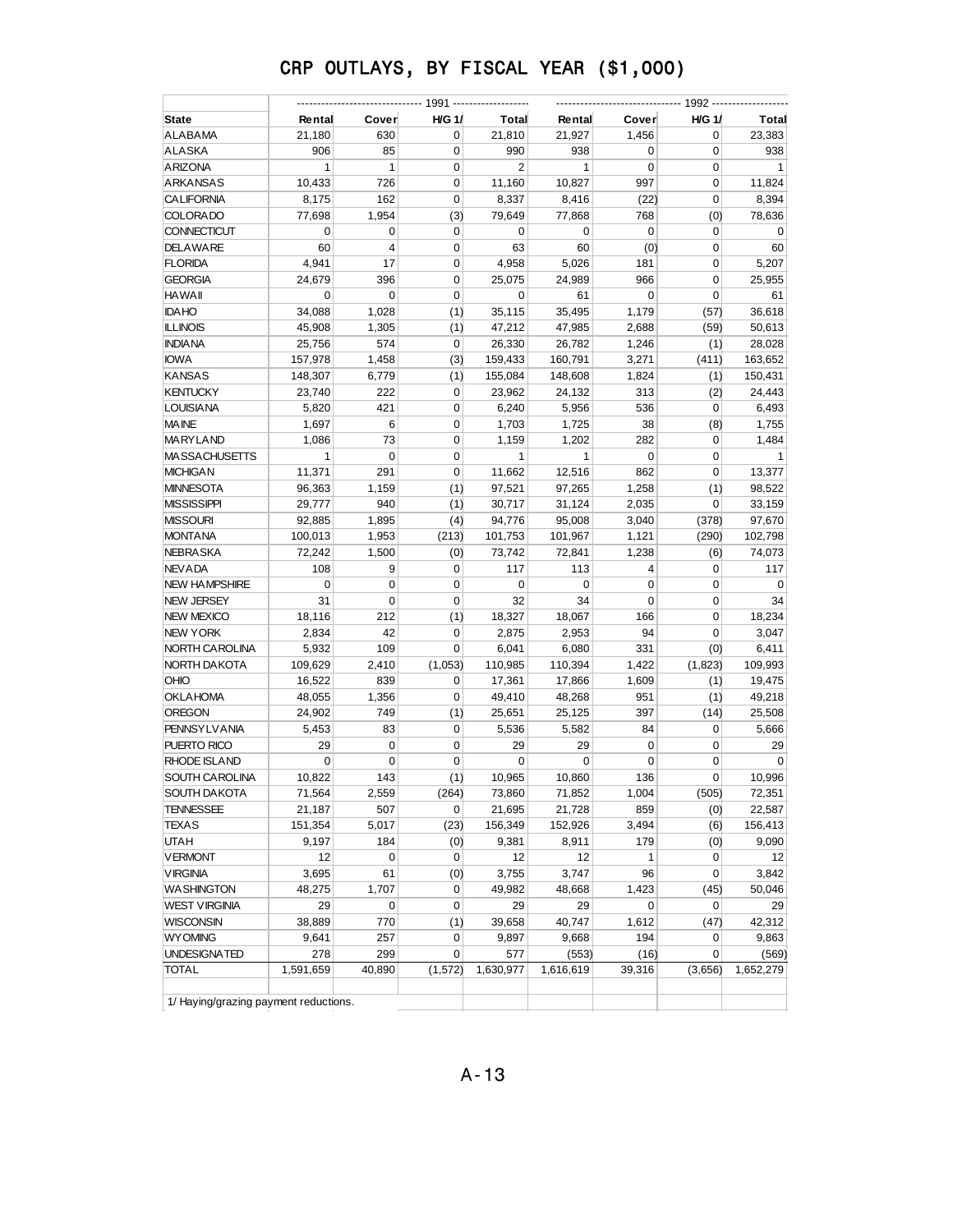| State                                 | Rental          | Cover          | <b>H/G 1/</b> | Total           | Rental          | Cover       | <b>H/G 1/</b> | Total           |  |
|---------------------------------------|-----------------|----------------|---------------|-----------------|-----------------|-------------|---------------|-----------------|--|
| ALABAMA                               | 22,481          | 848            | (1)           | 23,328          | 23,508          | 393         | (6)           | 23,896          |  |
| ALASKA                                | 894             | 0              | (0)           | 893             | 937             | 0           | (1)           | 936             |  |
| <b>ARIZONA</b>                        | $\mathbf{1}$    | 0              | $\mathbf 0$   | $\mathbf{1}$    | $\mathbf{1}$    | $\mathbf 0$ | $\mathbf 0$   | $\mathbf{1}$    |  |
| ARKANSAS                              | 11,367          | 757            | (2)           | 12,123          | 11,936          | 359         | (0)           | 12,295          |  |
| CALIFORNIA                            | 8,728           | (26)           | 0             | 8,701           | 8,631           | 34          | $\mathbf 0$   | 8,665           |  |
| <b>COLORADO</b>                       | 78,360          | 545            | (25)          | 78,880          | 78,990          | 444         | (4)           | 79,430          |  |
| CONNECTICUT                           | 0               | 0              | 0             | 0               | 0               | 0           | $\mathbf 0$   | 0               |  |
| DELAWARE                              | 60              | $\mathbf 0$    | 0             | 60              | 61              | 0           | 0             | 61              |  |
| <b>FLORIDA</b>                        | 5,165           | 223            | 0             | 5,388           | 5,388           | 10          | $\mathbf 0$   | 5,398           |  |
| GEORGIA                               | 25,646          | 668            | (1)           | 26,313          | 26,239          | 97          | (5)           | 26,330          |  |
| HAWAII                                | 54              | $\mathbf 0$    | 0             | 54              | 7               | 0           | 0             | 7               |  |
| <b>IDAHO</b>                          | 37,026          | 947            | (300)         | 37,672          | 38,372          | 446         | (13)          | 38,806          |  |
| <b>ILLINOIS</b>                       | 53,906          | 2,357          | (551)         | 55,712          | 60,416          | 1,056       | (116)         | 61,356          |  |
| <b>INDIANA</b>                        | 29,944          | 1,602          | (2)           | 31,544          | 33,259          | 448         | (1)           | 33,706          |  |
| <b>IOWA</b>                           | 169,593         | 2,688          | (4, 552)      | 167,730         | 180,767         | 1,499       | (3,315)       | 178,951         |  |
| <b>KANSAS</b>                         | 150,786         | 1,156          | (54)          | 151,888         | 151,676         | 661         | (242)         | 152,096         |  |
| <b>KENTUCKY</b>                       | 24,800          | 383            | (2)           | 25,181          | 25,816          | 77          | (29)          | 25,864          |  |
| LOUISIANA                             | 6,128           | 266            | 0             | 6,393           | 6,347           | 57          | 0             | 6,404           |  |
| <b>MAINE</b>                          | 1,751           | 0              | (40)          | 1,711           | 1,757           | 1           | 0             | 1,758           |  |
| MARYLAND                              | 1,332           | 110            | 0             | 1,442           | 1,407           | 45          | 0             | 1,452           |  |
| <b>MASSACHUSETTS</b>                  | $\mathbf{1}$    | 0              | 0             | $\mathbf{1}$    | $\mathbf{1}$    | 0           | $\mathbf 0$   | $\mathbf{1}$    |  |
| <b>MICHIGAN</b>                       | 15,079          | 1,185          | 0             | 16,264          | 19,565          | 265         | (1)           | 19,829          |  |
| <b>MINNESOTA</b>                      | 99,829          | 1,047          | (79)          | 100,797         | 101,144         | 484         | (497)         | 101,131         |  |
| <b>MISSISSIPPI</b>                    | 32,877          | 1,556          | (2)           | 34,431          | 34,816          | 304         | (2)           | 35,118          |  |
| <b>MISSOURI</b>                       | 100,233         | 2,373          | (1, 121)      | 101,485         | 107,057         | 1,771       | (834)         | 107,993         |  |
| <b>MONTANA</b>                        | 103,512         | 740            | (1,836)       | 102,416         | 104,434         | 193         | (12)          | 104,615         |  |
| <b>NEBRA SKA</b>                      | 75,390          | 1,104          | (43)          | 76,451          | 76,668          | 418         | (502)         | 76,584          |  |
| <b>NEVADA</b>                         | 126             | 0              | 0             | 126             | 100             | 0           | 0             | 100             |  |
| <b>NEW HAMPSHIRE</b>                  | 0               | 0              | 0             | 0               | 0               | 0           | 0             | 0               |  |
| <b>NEW JERSEY</b>                     | 34              | 5              | 0             | 38              | 36              | $\mathbf 0$ | 0             | 36              |  |
| <b>NEW MEXICO</b>                     | 18,168          | 73             | 0             | 18,241          | 18,237          | 86          | $\mathbf 0$   | 18,324          |  |
| NEW YORK                              | 3,099           | 70             | 0             | 3,169           | 3,241           | 52          | $\mathbf 0$   | 3,293           |  |
| NORTH CAROLINA                        | 6,309           | 198            | (0)           | 6,506           | 6,499           | 46          | (8)           | 6,538           |  |
| NORTH DAKOTA                          | 111,056         | 745            | (7, 334)      | 104,467         | 111,311         | 264         | (4,209)       | 107,366         |  |
| OHIO                                  | 21,667          | 2,048          | (4)           | 23,711          | 25,829          | 525         | (0)           | 26,353          |  |
| <b>OKLAHOMA</b>                       | 49,187          | 470            | (1)           | 49,656          | 49,565          | 189         | (106)         | 49,648          |  |
| OREGON                                | 25,488          | 314            | (110)         | 25,693          | 25,617          | 169         | (0)           | 25,785          |  |
| <b>PENNSYLVANIA</b>                   | 5,795           | 32             | 0             | 5,827           | 5,930           | 20          | (0)           | 5,949           |  |
| PUERTO RICO                           | 29              | $\overline{2}$ | 0             | 31              | 29              | 0           | $\mathbf 0$   | 29              |  |
| <b>RHODE ISLAND</b>                   | $\mathbf 0$     | $\mathbf 0$    | 0             | 0               | $\mathbf 0$     | 0           | 0             | $\mathbf 0$     |  |
| SOUTH CAROLINA                        | 11,030          | 238            | (2)           | 11,266          | 11,261          | 78          | (10)          | 11,329          |  |
| SOUTH DAKOTA                          | 72,205          | 606            | (4, 289)      | 68,522          | 72,634          | 325         | (2, 305)      | 70,654          |  |
| TENNESSEE                             | 22,593          | 815            | (6)           | 23,402          | 23,308          | 215         | (16)          | 23,507          |  |
| <b>TEXAS</b>                          | 156,265         | 2,754          | (15)          | 159,003         | 160,251         | 1,076       | (185)         | 161,142         |  |
| UTAH                                  | 9,031           | 97             | (33)          | 9,096           | 8,950           | 106         | (3)           | 9,054           |  |
| <b>VERMONT</b>                        | 12              | 0              | 0             | 12              | 12              | 0           | $\mathbf 0$   | 12              |  |
| <b>VIRGINIA</b>                       |                 | 48             |               |                 |                 | 34          |               |                 |  |
| <b>WASHINGTON</b>                     | 3,823<br>50,665 | 1,406          | (4)<br>(64)   | 3,867<br>52,006 | 3,918<br>52,226 | 697         | (1)<br>(18)   | 3,951<br>52,905 |  |
| WEST VIRGINIA                         | 29              | $\mathbf 0$    | 0             | 29              | 29              | 0           | 0             | 29              |  |
|                                       | 43,877          |                |               |                 | 47,219          |             |               | 47,172          |  |
| WISCONSIN                             |                 | 1,420          | (2,629)       | 42,668          |                 | 912         | (959)         |                 |  |
| <b>WYOMING</b>                        | 9,684           | 147            | (5)           | 9,826           | 9,682           | 40          | (3)           | 9,719           |  |
| UNDESIGNATED                          | (16)            | 57             | 0             | 40<br>1,684,064 | 10              | (0)         | 0             | 10              |  |
| <b>TOTAL</b>                          | 1,675,097       | 32,075         | (23, 108)     |                 | 1,735,094       | 13,898      | (13, 404)     | 1,735,587       |  |
| 1/ Haying/grazing payment reductions. |                 |                |               |                 |                 |             |               |                 |  |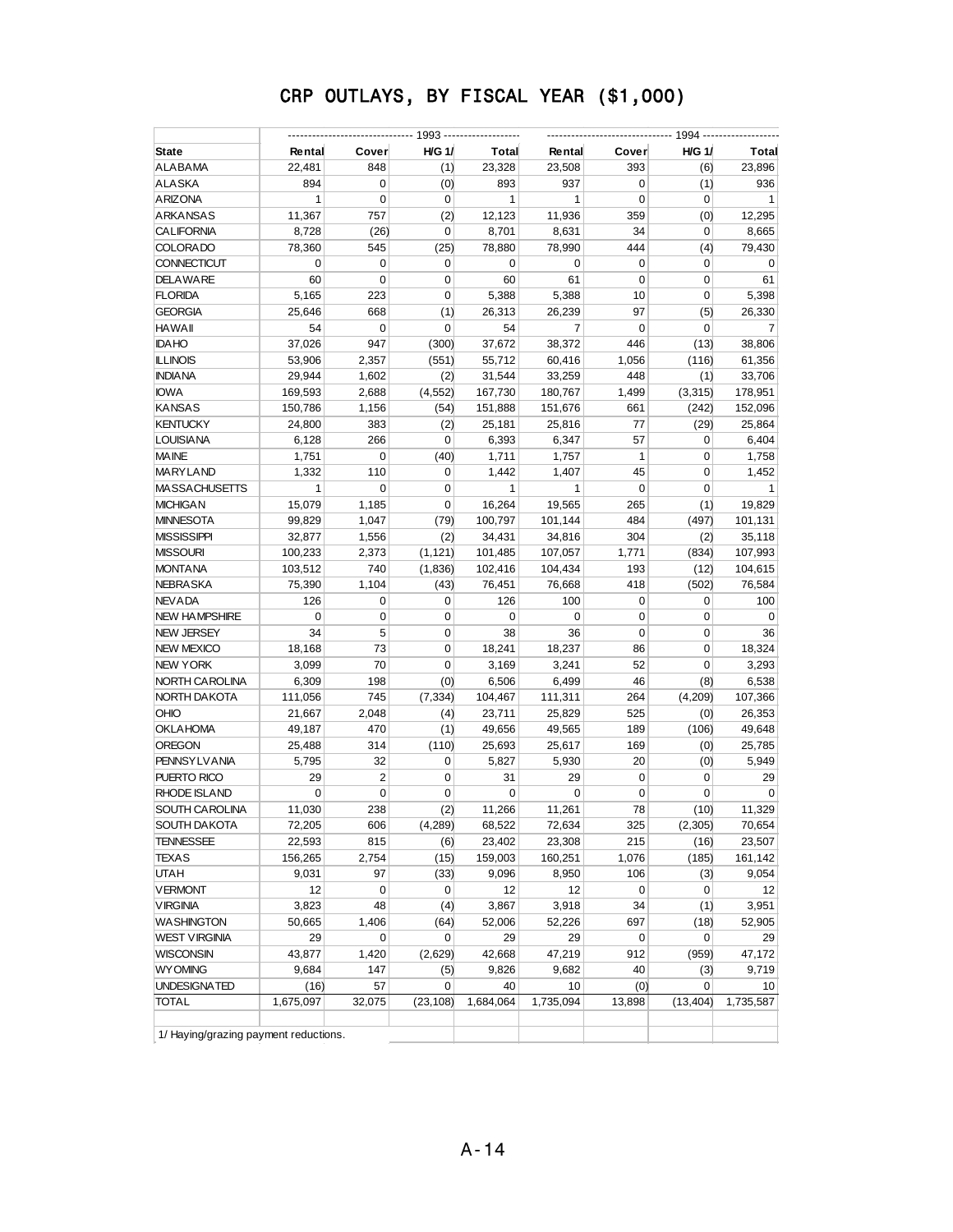| State                                 | Rental         | Cover          | <b>H/G 1/</b> | Total        | Rental       | Cover       | <b>H/G 1/</b> | Total        |
|---------------------------------------|----------------|----------------|---------------|--------------|--------------|-------------|---------------|--------------|
| ALABAMA                               | 23,511         | 38             | (2)           | 23,548       | 23,481       | (2)         | (39)          | 23,440       |
| ALASKA                                | 894            | (3)            | (0)           | 891          | 893          | 0           | (0)           | 893          |
| <b>ARIZONA</b>                        | $\mathbf{1}$   | $\mathbf 0$    | 0             | $\mathbf{1}$ | $\mathbf 0$  | 0           | (0)           | $\mathbf 0$  |
| <b>ARKANSAS</b>                       | 11,779         | 186            | 0             | 11,965       | 11,862       | 48          | (8)           | 11,902       |
| <b>CALIFORNIA</b>                     | 8,581          | 13             | $\mathbf 0$   | 8,594        | 8,645        | $\mathbf 0$ | (23)          | 8,621        |
| <b>COLORADO</b>                       | 79,064         | 56             | (141)         | 78,979       | 79,157       | 16          | (200)         | 78,973       |
| <b>CONNECTICUT</b>                    | 0              | $\mathbf 0$    | 0             | 0            | $\mathbf 0$  | 0           | 0             | 0            |
| <b>DELAWARE</b>                       | 61             | $\mathbf 0$    | 0             | 61           | 61           | 0           | 0             | 61           |
| <b>FLORIDA</b>                        | 5,355          | (1)            | (3)           | 5,351        | 5,375        | 51          | 0             | 5,426        |
| <b>GEORGIA</b>                        | 26,267         | 25             | 0             | 26,292       | 26,221       | 35          | (2)           | 26,254       |
| <b>HAWAII</b>                         | $\overline{7}$ | $\mathbf 0$    | 0             | 7            | 7            | 0           | 0             | 7            |
| <b>IDAHO</b>                          | 38,362         | 43             | (41)          | 38,365       | 38,359       | 11          | (47)          | 38,324       |
| <b>ILLINOIS</b>                       | 60,402         | 287            | (1)           | 60,688       | 59,644       | 70          | (158)         | 59,555       |
| <b>INDIANA</b>                        | 33,319         | 179            | (1)           | 33,496       | 33,081       | 27          | (7)           | 33,101       |
| <b>IOWA</b>                           | 180,519        | 395            | (13)          | 180,901      | 178,911      | 67          | (816)         | 178,162      |
| <b>KANSAS</b>                         | 151,948        | 156            | (73)          | 152,031      | 152,118      | 55          | (364)         | 151,809      |
| <b>KENTUCKY</b>                       | 25,864         | $\overline{2}$ | (17)          | 25,848       | 25,391       | (2)         | (72)          | 25,317       |
| LOUISIANA                             | 6,339          | 55             | 0             | 6,394        | 6,315        | 39          | (0)           | 6,354        |
| <b>MAINE</b>                          | 1,769          | $\pmb{0}$      | 0             | 1,769        | 1,745        | 0           | (6)           | 1,739        |
| MARYLAND                              | 1,398          | 7              | 0             | 1,405        | 1,366        | (0)         | 0             | 1,366        |
| <b>MASSACHUSETTS</b>                  | $\mathbf{1}$   | $\mathbf 0$    | $\mathbf 0$   | 1            | $\mathbf{1}$ | 0           | $\pmb{0}$     | $\mathbf{1}$ |
| <b>MICHIGAN</b>                       | 19,535         | 47             | (1)           | 19,581       | 18,830       | 13          | (3)           | 18,840       |
| MINNESOTA                             | 101,376        | 312            | (225)         | 101,463      | 100,934      | 77          | (465)         | 100,546      |
| MISSISSIPPI                           | 34,758         | 102            | (3)           | 34,858       | 34,001       | 71          | (13)          | 34,058       |
| <b>MISSOURI</b>                       | 106,763        | 349            | (55)          | 107,057      | 106,196      | 57          | (487)         | 105,766      |
| <b>MONTANA</b>                        | 104,351        | 34             | (7)           | 104,377      | 105,328      | 19          | (1,255)       | 104,092      |
| NEBRASKA                              | 76,680         | 110            | (365)         | 76,424       | 76,835       | 53          | (489)         | 76,399       |
| <b>NEVADA</b>                         | 113            | 0              | 0             | 113          | 113          | 0           | 0             | 113          |
| <b>NEW HAMPSHIRE</b>                  | $\mathbf 0$    | 0              | 0             | 0            | 0            | 0           | 0             | 0            |
| <b>NEW JERSEY</b>                     | 36             | 0              | 0             | 36           | 36           | 0           | 0             | 36           |
| <b>NEW MEXICO</b>                     | 18,197         | 6              | (14)          | 18,189       | 18,229       | (0)         | (128)         | 18,100       |
| <b>NEW YORK</b>                       | 3,257          | $\overline{4}$ | 0             | 3,260        | 3,166        | 1           | (1)           | 3,166        |
| NORTH CAROLINA                        | 6,441          | (6)            | (1)           | 6,434        | 6,436        | 37          | (2)           | 6,471        |
| NORTH DAKOTA                          | 111,401        | 60             | (380)         | 111,081      | 112,784      | 36          | (2,015)       | 110,805      |
| OHIO                                  | 25,706         | 52             | (2)           | 25,756       | 24,956       | 5           | (5)           | 24,957       |
| <b>OKLAHOMA</b>                       | 49,546         | 57             | (567)         | 49,037       | 49,706       | 37          | (508)         | 49,235       |
| <b>OREGON</b>                         | 25,559         | 30             | (28)          | 25,561       | 25,435       | 5           | (18)          | 25,423       |
| <b>PENNSYLVANIA</b>                   | 5,926          | 11             | 0             | 5,937        | 5,890        | 1           | (5)           | 5,886        |
| PUERTO RICO                           | 29             | $\mathbf 0$    | 0             | 29           | 29           | 0           | 0             | 29           |
| <b>RHODE ISLAND</b>                   | $\mathbf 0$    | 0              | 0             | $\mathbf 0$  | $\mathbf 0$  | 0           | 0             | $\mathbf 0$  |
| SOUTH CAROLINA                        | 11,227         | $\mathsf 3$    | (0)           | 11,229       | 11,206       | 41          | (0)           | 11,247       |
| SOUTH DAKOTA                          | 72,679         | 125            | (2, 315)      | 70,489       | 73,834       | 58          | (1, 413)      | 72,479       |
| TENNESSEE                             | 23,375         | (17)           | (7)           | 23,350       | 23,309       | (1)         | (157)         | 23,150       |
| <b>TEXAS</b>                          | 160,168        | 286            | (1,346)       | 159,108      | 159,819      | 67          | (1,519)       | 158,367      |
| <b>UTAH</b>                           | 8,980          | 36             | (23)          | 8,993        | 9,012        | 18          | (12)          | 9,017        |
| <b>VERMONT</b>                        | 12             | 0              | 0             | 12           | 12           | 0           | 0             | 12           |
| <b>VIRGINIA</b>                       | 3,898          | 0              | 0             | 3,898        | 3,882        | (1)         | (1)           | 3,880        |
| <b>WASHINGTON</b>                     | 52,186         | 183            | (91)          | 52,278       | 51,951       | 92          | (33)          | 52,009       |
| <b>WEST VIRGINIA</b>                  | 29             | 0              | 0             | 29           | 29           | 0           | 0             | 29           |
| <b>WISCONSIN</b>                      | 47,142         | 473            | (1)           | 47,614       | 46,876       | 107         | (41)          | 46,942       |
| <b>WYOMING</b>                        | 9,682          | 32             | (48)          | 9,666        | 9,798        | 43          | (28)          | 9,813        |
| UNDESIGNATED                          | (7)            | (0)            | 0             | (7)          | (112)        | (9)         | 0             | (121)        |
| <b>TOTAL</b>                          | 1,734,486      | 3,726          | (5,769)       | 1,732,442    | 1,731,149    | 1,243       | (10, 342)     | 1,722,049    |
|                                       |                |                |               |              |              |             |               |              |
| 1/ Haying/grazing payment reductions. |                |                |               |              |              |             |               |              |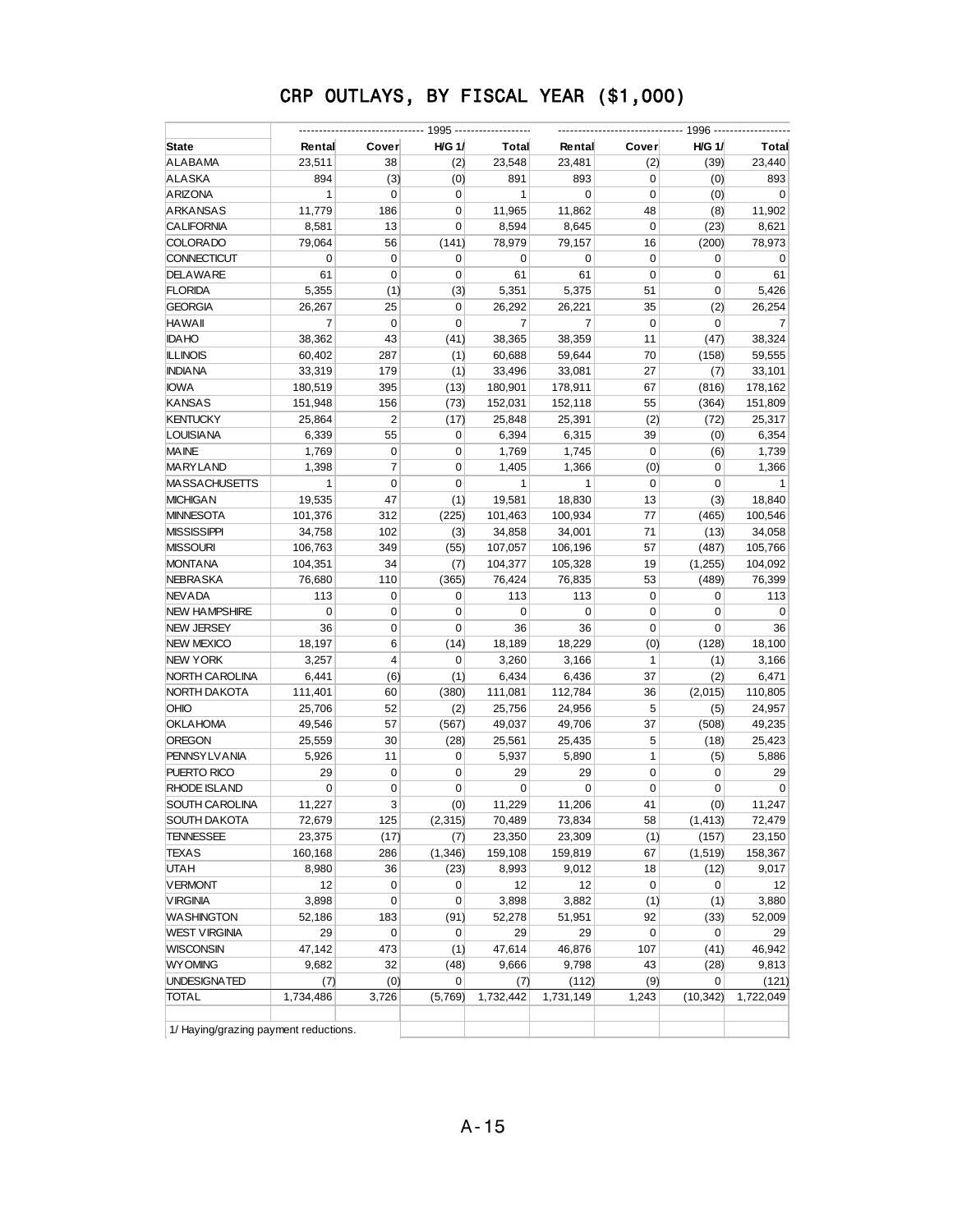| State                | Rental       | Cover          | <b>H/G 1/</b> | Total        | Rental       | Cover          | <b>H/G 1/</b> | Total          |
|----------------------|--------------|----------------|---------------|--------------|--------------|----------------|---------------|----------------|
| ALABAMA              | 23,107       | 122            | (115)         | 23,114       | 22,203       | 827            | (0)           | 23,030         |
| ALASKA               | 888          | 11             | 0             | 899          | 882          | 154            | (0)           | 1,036          |
| <b>ARIZONA</b>       | $\mathbf{1}$ | $\mathbf 0$    | 0             | $\mathbf{1}$ | $\mathbf{1}$ | $\mathbf 0$    | 0             | $\mathbf{1}$   |
| ARKANSAS             | 11,612       | 111            | (68)          | 11,655       | 11,185       | 244            | (1)           | 11,428         |
| <b>CALIFORNIA</b>    | 8,482        | $\mathbf 0$    | (81)          | 8,401        | 8,237        | 16             | $\mathbf 0$   | 8,253          |
| <b>COLORADO</b>      | 78,535       | 25             | (824)         | 77,736       | 77,106       | 4,318          | (112)         | 81,312         |
| <b>CONNECTICUT</b>   | $\mathbf 0$  | $\mathbf 0$    | 0             | 0            | 0            | $\overline{2}$ | 0             | $\overline{2}$ |
| <b>DELAWARE</b>      | 56           | $\mathbf 0$    | 0             | 56           | 54           | 115            | 0             | 169            |
| <b>FLORIDA</b>       | 5,168        | 12             | (1)           | 5,179        | 4,980        | 198            | (0)           | 5,178          |
| <b>GEORGIA</b>       | 26,152       | 136            | (2)           | 26,286       | 25,453       | 479            | (0)           | 25,932         |
| <b>HAWAII</b>        | $\mathbf 0$  | $\mathbf 0$    | $\mathbf 0$   | 0            | 0            | 0              | 0             | 0              |
| <b>IDAHO</b>         | 37,603       | 41             | (266)         | 37,378       | 35,753       | 1,975          | (28)          | 37,700         |
| <b>ILLINOIS</b>      | 60,494       | 1,061          | (789)         | 60,766       | 57,841       | 3,494          | (90)          | 61,245         |
| <b>INDIANA</b>       | 31,675       | 318            | (240)         | 31,753       | 28,683       | 2,152          | 0             | 30,835         |
| <b>IOWA</b>          | 171,079      | 892            | (5,361)       | 166,610      | 146,065      | 4,939          | (1, 186)      | 149,818        |
| <b>KANSAS</b>        | 151,072      | 299            | (1,799)       | 149,572      | 150,266      | 5,022          | (153)         | 155,135        |
| <b>KENTUCKY</b>      | 23,547       | $\mathbf 0$    | (423)         | 23,124       | 19,756       | 1,070          | (4)           | 20,822         |
| <b>LOUISIANA</b>     | 6,368        | 63             | (3)           | 6,428        | 6,151        | 1,036          | 0             | 7,187          |
| <b>MAINE</b>         | 16,068       | 110            | (8)           | 16,170       | 1,465        | 70             | 0             | 1,535          |
| MARYLAND             | 1,421        | $\overline{2}$ | (6)           | 1,417        | 1,391        | 655            | (1)           | 2,045          |
| <b>MASSACHUSETTS</b> | 6            | 81             | 0             | 87           | 6            | 0              | 0             | 6              |
| <b>MICHIGAN</b>      | 19,868       | $\mathbf 0$    | (143)         | 19,725       | 18,868       | 439            | (11)          | 19,296         |
| <b>MINNESOTA</b>     | 96,262       | 151            | (1,740)       | 94,673       | 84,449       | 5,017          | (715)         | 88,751         |
| MISSISSIPPI          | 34,976       | 406            | (90)          | 35,292       | 34,062       | 2,946          | (5)           | 37,003         |
| MISSOURI             | 107,403      | 418            | (2, 197)      | 105,624      | 102,426      | 4,575          | (317)         | 106,684        |
| MONTANA              | 103,638      | 668            | (4, 123)      | 100,183      | 100,065      | 8,703          | (2, 156)      | 106,612        |
| <b>NEBRA SKA</b>     | 75,737       | 301            | (2,731)       | 73,307       | 68,992       | 2,589          | (1,079)       | 70,502         |
| <b>NEVADA</b>        | 94           | 141            | 0             | 235          | 94           | 0              | 0             | 94             |
| <b>NEW HAMPSHIRE</b> | $\mathbf{1}$ | 0              | 0             | 1            | 3            | $\mathbf{1}$   | 0             | $\overline{4}$ |
| NEW JERSEY           | 31           | $\mathbf 0$    | $\pmb{0}$     | 31           | 28           | 81             | 0             | 109            |
| <b>NEW MEXICO</b>    | 17,860       | 45             | (222)         | 17,683       | 17,552       | 3,064          | (27)          | 20,589         |
| NEW YORK             | 3,106        | 15             | (15)          | 3,106        | 2,869        | 140            | 0             | 3,009          |
| NORTH CAROLINA       | 6,290        | 24             | (14)          | 6,300        | 5,987        | 210            | 0             | 6,197          |
| NORTH DA KOTA        | 110,160      | 162            | (6, 841)      | 103,481      | 106,614      | 10,829         | (4, 534)      | 112,909        |
| OHIO                 | 25,078       | 207            | (117)         | 25,168       | 23,510       | 1,204          | (0)           | 24,714         |
| <b>OKLAHOMA</b>      | 48,963       | 78             | (1, 335)      | 47,706       | 47,998       | 3,909          | (240)         | 51,667         |
| OREGON               | 25,056       | $\pmb{0}$      | (116)         | 24,940       | 23,625       | 573            | (7)           | 24,191         |
| <b>PENNSYLVANIA</b>  | 5,853        | 39             | (47)          | 5,845        | 5,610        | 127            | (4)           | 5,733          |
| PUERTO RICO          | $\mathbf 0$  | 0              | 0             | $\mathbf 0$  | 0            | 0              | 0             | 0              |
| RHODE ISLAND         | $\mathbf 0$  | $\mathbf 0$    | $\mathbf 0$   | $\mathbf 0$  | 22           | 0              | 0             | 22             |
| SOUTH CAROLINA       | 11,238       | 58             | (7)           | 11,289       | 11,074       | 535            | 0             | 11,609         |
| SOUTH DAKOTA         | 71,356       | 367            | (4, 913)      | 66,810       | 69,184       | 8,022          | (1, 812)      | 75,394         |
| TENNESSEE            | 21,927       | 98             | (406)         | 21,619       | 19,407       | 363            | (9)           | 19,761         |
| TEXAS                | 157,866      | 443            | (2,659)       | 155,650      | 153,425      | 11,051         | (737)         | 163,739        |
| UTAH                 | 8,624        | $\pmb{0}$      | (70)          | 8,554        | 8,563        | 245            | (11)          | 8,797          |
| <b>VERMONT</b>       | 11           | $\mathbf 0$    | 0             | 11           | 6            | 11             | 0             | 17             |
| <b>VIRGINIA</b>      | 3,763        | 24             | (13)          | 3,774        | 3,662        | 179            | (1)           | 3,840          |
| <b>WA SHINGTON</b>   | 51,759       | 228            | (87)          | 51,900       | 51,046       | 1,228          | 0             | 52,274         |
| WEST VIRGINIA        | 28           | 0              | 0             | 28           | 21           | $\overline{2}$ | 0             | 23             |
| WISCONSIN            | 46,389       | 404            | (936)         | 45,857       | 43,910       | 2,438          | (11)          | 46,337         |
| <b>WYOMING</b>       | 9,681        | 0              | (184)         | 9,497        | 9,454        | 855            | (1)           | 10,308         |
| UNDESIGNATED         | $\mathbf 0$  | 0              | 0             | 0            | 0            | 0              | 0             | 0              |
| <b>TOTAL</b>         | 1,716,352    | 7,561          | (38, 992)     | 1,684,921    | 1,610,002    | 96,102         | (13, 250)     | 1,692,854      |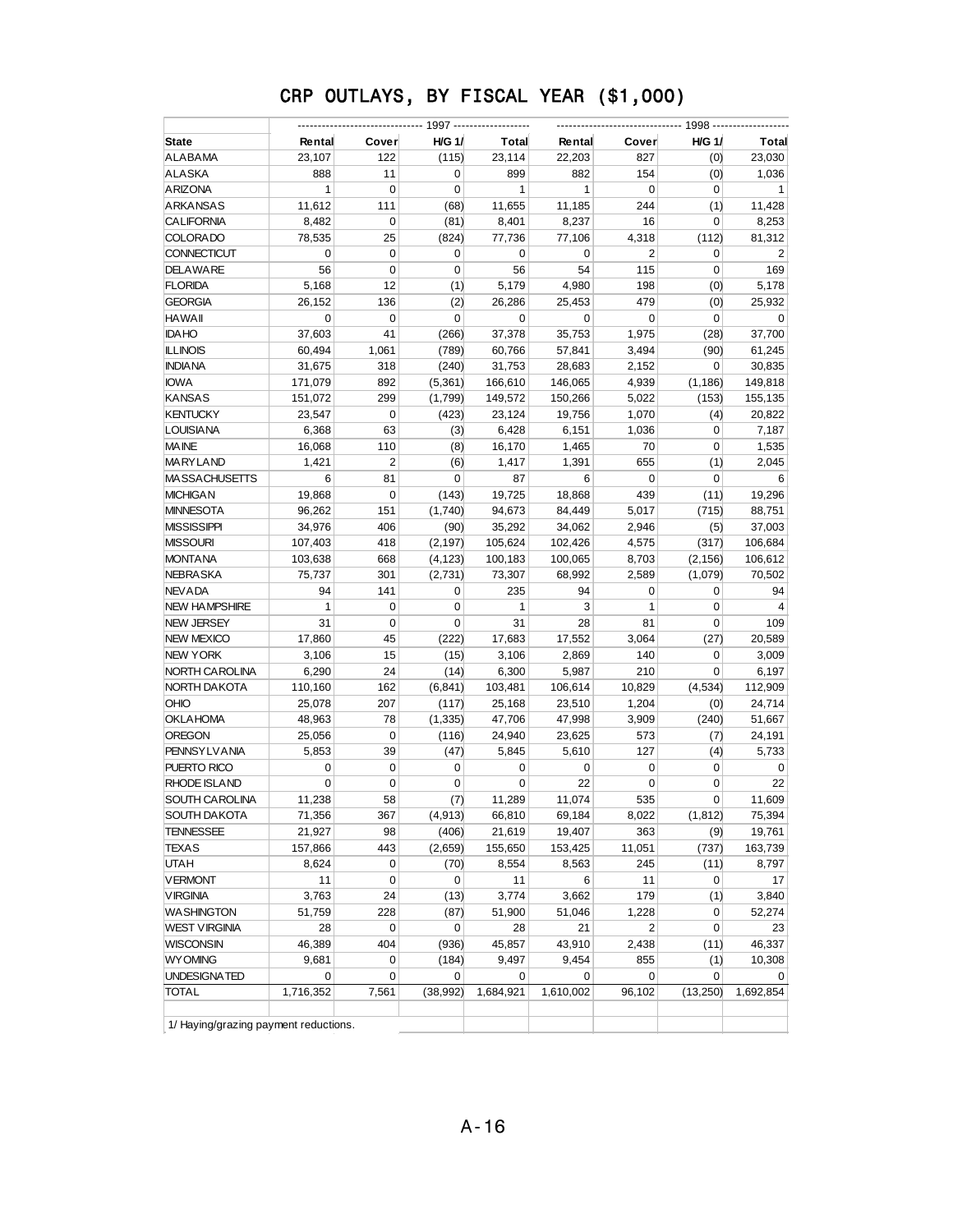|                       |                | ---- 1999 ------- |               |              |
|-----------------------|----------------|-------------------|---------------|--------------|
| State                 | Rental         | Cover             | <b>H/G 1/</b> | <b>Total</b> |
| ALABAMA               | 17,151         | 1,545             | (2)           | 18,694       |
| ALASKA                | 840            | 119               | (0)           | 959          |
| ARIZONA               | 0              | 0                 | 0             | 0            |
| ARKANSAS              | 7,906          | 308               | (0)           | 8,214        |
| <b>CALIFORNIA</b>     | 4,261          | 33                | 0             | 4,294        |
| <b>COLORADO</b>       | 56,049         | 6,090             | (1)           | 62,138       |
| CONNECTICUT           | 13             | 5                 | 0             | 18           |
| DELAWARE              | 99             | 78                | 0             | 177          |
| <b>FLORIDA</b>        | 3,507          | 85                | 0             | 3,592        |
| GEORGIA               | 14,044         | 604               | 0             | 14,648       |
| HAWAII                | 0              | 0                 | 0             | 0            |
| <b>IDAHO</b>          | 29,798         | 1,025             | (5)           | 30,818       |
| <b>ILLINOIS</b>       | 58,332         | 5,068             | (2)           | 63,398       |
| <b>INDIA NA</b>       | 25,623         | 2,744             | (1)           | 28,366       |
| <b>IOWA</b>           | 128,792        | 6,423             | (5)           | 135,210      |
| KANSAS                | 109,274        | 4,417             | (10)          | 113,681      |
| KENTUCKY              | 15,681         | 1,709             | (1)           | 17,389       |
| <b>LOUISIANA</b>      | 6,013          | 1,225             | 0             | 7,238        |
| MA INE                | 1,226          | 39                | 0             | 1,265        |
| MARYLAND              | 1,672          | 1,109             | 0             | 2,781        |
| <b>MASSACHUSETTS</b>  | 8              | 2                 | 0             | 10           |
| <b>MICHIGAN</b>       | 15,993         | 532               | (5)           | 16,520       |
| <b>MINNESOTA</b>      | 52,971         | 8,101             | (1)           | 61,071       |
| MISSISSIPPI           | 29,708         | 2,959             | (1)           | 32,666       |
| <b>MISSOURI</b>       | 86,396         | 6,225             | (2)           | 92,619       |
| <b>MONTANA</b>        | 93,208         | 11,508            | (388)         | 104,328      |
| NEBRA SKA             | 54,375         | 3,784             | (37)          | 58,122       |
| NEVADA                | 37             | 6                 | 0             | 43           |
| <b>NEW HAMPSHIRE</b>  | 9              | 2                 | 0             | 11           |
| NEW JERSEY            | 93             | 39                | 0             | 132          |
| <b>NEW MEXICO</b>     | 17,613         | 1,197             | (162)         | 18,648       |
| <b>NEW YORK</b>       | 2,186          | 190               | 0             |              |
| NORTH CA ROLINA       | 4,084          | 144               |               | 2,376        |
| NORTH DA KOTA         |                |                   | (0)           | 4,228        |
| OHIO                  | 113,040        | 7,821             | (182)<br>0    | 120,679      |
|                       | 23,955         | 2,050             | (293)         | 26,005       |
| OKLAHOMA              | 33,004         | 2,816             |               | 35,527       |
| OREGON                | 16,347         | 919               | (1)           | 17,265       |
| <b>PENNSYLVANIA</b>   | 4,045          | 90                | 0             | 4,135        |
| PUERTO RICO           | 26             | 12                | 0             | 38           |
| RHODE ISLAND          | 0              | 0                 | 0             | 0            |
| <b>SOUTH CAROLINA</b> | 7,263          | 608               | 0             | 7,871        |
| SOUTH DAKOTA          | 69,209         | 6,918             | (102)         | 76,025       |
| TENNESSEE             | 13,192         | 791               | (0)           | 13,983       |
| TEXAS                 | 120,819        | 13,408            | (1, 257)      | 132,970      |
| UTAH                  | 5,357          | 815               | 0             | 6,172        |
| <b>VERMONT</b>        | 10             | 0                 | 0             | 10           |
| <b>VIRGINIA</b>       | 2,569          | 318               | (0)           | 2,887        |
| <b>WASHINGTON</b>     | 31,838         | 6,858             | (1)           | 38,695       |
| WEST VIRGINIA         | 30             | 6                 | 0             | 36           |
| WISCONSIN             | 37,388         | 3,157             | (2)           | 40,543       |
| <b>WYOMING</b>        | 7,131          | 965               | (6)           | 8,090        |
| UNDESIGNATED          | 0<br>1,322,186 | 0                 | 0             | 0            |
| TOTAL                 |                | 114,867           | (2, 468)      | 1,434,585    |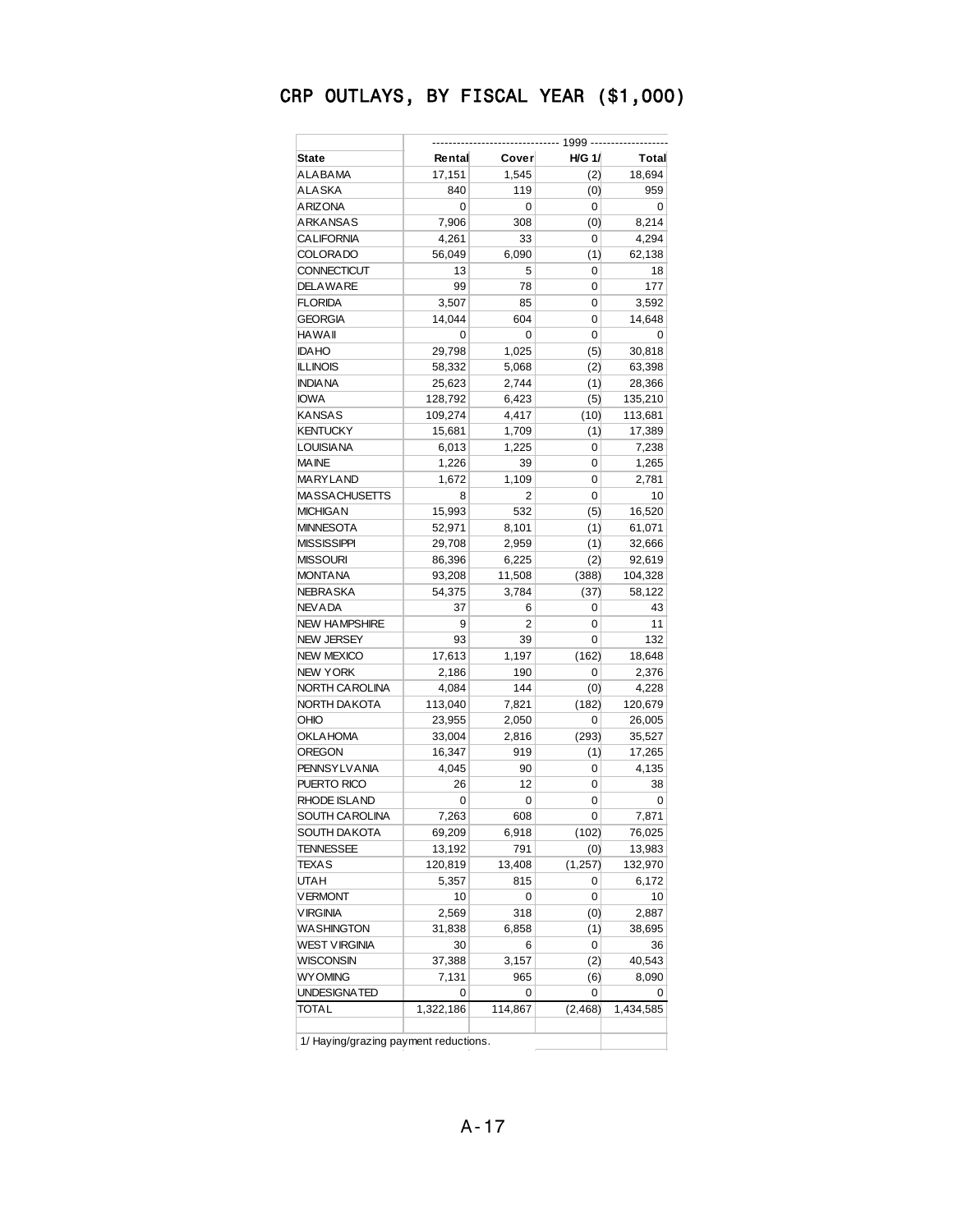| FY 2000                                    |                  |                          |                |                  |                  |                |                 |
|--------------------------------------------|------------------|--------------------------|----------------|------------------|------------------|----------------|-----------------|
|                                            |                  |                          | Signing        | Practice         |                  | Wetland        |                 |
| <b>State</b>                               | Rental           | Cover                    | Incentive      | <b>Incentive</b> | <b>H/G 1/</b>    | Incentive      | Total           |
| <b>ALABAMA</b>                             | 16.730           | 2,633                    | 190            | 9                | (3)              | 1              | 19,560          |
| <b>ALASKA</b>                              | 817              | 135                      | 0              | 0                | 0                | 0              | 952             |
| <b>ARIZONA</b>                             | 0                | 0                        | $\mathbf 0$    | 0                | $\mathbf 0$      | $\mathbf 0$    | $\mathbf 0$     |
| <b>ARKANSAS</b>                            | 6,291            | 486                      | 49             | 0                | $\mathbf 0$      | 29             | 6,856           |
| <b>CALIFORNIA</b>                          | 3,799            | 39                       | 34             | 0                | $\mathbf 0$      | $\mathbf 0$    | 3,872           |
| <b>COLORADO</b>                            | 60,549           | 6,369                    | 50             | 35               | (59)             | $\mathbf 0$    | 66,944          |
| <b>CONNECTICUT</b>                         | 15               | 7                        | $\mathbf 0$    | 0                | $\mathbf 0$      | $\mathbf 0$    | 21              |
| <b>DELAWARE</b>                            | 116              | 70                       | 6              | 5                | $\mathbf 0$      | $\mathbf 0$    | 196             |
| <b>FLORIDA</b>                             | 2,731            | 354                      | $\mathbf 0$    | 0                | $\mathbf 0$      | 0              | 3,085           |
| <b>GEORGIA</b>                             | 9,550            | 4,435                    | 1              | 1                | $\mathbf 0$      | $\mathbf 0$    | 13,987          |
| <b>HAWAII</b>                              | 0                | 2                        | $\mathbf 0$    | 0                | $\mathbf 0$      | $\mathbf 0$    | $\overline{2}$  |
| <b>IDAHO</b>                               | 28.690           | 1,547                    | 9              | 7                | (67)             | $\mathbf 0$    | 30,185          |
| <b>ILLINOIS</b>                            | 62,134           | 6,791                    | 1,823          | 216              | (1)              | 111            | 71,074          |
| <b>INDIANA</b>                             | 22,265           | 3,108                    | 574            | 481              | (0)              | 12             | 26,440          |
| <b>IOWA</b>                                | 134,900          | 8,127                    | 1,515          | 200              | (173)            | 30             | 144,599         |
| <b>KANSAS</b>                              | 101,491          | 4,890                    | 156            | 20               | (125)            | $\overline{2}$ | 106,434         |
| <b>KENTUCKY</b>                            | 16,687           | 1,534                    | 356            | 55               | (3)              | 0              | 18,630          |
| <b>LOUISIANA</b>                           | 5,942            | 1,734                    | 0              | 0                | 0                | 9              | 7,685           |
| <b>MAINE</b>                               | 1,176            | 59                       | 8              | 28               | $\mathbf 0$      | 0              | 1,270           |
| <b>MARYLAND</b>                            | 2,231            | 1,451                    | 208            | 57               | $\mathbf 0$      | 27             | 3,973           |
| <b>MASSACHUSETTS</b>                       | 9                | 0                        | $\mathbf 0$    | 0                | $\mathbf 0$      | $\mathbf 0$    | 9               |
| <b>MICHIGAN</b>                            | 15,687           | 619                      | 94             | 41               | $\mathbf 0$      | 5              | 16,446          |
| <b>MINNESOTA</b>                           | 62,543           | 11,618                   | 611            | 26               | (0)              | 29             | 74,828          |
| <b>MISSISSIPPI</b>                         | 28,696           | 3,103                    | 632            | 7                | (2)              | 0              | 32,438          |
| <b>MISSOURI</b>                            | 87,082           | 5,521                    | 211            | 21               | (215)            | 6              | 92,625          |
| <b>MONTANA</b>                             | 99,408           | 9,166                    | 17             | 1                | (553)            | 8              | 108,046         |
| <b>NEBRASKA</b>                            | 53,240           | 4,182                    | 106            | 17               | (309)            | 16             | 57,252          |
| <b>NEVADA</b><br><b>NEW HAMPSHIRE</b>      | 32<br>9          | 0<br>$\mathbf 0$         | 0              | 0                | 0                | 0              | 32              |
| <b>NEW JERSEY</b>                          | 100              | 41                       | 0<br>0         | 0<br>0           | 0<br>$\mathbf 0$ | 0<br>0         | 9<br>140        |
| <b>NEW MEXICO</b>                          |                  | 726                      | 0              | 0                |                  | 0              |                 |
| <b>NEW YORK</b>                            | 18,329           |                          |                | 5                | (48)             |                | 19,007          |
|                                            | 2,151            | 239                      | 96             |                  | 0                | 0              | 2,491           |
| NORTH CAROLINA<br>NORTH DAKOTA             | 3,567<br>104,763 | 671<br>5,719             | 26<br>40       | 6<br>33          | (0)<br>(48)      | 0<br>42        | 4,271           |
| OHIO                                       | 22,531           |                          | 318            | 300              |                  | 37             | 110,550         |
| <b>OKLAHOMA</b>                            | 32,362           | 2,133<br>2,784           | $\overline{4}$ | 0                | (7)              | 0              | 25,312          |
| <b>OREGON</b>                              |                  | 1,027                    | 114            | 5                | (1)              | 5              | 35,150          |
| <b>PENNSYLVANIA</b>                        | 17,369<br>3,270  | 97                       | $\mathbf 0$    | 0                | 0<br>(7)         | 0              | 18,521<br>3,361 |
| PUERTO RICO                                | 56               | 1                        | 0              | 0                | 0                | 0              | 57              |
| <b>RHODE ISLAND</b>                        | 0                | 0                        | $\mathbf 0$    | 0                | $\mathbf 0$      | 0              | $\mathbf 0$     |
| SOUTH CAROLINA                             | 6,346            | 1,019                    | 389            | 25               | $\mathbf 0$      | 0              | 7.779           |
| <b>SOUTH DAKOTA</b>                        | 60,663           | 6,708                    | 109            | 206              | (2)              | 20             | 67,703          |
| <b>TENNESSEE</b>                           | 11,752           | 718                      | 41             | 2                | (0)              | 0              | 12,513          |
| <b>TEXAS</b>                               | 128,157          | 14,320                   | 4              | 0                | (434)            | 0              | 142,047         |
| <b>UTAH</b>                                | 5,671            | 484                      | $\mathbf 0$    | 0                | (5)              | 0              | 6,150           |
| <b>VERMONT</b>                             | 12               | 10                       | 18             | 0                | 0                | 0              | 40              |
|                                            |                  |                          |                |                  |                  |                | 2,244           |
| V IRGINIA<br><b>WASHINGTON</b>             | 2,024<br>45,515  | 178<br>14,061            | 43<br>595      | 0<br>3           | (1)              | 0<br>0         | 60,172          |
| <b>WEST VIRGINIA</b>                       | 30               | $\mathbf{1}$             | 2              | 0                | (3)<br>0         | 0              | 32              |
| <b>WISCONSIN</b>                           | 38,517           | 3,006                    | 121            | 29               | (3)              | 60             | 41,730          |
| <b>WYOMING</b>                             | 7,607            | 606                      | 57             | 0                | (1)              | 0              | 8,268           |
| UNDESIGNATED                               | 0                | 0                        | 0              | 0                | 0                | 0              | $\overline{0}$  |
| <b>TOTAL</b>                               | 1,333,611        | 132,528                  | 8,629          | 1,841            | (2,070)          | 452            | 1,474,990       |
|                                            |                  |                          |                |                  |                  |                |                 |
| 1/ Haying/grazing payment reductions.<br>◚ |                  | $\overline{\phantom{a}}$ | $\sim$         |                  |                  |                |                 |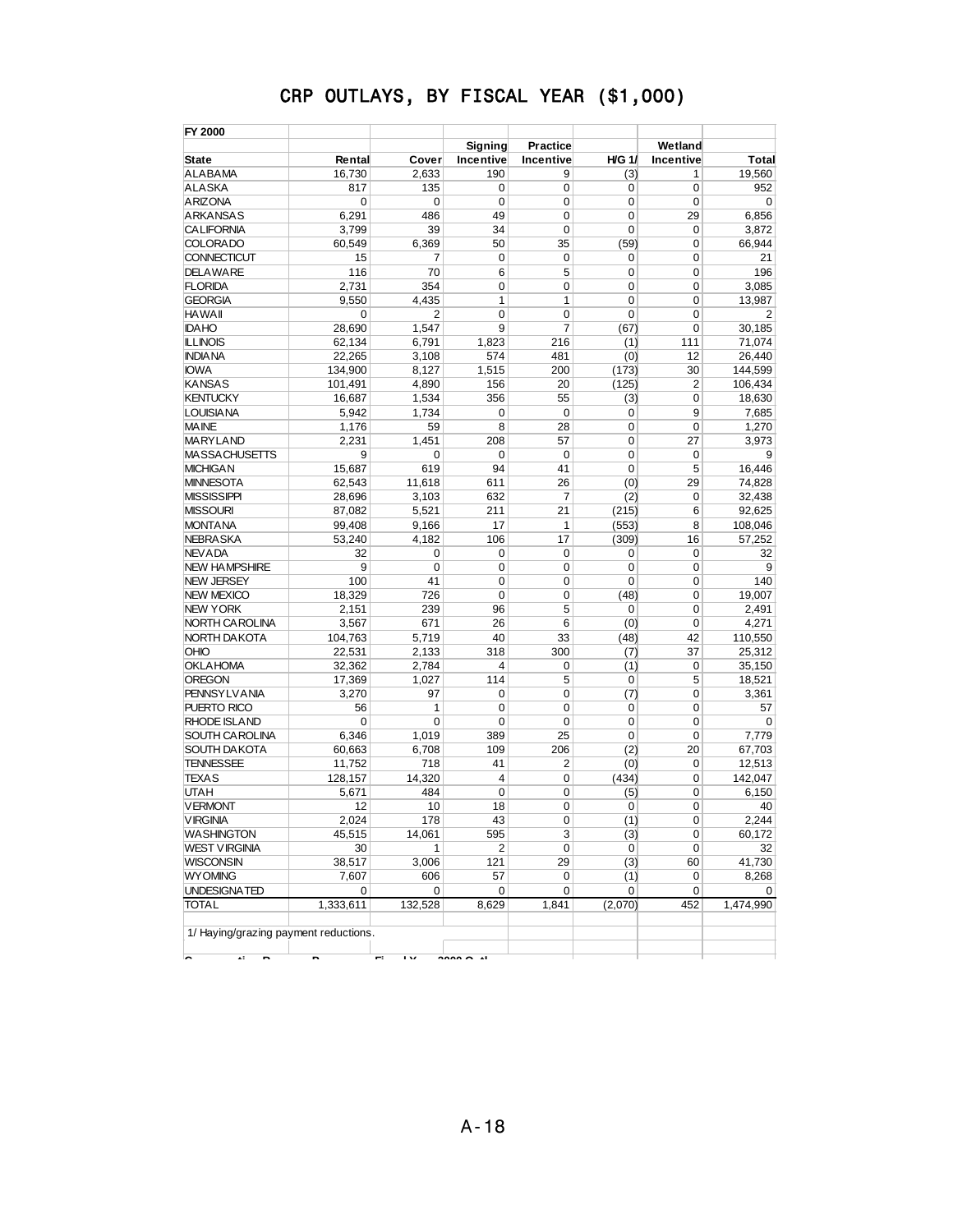| FY 2001                                          |           |                      |             |                 |               |                |             |
|--------------------------------------------------|-----------|----------------------|-------------|-----------------|---------------|----------------|-------------|
|                                                  |           |                      | Signing     | <b>Practice</b> |               | Wetland        |             |
| State                                            | Rental    | Cover                | Incentive   | Incentive       | <b>H/G 1/</b> | Incentive      | Total       |
| <b>ALABAMA</b>                                   | 18,882    | 3,498                | 1,071       | 241             | (9)           | 0              | 23,683      |
| <b>ALASKA</b>                                    | 992       | 0                    | 4           | 0               | 0             | 0              | 996         |
| <b>ARIZONA</b>                                   | 0         | $\mathbf 0$          | $\mathbf 0$ | $\mathbf 0$     | $\mathbf 0$   | $\mathbf 0$    | $\mathbf 0$ |
| <b>ARKANSAS</b>                                  | 5,811     | 712                  | 785         | 94              | (2)           | 13             | 7,414       |
| <b>CALIFORNIA</b>                                | 3,686     | 115                  | 240         | 31              | 0             | $\mathbf 0$    | 4.073       |
| <b>COLORADO</b>                                  | 64,201    | 5,715                | 187         | 675             | (205)         | 0              | 70,573      |
| CONNECTICUT                                      | 19        | 4                    | 1           | $\overline{2}$  | 0             | $\mathbf 0$    | 26          |
| <b>DELAWARE</b>                                  | 167       | 258                  | 79          | 59              | 0             | 6              | 569         |
| <b>FLORIDA</b>                                   | 2,710     | 479                  | 0           | $\mathbf 0$     | (1)           | $\mathbf 0$    | 3.188       |
| <b>GEORGIA</b>                                   | 10,417    | 6,594                | 10          | $\overline{7}$  | (1)           | $\mathbf 0$    | 17,028      |
| <b>HAWAII</b>                                    | 0         | $\mathbf 0$          | 0           | $\mathbf 0$     | 0             | $\mathbf 0$    | $\mathbf 0$ |
| <b>IDAHO</b>                                     | 30,322    | 1,574                | 501         | 381             | (344)         | $\overline{4}$ | 32.436      |
| <b>ILLINOIS</b>                                  | 71,986    | 10,429               | 6,590       | 3,995           | (1)           | 65             | 93,065      |
| <b>INDIANA</b>                                   | 21,580    | 7,347                | 1,986       | 4,553           | (1)           | 20             | 35,485      |
| <b>IOWA</b>                                      | 152,297   | 13,562               | 8,797       | 5,159           | (505)         | 39             | 179,349     |
| <b>KANSAS</b>                                    | 96,247    | 4,317                | 642         | 371             | (253)         | 8              | 101,331     |
| <b>KENTUCKY</b>                                  | 18,425    | 3,368                | 1,199       | 974             | (2)           | $\mathbf 0$    | 23,964      |
| <b>LOUISIANA</b>                                 | 7,589     | 2,448                | 53          | 5               | 0             | 19             | 10,114      |
| <b>MAINE</b>                                     | 1,194     | 107                  | 7           | 75              | 0             | $\mathbf 0$    | 1,384       |
| <b>MARYLAND</b>                                  | 2.820     | 2,250                | 1,161       | 943             | 0             | 76             | 7,251       |
| <b>MASSACHUSETTS</b>                             | 9         | 0                    | 0           | $\mathbf 0$     | $\mathbf 0$   | $\mathbf 0$    | 9           |
| <b>MICHIGAN</b>                                  | 15,662    | 1,279                | 1,812       | 425             | (0)           | 18             | 19,195      |
| <b>MINNESOTA</b>                                 | 77,147    | 11,205               | 6,477       | 1,020           | (2)           | 86             | 95,933      |
| <b>MISSISSIPPI</b>                               | 29,570    | 3,271                | 3,512       | 748             | (1)           | $\mathbf 0$    | 37,100      |
| <b>MISSOURI</b>                                  | 92,099    | 4,888                | 1,654       | 357             | (561)         | 1              | 98,438      |
| <b>MONTANA</b>                                   | 106,988   | 5,867                | 133         | 35              | (4, 160)      | $\mathbf 0$    | 108,863     |
| <b>NEBRASKA</b>                                  | 54,959    | 4,829                | 1,310       | 1,041           | (857)         | 7              | 61.287      |
| <b>NEVADA</b>                                    | 3         | 0                    | 0           | $\mathbf 0$     | 0             | $\mathbf 0$    | 3           |
| <b>NEW HAMPSHIRE</b>                             | 9         | $\overline{2}$       | 0           | $\mathbf 0$     | $\mathbf 0$   | $\mathbf 0$    | 11          |
| <b>NEW JERSEY</b>                                | 103       | 48                   | 2           | 18              | $\mathbf 0$   | $\mathbf 0$    | 172         |
| <b>NEW MEXICO</b>                                | 18,457    | 272                  | 24          | 26              | (126)         | $\mathbf 0$    | 18,654      |
| <b>NEW YORK</b>                                  | 2,198     | 718                  | 587         | 337             | (0)           | $\mathbf 0$    | 3,840       |
| NORTH CAROLINA                                   | 4,330     | 1,791                | 382         | 261             | 0             | $\mathbf 0$    | 6,765       |
| NORTH DAKOTA                                     | 103,854   | 3,959                | 272         | 402             | (57)          | 37             | 108,466     |
| OHIO                                             | 21,138    | 4,150                | 1,691       | 2,321           | 0             | 95             | 29,394      |
| <b>OKLAHOMA</b>                                  | 32,049    | 1,956                | 75          | 17              | (158)         | $\mathbf 0$    | 33,940      |
| OREGON                                           | 18,672    | 1,527                | 469         | 187             | (2)           | 11             | 20,864      |
| <b>PENNSYLVANIA</b>                              | 2,741     | 1,271                | 230         | 198             | 0             | $\overline{2}$ | 4,443       |
| PUERTO RICO                                      | 60        | 3                    | 0           | 0               | 0             | $\mathbf 0$    | 63          |
| <b>RHODE ISLAND</b>                              | 0         | 0                    | 0           | $\mathbf 0$     | 0             | $\mathbf 0$    | $\mathbf 0$ |
| SOUTH CAROLINA                                   | 6,410     | 2,399                | 739         | 936             | 0             | 0              | 10,484      |
| <b>SOUTH DAKOTA</b>                              | 52,667    | 5,778                | 1,109       | 1,776           | (5)           | 11             | 61,336      |
| <b>TENNESSEE</b>                                 | 11,999    | 1,381                | 213         | 82              | (1)           | 0              | 13,675      |
| <b>TEXAS</b>                                     | 136,657   | 11,076               | 149         | 56              | (717)         | $\mathbf 0$    | 147,222     |
| UTAH                                             | 5.766     | 264                  | 2           | 1               | (133)         | 0              | 5,900       |
| <b>VERMONT</b>                                   | 14        | 35                   | 8           | 33              | 0             | 0              | 90          |
| <b>VIRGINIA</b>                                  | 1,815     | 3,667                | 1,075       | 1,670           | $\pmb{0}$     | $\pmb{0}$      | 8,228       |
| <b>WASHINGTON</b>                                | 53,427    | 11,906               | 1,446       | 514             | 0             | 0              | 67,294      |
| <b>WEST VIRGINIA</b>                             | 40        | 19                   | 19          | 14              | 0             | 0              | 92          |
| <b>WISCONSIN</b>                                 | 38,314    | 3,512                | 712         | 520             | 0             | 50             | 43,108      |
| <b>WY OMING</b>                                  | 7,505     | 281                  | 74          | 30              | (19)          | 0              | 7,870       |
| UNDESIGNATED                                     | (10)      | 0                    | 34          | 11              | 6             | 0              | 41          |
| Total                                            | 1,404,000 | 150, 130             | 47,526      | 30,601          | (8, 116)      | 568            | 1,624,709   |
| 1/ Haying/grazing payment reductions.<br>∽<br>., |           | $\ddot{\phantom{0}}$ |             |                 |               |                |             |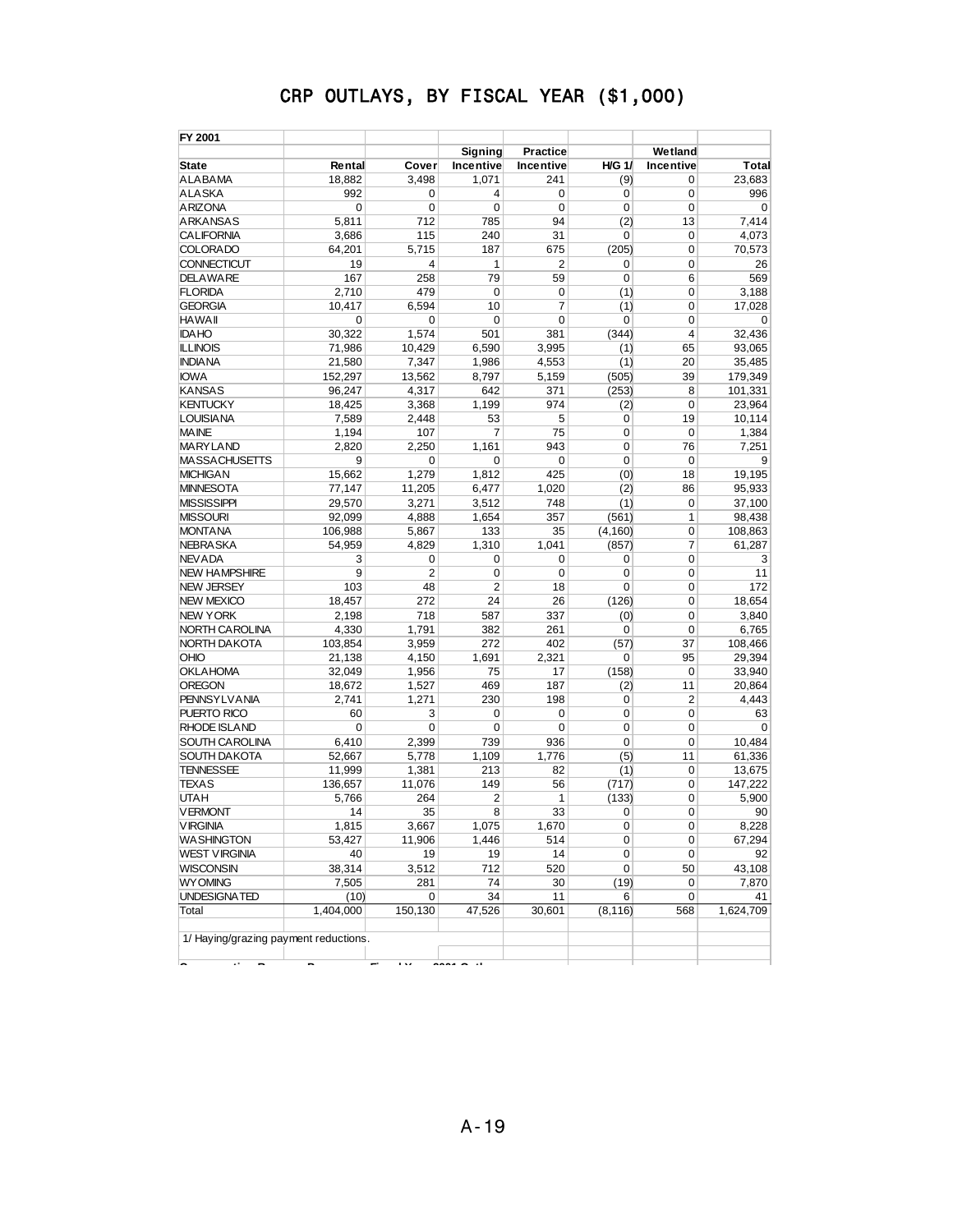| FY 2002                               |                   |         |                |                 |             |                        |             |
|---------------------------------------|-------------------|---------|----------------|-----------------|-------------|------------------------|-------------|
|                                       |                   |         | Signing        | <b>Practice</b> |             | Wetland                |             |
| <b>State</b>                          | Rental            | Cover   | Incentive      | Incentive       |             | <b>HG 1/ Incentive</b> | Total       |
| <b>ALABAMA</b>                        | 20,051            | 1,915   | 670            | 563             | $\mathbf 0$ | 0                      | 23,199      |
| <b>ALASKA</b>                         | 972               | 69      | 13             | 28              | $\mathbf 0$ | 0                      | 1,082       |
| <b>ARIZONA</b>                        | 0                 | 0       | $\mathbf 0$    | $\mathbf 0$     | $\mathbf 0$ | $\mathbf 0$            | $\mathbf 0$ |
| <b>ARKANSAS</b>                       | 6,311             | 850     | 642            | 292             | 0           | 12                     | 8,106       |
| <b>CALIFORNIA</b>                     | 3,897             | 289     | 86             | 211             | (1)         | $\mathbf 0$            | 4,483       |
| <b>COLORADO</b>                       | 67,992            | 3,932   | 339            | 1,056           | (415)       | $\mathbf{1}$           | 72,904      |
| <b>CONNECTICUT</b>                    | 21                | 10      | $\mathbf 0$    | $\mathbf 0$     | $\mathbf 0$ | $\mathbf 0$            | 32          |
| <b>DELAWARE</b>                       | 343               | 216     | 47             | 87              | $\mathbf 0$ | 12                     | 706         |
| <b>FLORIDA</b>                        | 3,148             | 134     | $\mathbf 0$    | $\mathbf 0$     | $\mathbf 0$ | $\mathbf 0$            | 3.282       |
| <b>GEORGIA</b>                        | 11,668            | 2,982   | 15             | 19              | $\mathbf 0$ | 0                      | 14,684      |
| <b>HAWAII</b>                         | 0                 | 0       | 3              | $\mathbf 0$     | $\mathbf 0$ | 0                      | 3           |
| <b>IDAHO</b>                          | 30,897            | 1,253   | 213            | 539             | (492)       | 13                     | 32,423      |
| <b>ILLINOIS</b>                       | 85,501            | 17,022  | 3,912          | 9,929           | (3)         | 136                    | 116,497     |
| <b>INDIANA</b>                        | 23,845            | 9,828   | 1,525          | 7,175           | (0)         | 10                     | 42,382      |
| <b>IOWA</b>                           | 180,528           | 15,659  | 8,696          | 10,724          | (117)       | 79                     | 215,569     |
| <b>KANSAS</b>                         | 102,181           | 2,303   | 830            | 801             | (527)       | $\mathbf 0$            | 105,587     |
| <b>KENTUCKY</b>                       | 21,223            | 3,611   | 1,103          | 2,198           | (6)         | $\mathbf 0$            | 28,129      |
| <b>LOUISIANA</b>                      | 8,766             | 1,069   | 149            | 80              | $\mathbf 0$ | 5                      | 10,069      |
| <b>MAINE</b>                          | 1,211             | 314     | $\overline{4}$ | 236             | 0           | $\mathbf 0$            | 1,765       |
| <b>MARYLAND</b>                       | 3,870             | 3,533   | 1,719          | 1.991           | 0           | 158                    | 11,271      |
| <b>MASSACHUSETTS</b>                  | 13                | 0       | $\Omega$       | $\mathbf 0$     | $\mathbf 0$ | $\mathbf 0$            | 13          |
| <b>MICHIGAN</b>                       | 16,498            | 2,237   | 2,166          | 1,067           | $\mathbf 0$ | 59                     | 22,027      |
| <b>MINNESOTA</b>                      | 86,018            | 12,275  | 6,271          | 5,092           | (29)        | 223                    | 109,851     |
| <b>MISSISSIPPI</b>                    |                   | 1,859   |                |                 |             | $\overline{2}$         |             |
|                                       | 31,715<br>100,078 |         | 2,640          | 1,046           | (1)         | $\mathbf 0$            | 37,262      |
| <b>MISSOURI</b>                       |                   | 4,042   | 1,869          | 1,489           | (75)        |                        | 107,402     |
| <b>MONTANA</b>                        | 113,206           | 2,454   | 81             | 54              | (5,743)     | $\overline{2}$         | 110,054     |
| <b>NEBRA SKA</b>                      | 60,268            | 4,584   | 1,655          | 2,583           | (233)       | 0                      | 68,858      |
| <b>NEV ADA</b>                        | 3                 | 0       | 0              | $\mathbf 0$     | $\mathbf 0$ | $\overline{0}$         | 3           |
| <b>NEW HAMPSHIRE</b>                  | 9                 | 3       | $\overline{2}$ | $\overline{2}$  | $\mathbf 0$ | $\mathbf 0$            | 17          |
| <b>NEW JERSEY</b>                     | 108               | 58      | 7              | 41              | $\mathbf 0$ | $\mathbf 0$            | 215         |
| <b>NEW MEXICO</b>                     | 18,492            | 62      | 464            | $\mathbf 0$     | (87)        | $\mathbf 0$            | 18,932      |
| <b>NEW YORK</b>                       | 2,368             | 1,767   | 372            | 1,077           | 0           | $\mathbf 0$            | 5,584       |
| NORTH CAROLINA                        | 5,628             | 1,702   | 196            | 588             | (0)         | 16                     | 8,130       |
| NORTH DAKOTA                          | 109,025           | 2,529   | 955            | 844             | (763)       | 38                     | 112,627     |
| OHIO                                  | 23,135            | 5,099   | 1.280          | 3,525           | (0)         | 122                    | 33,161      |
| <b>OKLAHOMA</b>                       | 33,018            | 1,499   | 69             | 51              | (516)       | $\mathbf 0$            | 34,121      |
| <b>OREGON</b>                         | 20,836            | 1,910   | 546            | 588             | (5)         | 14                     | 23,889      |
| <b>PENNSYLVANIA</b>                   | 3.868             | 3,314   | 471            | 1.340           | 0           | 87                     | 9,081       |
| PUERTO RICO                           | 59                | 0       | 0              | $\mathbf 0$     | $\mathbf 0$ | $\mathbf 0$            | 59          |
| <b>RHODE ISLAND</b>                   | 0                 | 0       | 0              | 0               | 0           | 0                      | 0           |
| SOUTH CAROLINA                        | 6,911             | 1,523   | 143            | 555             | 0           | 0                      | 9,132       |
| SOUTH DAKOTA                          | 56,567            | 6,391   | 2,128          | 3,542           | (578)       | 9                      | 68,059      |
| <b>TENNESSEE</b>                      | 13,222            | 624     | 533            | 293             | (1)         | 0                      | 14,673      |
| <b>TEXAS</b>                          | 141,997           | 4,253   | 824            | 300             | (787)       | 0                      | 146,587     |
| UTAH                                  | 5,989             | 155     | 5              | 1               | (180)       | 0                      | 5,971       |
| <b>VERMONT</b>                        | 21                | 211     | 99             | 171             | 0           | $\mathbf 0$            | 502         |
| <b>VIRGINIA</b>                       | 2,000             | 6,468   | 685            | 5,046           | 0           | 9                      | 14,207      |
| <b>WASHINGTON</b>                     | 64,719            | 10,460  | 591            | 2,328           | (21)        | 13                     | 78,090      |
| <b>WEST VIRGINIA</b>                  | 39                | 14      | 5              | 11              | 0           | 0                      | 69          |
| <b>WISCONSIN</b>                      | 41,270            | 2,688   | 1,041          | 961             | (2)         | 50                     | 46,008      |
| <b>WYOMING</b>                        | 7,535             | 292     | 93             | 111             | (53)        | 0                      | 7,977       |
| UNDESIGNATED                          | (7, 267)          | 0       | 0              | 0               | 0           | 0                      | (7, 267)    |
| <b>TOTAL</b>                          | 1,529,774         | 143,461 | 45,160         | 68,636          | (10, 634)   | 1,070                  | 1,777,466   |
|                                       |                   |         |                |                 |             |                        |             |
| 1/ Haying/grazing payment reductions. |                   |         |                |                 |             |                        |             |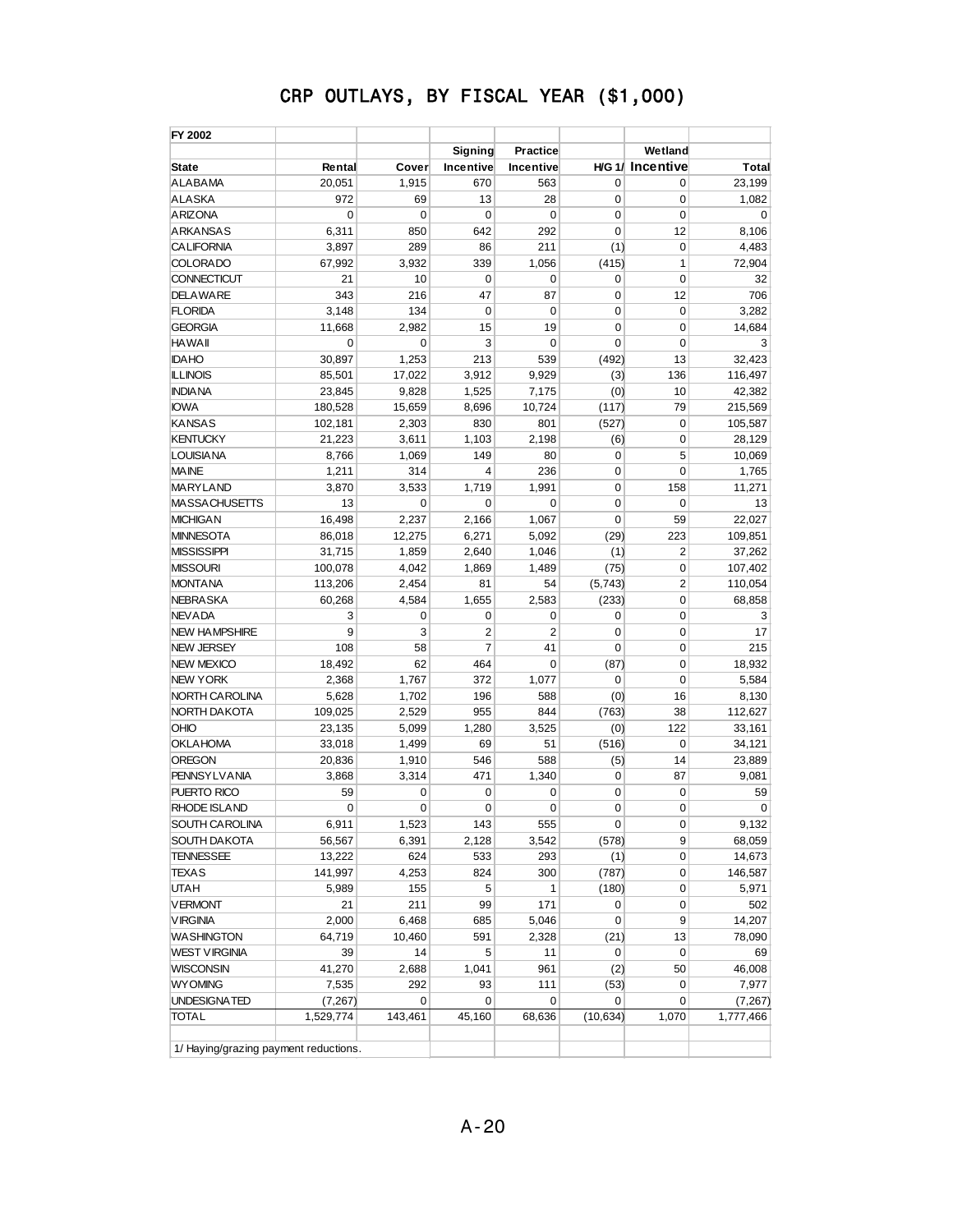| FY 2003                                                                                      |                |        | <b>Signing</b> | Practice  |                  | Wetland                |           |
|----------------------------------------------------------------------------------------------|----------------|--------|----------------|-----------|------------------|------------------------|-----------|
| <b>State</b>                                                                                 | Rental         | Cover  | Incentive      | Incentive |                  | <b>HG 1/ Incentive</b> | Total     |
| <b>ALABAMA</b>                                                                               | 20,069         | 1,026  | 1,044          | 578       | 0                | 0                      | 22,718    |
| <b>ALASKA</b>                                                                                | 976            | 9      | 6              | 7         | $\overline{0}$   | $\mathbf 0$            | 997       |
| <b>ARIZONA</b>                                                                               | 0              | 0      | 0              | 0         | 0                | 0                      | 0         |
| <b>ARKANSAS</b>                                                                              | 6,472          | 773    | 1,799          | 567       | 0                | $\overline{0}$         | 9,611     |
| <b>CALIFORNIA</b>                                                                            | 3,848          | 143    | 35             | 88        | (4)              | 0                      | 4,111     |
| <b>COLORADO</b>                                                                              | 67,919         | 1,471  | 164            | 843       | 387              | 0                      | 70,785    |
| <b>CONNECTICUT</b>                                                                           | 21             | 6      | 0              | 0         | 0                | 0                      | 27        |
| <b>DELAWARE</b>                                                                              | 567            | 82     | 25             | 24        | 0                | $\overline{7}$         | 704       |
| <b>FLORIDA</b>                                                                               | 2,894          | 52     | 0              | 0         | 0                | 0                      | 2,946     |
| <b>GEORGIA</b>                                                                               | 11,367         | 776    | 59             | 69        | 0                | $\overline{0}$         | 12,271    |
| <b>HAWAII</b>                                                                                | $\overline{c}$ | 0      | 0              | 0         | 0                | $\mathbf 0$            | 2         |
| <b>IDAHO</b>                                                                                 | 30,859         | 1,365  | 118            | 934       | (58)             | $\overline{0}$         | 33,218    |
| <b>ILLINOIS</b>                                                                              | 94,181         | 10,352 | 2,508          | 6,146     | (1)              | 54                     | 113,240   |
| <b>INDIANA</b>                                                                               | 25,186         | 9,686  | 950            | 7,604     | 0                | $\overline{2}$         | 43,427    |
| <b>IOWA</b>                                                                                  | 183,720        | 10,803 | 5,340          | 8,326     | (128)            | 25                     | 208,087   |
| <b>KANSAS</b>                                                                                | 102,352        | 1,001  | 641            | 619       | 376              | $\overline{4}$         | 104,992   |
| <b>KENTUCKY</b>                                                                              | 22,017         | 3,036  | 725            | 2,248     | (0)              | 3                      | 28,030    |
| <b>LOUISIANA</b>                                                                             | 8,698          | 355    | 161            | 90        | 0                | $\mathbf{1}$           | 9,306     |
| <b>MAINE</b>                                                                                 | 1,201          | 51     | 1              | 43        | 0                | $\mathbf 0$            | 1,296     |
| <b>MARYLAND</b>                                                                              | 5,709          | 2,619  | 1,771          | 1.546     | $\mathbf 0$      | 94                     | 11,738    |
| <b>MASSACHUSETTS</b>                                                                         | 13             | 0      | 0              | 0         | $\mathbf 0$      | $\mathbf 0$            | 13        |
| <b>MICHIGAN</b>                                                                              | 19,389         | 2,743  | 951            | 1,269     | (1)              | 234                    | 24,586    |
| <b>MINNESOTA</b>                                                                             | 92,036         | 6,863  | 3,464          | 2,422     | (47)             | 263                    | 105,000   |
| <b>MISSISSIPPI</b>                                                                           | 32,382         | 1,798  | 6,613          | 1,165     | (2)              | $\overline{2}$         | 41,958    |
| <b>MISSOURI</b>                                                                              | 101,338        | 2,735  | 1,485          | 1,726     | (169)            | $\mathbf 0$            | 107,115   |
| <b>MONTANA</b>                                                                               | 112,930        | 1,241  | 41             | 82        | 1,273            | $\overline{2}$         | 115,569   |
| <b>NEBRASKA</b>                                                                              | 60,809         | 4,731  | 1.798          | 3,219     | 11               | $\mathbf{1}$           | 70,569    |
| <b>NEV ADA</b>                                                                               | 3              | 0      | 0              | 0         | 0                | $\mathbf 0$            | 3         |
| <b>NEW HAMPSHIRE</b>                                                                         | 10             | 2      | $\mathbf 0$    | 2         | $\mathbf 0$      | $\mathbf 0$            | 14        |
| <b>NEW JERSEY</b>                                                                            | 113            | 8      | $\overline{2}$ | 6         | $\mathbf 0$      | $\mathbf 0$            | 129       |
| <b>NEW MEXICO</b>                                                                            | 18,410         | 264    | 131            | 208       | 14               | $\mathbf 0$            | 19,027    |
| <b>NEW YORK</b>                                                                              | 2,552          | 1,244  | 177            | 1,050     | $\mathbf 0$      | $\mathbf 0$            | 5,024     |
| NORTH CAROLINA                                                                               | 5,999          | 604    | 46             | 241       | (0)              | $\mathbf{1}$           | 6,889     |
| NORTH DAKOTA                                                                                 | 109,312        | 1,457  | 900            | 696       | (157)            | 9                      | 112,217   |
| OHIO                                                                                         | 24,041         | 4,547  | 1,007          | 3,276     | (3)              | 86                     | 32,953    |
| <b>OKLAHOMA</b>                                                                              |                | 792    | 40             | 48        |                  | $\mathbf 0$            | 34,138    |
| <b>OREGON</b>                                                                                | 33,071         | 1,184  | 945            | 424       | 186<br>4         | 60                     | 23,662    |
| <b>PENNSYLVANIA</b>                                                                          | 21,045         | 4,205  | 504            |           |                  |                        |           |
| PUERTO RICO                                                                                  | 6,412          | 0      | $\mathbf 0$    | 2,209     | 0<br>$\mathbf 0$ | 107<br>0               | 13,437    |
|                                                                                              | 59             | 0      | 0              | 0         |                  |                        | 59        |
| <b>RHODE ISLAND</b>                                                                          | 0              |        |                | 0         | 0<br>$\mathbf 0$ | 0                      | 0         |
| SOUTH CAROLINA                                                                               | 7,011          | 589    | 83             | 232       |                  | 0                      | 7,916     |
| SOUTH DAKOTA<br><b>TENNESSEE</b>                                                             | 57,195         | 5,642  | 1,272          | 3,900     | 128              | 3                      | 68,140    |
|                                                                                              | 13,320         | 397    | 480            | 267       | (2)              | 0                      | 14,463    |
| <b>TEXAS</b><br><b>UTAH</b>                                                                  | 141,619        | 1,875  | 1,265          | 470       | 159              | 0                      | 145,388   |
|                                                                                              | 6,048          | 60     | 13             | 3         | 32               | 0                      | 6,157     |
| <b>VERMONT</b>                                                                               | 57             | 207    | 19             | 168       | $\overline{0}$   | 0                      | 451       |
| <b>VIRGINIA</b>                                                                              | 2,527          | 2,890  | 457            | 2,530     | (1)              | 4                      | 8,407     |
| <b>WASHINGTON</b>                                                                            | 65,810         | 6,957  | 742            | 3,671     | (0)              | 0                      | 77,180    |
| <b>WEST VIRGINIA</b>                                                                         | 44             | 52     | 127            | 44        | 0                | 0                      | 267       |
| <b>WISCONSIN</b>                                                                             | 41,158         | 2,128  | 1,547          | 1,181     | (19)             | 26                     | 46,020    |
| <b>WYOMING</b>                                                                               | 7,594          | 230    | 156            | 129       | 22               | 0                      | 8,131     |
| UNDESIGNATED                                                                                 | 2,238          | (99)   | 0              | 0         | 0                | 0                      | 2,139     |
| <b>TOTAL</b>                                                                                 | 1,572,601      | 98,951 | 39,612         | 60,369    | 2,001            | 989                    | 1,774,523 |
| 1/ Haying/grazing payment reductions. Reflects impact of refunds of some FY 2002 reductions. |                |        |                |           |                  |                        |           |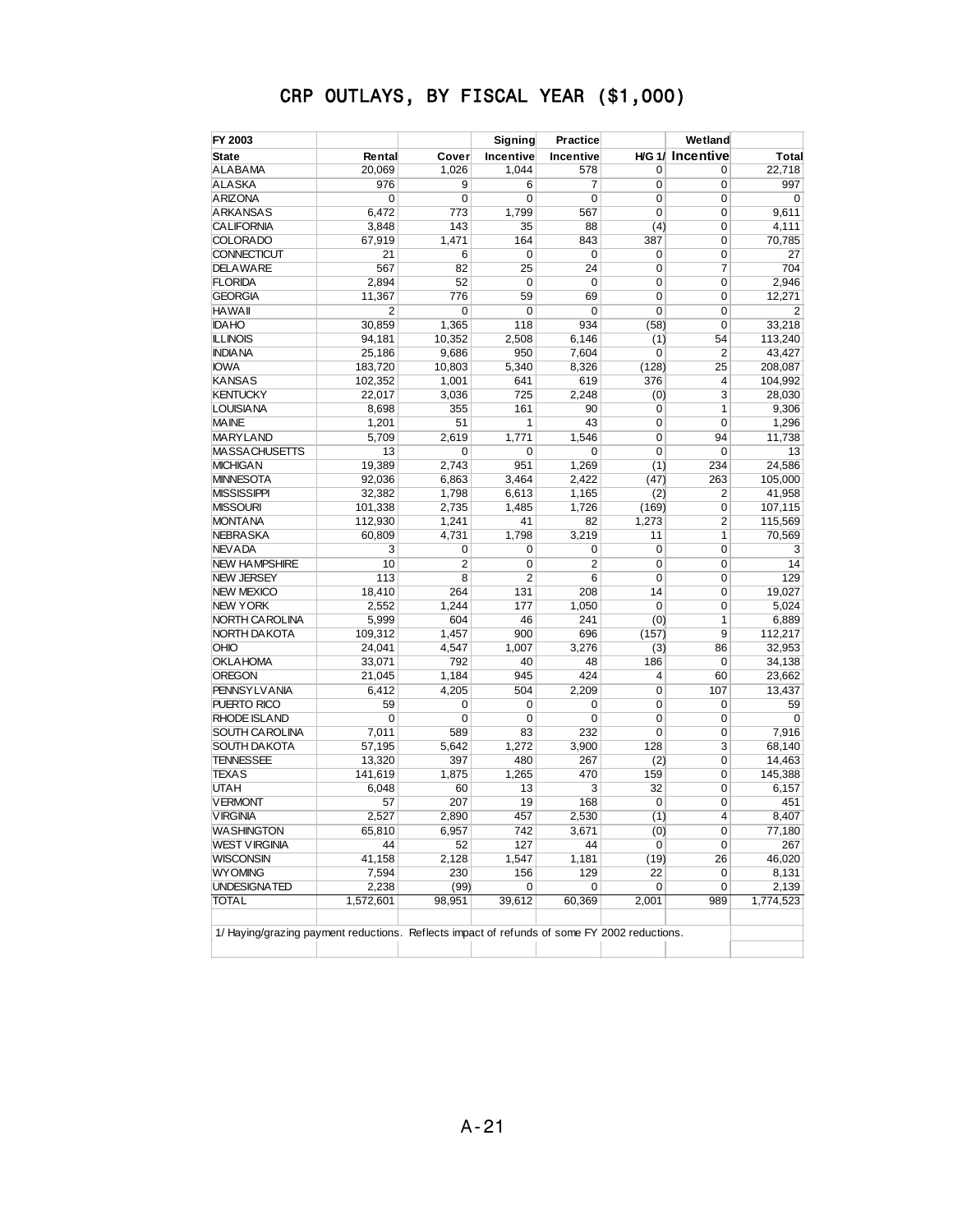| FY 2004                           |           |             | Signing        | Practice     |             | Wetland                 |           |
|-----------------------------------|-----------|-------------|----------------|--------------|-------------|-------------------------|-----------|
| <b>State</b>                      | Rental    | Cover       | Incentive      | Incentive    |             | <b>H/G 1/ Incentive</b> | Total     |
| <b>ALABAMA</b>                    | 20,126    | 1,651       | 767            | 626          | 0           | $\Omega$                | 23,170    |
| <b>ALASKA</b>                     | 981       | 6           | 1              | 6            | (1)         | 0                       | 993       |
| <b>ARKANSAS</b>                   | 6,809     | 1,908       | 1,629          | 892          | (1)         | 27                      | 11,264    |
| <b>CALIFORNIA</b>                 | 4,159     | 192         | 200            | 120          | (3)         | 0                       | 4,668     |
| <b>COLORADO</b>                   | 67,935    | 2,044       | 115            | 557          | (89)        | 0                       | 70,562    |
| <b>CONNECTICUT</b>                | 20        | $\mathbf 0$ | 0              | 0            | 0           | 0                       | 20        |
| <b>DELAWARE</b>                   | 702       | 81          | $\overline{4}$ | 39           | $\mathbf 0$ | $\overline{\mathbf{4}}$ | 829       |
| <b>FLORIDA</b>                    | 2,853     | 206         | 0              | 72           | 0           | 0                       | 3,131     |
| <b>GEORGIA</b>                    | 10,875    | 1,332       | 15             | 0            | 0           | 0                       | 12,222    |
| <b>IDAHO</b>                      | 30,745    | 2,462       | 208            | 611          | (303)       | 0                       | 33,723    |
| <b>ILLINOIS</b>                   | 96,860    | 10,457      | 2,210          | 6,032        | (33)        | 46                      | 115,572   |
| <b>INDIANA</b>                    | 25,611    | 9,323       | 838            | 6,645        | 0           | 9                       | 42,426    |
| <b>IOWA</b>                       | 194,761   | 13,947      | 4,227          | 7,065        | (1)         | 140                     | 220,140   |
| <b>KANSAS</b>                     | 102,449   | 3,893       | 514            | 674          | (1,068)     | 0                       | 106,462   |
| <b>KENTUCKY</b>                   | 22,754    | 4,187       | 688            | 2,038        | (462)       | 0                       | 29,205    |
| <b>LOUISIANA</b>                  | 8,715     | 2,363       | 165            | 88           | 0           | 0                       | 11,331    |
| <b>MAINE</b>                      | 1,193     | 23          | $\mathbf 0$    | 18           | (0)         | 255                     | 1,489     |
| <b>MARYLAND</b>                   | 8,237     | 2,424       | 567            | 1,587        | (0)         | 48                      | 12,863    |
| <b>MASSACHUSETTS</b>              | 13        | 0           | 0              | 0            | $\mathbf 0$ | $\Omega$                | 13        |
| <b>MICHIGAN</b>                   | 20,910    | 2,184       | 273            | 1,087        | (0)         | 61                      | 24,514    |
| <b>MINNESOTA</b>                  | 98,026    | 8,168       | 2,741          | 3,048        | (276)       | 469                     | 112,177   |
| <b>MISSISSIPPI</b>                | 33,724    | 3,343       | 3,540          | 1,974        | 0           | $\overline{2}$          | 42,583    |
| <b>MISSOURI</b>                   | 101,482   | 3,967       | 656            | 1,268        | (825)       | $\overline{\mathbf{4}}$ | 106,552   |
| <b>MONTANA</b>                    | 112,893   | 1,440       | 24             | 101          | (1, 398)    | $\mathbf 0$             | 113,061   |
| <b>NEBRA SKA</b>                  | 61,339    | 5,902       | 1,103          | 3,142        | (671)       | 5                       | 70,820    |
| <b>NEW HAMPSHIRE</b>              | 10        | 1           | 0              | $\mathbf{1}$ | 0           | 0                       | 13        |
| <b>NEW JERSEY</b>                 | 85        | 27          | $\mathbf 0$    | 19           | (1)         | 0                       | 129       |
| <b>NEW MEXICO</b>                 | 18,475    | 219         | 280            | 143          | (71)        | 0                       | 19,046    |
| <b>NEW YORK</b>                   | 2,634     | 589         | 168            | 632          | 0           | 0                       | 4,024     |
| NORTH CAROLINA                    | 6,304     | 1,409       | 129            | 433          | 0           | 3                       | 8,277     |
| NORTH DAKOTA                      | 109,906   | 1,332       | 600            | 753          | (2, 813)    | 3                       | 109,781   |
| OHIO                              | 24,405    | 6,073       | 873            | 3,807        | (6)         | 94                      | 35,245    |
| <b>OKLAHOMA</b>                   | 32,892    | 1,085       | 50             | 59           | (197)       | 0                       | 33,888    |
| <b>OREGON</b>                     | 21,303    | 1,863       | 1,154          | 1,048        | (9)         | 0                       | 25,360    |
| <b>PENNSYLVANIA</b>               | 8,704     | 4,399       | 494            | 1,974        | (1)         | 159                     | 15,730    |
| PUERTO RICO                       | 59        | $\mathbf 0$ | $\mathbf 0$    | 0            | 0           | 0                       | 59        |
| SOUTH CAROLINA                    | 6,708     | 603         | 112            | 302          | 0           | 0                       | 7,725     |
| <b>SOUTH DAKOTA</b>               | 57,762    | 5,507       | 2,123          | 4,019        | (1, 373)    | 4                       | 68,042    |
| <b>TENNESSEE</b>                  | 13,454    | 1,978       | 231            | 269          | (1)         | 0                       | 15,932    |
| <b>TEXAS</b>                      | 141,017   | 2,576       | 856            | 824          | (710)       | 0                       | 144,563   |
| UTAH                              |           | 85          | 1              | $\mathbf{1}$ |             | 0                       | 6,004     |
|                                   | 6,020     |             |                |              | (104)       |                         |           |
| <b>VERMONT</b><br><b>VIRGINIA</b> | 88        | 137         | 27             | 99           | 0           | 0                       | 350       |
|                                   | 2,713     | 2,478       | 492            | 1,863        | 0           | 4                       | 7,550     |
| <b>WASHINGTON</b>                 | 66,545    | 4,601       | 309            | 1,854        | (14)        | 0                       | 73,295    |
| <b>WEST VIRGINIA</b>              | 87        | 147         | 84             | 104          | 0           | 0                       | 423       |
| <b>WISCONSIN</b>                  | 42,242    | 3,213       | 641            | 1,207        | (184)       | 45                      | 47,163    |
| <b>WYOMING</b>                    | 7,639     | 342         | 244            | 122          | (23)        | 0                       | 8,324     |
| UNDESIGNATED                      | (4,944)   | (3,200)     | (1, 362)       | (1, 855)     | 175         | (20)                    | (11, 206) |
| TOTAL                             | 1,598,276 | 116,966     | 27,996         | 55,368       | (10, 465)   | 1,363                   | 1,789,504 |

1/ Haying and grazing payment reductions.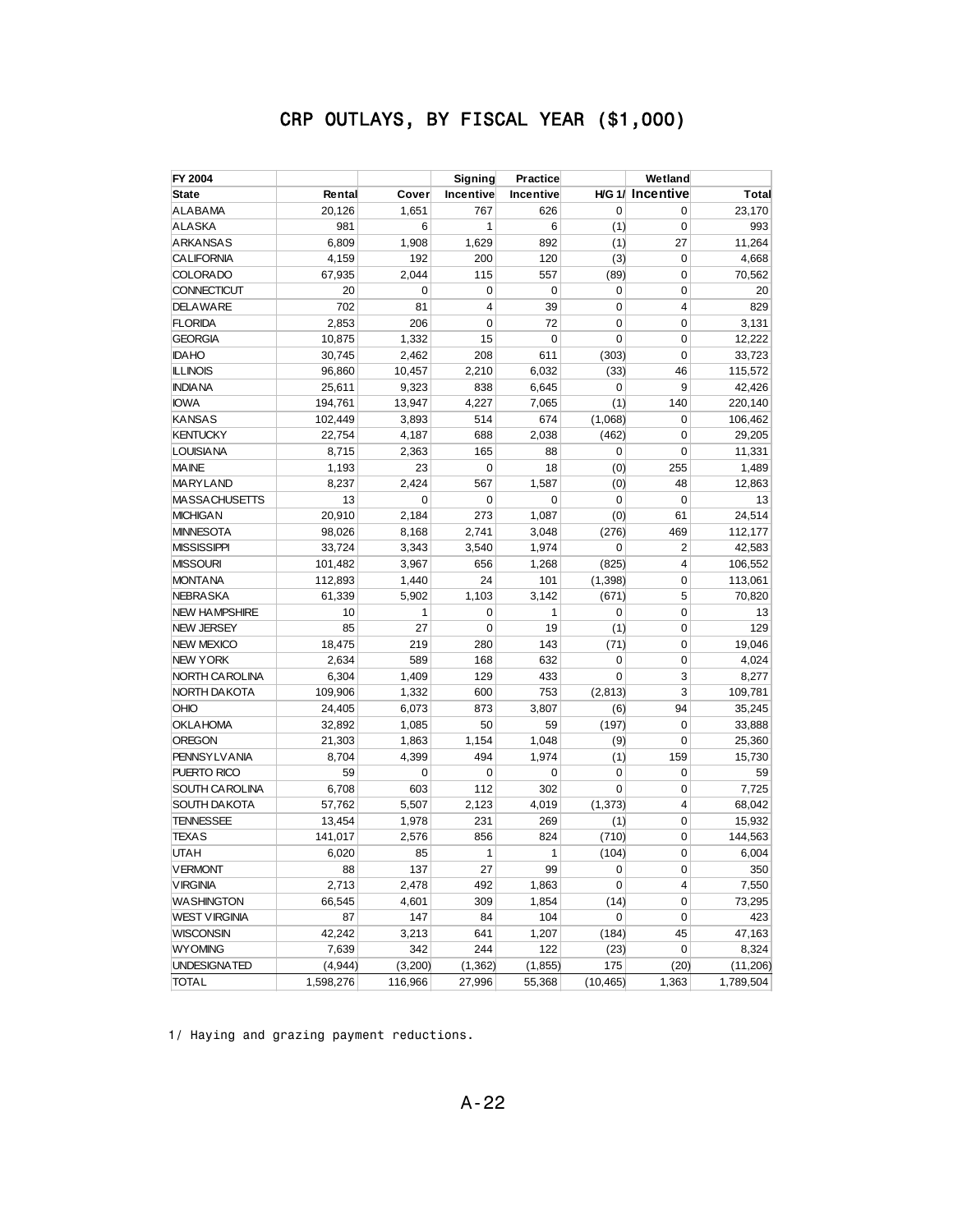| FY 2005              |           |        |             |                |             |                        |           |
|----------------------|-----------|--------|-------------|----------------|-------------|------------------------|-----------|
|                      |           |        | Signing     | Practice       |             | Wetland                |           |
| <b>STATE</b>         | Rental    | Cover  | Incentive   | Incentive      |             | <b>HG 1/ Incentive</b> | Total     |
| <b>ALABAMA</b>       | 20,533    | 1,167  | 524         | 385            | (0)         | 0                      | 22,610    |
| <b>ALASKA</b>        | 968       | 7      | 34          | $\mathbf 0$    | (1)         | 0                      | 1,008     |
| <b>ARKANSAS</b>      | 8,391     | 1,491  | 1.545       | 614            | 0           | 114                    | 12,156    |
| <b>CALIFORNIA</b>    | 4,360     | 187    | 69          | 157            | (55)        | 0                      | 4,718     |
| <b>COLORADO</b>      | 69,901    | 2,124  | 99          | 477            | (236)       | 0                      | 72,365    |
| CONNECTICUT          | 21        | 0      | 0           | $\mathbf 0$    | 0           | 0                      | 21        |
| <b>DELAWARE</b>      | 696       | 61     | 7           | 34             | 0           | 5                      | 803       |
| <b>FLORIDA</b>       | 2,906     | 37     | $\mathbf 0$ | $\mathbf 0$    | 0           | $\mathbf 0$            | 2,943     |
| <b>GEORGIA</b>       | 10,969    | 956    | 50          | 31             | $\mathbf 0$ | 0                      | 12,006    |
| <b>IDAHO</b>         | 30,495    | 753    | 24          | 398            | (147)       | 0                      | 31,524    |
| <b>ILLINOIS</b>      | 99,950    | 8,522  | 2,943       | 5,451          | (99)        | 50                     | 116,817   |
| <b>INDIANA</b>       | 24,606    | 10,340 | 1,081       | 7,693          | (2)         | 39                     | 43,756    |
| <b>IOWA</b>          | 191,341   | 10,903 | 3,240       | 6,836          | (665)       | 220                    | 211,875   |
| <b>KANSAS</b>        | 108,054   | 3,332  | 1,508       | 517            | (379)       | 0                      | 113,033   |
| <b>KENTUCKY</b>      | 24,209    | 2,950  | 746         | 1,648          | (0)         | $\overline{2}$         | 29,555    |
| <b>LOUISIANA</b>     | 10,536    | 891    | 233         | 48             | $\mathbf 0$ | 91                     | 11,799    |
| <b>MAINE</b>         | 1,152     | 39     | 1           | 19             | (2)         | 0                      | 1,209     |
| <b>MARYLAND</b>      | 9,566     | 1.067  | 65          | 683            | $\mathbf 0$ | 32                     | 11,413    |
| <b>MASSACHUSETTS</b> | 13        | 0      | 0           | $\mathbf 0$    | 0           | 0                      | 13        |
| <b>MICHIGAN</b>      | 18,422    | 1.041  | 374         | 437            | $\mathbf 0$ | 52                     | 20,327    |
| <b>MINNESOTA</b>     | 101,576   | 4,554  | 1,414       | 1,714          | (379)       | 445                    | 109,324   |
| <b>MISSISSIPPI</b>   | 36,266    | 2,099  | 1,681       | 1,207          | (1)         | 3                      | 41,254    |
| <b>MISSOURI</b>      | 101,589   | 2,349  | 829         | 977            | (449)       | 36                     | 105,333   |
| <b>MONTANA</b>       | 113,470   | 942    | 52          | 21             | (2,833)     | 12                     | 111,663   |
| <b>NEBRA SKA</b>     | 64,600    | 3,739  | 755         | 1,928          | (735)       | 0                      | 70,286    |
| <b>NEW HAMPSHIRE</b> | 10        | 0      | 0           | 0              | 0           | 0                      | 10        |
| <b>NEW JERSEY</b>    | 98        | 13     | 1           | $\overline{7}$ | $\mathbf 0$ | 0                      | 120       |
| <b>NEW MEXICO</b>    | 18,632    | 251    | 164         | 183            | (96)        | 0                      | 19,135    |
| <b>NEW YORK</b>      | 2,455     | 1,103  | 213         | 478            | 0           | 0                      | 4,249     |
| NORTH CAROLINA       | 6,831     | 726    | 294         | 230            | $\mathbf 0$ | 7                      | 8,088     |
| NORTH DAKOTA         | 110,000   | 963    | 360         | 672            | (2,663)     | 1                      | 109,333   |
| OHIO                 | 22,377    | 6,784  | 1,477       | 4,612          | (4)         | 74                     | 35,320    |
| <b>OKLAHOMA</b>      | 32,991    | 610    | 54          | 22             | (198)       | 0                      | 33,480    |
| <b>OREGON</b>        | 23,423    | 2,738  | 826         | 1,190          | (12)        | 0                      | 28,166    |
| <b>PENNSYLVANIA</b>  | 11,074    | 4,935  | 484         | 2,326          | (0)         | 79                     | 18,899    |
| PUERTO RICO          | 63        | 0      | 0           | $\mathbf 0$    | 0           | 0                      | 63        |
| SOUTH CAROLINA       | 6,479     | 466    | 507         | 119            | 0           | 0                      | 7,570     |
| <b>SOUTH DAKOTA</b>  | 58,942    | 3,773  | 1,591       | 2,673          | (1, 154)    | 4                      | 65,829    |
| <b>TENNESSEE</b>     | 15,226    | 711    | 354         | 301            | (1)         | 0                      | 16,591    |
| <b>TEXAS</b>         | 138,055   | 1,800  | 771         | 583            | (814)       | 0                      | 140,394   |
| UIAH                 | 6,086     | 48     | 4           | 14             | (72)        | 0                      | 6,081     |
| <b>VERMONT</b>       | 103       | 184    | 31          | 150            | 0           | 0                      | 468       |
| <b>VIRGINIA</b>      | 3,014     | 1,641  | 216         | 1,459          | 0           | 0                      | 6,330     |
| <b>WASHINGTON</b>    | 70,762    | 4,412  | 216         | 1,644          | (62)        | (0)                    | 76,973    |
| WEST VIRGINIA        | 128       | 282    | 39          | 237            | 0           | 0                      | 686       |
| <b>WISCONSIN</b>     | 41,647    | 2,067  | 383         | 906            | (143)       | 23                     | 44,882    |
| <b>WYOMING</b>       | 7,674     | 198    | 51          | 193            | (116)       | 0                      | 8,000     |
| <b>UNDESIGNATED</b>  | (76)      | (23)   | (9)         | (34)           | 0           | 0                      | (142)     |
| <b>TOTAL</b>         | 1,630,585 | 93,235 | 25,304      | 49,238         | (11, 316)   | 1,289                  | 1,788,334 |
|                      |           |        |             |                |             |                        |           |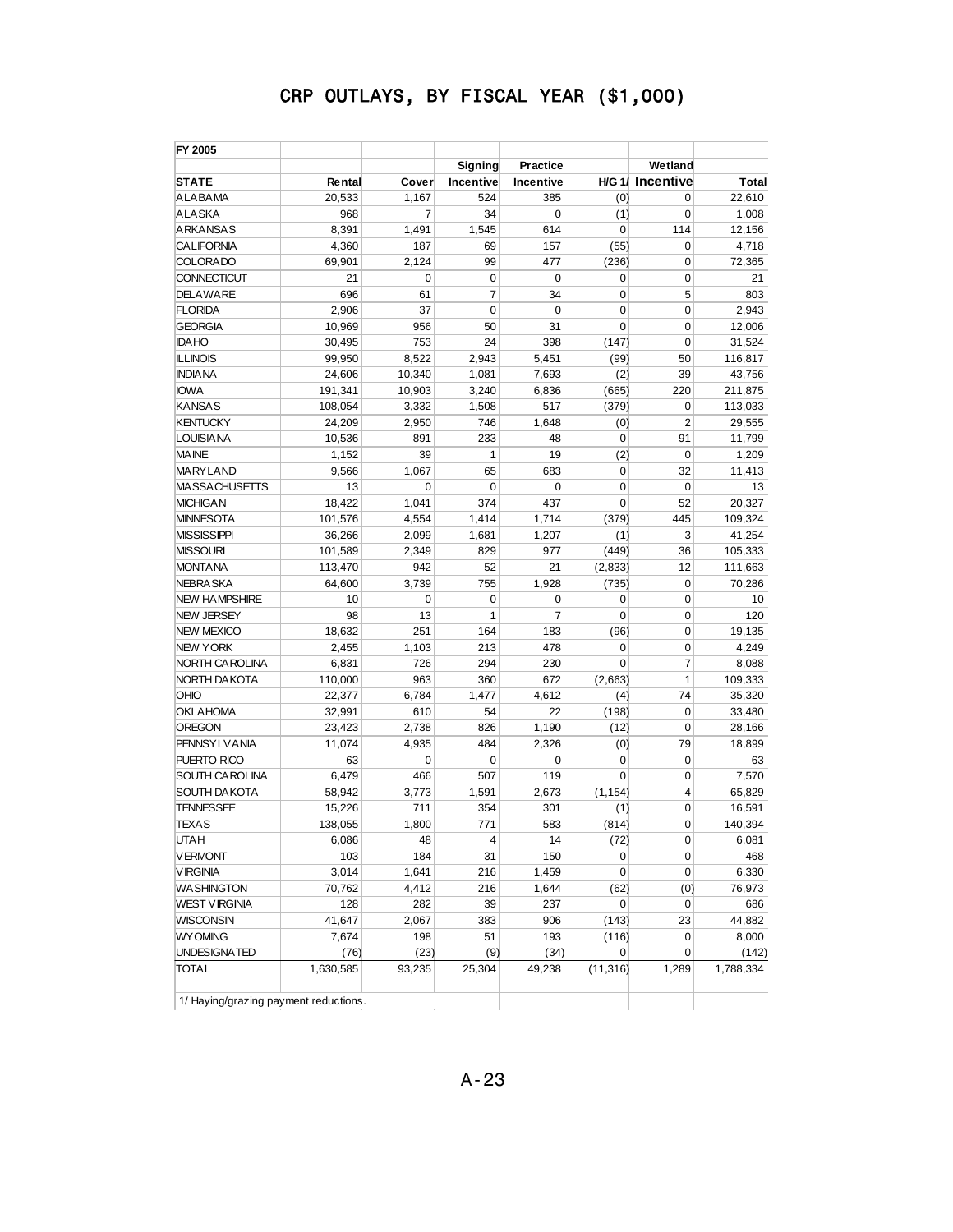### FY 2006

|                                           |               |              | Signing        | Practice     |               | Wetland        |               |
|-------------------------------------------|---------------|--------------|----------------|--------------|---------------|----------------|---------------|
| <b>STATE</b>                              | Rental        | Cover        | Incentive      | Incentive    | <b>H/G 1/</b> | Incentive      | Total         |
| <b>ALABAMA</b>                            | 20,566        | 1,009        | 395            | 377          | (6)           | 0              | 22,341        |
| <b>ALASKA</b>                             | 983           | 3            | 4              | 0            | 0             | 0              | 990           |
| ARKANSAS                                  | 9,279         | 1,641        | 1,299          | 679          | (2)           | 72             | 12,969        |
| <b>CALIFORNIA</b>                         | 4,335         | 228          | 118            | 88           | (61)          | 0              | 4,708         |
| <b>COLORADO</b>                           | 70,795        | 2,360        | 64             | 317          | (273)         | 0              | 73,263        |
| CONNECTICUT                               | 20            | 0            | $\mathbf 0$    | 0            | 0             | 0              | 20            |
| <b>DELAWARE</b>                           | 713           | 48           | 5              | 26           | 0             | 12             | 805           |
| <b>FLORIDA</b>                            | 2,756         | 87           | $\mathbf 0$    | $\mathbf 0$  | 0             | 0              | 2,844         |
| <b>GEORGIA</b>                            | 11,231        | 606          | 112            | 58           | 0             | $\mathbf 0$    | 12,007        |
| <b>IDA HO</b>                             | 30,603        | 704          | 25             | 207          | (92)          | 0              | 31,447        |
| <b>ILLINOIS</b>                           | 103,120       | 6,160        | 1,257          | 4,074        | (199)         | 70             | 114,482       |
| <b>INDIA NA</b>                           | 25,586        | 7,326        | 985            | 5,351        | (4)           | 23             | 39,267        |
| <b>IOWA</b>                               | 181,579       | 11,486       | 3,730          | 6,299        | (630)         | 156            | 202,619       |
| KANSAS                                    | 110,937       | 5,683        | 1,744          | 822          | (426)         | 3              | 118,763       |
| <b>KENTUCKY</b>                           | 24,911        | 2,616        | 622            | 1,594        | 0             | 0              | 29,742        |
| <b>LOUISIANA</b>                          | 10,949        | 2,951        | 6,162          | 1,154        | 0             | 115            | 21,331        |
| <b>MAINE</b>                              | 1,156         | 37           | $\overline{2}$ | 34           | 0             | 0              | 1,229         |
| <b>MARYLAND</b>                           | 9,811         | 887          | 127            | 601          | 0             | 15             | 11,441        |
| MA SSA CHUSETTS                           | 12            | $\mathbf 0$  | 0              | 0            | 0             | 0              | 12            |
| <b>MICHIGAN</b>                           | 18,668        | 1,346        | 595            | 476          | (2)           | 60             | 21,143        |
| <b>MINNESOTA</b>                          | 102,570       | 4,334        | 1,984          | 1,548        | (203)         | 288            | 110,522       |
| <b>MISSISSIPPI</b>                        | 37,561        | 1,539        | 1,907          | 859          | (4)           | 5              | 41,867        |
| <b>MISSOURI</b>                           | 101,802       | 3,256        | 1,816          | 1,380        | (728)         | 67             | 107,593       |
| <b>MONTANA</b>                            | 112,919       | 1,175        | 16             | 35           | (1, 403)      | 0              | 112,741       |
| <b>NEBRA SKA</b>                          | 65,076        | 4,667        | 744            | 1,527        | (739)         | $\mathbf 2$    | 71,276        |
| <b>NEW HAMPSHIRE</b>                      | 10            | 1            | $\mathbf 0$    | 0            | 0             | $\mathbf 0$    | 11            |
| <b>NEW JERSEY</b>                         | 99            | 104          | 20             | 81           | 0             | 0              | 303           |
| <b>NEW MEXICO</b>                         | 18,601        | 216          | 22             | 172          | (34)          | 0              | 18,977        |
| <b>NEW YORK</b>                           | 2,902         | 1,169        | 236            | 1,014        | (2)           | 0              | 5,319         |
| <b>NORTH CAROLINA</b>                     | 7,331         | 804          | 363            | 205          | 0             | 9              | 8,713         |
| NORTH DA KOTA                             | 109,341       | 871          | 373            | 410          | (1, 357)      | 0              | 109,639       |
| OHIO                                      | 23,625        | 9,076        | 2,375          | 6,429        | (9)           | 123            | 41,619        |
| <b>OKLAHOMA</b>                           | 33,047        | 613          | 58             | 47           | (343)         | 0              | 33,422        |
| <b>OREGON</b>                             | 24,353        | 4,385        | 820            | 2,658        | (48)          | 0              | 32,169        |
| <b>PENNSY LV ANIA</b>                     | 15,194        | 5,528        | 515            | 3,224        | 0             | 63             | 24,524        |
| PUERTO RICO                               | 85            | 0            | $\mathbf 0$    | $\mathbf 0$  | 0             | 0              | 85            |
| <b>SOUTH CAROLINA</b>                     | 6,988         | 394          | 216            | 132          | 0             | 0              | 7,730         |
| <b>SOUTH DAKOTA</b>                       | 59,665        | 4,056        | 2,063          | 2,632        | (658)         | $\overline{4}$ | 67,762        |
| <b>TENNESSEE</b>                          | 15,708        | 622          | 187            | 237          | (10)          | 0              | 16,744        |
| <b>TEXAS</b>                              | 137,530       | 3,308        | 740            | 740          | (1,057)       | 8              | 141,269       |
| <b>UTAH</b>                               | 6,069         | 92           | 1              | 18           | (19)          | 0              | 6,161         |
| <b>VERMONT</b>                            | 119           | 193          | 24             | 161          | 0             | 0              | 497           |
| <b>VIRGINIA</b>                           | 3,223         | 1,738        | 220            | 1,286        | 0             | 0              | 6,467         |
|                                           |               |              | 248            |              |               |                |               |
| <b>WASHINGTON</b><br><b>WEST VIRGINIA</b> | 72,986<br>154 | 4,412<br>327 | 107            | 1,309<br>248 | (55)<br>0     | 0<br>0         | 78,901<br>837 |
| <b>WISCONSIN</b>                          | 42,003        |              | 244            | 528          | (171)         | 10             | 44,075        |
| <b>WYOMING</b>                            | 7,710         | 1,461        |                |              | (25)          | 0              | 7,945         |
| <b>UNDESIGNATED</b>                       | 151           | 168          | 36             | 56<br>13     | 0             |                | 176           |
| <b>TOTAL</b>                              |               | 14           | (1)            |              |               | (1)            |               |
|                                           | 1,644,836     | 99,702       | 32,577         | 49,106       | (8, 560)      | 1,104          | 1,818,765     |
| 1/ Haying and grazing payment reductions. |               |              |                |              |               |                |               |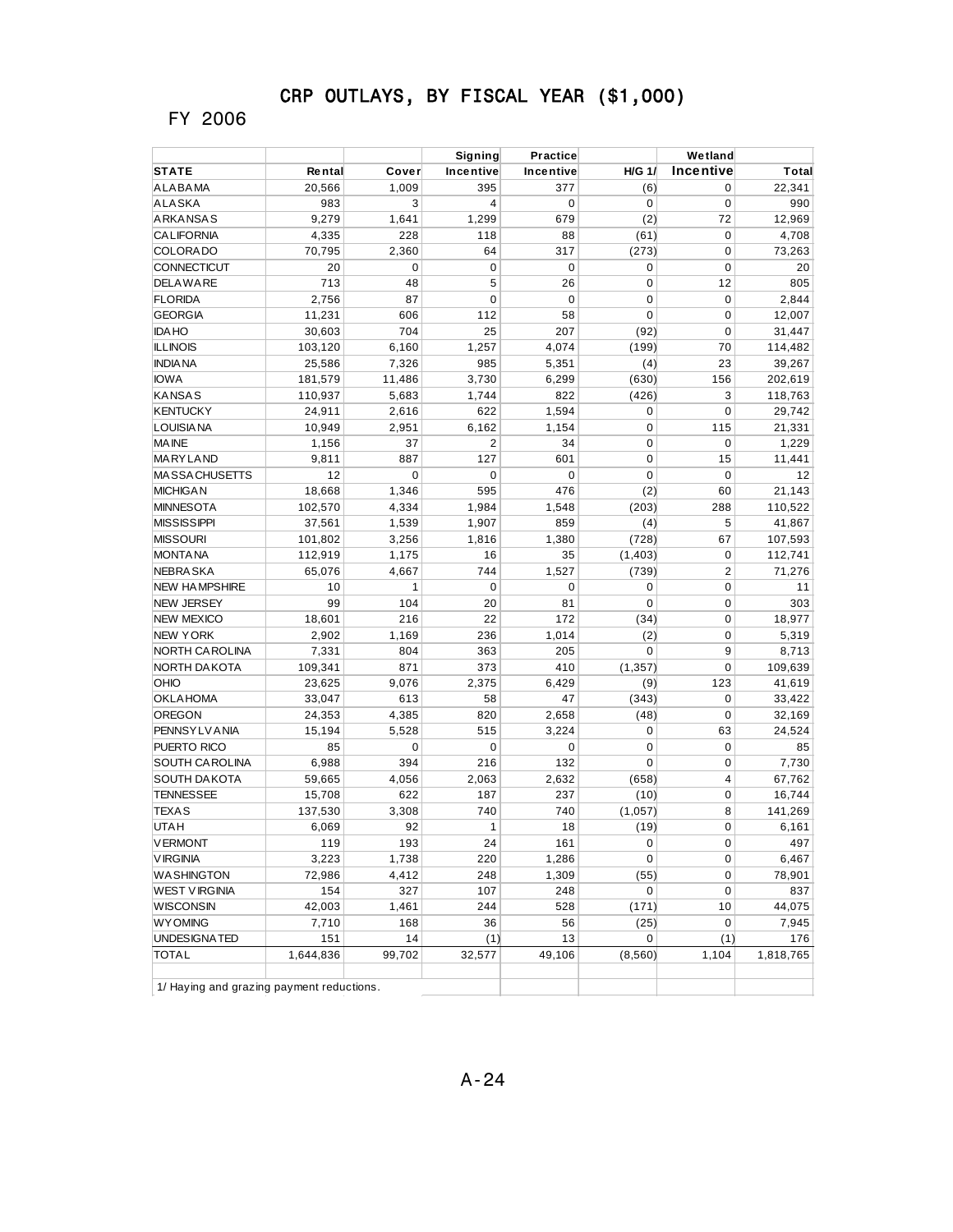| FY 2007                                   |               |              |                  |                  |                |                  |              |
|-------------------------------------------|---------------|--------------|------------------|------------------|----------------|------------------|--------------|
|                                           |               |              | <b>SIGNING</b>   | <b>PRACTICE</b>  | HAYING/        | <b>WETLAND</b>   |              |
| <b>STATE</b>                              | <b>RENTAL</b> | <b>COVER</b> | <b>INCENTIVE</b> | <b>INCENTIVE</b> | GRAZING 1/     | <b>INCENTIVE</b> | <b>TOTAL</b> |
|                                           |               |              |                  |                  |                |                  |              |
| <b>ALABAMA</b>                            | 20,247        | 806          | 344              | 194              | (30)           | 0                | 21,561       |
| <b>ALASKA</b>                             | 993           | 7            | 0                | $\overline{0}$   | (1)            | $\overline{0}$   | 999          |
| <b>ARKANSAS</b>                           | 10,299        | 1,689        | 747              | 498              | (2)            | 120              | 13,352       |
| CALIFORNIA                                | 4,426         | 185          | 158              | 62               | (47)           | 0                | 4,784        |
| <b>COLORADO</b>                           | 73,439        | 2,390        | (8)              | 92               | (485)          | $\overline{0}$   | 75,428       |
| CONNECTICUT                               | 20            | 0            | 0                | 0                | 0              | 0                | 20           |
| <b>DELAWARE</b>                           | 752           | 20           | (1)              | 6                | 0              | $\overline{2}$   | 779          |
| FLORIDA                                   | 2.868         | 87           | 0                | $\overline{0}$   | 0              | $\overline{0}$   | 2,954        |
| GEORGIA                                   | 10,640        | 857          | 1,988            | 77               | 0              | $\overline{0}$   | 13,562       |
| <b>IDAHO</b>                              | 30,665        | 1,264        | 42               | 175              | (125)          | 0                | 32.022       |
| ILLINOIS                                  | 105,832       | 4,747        | 1,487            | 2,700            | (99)           | 52               | 114,719      |
| INDIANA                                   | 26,918        | 6,295        | 382              | 4,482            | (30)           | 19               | 38,066       |
| <b>IOWA</b>                               | 202,198       | 8,344        | 1,579            | 4,439            | (731)          | 91               | 215,920      |
| <b>KANSAS</b>                             | 118,637       | 5,537        | 709              | 446              | (634)          | $\overline{0}$   | 124,695      |
| <b>KENTUCKY</b>                           | 25,896        | 2,174        | 1,497            | 1,398            | (164)          | 24               | 30,825       |
| LOUISIANA                                 | 13,907        | 2,366        | 264              | 1.490            | 0              | 78               | 18,106       |
| MAINE                                     | 1,137         | 63           | 1                | 50               | 0              | $\overline{0}$   | 1,252        |
| MARYLAND                                  | 9,800         | 847          | 69               | 569              | (3)            | 10               | 11,292       |
| MASSACHUSETTS                             | 3             | 0            | 0                | 0                | 0              | 0                | 3            |
| MICHIGAN                                  | 19,579        | 1,186        | 261              | 329              | (0)            | 70               | 21,425       |
| MINNESOTA                                 | 104,702       | 4,171        | 1,019            | 1,144            | (215)          | 192              | 111,013      |
| MISSISSIPPI                               | 38,244        | 1,692        | 1,111            | 772              | (31)           | 26               | 41,814       |
| MISSOURI                                  | 102,922       | 3,318        | 786              | 1,322            | (1, 473)       | 47               | 106,922      |
| <b>MONTANA</b>                            | 116,549       | 826          | 22               | 31               | (675)          | 0                | 116,753      |
| NEBRASKA                                  | 71,871        | 3,820        | 316              | 937              | (725)          | 1                | 76,220       |
| <b>NEW HAMPSHIRE</b>                      | 10            | 0            | 0                | 0                | 0              | 0                | 10           |
| <b>NEW JERSEY</b>                         | 109           | 119          | 11               | 90               | $\overline{0}$ | $\overline{0}$   | 328          |
| NEW MEXICO                                | 18,656        | 80           | 7                | 39               | (127)          | 0                | 18,654       |
| NEW YORK                                  | 3,107         | 1,059        | 160              | 535              | (1)            | 3                | 4,863        |
| NORTH CAROLINA                            | 7,594         | 725          | 192              | 171              | (1)            | 4                | 8,686        |
| NORTH DAKOTA                              | 111,109       | 1,471        | 279              | 634              | (1,708)        | $\overline{2}$   | 111,787      |
| OHIO                                      | 29,350        | 7,943        | 1,452            | 4,960            | (15)           | 225              | 43,915       |
| <b>OKLAHOMA</b>                           | 33,901        | 987          | 48               | 17               | (262)          | $\overline{0}$   | 34,691       |
| OREGON                                    | 26,047        | 3,837        | 471              | 2,383            | (42)           | 0                | 32,696       |
| PENNSYLVANIA                              | 18,122        | 4,380        | 430              | 2,465            | (2)            | 58               | 25,453       |
| PUERTO RICO                               | 84            | 0            | 0                | 0                | 0              | 0                | 84           |
| SOUTH CAROLINA                            | 6,902         | 374          | 138              | 120              | (0)            | 0                | 7,533        |
| SOUTH DAKOTA                              | 62,094        | 4,410        | 1,240            | 2,613            | (1,003)        | 0                | 69,352       |
| <b>TENNESSEE</b>                          | 15,812        | 485          | 121              | 107              | (89)           | 0                | 16,437       |
| TEXAS                                     | 140,551       | 2,532        | 368              | 490              | (506)          | $\overline{0}$   | 143,436      |
| UTAH                                      | 6,159         | 25           | 1                | 0                | (35)           | 0                | 6,150        |
| <b>VERMONT</b>                            | 130           | 279          | 49               | 218              | 0              | 0                | 676          |
| VIRGINIA                                  | 3,304         | 1,884        | 246              | 1,408            | 0              | $\overline{0}$   | 6,842        |
| WASHINGTON                                | 76,982        | 4,745        | 119              | 853              | (40)           | $\overline{0}$   | 82,659       |
| WEST VIRGINIA                             | 201           | 309          | 83               | 246              | (0)            | $\overline{0}$   | 839          |
| WISCONSIN                                 | 41,051        | 1,393        | 157              | 423              | (83)           | 6                | 42,948       |
| WYOMING                                   | 7,823         | 137          | 30               | 60               | (144)          | 0                | 7,905        |
| NOT SPECIFIED                             | 493           | 7            | 0                | $\overline{0}$   | 0              | $\overline{0}$   | 500          |
| <b>TOTAL</b>                              | 1,722,137     | 89,871       | 18,374           | 39,044           | (9, 528)       | 1,031            | 1,860,929    |
| 1/ Haying and grazing payment reductions. |               |              |                  |                  |                |                  |              |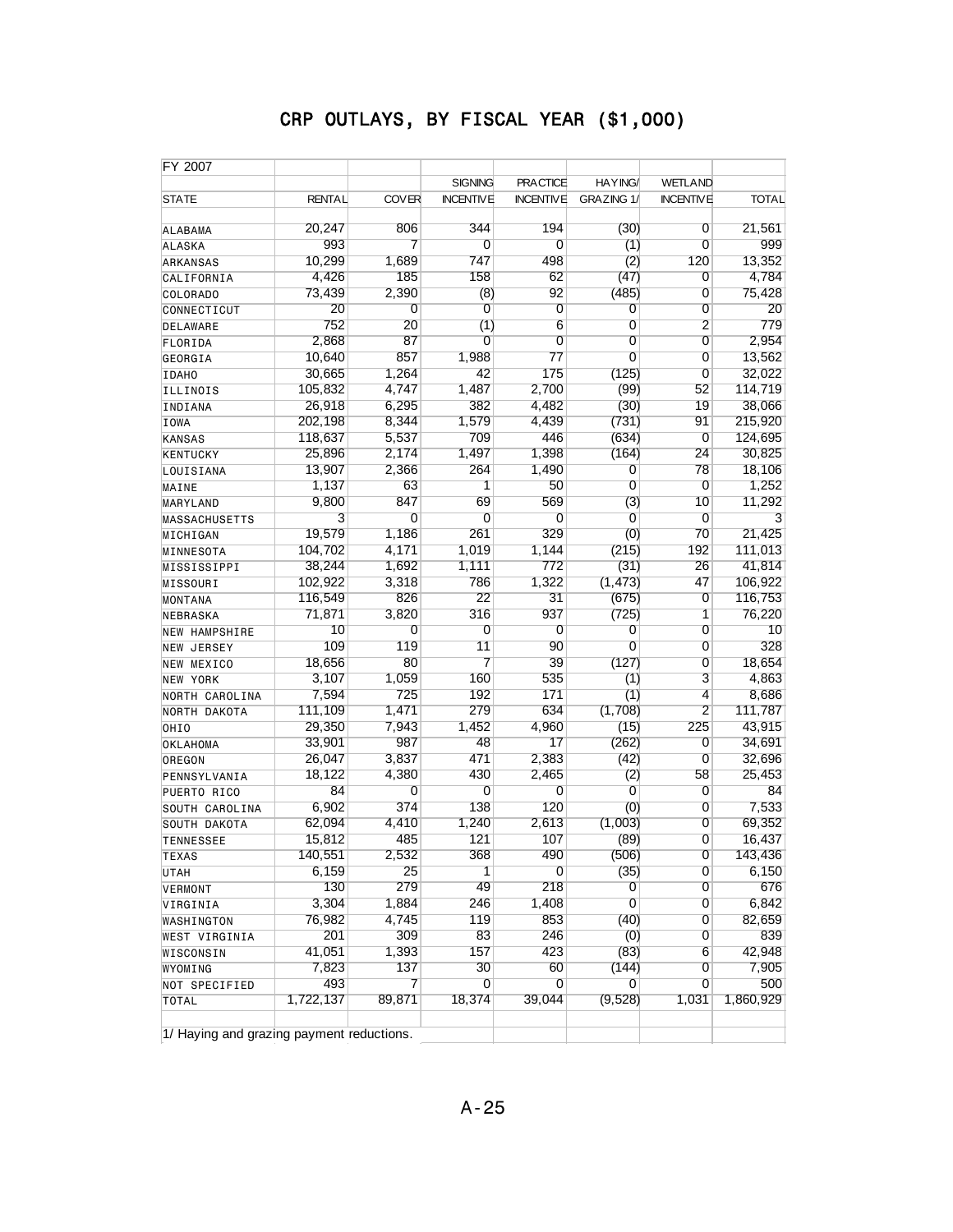| <b>SIGN-UP</b>          | <b>Type</b> | <b>DATES</b>                           | <b>CRITERIA 1/</b>                            | <b>ACRES</b> |
|-------------------------|-------------|----------------------------------------|-----------------------------------------------|--------------|
| 1                       | General     | March 3-14, 1986                       | A-B                                           | 753,668      |
| $\overline{\mathbf{c}}$ | General     | May 5-16, 1986                         | A-B                                           | 2,771,660    |
| 3                       | General     | August 4-15, 1986                      | A-C                                           | 4,703,379    |
| 4                       | General     | February 9-27, 1987                    | A-D                                           | 9,478,599    |
| 5                       | General     | July 20-31, 1987                       | A-D                                           | 4,442,719    |
| 6                       | General     | February 1-19, 1988                    | A-F                                           | 3,375,364    |
| $\overline{7}$          | General     | July 18-31, 1988                       | $A-F$                                         | 2,604,901    |
| 8                       | General     | February 6-24, 1989                    | A-H                                           | 2,462,382    |
| 9                       | General     | July 17-August 4, 1989                 | A-H                                           | 3,329,893    |
| 10                      | General     | March 4-15, 1991                       | A-C, E, G, I-K                                | 475,175      |
| 11                      | General     | July 8-19, 1991                        | A-C, E, G, I-K                                | 998,211      |
| 12                      | General     | June 15-26, 1992                       | A-C, E, G, I-K                                | 1,027,444    |
| 13                      | General     | September 11-22, 1995                  | $E, G, I-K$                                   | 683,390      |
| 14                      | Continuous  | September 3, 1996 - September 30, 1997 | L                                             | 556,137      |
| 15                      | General     | March 3-28, 1997                       | G, K, M-O                                     | 16,422,106   |
| 16                      | General     | October 14 - November 14, 1997         | G, K, M-O                                     | 5,797,511    |
| 17                      | Continuous  | October 1, 1997 - September 30, 1998   | L, P                                          | 213,518      |
| 18                      | General     | October 26, - December 11, 1998        | G, K, M-O, Q                                  | 4,697,714    |
| 19                      | Continuous  | October 1, 1998 - September 30, 1999   | L, P                                          | 262,806      |
| 20                      | General     | January 18 - February 11, 2000         | G, K, M-O, Q                                  | 2,218,746    |
| 21                      | Continuous  | October 1, 1999 - April 6, 2000        | L, P                                          | 117,563      |
| 22                      | Continuous  | April 7 - September 30, 2000           | L, P                                          | 201,769      |
| 23                      | Continuous  | October 1, 2000 - September 30, 2001   | L, P                                          | 459,873      |
| 24                      | Continuous  | October 1, 2001 - September 30, 2002   | L, P, R                                       | 438,008      |
| 25                      | Continuous  | October 1, 2002 - May 5, 2003          | L, P, R                                       | 256,547      |
| 26                      | General     | May 5, 2003 - June 13, 2003            | K, N, Q                                       | 1,805,942    |
| 27                      | Continuous  | May 6, 2003 - September 30, 2003       | L, P, R                                       | 184,660      |
| 28                      | Continuous  | October 1, 2003 - September 30, 2004   | $\mathsf{L},\mathsf{P},\mathsf{R},\mathsf{S}$ | 255,571      |
| 29                      | General     | August 30, 2004 - September 24, 2004   | K, N, Q                                       | 1,102,877    |
| 30                      | Continuous  | October 1, 2004 - September 30, 2005   | L, P, R, S, T, U                              | 400,675      |
| 31                      | Continuous  | October 1, 2005- September 30, 2006    | L, P, R, S, T, U                              | 332,481      |
| 32                      | REX 3/      | April 2006, June 2006                  | <b>Expiring Contracts</b>                     | n.a.         |
| 33                      | General     | March 22, 2006 - April 28, 2006        | K, N, Q                                       | 926,699      |
| 35                      | Continuous  | October 1, 2006- September 30, 2007    | L, P, R, S, T, U                              |              |

# **Conservation Reserve Program Sign-up Periods and Eligibility Criteria**

1/ See attached eligibility criteria description.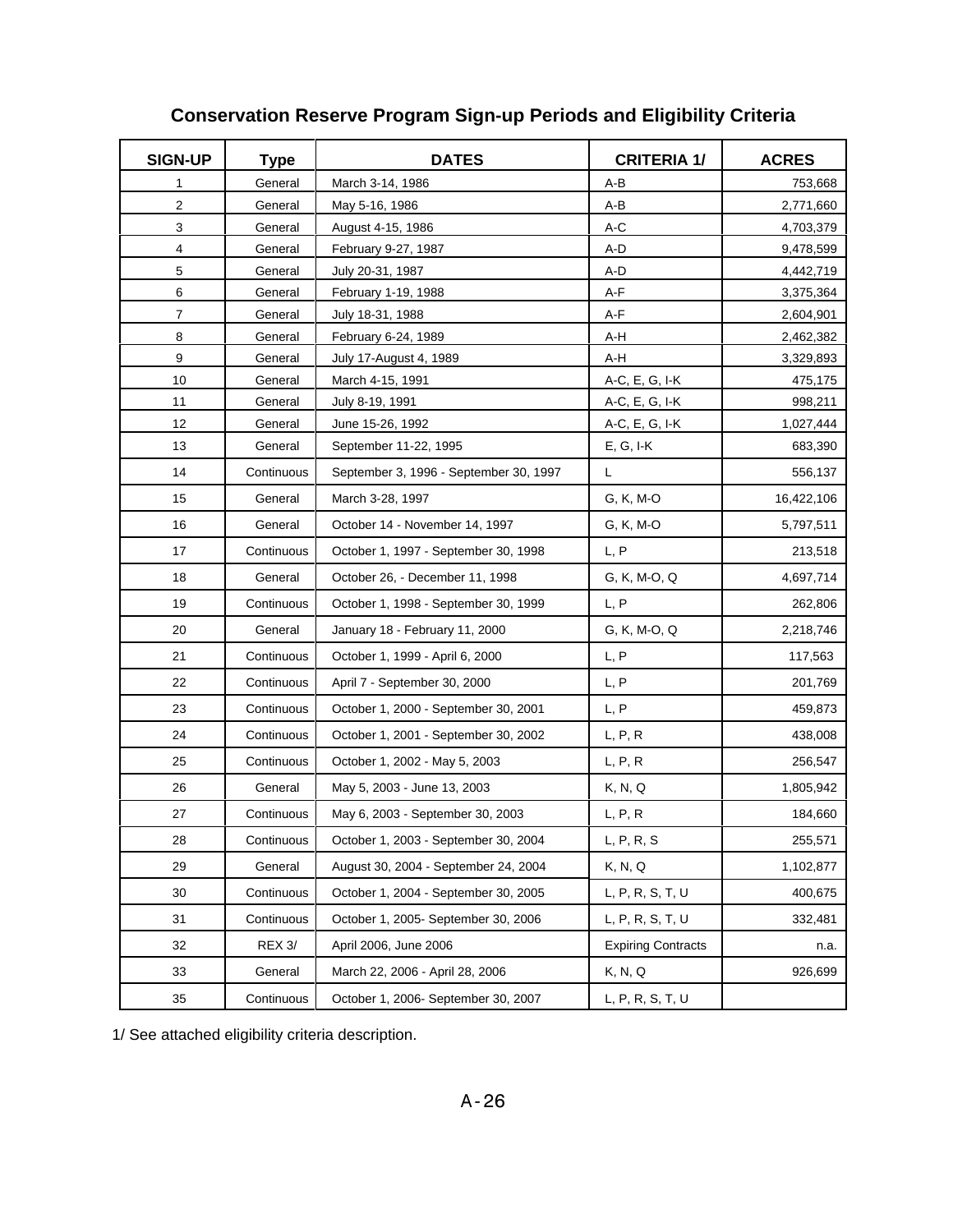Eligibility Criteria:

- 
- A Land capability classes 6 8<br>B Land capability classes 2 5<br>C Land capability classes 2 5 Land capability classes 2 - 5 with predicted average annual erosion rate greater than 3T
- Land capability classes 2 5 with predicted average annual erosion rate greater than 2T and with gully erosion
- D Land with  $EI \geq 8$  and predicted average annual erosion rate greater than T<br>E Land for filter strips alongside wetlands, streams, or other water bodies
- E Land for filter strips alongside wetlands, streams, or other water bodies<br>F Land for tree planting-eligible when 1/3 of field meets criteria A or Class
- Land for tree planting-eligible when 1/3 of field meets criteria A or Class 2-5 soil with predicted average annual erosion rate greater than 2T
- G Land having evidence of scour erosion caused by out-of-bank water flows<br>H Wetland as follows:
- Wetland as follows:
	- cropped wetland of at least 6 acres
	- a field of which 1/3 or more is cropped wetland
	- a field of 6 to 9 acres on which wetlands are present
- I Land in designated national conservation priority areas
	- Chesapeake Bay Region
	- Great Lakes Region
	- Long Island Sound Region
	- Land in designated State water quality priority areas
	- Public wellhead protection area established by EPA
	- Hydrologic Unit Areas approved by the Secretary
	- Land located in areas designated as Clean Water Act "319" priority areas
- J Lands to be established in specified eligible practices, including filter strips, riparian buffers, windbreaks, grass waterways, and salt tolerant grasses
	- Wetland eligibity suspended
- K Land with an  $EI \geq 8$ , regardless of the predicted annual erosion rate relative to T
	- L Eligible for continuous sign-up beginning with sign-up 14:
		- Land identified as suitable for field windbreaks, grass waterways, shallow water areas for wildlife, contour grass strips, shelterbelts, living snow fences, salt tolerant vegetation, filter strips, or riparian buffers
		- Marginal pasture land suitable for riparian buffers devoted to trees.
		- Land within a wellhead protection area established by EPA
- M Land classified as highly erodible land (HEL) according to conservation compliance provisions.
- N Land in designated national conservation priority areas
	- Chesapeake Bay Region
		- Great Lakes Region
		- Long Island Sound Region
		- Prairie Pothole Region
	- Land in designated State water, air, or wildlife quality priority areas
- O Wetlands, including associated acreage, expiring Water Bank lands, and land serving as buffers for non-cropped wetlands
- P Land suitable for cross wind trap strips<br>Q Land in the Longleaf Pine national cons
- 
- Q Land in the Longleaf Pine national conservation priority area<br>R Wetland and buffer acreage according to Farmable Wetland I<br>S Restoration of flood plain wetland, including bottomland hard Wetland and buffer acreage according to Farmable Wetland Program provisions
- S Restoration of flood plain wetland, including bottomland hardwood tree plantings<br>T Establishment of upland bird habitat buffers
- T Establishment of upland bird habitat buffers<br>U Restoration of non-flood plain wetland and p
- Restoration of non-flood plain wetland and playa lakes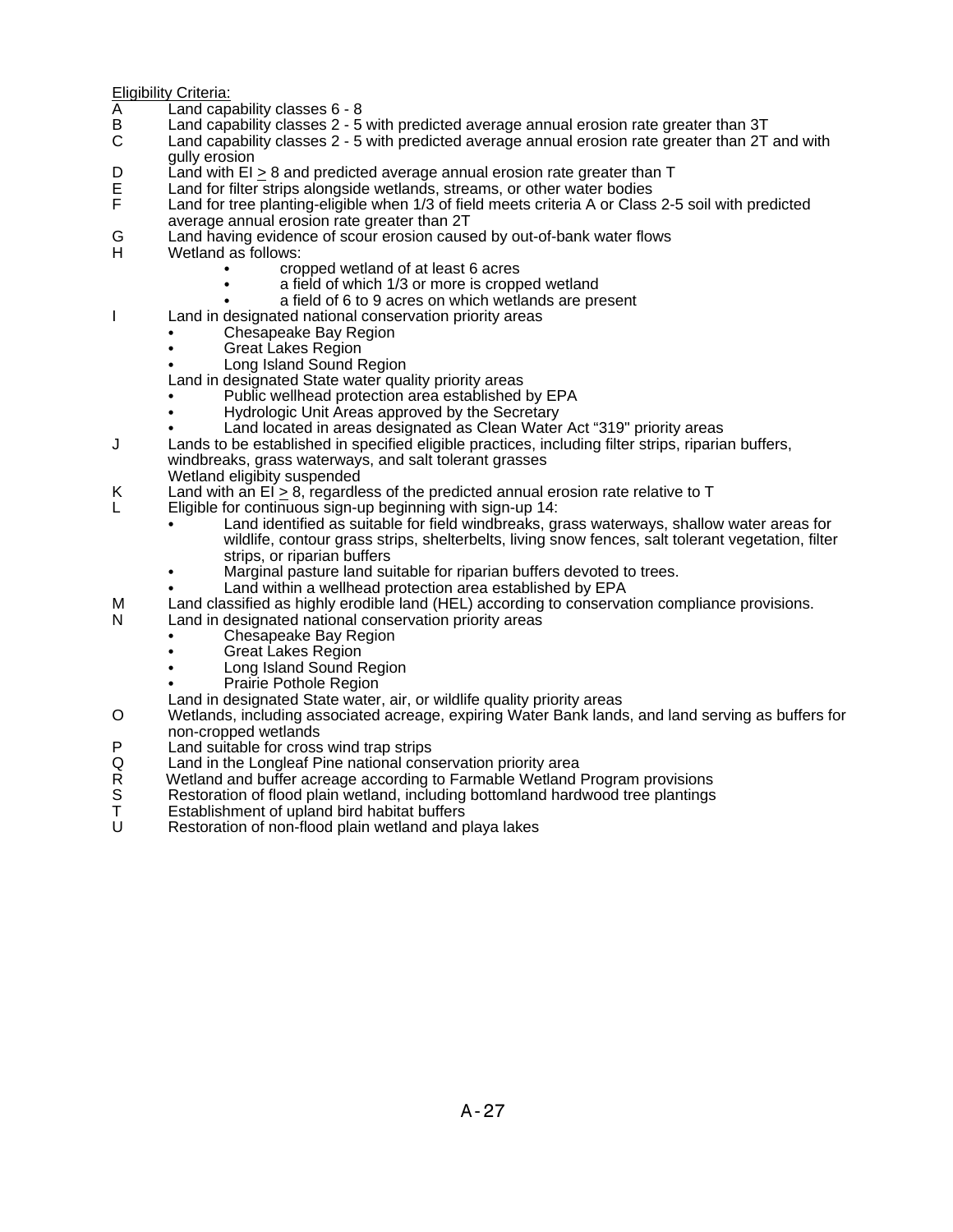| <b>Practice</b> |                                                  | Sign-up<br>Type 2/ | Annual<br>Rental<br>Pmt. 3/ | Annual<br>Maint.<br>Allow. 4/ | <b>Signing</b><br>Incentive<br>Pmt. 5/ | <b>Practice</b><br>Incentive<br>Pmt. 6/ | <b>Enrollment</b><br>FY 2007<br>(Acres) |
|-----------------|--------------------------------------------------|--------------------|-----------------------------|-------------------------------|----------------------------------------|-----------------------------------------|-----------------------------------------|
| CP <sub>1</sub> | Introduced grasses and legumes - new seedings    | General            | <b>SRR</b>                  | \$4/Ac.                       | No                                     | No                                      | 3,361,606                               |
| CP <sub>2</sub> | Native grasses - new seedings                    | General            | <b>SRR</b>                  | \$4/Ac.                       | No                                     | <b>No</b>                               | 7,166,676                               |
| CP3             | New softwood trees (not longleaf pine)           | General            | <b>SRR</b>                  | \$4/Ac.                       | No                                     | <b>No</b>                               | 405,104                                 |
| CP3A            | New hardwood trees                               | General            | <b>SRR</b>                  | \$4/Ac.                       | No                                     | No                                      | 489,156                                 |
| CP3A            | New longleaf pines                               | General            | <b>SRR</b>                  | \$4/Ac.                       | No                                     | No                                      | 214,695                                 |
| CP4             | Permanent wildlife habitat                       | General            | <b>SRR</b>                  | \$4/Ac.                       | No                                     | No                                      | 2,604,741                               |
| CP5             | <b>Field windbreaks</b>                          | Continuous         | SRR+20%                     | \$7/Ac.                       | Yes                                    | Yes                                     | 87,828                                  |
| CP <sub>6</sub> | <b>Diversions</b>                                | General            | <b>SRR</b>                  | \$4/Ac.                       | No                                     | <b>No</b>                               | 791                                     |
| CP7             | Erosion control structures                       | General            | <b>SRR</b>                  | \$4/Ac.                       | No                                     | No                                      | 470                                     |
| CP <sub>8</sub> | Grass waterways                                  | Continuous         | <b>SRR+20%</b>              | \$4/Ac.                       | Yes                                    | Yes                                     | 126,600                                 |
| CP <sub>9</sub> | Shallow water areas for wildlife                 | Continuous         | <b>SRR</b>                  | \$4/Ac.                       | No                                     | Yes                                     | 52,667                                  |
| CP10            | Existing grasses and legumes                     | General            | <b>SRR</b>                  | \$4/Ac.                       | No                                     | No                                      | 15,276,259                              |
| CP11            | <b>Existing trees</b>                            | General            | <b>SRR</b>                  | \$4/Ac.                       | No                                     | No                                      | 1,148,448                               |
| CP12            | Wildlife food plots                              | General            | <b>SRR</b>                  | None                          | No                                     | No                                      | 87,710                                  |
| <b>CP15</b>     | Contour grass strips                             | Continuous         | <b>SRR</b>                  | \$4/Ac.                       | No                                     | Yes                                     | 84,815                                  |
| CP16            | Shelterbelts                                     | Continuous         | <b>SRR</b>                  | \$7/Ac.                       | Yes                                    | Yes                                     | 34,526                                  |
| CP17            | Living snow fences                               | Continuous         | <b>SRR</b>                  | \$7/Ac.                       | Yes                                    | Yes                                     | 5,395                                   |
| <b>CP18</b>     | Salinity reducing vegetation                     | Continuous         | <b>SRR</b>                  | \$4/Ac.                       | No                                     | Yes                                     | 309,333                                 |
| CP21            | Filter strips (grass)                            | Continuous         | SRR+20%                     | \$10/Ac.                      | Yes                                    | Yes                                     | 1,056,297                               |
| CP22            | Riparian buffers (trees)                         | Continuous         | SRR+20% 7/                  | \$10/Ac.                      | Yes                                    | Yes                                     | 811,282                                 |
| CP23            | Wetland restoration                              | General            | <b>SRR</b>                  | \$4/Ac.                       | No                                     | No                                      | 1,647,945                               |
| CP23            | Wetland restoration - flood plain                | Continuous         | <b>SRR</b>                  | \$4/Ac.                       | No                                     | No                                      | 105,493                                 |
| CP23            | Wetland Restoration - Non-flood plain and playas | Continuous         | <b>SRR</b>                  | \$4/Ac.                       | No                                     | No                                      | 28,275                                  |
| CP24            | Cross wind trap strips                           | Continuous         | <b>SRR</b>                  | \$4/Ac.                       | No                                     | Yes                                     | 727                                     |
| CP25            | Rare and declining habitats                      | General            | <b>SRR</b>                  | \$4/Ac.                       | No                                     | <b>No</b>                               | 1,219,736                               |
| <b>CP27</b>     | Farmable wetland (wetland)                       | Continuous         | SRR+20%                     | \$10/Ac.                      | Yes                                    | Yes                                     | 49,331                                  |
| CP28            | Farmable wetland (upland)                        | Continuous         | <b>SRR+20%</b>              | \$4/Ac.                       | Yes                                    | Yes                                     | 117,462                                 |
| CP29            | Wildlife habitat buffer on marginal pasture      | Continuous         | SRR+20%7/                   | \$10/Ac.                      | Yes                                    | Yes                                     | 34,078                                  |
| CP30            | Wetland buffer on marginal pasture               | Continuous         | SRR+20% 7/                  | \$10/Ac.                      | Yes                                    | Yes                                     | 20,925                                  |
| CP31            | Bottomland hardwood trees                        | Continuous         | <b>SRR</b>                  | \$10/Ac.                      | No                                     | No                                      | 36,192                                  |
| CP32            | Hardwood trees (previously expired contracts)    | General            | <b>SRR</b>                  | \$4/Ac.                       | No                                     | <b>No</b>                               | 8,544                                   |
| CP33            | Upland bird habitat (quail) buffers              | Continuous         | <b>SRR</b>                  | \$4/Ac.                       | Yes                                    | Yes                                     | 162,816                                 |
| CP36            | <b>Longleaf Pine</b>                             | Continuous         | <b>SRR</b>                  | \$7/Ac.                       | Yes                                    | Yes                                     | 9,267                                   |
| CP37            | Duck Habitat (Paririe Pothole area)              | Continuous         | <b>SRR</b>                  | \$4/Ac.                       | No                                     | No                                      | 5,260                                   |

#### **CRP Practices and Payment Provisions 1/**

1/ Practices enrolled under CREP may be eligible for additional incentives.

2/ General sign-up practices may be enrolled under certain CREP agreements and may be eligible for additional financial incentives.

3/ Soil rental rates (SRR) are soil-specific maximum rental payment rates for predominant soils (up to 3) for the land offered. Beginning with general sign-up 16, producers offering land for general sign-up enrollment requesting rental payments below the maximum receive higher EBI scores. Participants in continuous sign-up receive the maximum allowable rate. Annual incentives of 20% and 10% of annual rental rate are provided as indicated. Practices enrolled under CREP may be eligible for additional incentives.

4/ For general sign-up practices, up to \$4/acre is allowed. For continuous practices, grass plantings are allowed up to \$4/acre, tree plantings are allowed up to \$7/acre. For CP21 and CP22, if livestock exclusion practices (alternative water sources or fencing) are implemented, up to \$9/acre is allowed, and if livestock exclusion is accompanied by tree plantings, up to \$10/acre is allowed.

5/ Signing incentive payments (SIP) implemented in June 2000 are one-time up-front bonus payments of \$100 per acre.

6/ Practice incentive payments (PIP) implemented in June 2000 equal 40-percent of practice installation cost.

7/ For marginal pasture, a county-specific flat rate is used.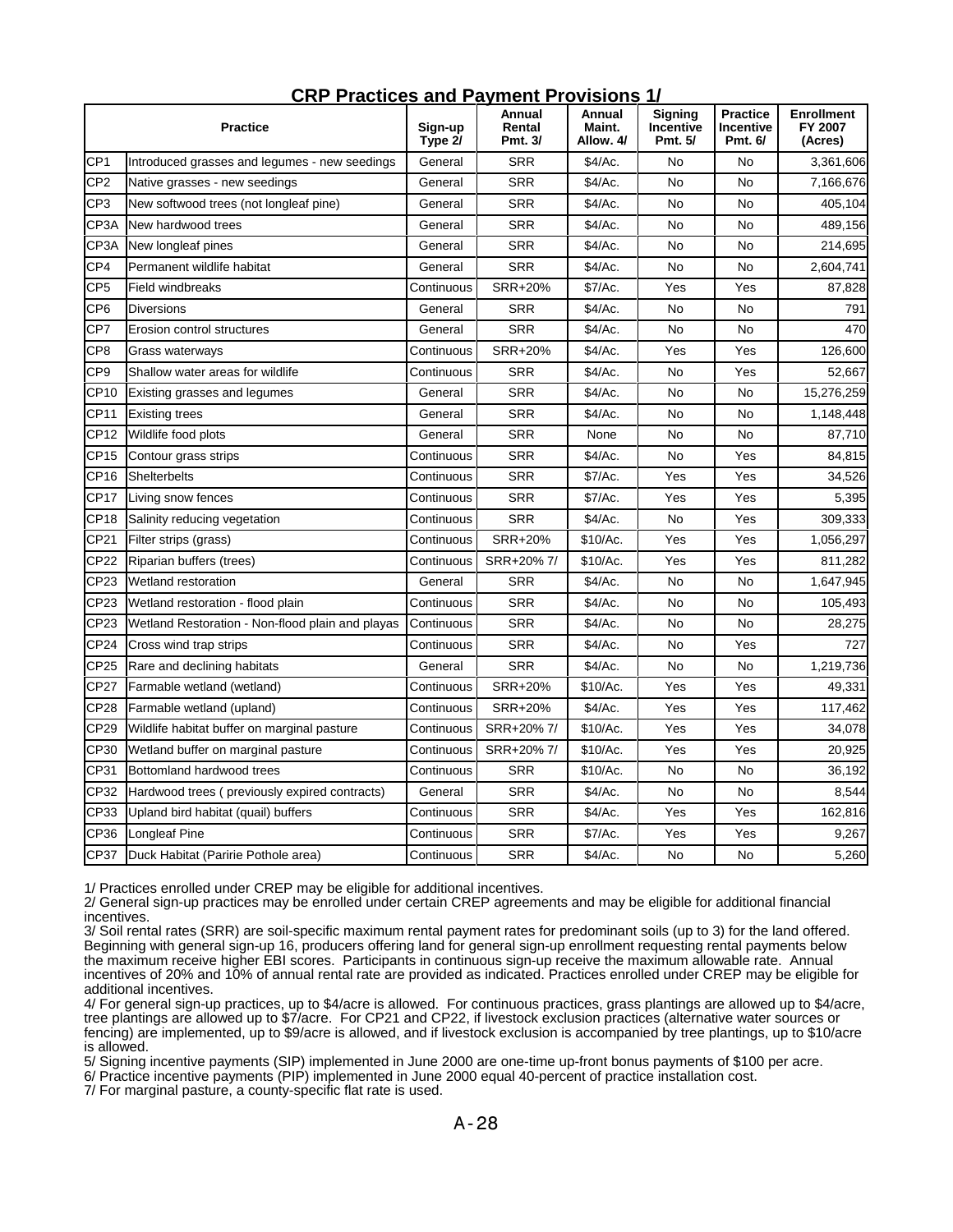### Conservation Reserve Program Environmental Benefits Index (EBI) Maximum Possible Points per Component

|                                                       | Sign-up                   |                        |                        |                        |                        |                        |                        |  |  |  |  |
|-------------------------------------------------------|---------------------------|------------------------|------------------------|------------------------|------------------------|------------------------|------------------------|--|--|--|--|
| <b>EBI Factor or Subfactor</b>                        | 15                        | 16                     | 18                     | 20                     | 26                     | 29                     | 33                     |  |  |  |  |
| <b>Wildlife Benefits</b>                              |                           |                        |                        |                        |                        |                        |                        |  |  |  |  |
| Cover (N1a)                                           | 50                        | 50                     | 50                     | 50                     | 50                     | 50                     | 50                     |  |  |  |  |
| T&E species                                           | 15                        | 15                     | 15                     | 15                     | n.a.                   | n.a.                   | n.a.                   |  |  |  |  |
| Proximity to water or wetland                         | 10                        | 10                     | 10                     | 10                     | n.a.                   | n.a.                   | n.a.                   |  |  |  |  |
| Wildlife priority zone                                | n.a.                      | n.a.                   | n.a.                   | n.a.                   | 30                     | 30                     | 30                     |  |  |  |  |
| Proximity to protected area                           | 10                        | 10                     | 10                     | 10                     | n.a.                   | n.a.                   | n.a.                   |  |  |  |  |
| Contract size                                         | 5                         | 5                      | n.a.                   | n.a                    | n.a                    | n.a                    | n.a                    |  |  |  |  |
| Wildlife enhancements                                 | n.a.                      | n.a.                   | 5                      | 5                      | 20                     | 20                     | 20                     |  |  |  |  |
| Upland to wetland ratio                               | 10                        | 10                     | 10                     | 10                     | n.a.                   | n.a.                   | n.a.                   |  |  |  |  |
| Formula                                               | (N1a/50)*(sum of factors) |                        |                        | (sum of factors)       |                        |                        |                        |  |  |  |  |
| Total                                                 | 100                       | 100                    | 100                    | 100                    | 100                    | 100                    | 100                    |  |  |  |  |
| <b>Water Quality Benefits</b>                         |                           |                        |                        |                        |                        |                        |                        |  |  |  |  |
| Water quality area/zone                               | 30                        | 30                     | 30                     | 30                     | 30                     | 30                     | 30                     |  |  |  |  |
| Ground water quality                                  | 20                        | 20                     | 20                     | 20                     | 25                     | 25                     | 25                     |  |  |  |  |
| Surface water quality                                 | 40                        | 40                     | 40                     | 40                     | 45                     | 45                     | 45                     |  |  |  |  |
| Associated wetlands                                   | 10                        | 10                     | 10                     | 10                     | n.a                    | n.a                    | n.a                    |  |  |  |  |
| Total                                                 | 100                       | 100                    | 100                    | 100                    | 100                    | 100                    | 100                    |  |  |  |  |
| Soil Erosion Benefits (Erodibility index)             |                           |                        |                        |                        |                        |                        |                        |  |  |  |  |
| Total                                                 | 100                       | 100                    | 100                    | 100                    | 100                    | 100                    | 100                    |  |  |  |  |
| <b>Enduring (post-contract) Benefits</b>              |                           |                        |                        |                        |                        |                        |                        |  |  |  |  |
| Total                                                 | 50                        | 50                     | 50                     | 50                     | 50                     | 50                     | 50                     |  |  |  |  |
| <b>Air Quality Benefits</b>                           |                           |                        |                        |                        |                        |                        |                        |  |  |  |  |
| Wind erodibility                                      | 25                        | 25                     | 25                     | 25                     | 25                     | 25                     | 25                     |  |  |  |  |
| Wind erosion soils                                    | n.a.                      | 5                      | 5                      | 5                      | 5                      | 5                      | 5                      |  |  |  |  |
| Air quality zone                                      | n.a.                      | 5                      | 5                      | 5                      | 5                      | 5                      | 5                      |  |  |  |  |
| Carbon sequestration                                  | n.a.                      | n.a.                   | n.a.                   | n.a.                   | 10                     | 10                     | 10                     |  |  |  |  |
| Total                                                 | 25                        | 35                     | 35                     | 35                     | 45                     | 45                     | 45                     |  |  |  |  |
| <b>Conservation Priority Area Benefits</b>            |                           |                        |                        |                        |                        |                        |                        |  |  |  |  |
| Total                                                 | 25                        | 25                     | 25                     | 25                     | n.a.                   | n.a.                   | n.a.                   |  |  |  |  |
| Cost                                                  |                           |                        |                        |                        |                        |                        |                        |  |  |  |  |
| Rental payment amount 1/<br>$= a^*(1-(Bid amount/b))$ | $a = 190$<br>$b = 165$    | $a = 125$<br>$b = 165$ | $a = 125$<br>$b = 165$ | $a = 125$<br>$b = 165$ | $a = 125$<br>$b = 185$ | $a = 125$<br>$b = 185$ | $a = 125$<br>$b = 204$ |  |  |  |  |
| Cost-share                                            | 10                        | 10                     | 10                     | 10                     | 10                     | 10                     | 10                     |  |  |  |  |
| Amount below maximum rent                             | n.a.                      | 15                     | 15                     | 15                     | 15                     | 15                     | 15                     |  |  |  |  |
| Total                                                 | 200                       | 150                    | 150                    | 150                    | 150                    | 150                    | 150                    |  |  |  |  |
| <b>Total EBI Points</b>                               |                           |                        |                        |                        |                        |                        |                        |  |  |  |  |
| <b>Environmental components</b>                       | 400                       | 410                    | 410                    | 410                    | 395                    | 395                    | 395                    |  |  |  |  |
| Environmental+cost components                         | 600                       | 560                    | 560                    | 560                    | 545                    | 545                    | 545                    |  |  |  |  |
| EBI cut-off for acceptance                            | 259                       | 247                    | 245                    | 246                    | 269                    | 248                    | 242                    |  |  |  |  |

1/ a = points for cost

b = maximum bid allowed